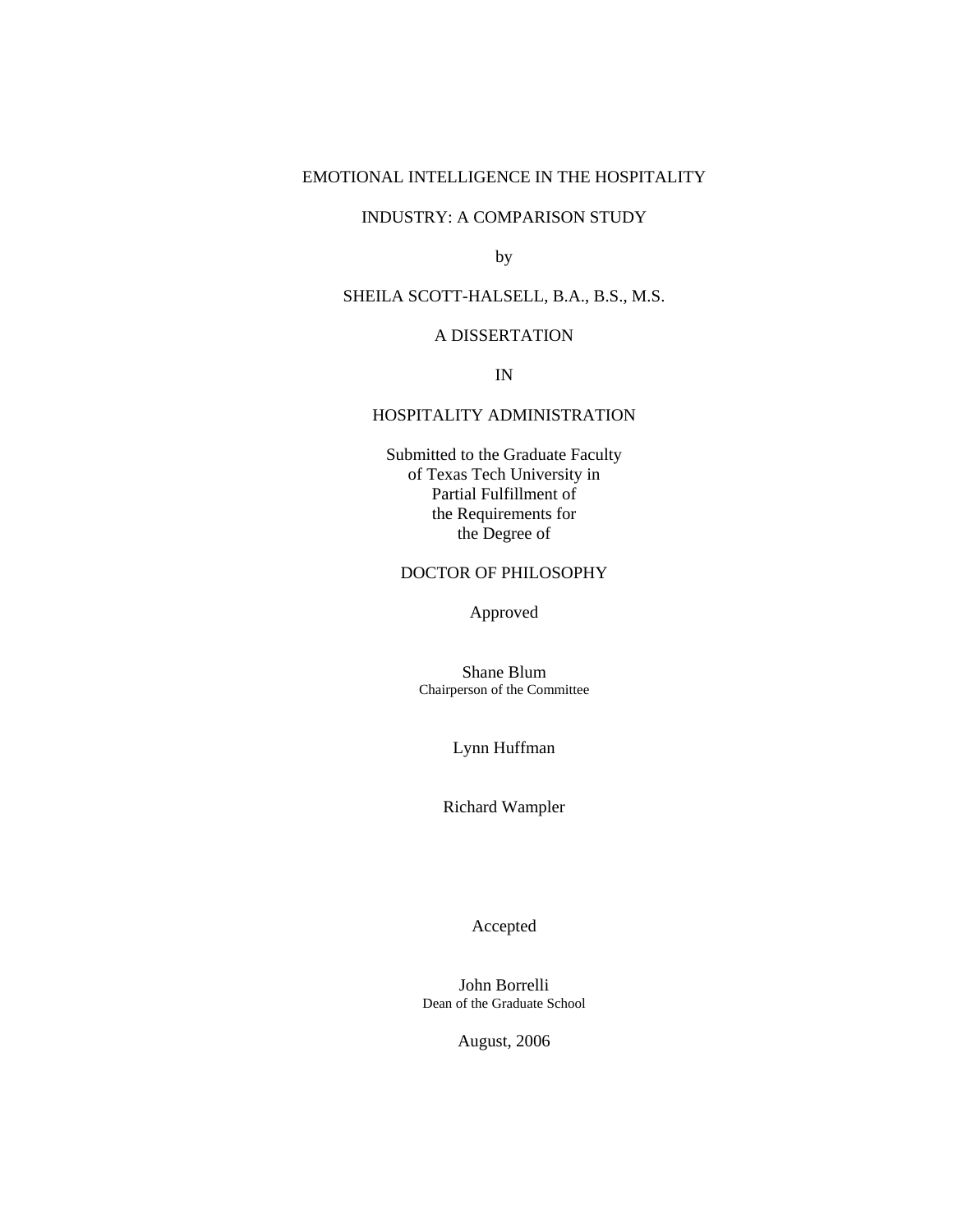COPYRIGHT 2006, SHEILA A. SCOTT-HALSELL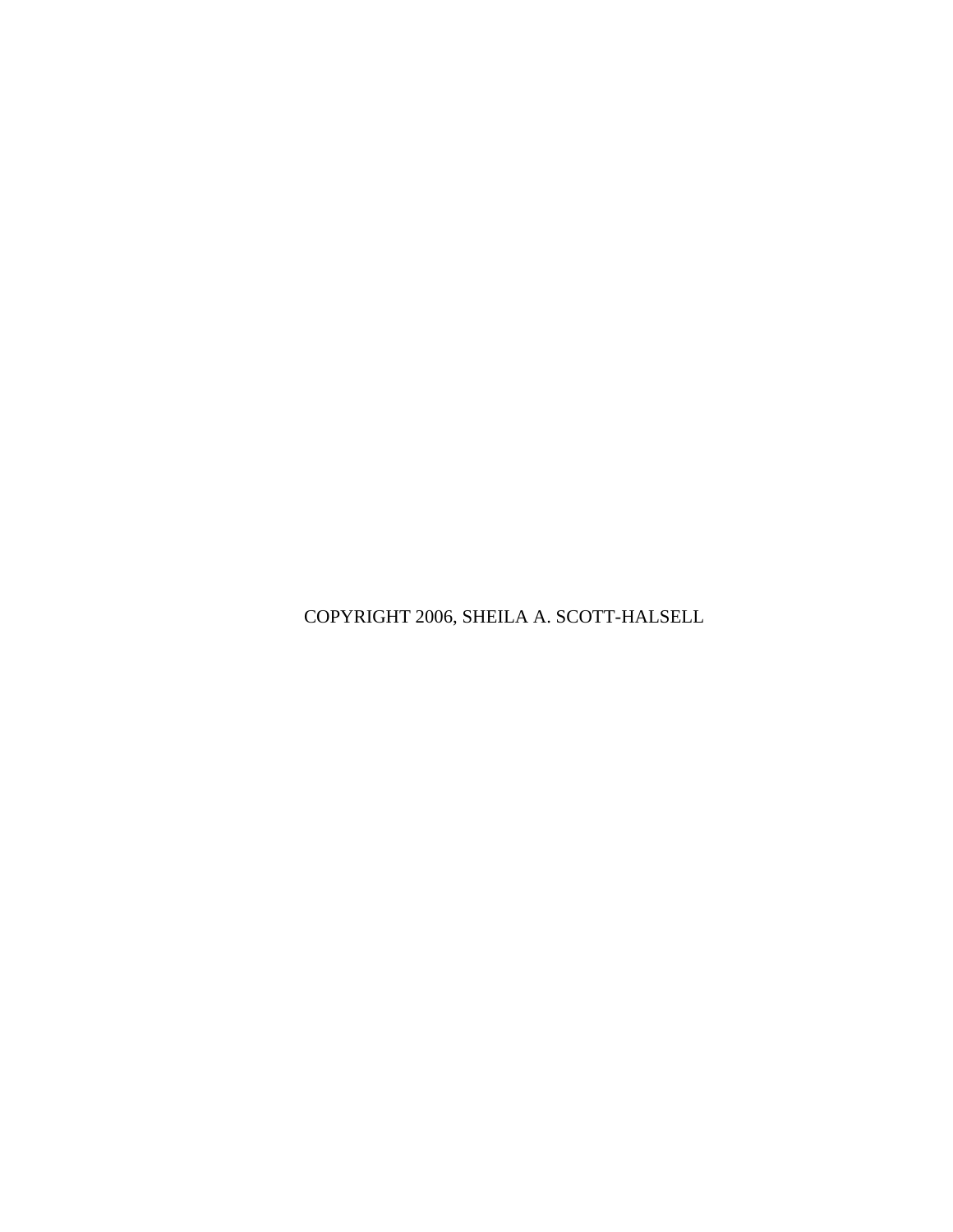#### ACKNOWLEDGEMENTS

<span id="page-2-0"></span> I would like to first thank my committee members, Dr. Lynn Huffman and Dr. Richard Wampler, and especially my chairperson, Dr. Shane Blum, for making this process as painless as a dissertation process can be. I would also like to thank those who have helped me along the way with my research: Dr. Charlie Adams; Dr. Lisa Assante; Dr. David Rivera, Jr.; Dr. Steven Shumate; Dr. Amanda Williams; as well as the remaining faculty, the staff and the graduate students in our department who have all been helpful and supportive. I could not have completed this without you all. A special thanks to Dr. Ginny Felstehausen and Dr. Betty Stout, my cheerleaders and supporters.

 I dedicate this dissertation to the two special men in my life, my loving husband Paul Halsell, and my wonderful son Matthew Scott Kollar. Paul has been my sounding board, my shoulder to cry on, and my rock to lean on. Without his unwavering support none of this would have been possible. Matthew has been patient and tolerant when school and research came before all else and has been supportive during the many steps in reaching my goal. Thank you both and I love you dearly!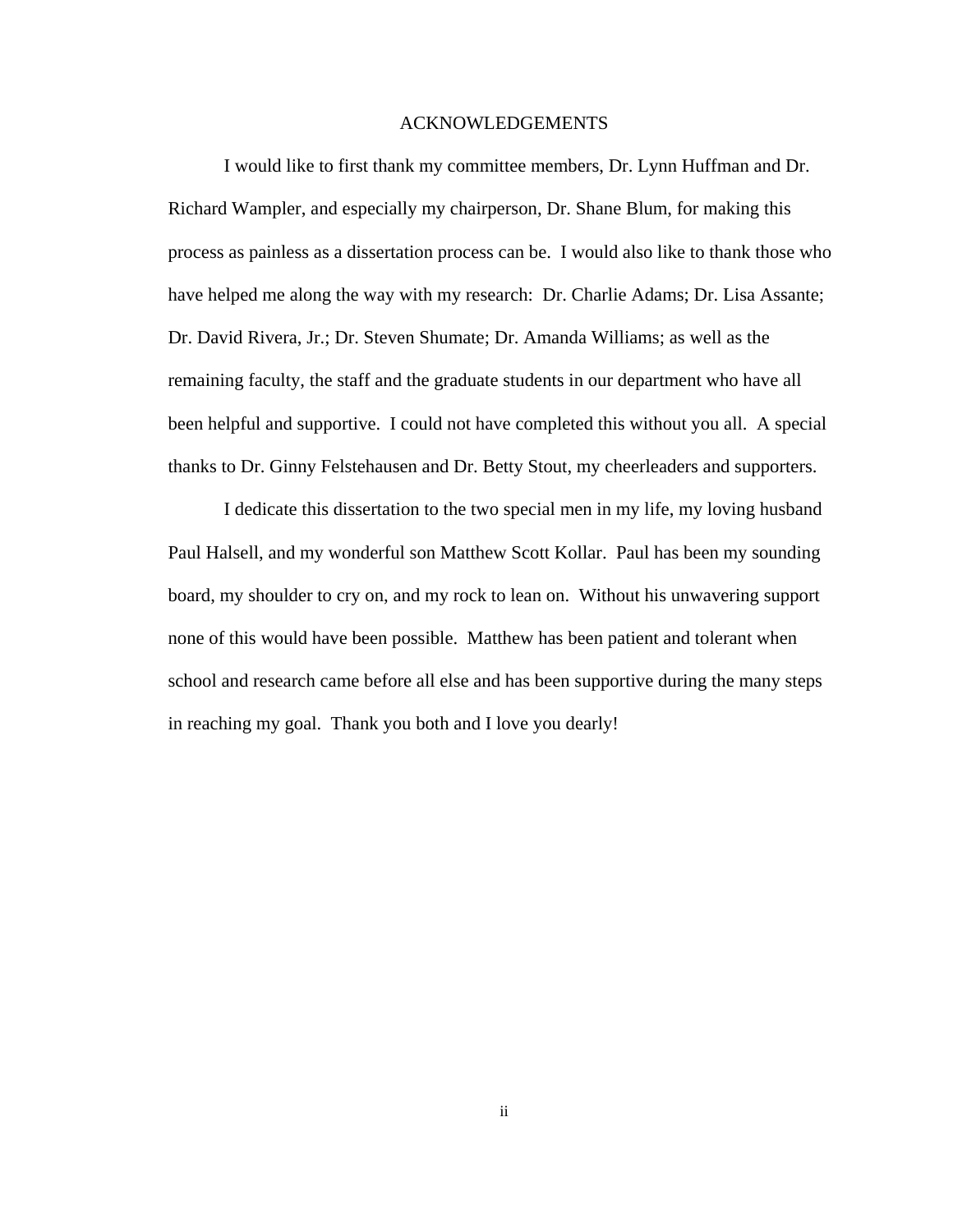# TABLE OF CONTENTS

| <b>CHAPTER</b>                                                                          |
|-----------------------------------------------------------------------------------------|
|                                                                                         |
|                                                                                         |
|                                                                                         |
|                                                                                         |
|                                                                                         |
|                                                                                         |
|                                                                                         |
|                                                                                         |
|                                                                                         |
|                                                                                         |
|                                                                                         |
|                                                                                         |
|                                                                                         |
| II. A STUDY OF EMOTIONAL INTELLIGENCE LEVELS IN<br>HOSPITALITY INDUSTRY PROFESSIONALS16 |
|                                                                                         |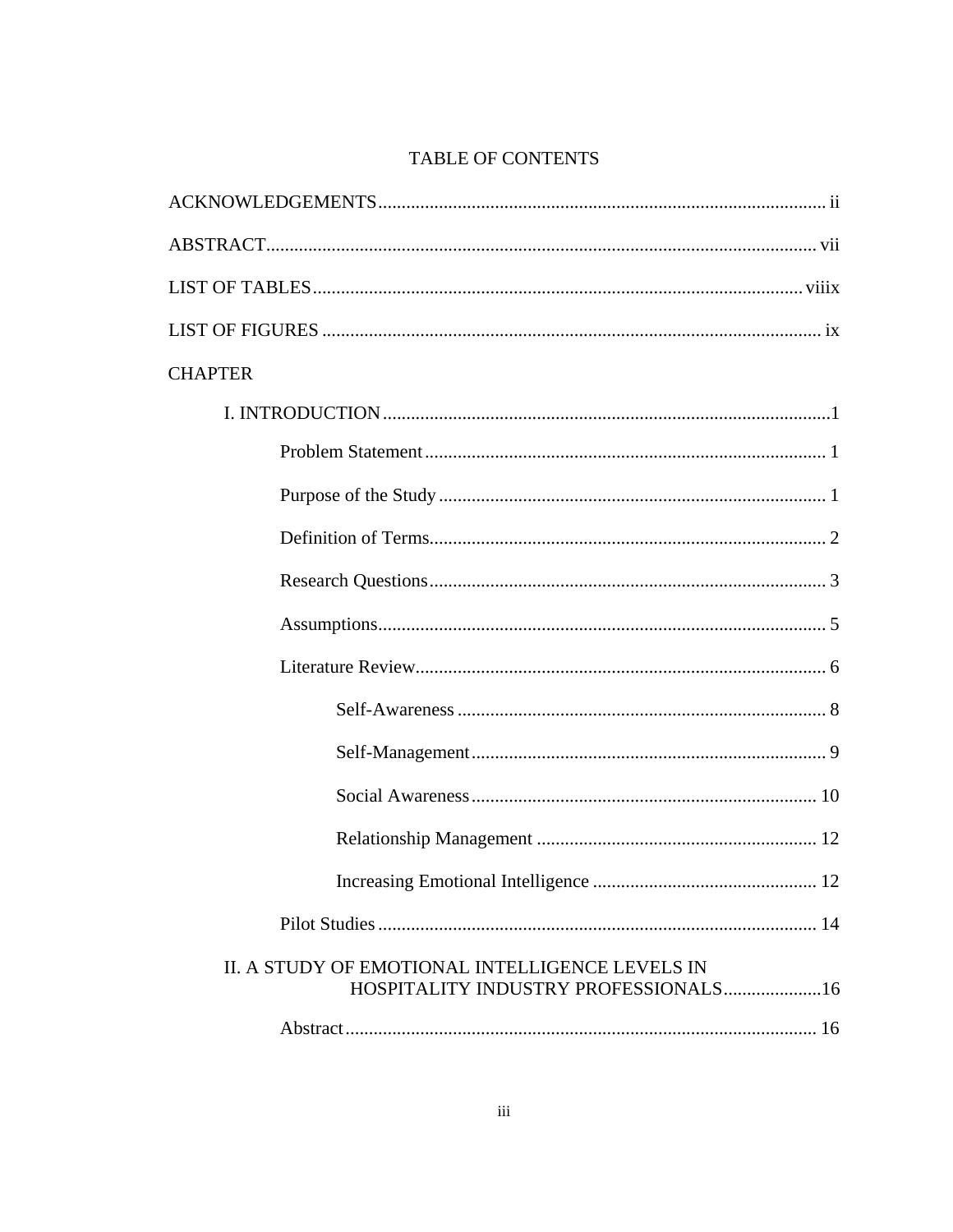| III. A COMPARISON OF EMOTIONAL INTELLIGENCE LEVELS OF<br>HOSPITALITY UNDERGRADUATE STUDENTS TO<br>HOSPITALITY INDUSTRY PROFESSIONALS43 |  |
|----------------------------------------------------------------------------------------------------------------------------------------|--|
|                                                                                                                                        |  |
|                                                                                                                                        |  |
|                                                                                                                                        |  |
|                                                                                                                                        |  |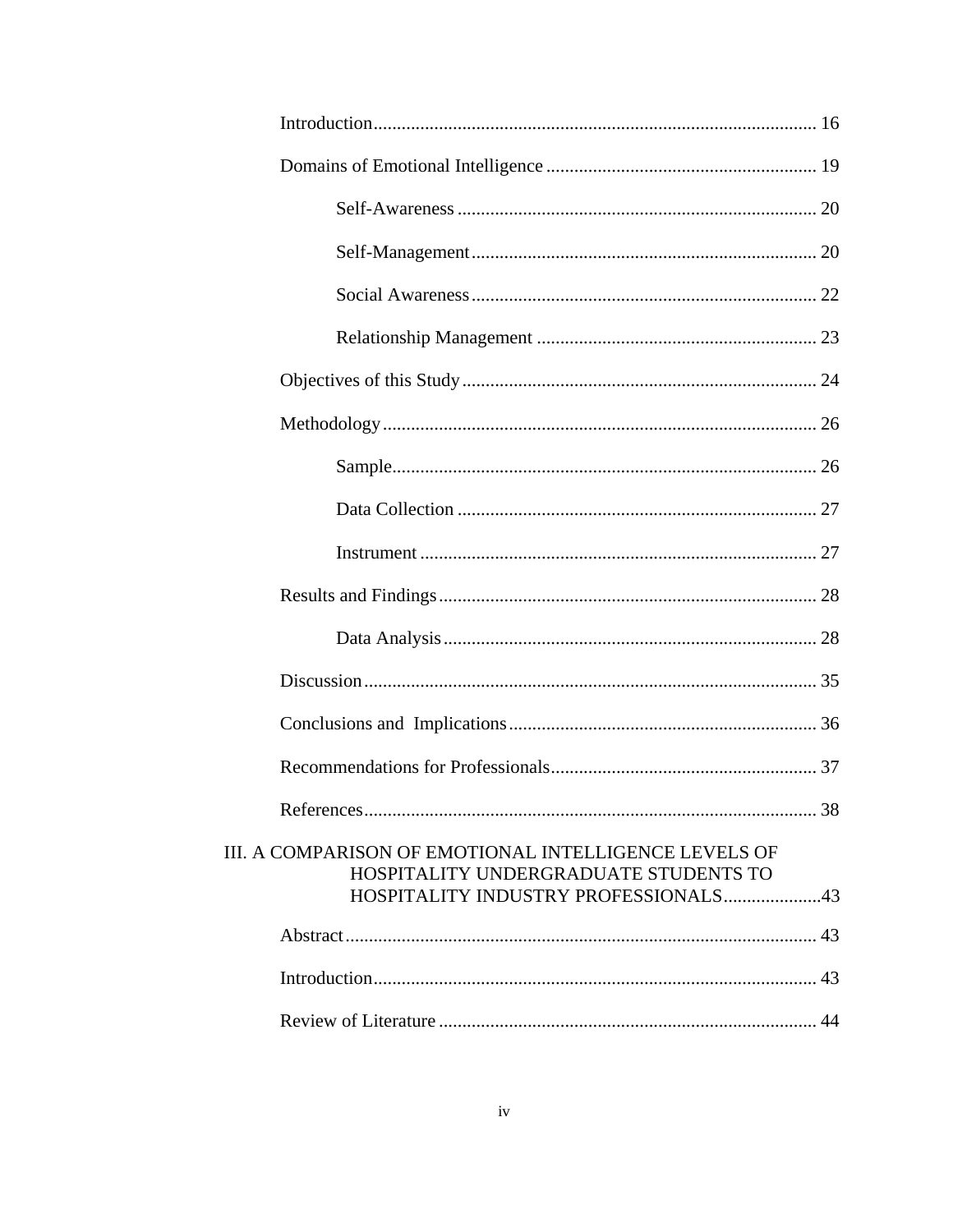| <b>APPENDICIES</b>                      |  |
|-----------------------------------------|--|
| A. RECRUITMENT LETTER TO HUMAN RESOURCE |  |
|                                         |  |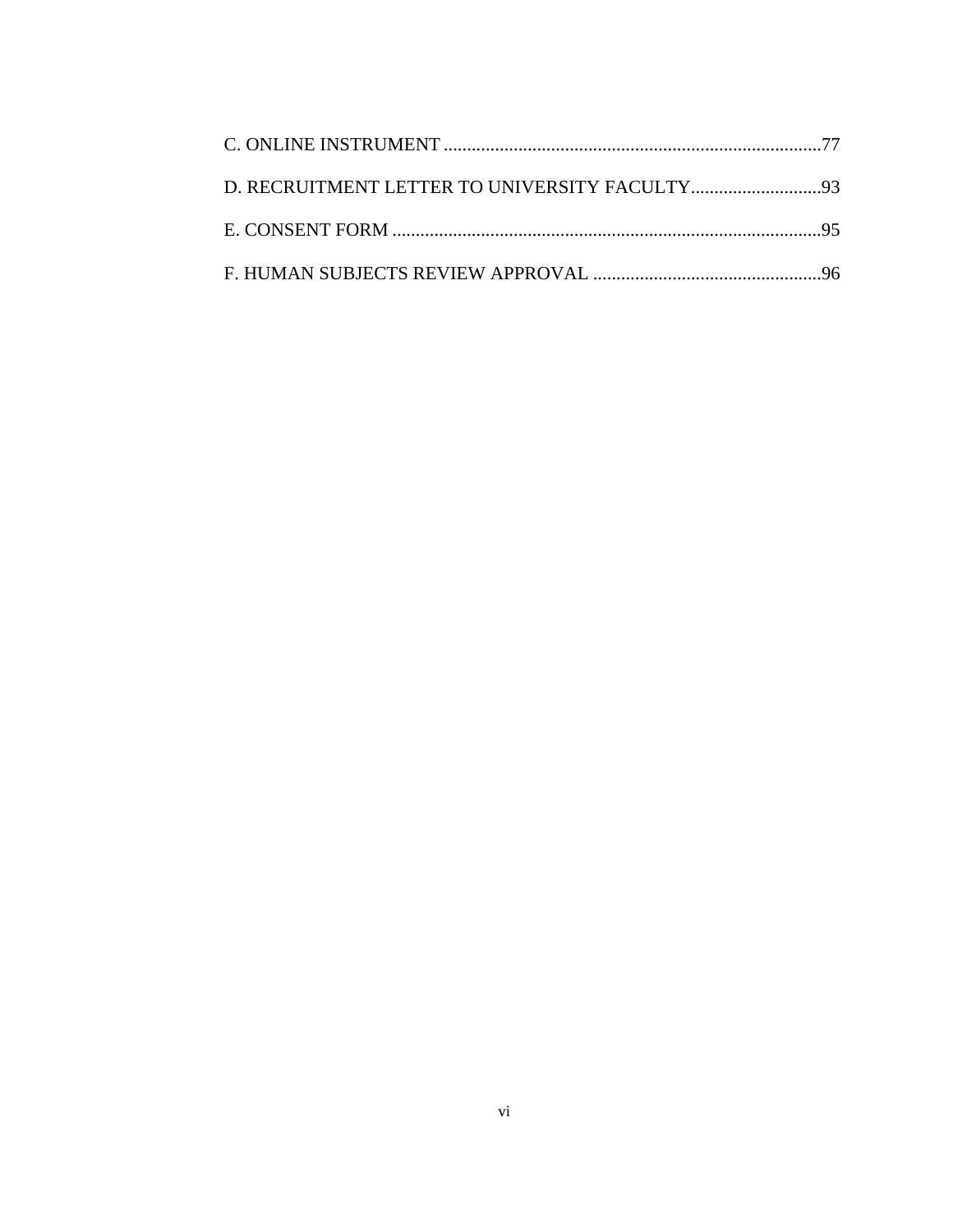### ABSTRACT

<span id="page-7-0"></span> With the popularity of the Emotional Intelligence (EI) construct in current research and leadership publications today, a study to determine what EI traits are prevalent in hospitality industry professionals today could impact the focus of future hospitality education, recruiting, and training.

 The relationship between socio-demographic variables and EI levels of hospitality industry professionals was examined. Although little significance was found between the groups, the research revealed this group of professionals possesses above average levels of EI, which may be indicative of their achievement and longevity in a service-based industry.

Including EI into academic curricula for hospitality undergraduate students seems essential to better prepare them for their career choice. The current study compared scores of hospitality industry professionals with hospitality undergraduate students to determine what difference may exist. Significant differences between the groups gave credence to the view that curricula inclusion would be a beneficial concept for preparing students for a more seamless entrance into leadership positions within the industry. Keywords: emotional intelligence, hospitality industry, hospitality undergraduate students, service-based industry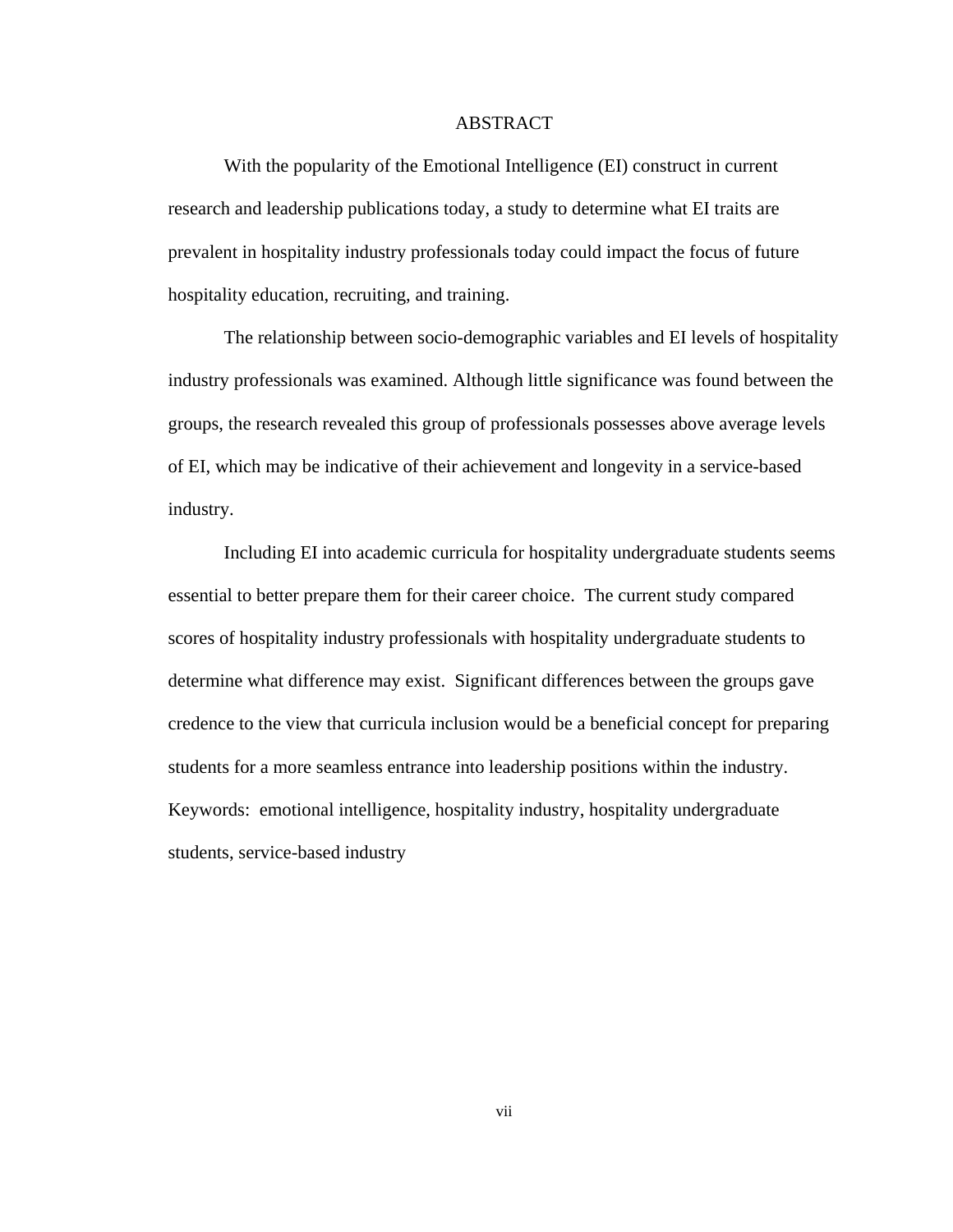# LIST OF TABLES

| 2.1 Emotional Intelligence Test $-2nd$ Revision Scores Measuring Goleman's                                                                                                                              |  |
|---------------------------------------------------------------------------------------------------------------------------------------------------------------------------------------------------------|--|
| 2.2 Socio-demographic Characteristics of Hospitality Industry Professionals30                                                                                                                           |  |
| 2.3 EI Minimum, Maximum, and Mean Scores with Standard Deviation of                                                                                                                                     |  |
| 2.4 Correlation among the Socio-demographic Variables of the Hospitality                                                                                                                                |  |
| 2.5 One-way ANOVAs Determining the Relationship between Overall EI<br>Scores of Hospitality Industry Professionals and Socio-demographic                                                                |  |
| 2.6 Wilks' Lambda Multivariate Test for Significance between Behavioral and                                                                                                                             |  |
| 2.7 Wilks' Lambda Multivariate Test for Significance between Emotional<br>Insight into Self, Goal Orientation and Motivation, Ability to<br>Express Emotions, and Social Insight and Empathy Scores and |  |
| 3.1 A Comparison of EI Scores of Caucasian Hospitality Industry Professionals                                                                                                                           |  |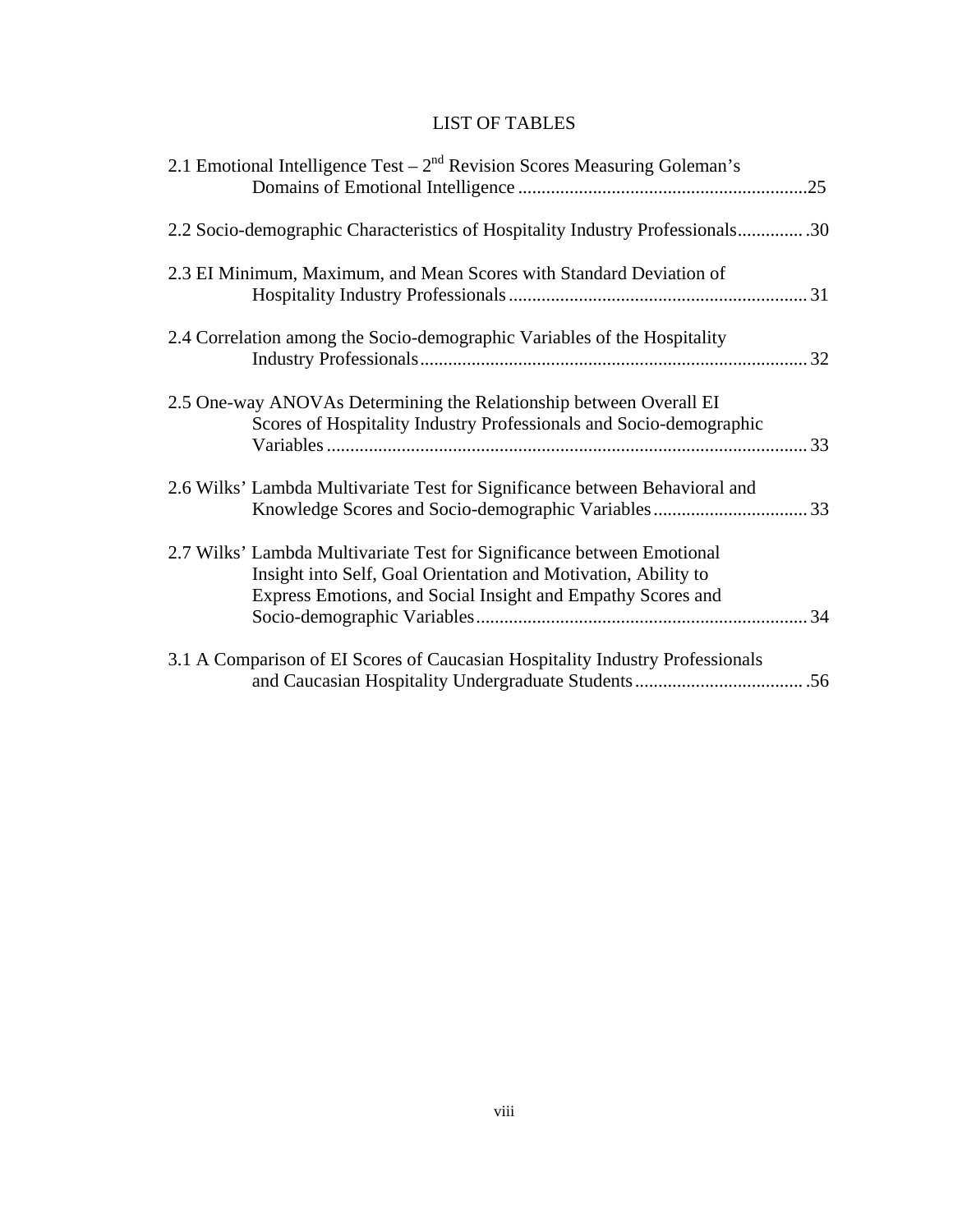# LIST OF FIGURES

<span id="page-9-0"></span>

|--|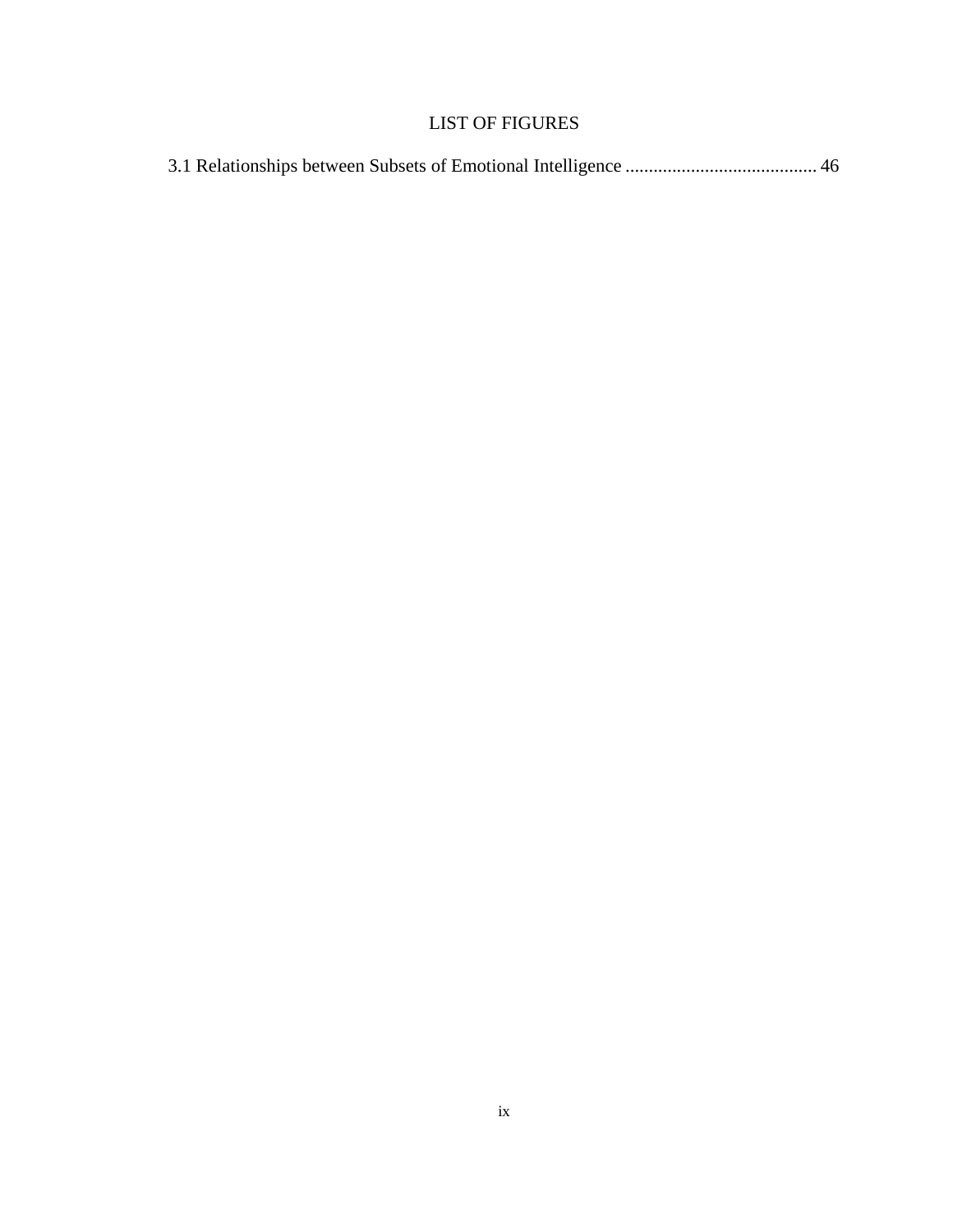# CHAPTER I

# INTRODUCTION

#### Problem Statement

<span id="page-10-0"></span>A critical element in preparing students to enter and remain in the hospitality industry lies with the industry-related curriculum that they study. Though most hospitality management programs produce technically adept managerial candidates, few programs include emotional training as part of the curriculum. Consequently, significant numbers of hospitality graduates enter the industry unprepared emotionally for the stressful situations intrinsic to their chosen career. With a diverse industry in terms of the clientele and employees, managers with high emotional intelligence (EI) are more likely to effectively interact with socio-economic, multicultural, and educationally dissimilar populations.

## Purpose of the Study

 The purpose of this study was twofold: to evaluate the EI levels of successful hospitality industry professionals and to compare EI levels of undergraduate hospitality students to hospitality industry professionals. This comparison can be used to indicate which EI skills students should possess upon graduation in order to be more successful in their hospitality management careers. For both groups Overall EI along with multiple dimensions of EI were compared.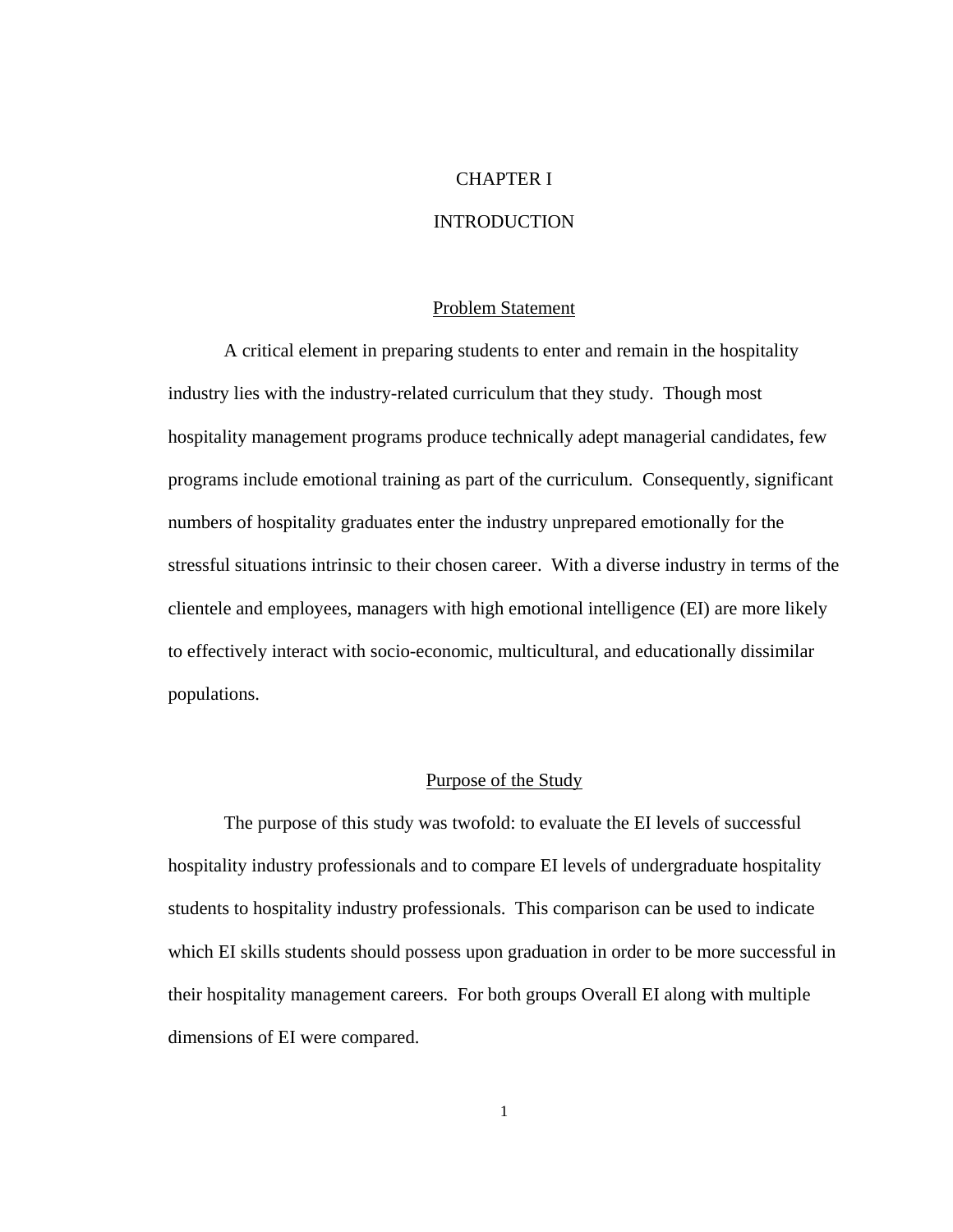# Definition of Terms

<span id="page-11-0"></span> Several key terms and the following operational definitions were used in this study:

Ability to Express Emotions Score: "[The] ability to express emotions. The higher the emotional expression, the higher the emotional intelligence" (Jerabek, 2001, p. 2).

Behavioral Score: "Actions that will encourage desired outcomes in social situations and intrapersonal issues. The higher the score, the higher the practical emotional intelligence" (Jerabek, 2001, p. 2).

Emotional Insight into Self Score: "The level of emotional insight. Subjects with high emotional insight into self tend to have high emotional intelligence" (Jerabek, 2001, p. 2).

Emotional Intelligence: "The ability to perceive emotions, to access and generate emotions so as to assist thought, to understand emotions and emotional meanings, and to reflectively regulate emotions in ways that promote emotional and intellectual growth" (Mayer & Salovey, 1997, p. 22).

Goal Orientation and Motivation Score: "The ability to set goals and the drive to achieve them. The higher the score, the higher the emotional intelligence" (Jerabek, 2001, p. 2).

Hospitality Curriculum: Specific courses included in a hospitality administration educational program.

Hospitality Industry: **"**Businesses that operate to meet lodging, vacation, business, and recreational needs of visitors and the resident population. The industry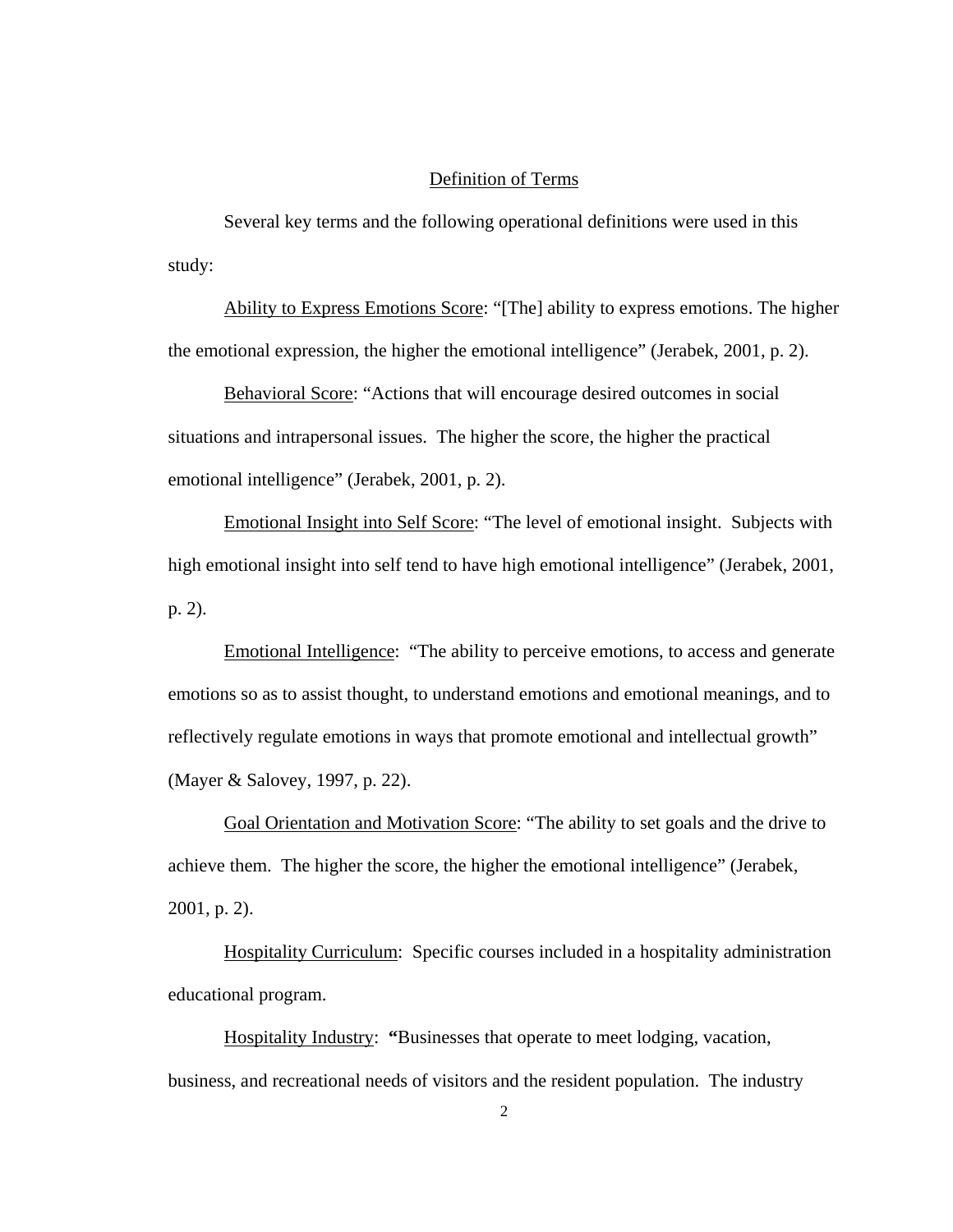<span id="page-12-0"></span>includes hotels, restaurants, bars, and any business that offer food or shelter for profit to people away from home" (Buergermeister, 1983, p. 40).

Hospitality Segment: The classification or categorization of the types of businesses that make up the hospitality industry.

Knowledge Score: "The degree of knowledge about how to behave in order to achieve desired outcomes in interpersonal and intra-personal situations. The higher the … score the higher the theoretical emotional intelligence" (Jerabek, 2001, p. 2).

Self-Administered Survey:A questionnaire and cover letter mailed or emailed to individual respondents and executed by the respondent (D. R. Cooper & Emory, 1995).

Social Insight and Empathy Score: "The level of social insight and empathy. The higher the score, the higher the emotional intelligence" (Jerabek, 2001, p. 2).

#### Research Questions

 For this study, a comparison of hospitality industry professionals' EI scores was conducted based on a number of socio-demographic variables. Next, a comparison of undergraduate hospitality students' EI scores was conducted to hospitality industry professionals' EI scores. Five research questions were developed in order to ascertain the differences regarding the EI between and within the groups. The questions were further segmented to avoid multicollinearity. All questions in the instrument were utilized to determine Overall EI Scores. Knowledge Scores and Behavioral Scores were determined based on mutually exclusive questions but not exclusive of questions used to determine Emotional Insight into Self, Goal Orientation and Motivation, Ability to Express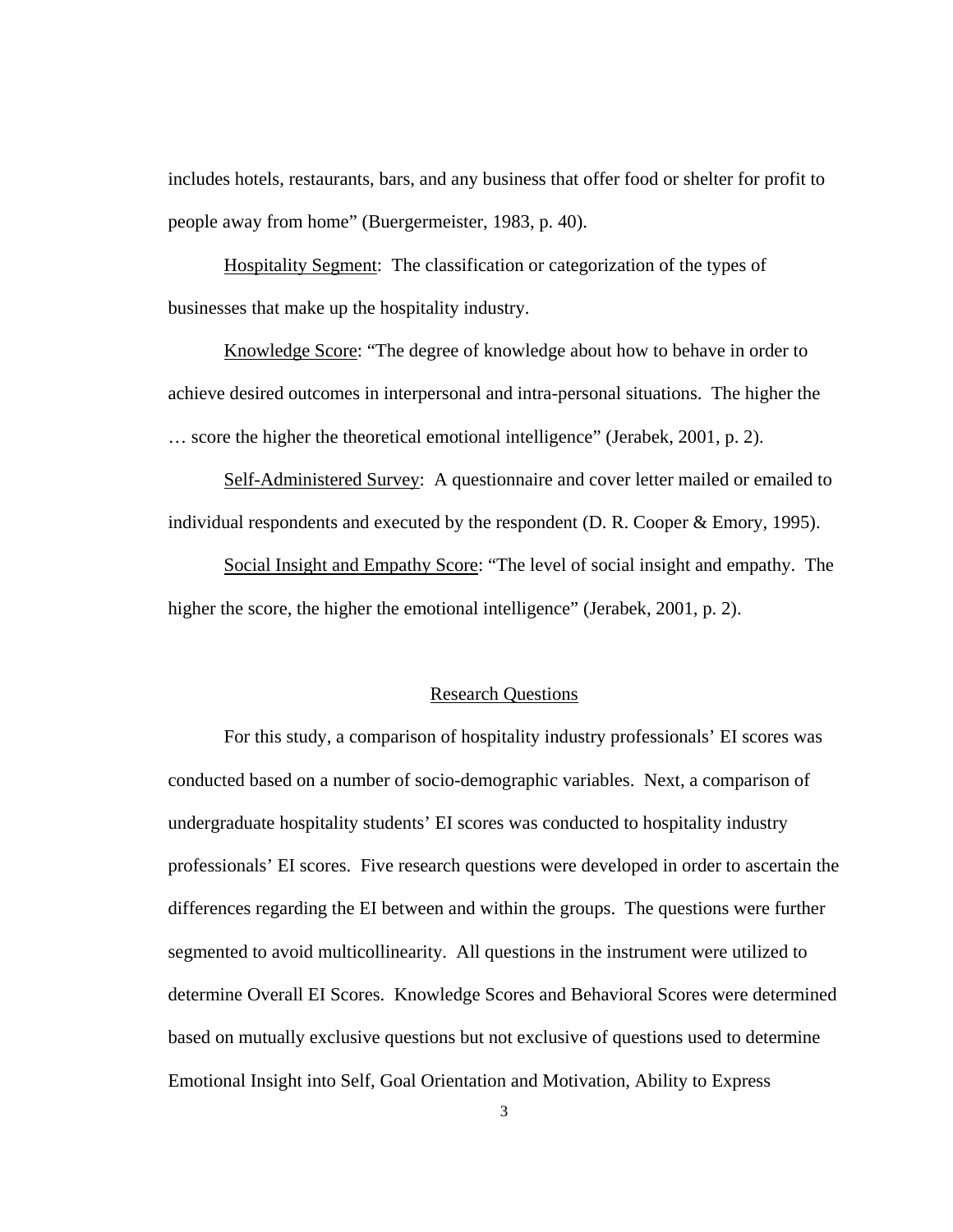Emotions, and Social Insight and Empathy Scores. Emotional Insight into Self, Goal Orientation and Motivation, Ability to Express Emotions, and Social Insight and Empathy Scores were determined using mutually exclusive questions to determine their scores.

- Q1: What is the relationship of years of experience in the hospitality industry of the professionals with:
	- a. the Overall EI Scores?
	- b. the Knowledge and Behavioral Scores?
	- c. the Emotional Insight into Self, Goal Orientation and Motivation, Ability to Express Emotions, and Social Insight and Empathy Scores?
- Q2: What is the relationship of the hospitality industry career classifications of the professionals with:
	- a. the Overall EI Scores?
	- b. the Knowledge and Behavioral Scores?
	- c. the Emotional Insight into Self, Goal Orientation and Motivation, Ability to Express Emotions, and Social Insight and Empathy Scores?
- Q3: What is the relationship of the hospitality segment in which the professionals are employed with:
	- a. the Overall EI Scores?
	- b. the Knowledge and Behavioral Scores?
	- c. the Emotional Insight into Self, Goal Orientation and Motivation, Ability to Express Emotions, and Social Insight and Empathy Scores?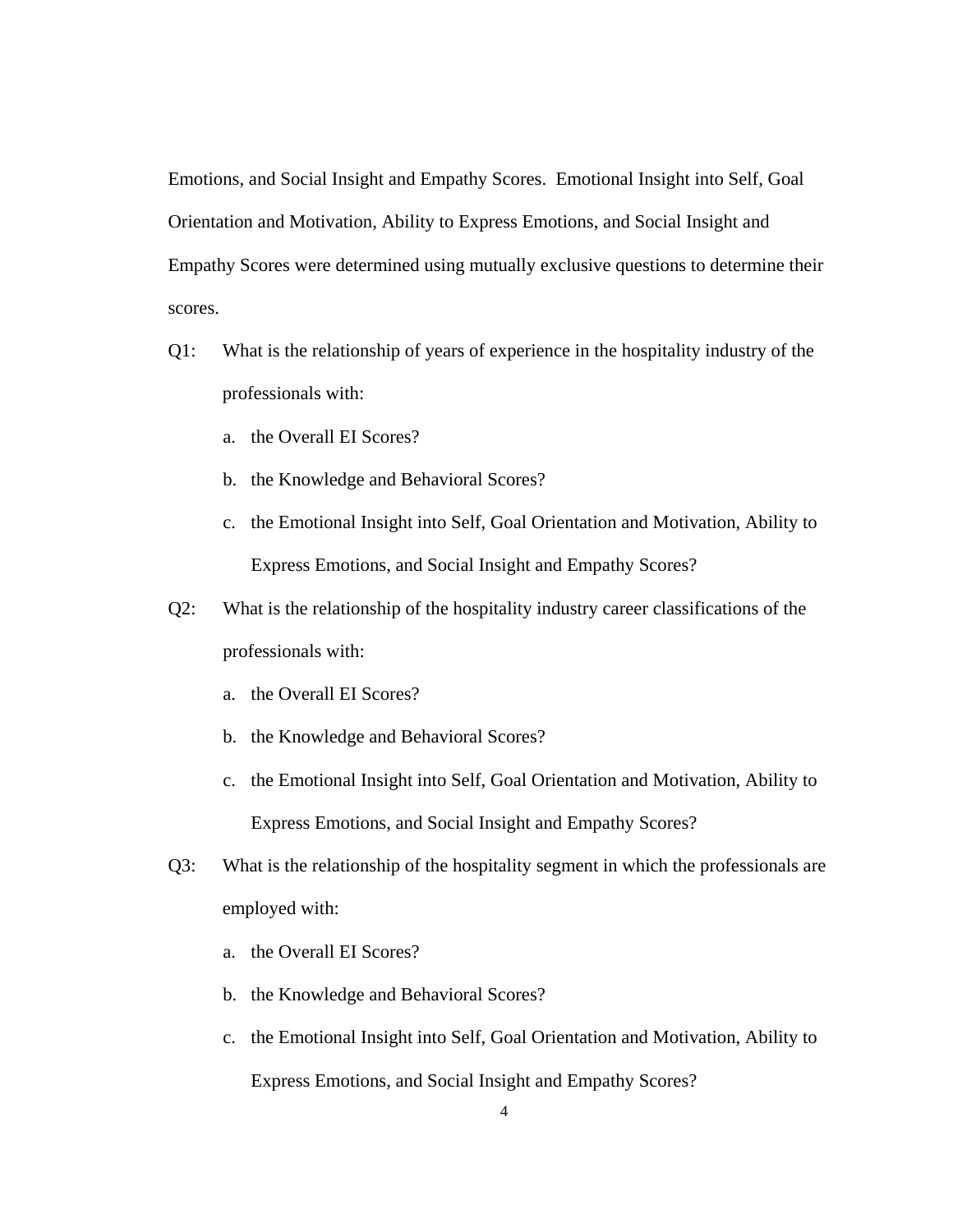- <span id="page-14-0"></span>Q4: What is the relationship of the education level achieved by the hospitality industry professionals with:
	- a. the Overall EI Scores?
	- b. the Knowledge and Behavioral Scores?
	- c. the Emotional Insight into Self, Goal Orientation and Motivation, Ability to Express Emotions, and Social Insight and Empathy Scores?
- Q5: What is the relationship between undergraduate students' and hospitality industry professionals':
	- a. Overall EI Scores?
	- b. Knowledge and Behavioral Scores?
	- c. Emotional Insight into Self, Goal Orientation and Motivation, Ability to

Express Emotions, and Social Insight and Empathy Scores?

# Assumptions

In completing this study, it is assumed:

- 1. The participants of the study responded honestly and accurately to the questions.
- 2. The participants understand all of the terms and questions as asked in the instrument.
- 3. Hospitality undergraduate students surveyed were a representative of hospitality undergraduate students across the United States.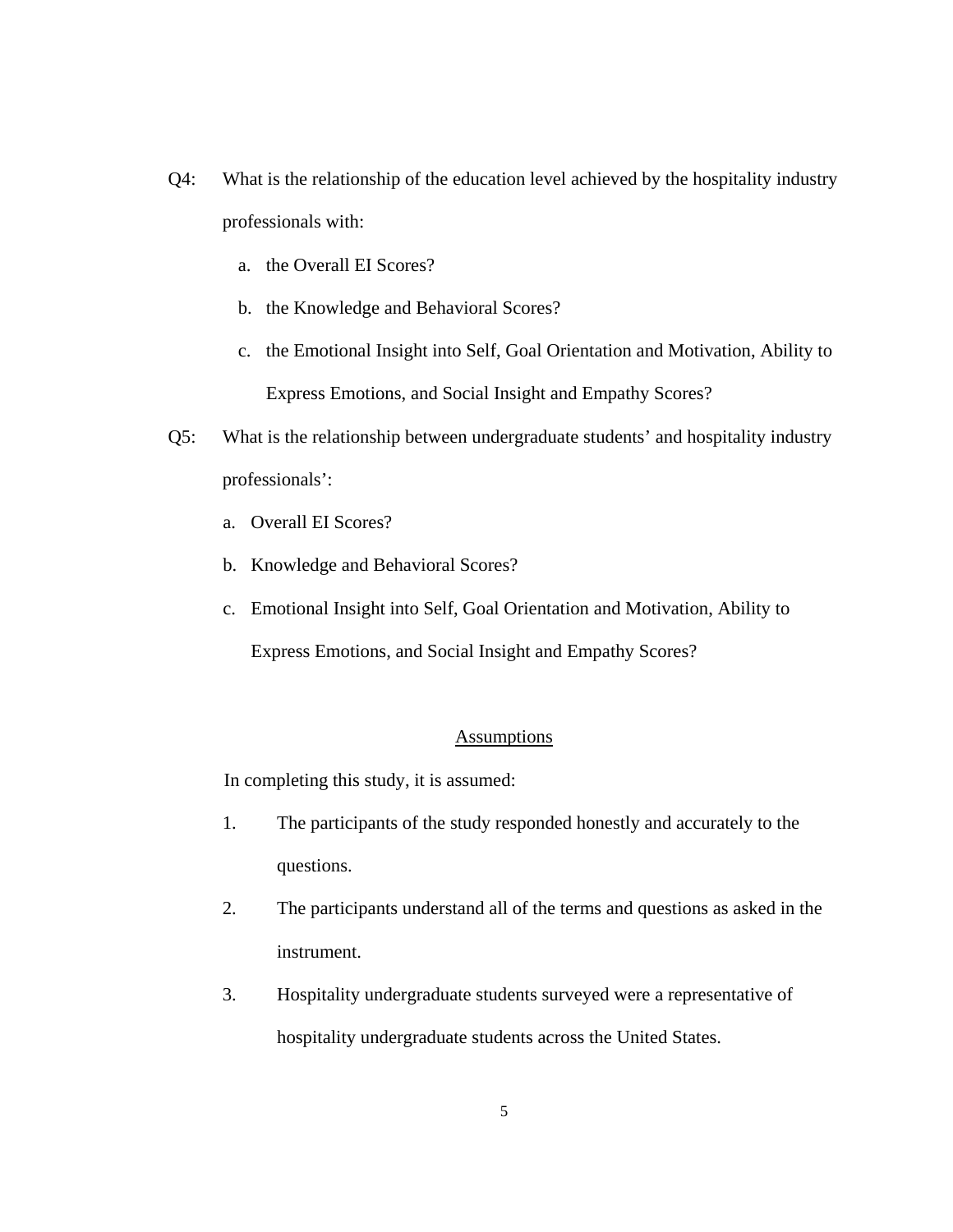- <span id="page-15-0"></span>4. Hospitality industry professionals surveyed were a representative of hospitality industry professionals across the United States.
- 5. The Emotional Intelligence Test 2nd Revision is an appropriate measure of EI.

#### Literature Review

Mayer and Salovey (1997), who coined the term emotional intelligence, define it as "the ability to perceive emotions, to access and generate emotions so as to assist thought, to understand emotions and emotional meanings, and to reflectively regulate emotions in ways that promote emotional and intellectual growth" (p. 22). More succinctly, it is how individuals relate and react to the world around them. To be successful, managers must know their strengths, weaknesses, and limitations, and must be adaptable, conscientious, persuasive, collaborative, high performing, and possess the ability to see things from others' perspectives (Carmeli, 2003; R. K. Cooper, 1997; Goleman, 1998). These are the traits associated with high EI.

Educators and employers are united in the view that technical skills alone do not make a productive employee, and that EI is often the determinant in a business' success (Carmeli, 2003; Caruso & Wolfe, 2001; R. K. Cooper, 1997). Caruso (1999) states "Managers who focus on their technical skills, do not manage, they're just in charge. Understanding and enhancing emotional intelligence enhances management skills" (p. 3). Bar-On, cited in Stein and Book (2000), remarked that EI "levels out the playing field for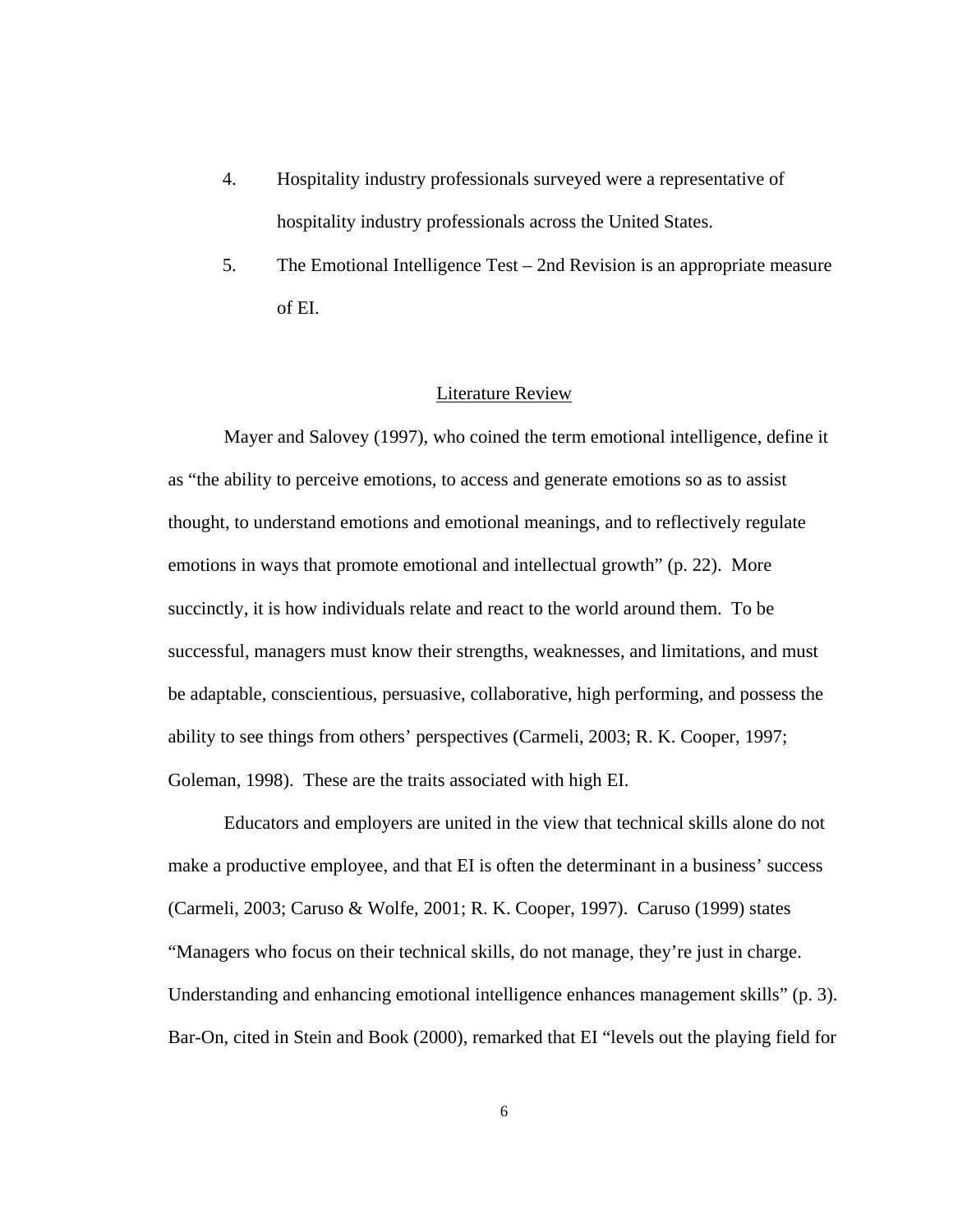success. It helps account for those cases where some high-IQ individuals falter in life, while others with only a modest IQ can do exceptionally well" (p. 26).

The hospitality industry is considered a service industry (Langhorn, 2004). While this is a simplistic view, it also explains one difficulty that lies within the industry. With an exceptionally diversified workforce, hospitality managers are expected to be able to handle volatile situations with finesse and as little disruption as possible for guests. Guests and employees expect successful managers to adjust to the needs of those involved and the situation at hand. While dealing with disgruntled employees or guests, a manager must accurately assess the situation without internalizing negativity. A manager is also required to maintain emotional control while defusing the situation and finding the best course of action. Serving customers is the purpose of the hospitality industry. It is important to note that customer satisfaction has been tied directly to service providers' EI levels (Kernbach & Schutte, 2005; Langhorn, 2004; Varca, 2004; Winsted, 2000).

Emotions are important in conveying ideas and creating team spirit. Being emotionally stable promotes the free flowing of ideas and keeps the lines of communication open (Caruso & Wolfe, 2001). By relating emotionally to employees, the employees will be better able to complete their job responsibilities. Dasborough and Ashkanasy (2002) found that leaders who have high EI are better able to manage the impressions they give others, and through effective leadership, use those impressions to guide their subordinates to achieve the desired goals. Employees have higher levels of satisfaction when their leaders possess high levels of EI (Lewis, 2000; Sosik & Megerian, 1999; Wong & Law, 2002). In addition, leaders are able to replicate in employees their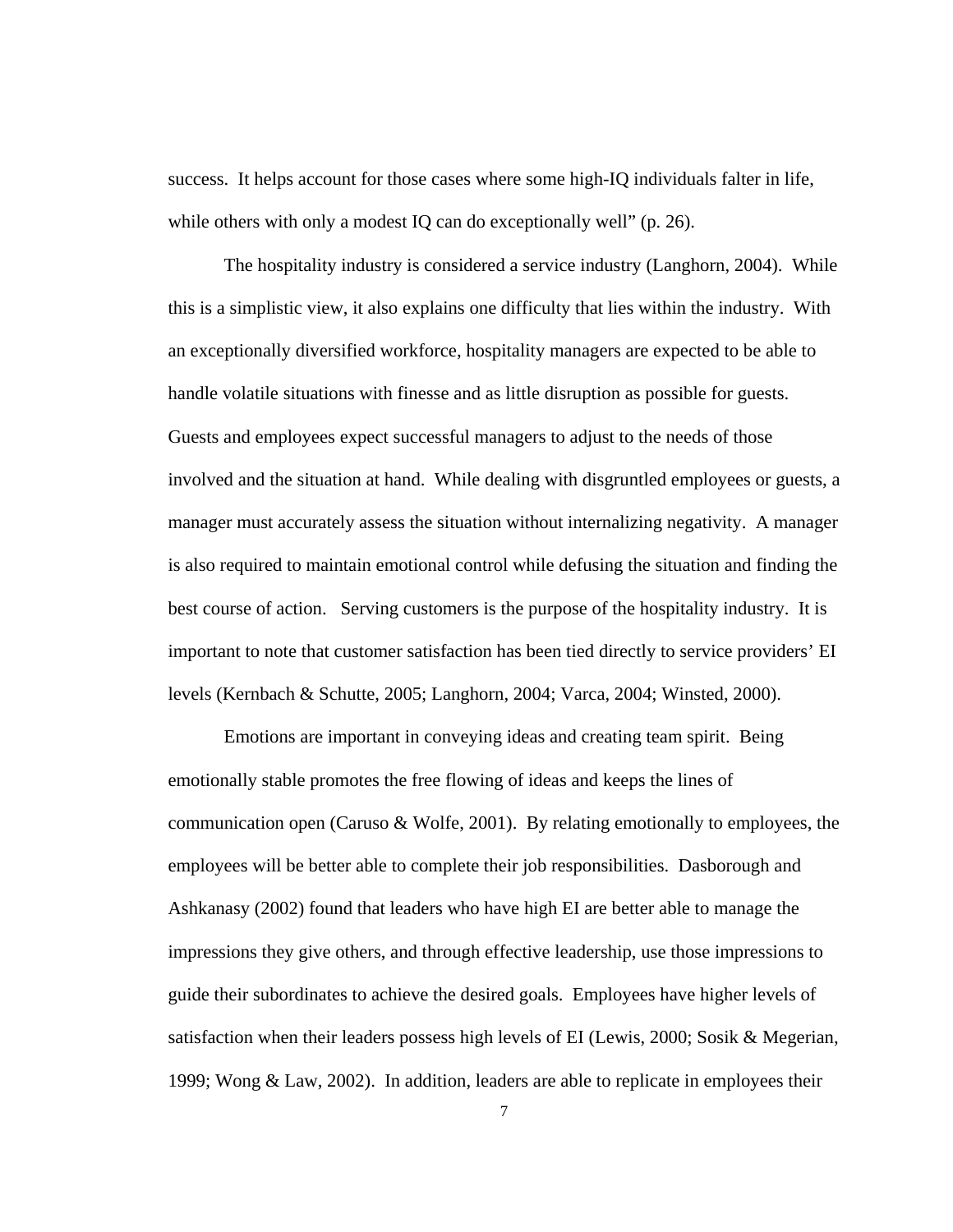<span id="page-17-0"></span>own feelings of excitement, energy, and enthusiasm with the use of EI (J. M. George, 2000; McColl-Kennedy & Anderson, 2002).

The EI skills needed for leadership success include empathizing with subordinates, accurate assessment of their own and others' emotions as a tool for choosing strategies to maximize results and produce positive outcomes, communicating vision and enthusiasm, and creating constructive relationships with followers (Ashkanasy, Hartel, & Daus, 2002; Carmeli, 2003; R. K. Cooper, 1997). Based on the interpersonal and intrapersonal skills and traits, many researchers and authors divide EI into subsets or dimensions (Bar-On, 1997; Goleman, 1998; Mayer & Salovey, 1997). These divisions range from three to over fifteen.

 Goleman is credited with popularizing EI with his books: Emotional Intelligence (1995), Working with Emotional Intelligence (1998), and Primal Leadership (Goleman, Boyatzis, & McKee, 2002). In addition, he has authored many articles on the subject of EI. His writings have become must reads for today's managers. Goleman's (1998) method of delineating EI involves what he calls the four domains of EI. These are selfawareness, self-management, social awareness, and relationship management.

# Self-Awareness

Self-awareness is recognizing and understanding one's own emotions; using them to guide behavior; accepting one's strengths, weaknesses, and competencies; and possessing the self-confidence to succeed. The dimension of self-awareness is further divided into three categories: emotional self-awareness, accurate self–assessment, and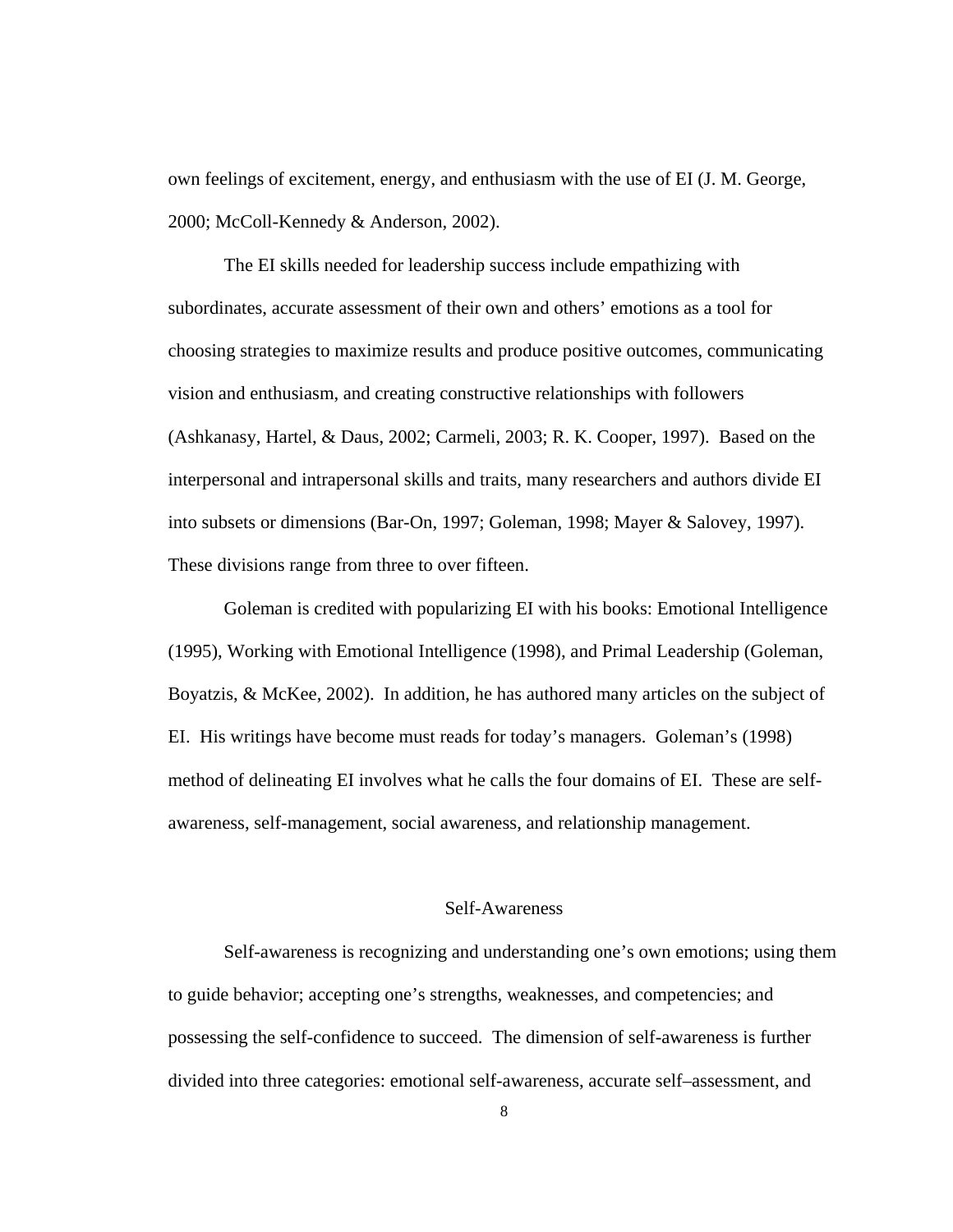<span id="page-18-0"></span>self-confidence (Boyatzis & Goleman, 1999). Leaders who are aware of why they are experiencing emotional responses and what is causing the emotions are better able to self-manage these emotions because they are identifiable. "Being able to pause and take stock of one's real emotions facilitates and ability to cope" (Liff, 2003, p. 29). In addition, their understanding of their reactions, aids in prevention of miscommunications with others (Dess & Picken, 2000; Graetz, 2000).

#### Self-Management

Self-management is the ability to manage one's emotions, impulses, and reactions; being able to adapt and change as necessary; being able to open and honest; possessing an internal drive to succeed; and maintaining an optimistic outlook. Boyatzis and Goleman (1999) identify the subcategories of self-management as self-control, trustworthiness, conscientiousness, adaptability, achievement orientation, and initiative. Many of the sub-categories of self-management can directly affect the satisfaction, desire to continue employment, and actions of subordinates (Carmeli, 2003; Langhorn, 2004; Rosete & Ciarrochi, 2005). This was hypothesized in the Affective Events Theory (AET) (H. M. Weiss & Cropanzano, 1996).

AET asserts that individuals' affective reactions to events at work are directly linked to their behaviors at work. This association is critical in the hospitality industry. There employees are in one-on-one contact with customers, and customers' perceptions are directly influenced by the actions and attitudes of the employees (Kernbach  $\&$ Schutte, 2005; Langhorn, 2004; Varca, 2004; Winsted, 2000). AET theororizes that if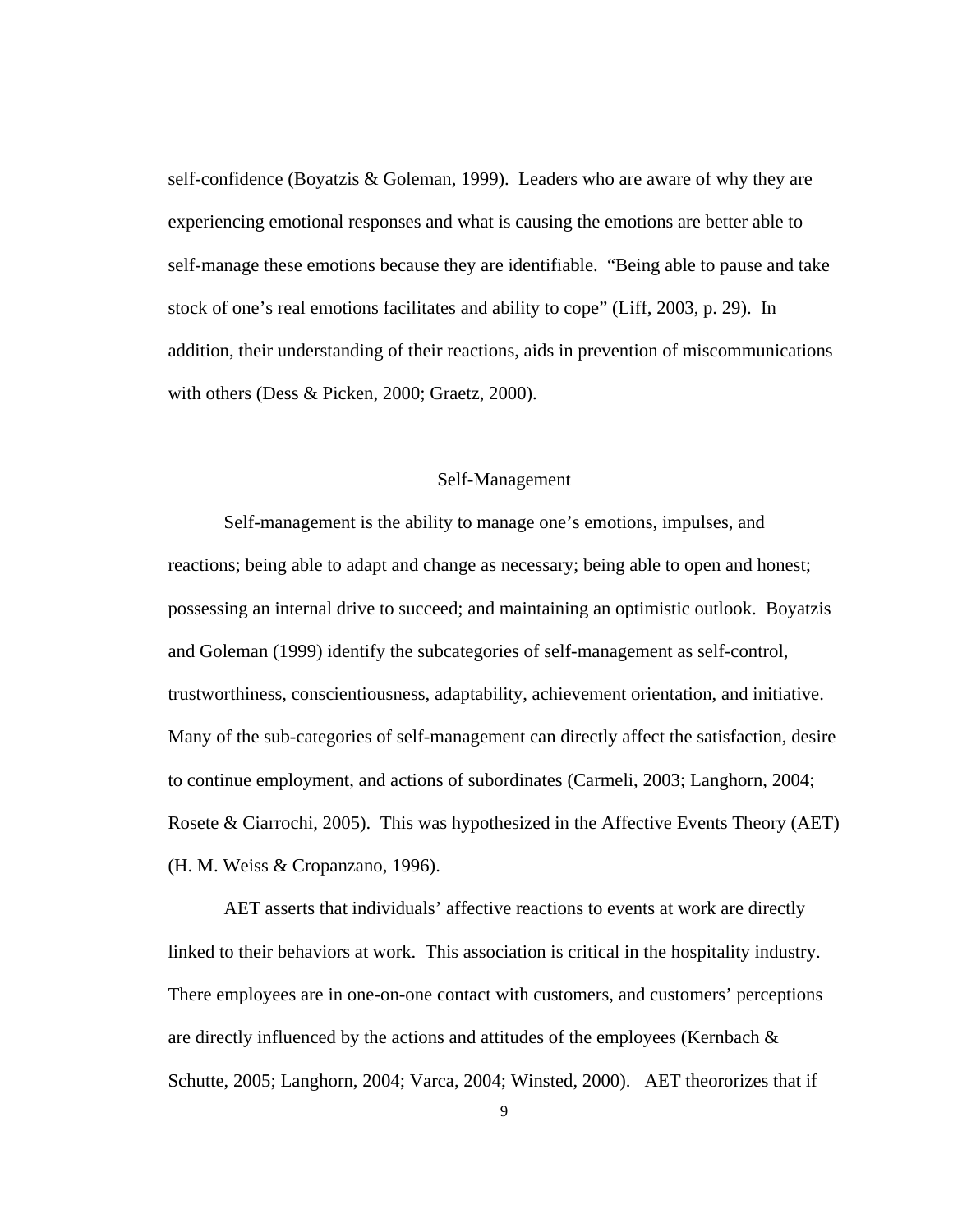<span id="page-19-0"></span>the employees' behavior is in direct correlation with their interactions with leaders, hospitality managers must be able to maintain composure and control their emotional outbursts while interacting with employees (D. T. Dasborough & Ashkanasy, 2003; M. T. Dasborough, 2006; McColl-Kennedy & Anderson, 2002).

## Social Awareness

The social awareness dimension of EI includes empathy, organizational awareness, and service orientation. Empathy is being aware of others' feelings and needs, as well as being able to see things from others' perspectives. Organizational awareness is being aware of the environment around oneself, including political undertones, while service orientation is meeting the needs of those to whom one has a responsibility, including both employees and customers (Boyatzis & Goleman, 1999).

Nelson and Low (2003) defined empathy as "the ability to accurately understand and constructively respond to the expressed feelings, thoughts, and needs of others" (p. 67). They postulated that by having good empathetic skills, better responses could be made to indicate understanding with the other party. Kellett, Humphrey, and Sleeth (2002) investigated the relationship between empathy and leadership in organizational settings using structural equation modeling. They found that subordinates find empathetic leaders are important when the subordinates' work requires mental ability to complete difficult tasks.

Empathy is considered a key trait of successful leadership (Abraham, 1999; Barbuto & Burbach, 2006; Boyatzis, Stubbs, & Taylor, 2002; Wolff, Pescosolido, &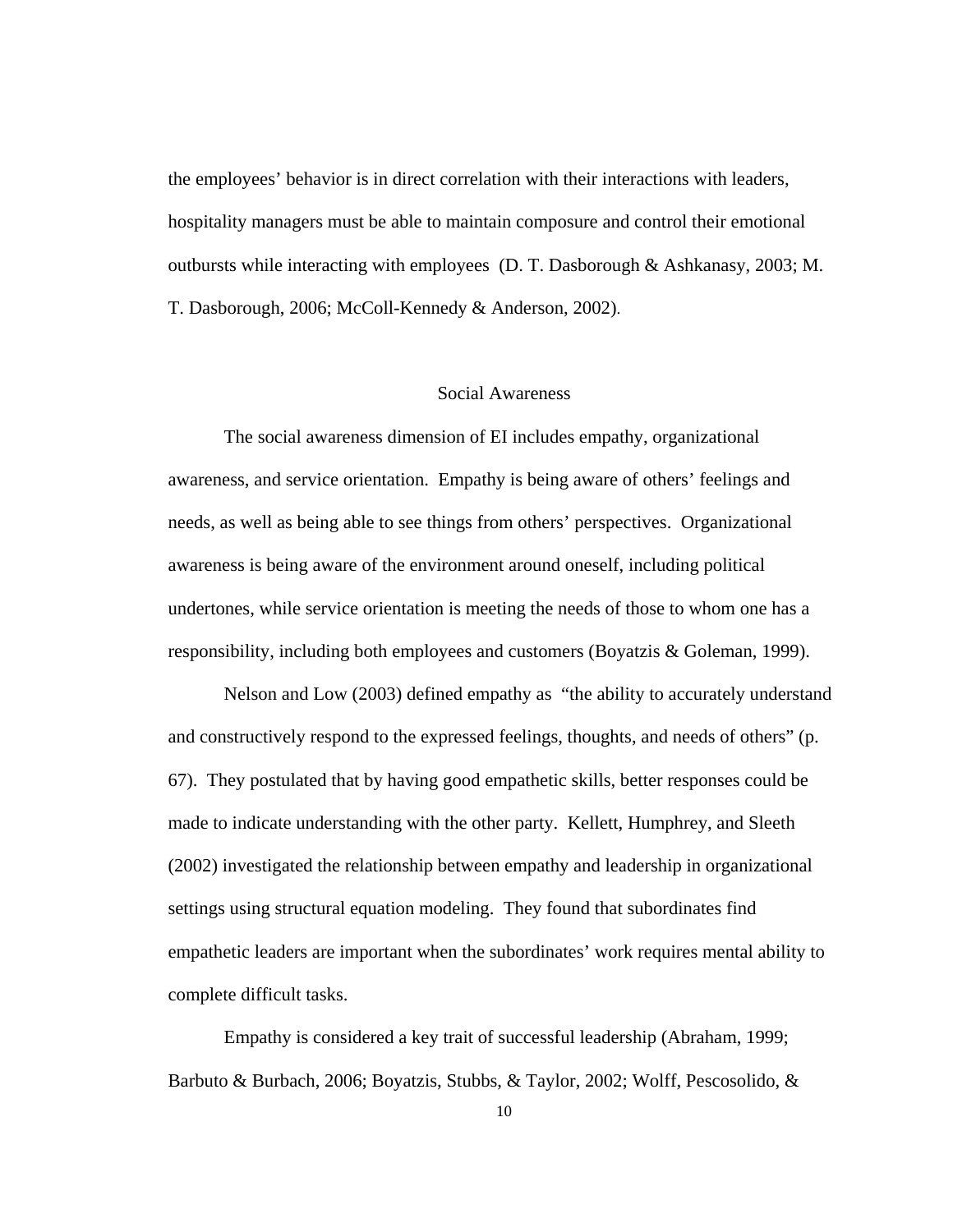Druskat, 2002). Perceiving others' feelings and emphasizing with them tends to establish an effective relationship that provides advantages for leaders and service providers (Varca, 2004; Winsted, 2000). By considering both employees' and guests' feelings in addition to other factors, managers can make better decisions in the workplace. Outstanding leaders are likely to understand their employee's feelings, and good relationships between the leaders and employees are the result (Abraham, 1999; Ashkanasy & Tse, 2000; Kellett et al., 2002).

Through case study analysis, Pescosolido (2002) found that empathetic individuals emerged and succeeded as leaders. These individuals were able to see themselves in other's positions and provide the support needed by their subordinates. Stein's (2002) study involving EI in successful CEOs found that the "superstar" CEOs all possessed very high empathy skills. Although all of the CEOs in the study were considered successful, those whose companies were substantially more successful were grouped into the "superstar" category. Kellett et al. (2002) found "two distinct behavioral routes that influence perception of an individual as a leader in a small group" (p. 533); one of these was empathy while the other was technical ability.

Wolff, Pescosolido, and Druskat (2002) found that empathy was a good predictor of "perspective taking" which they defined as "analyzing, discerning, and considering the merits of another's point of view" (p. 517). The authors found empathy essential to successful leadership and credited it with positively affecting the technical aspect of management.

11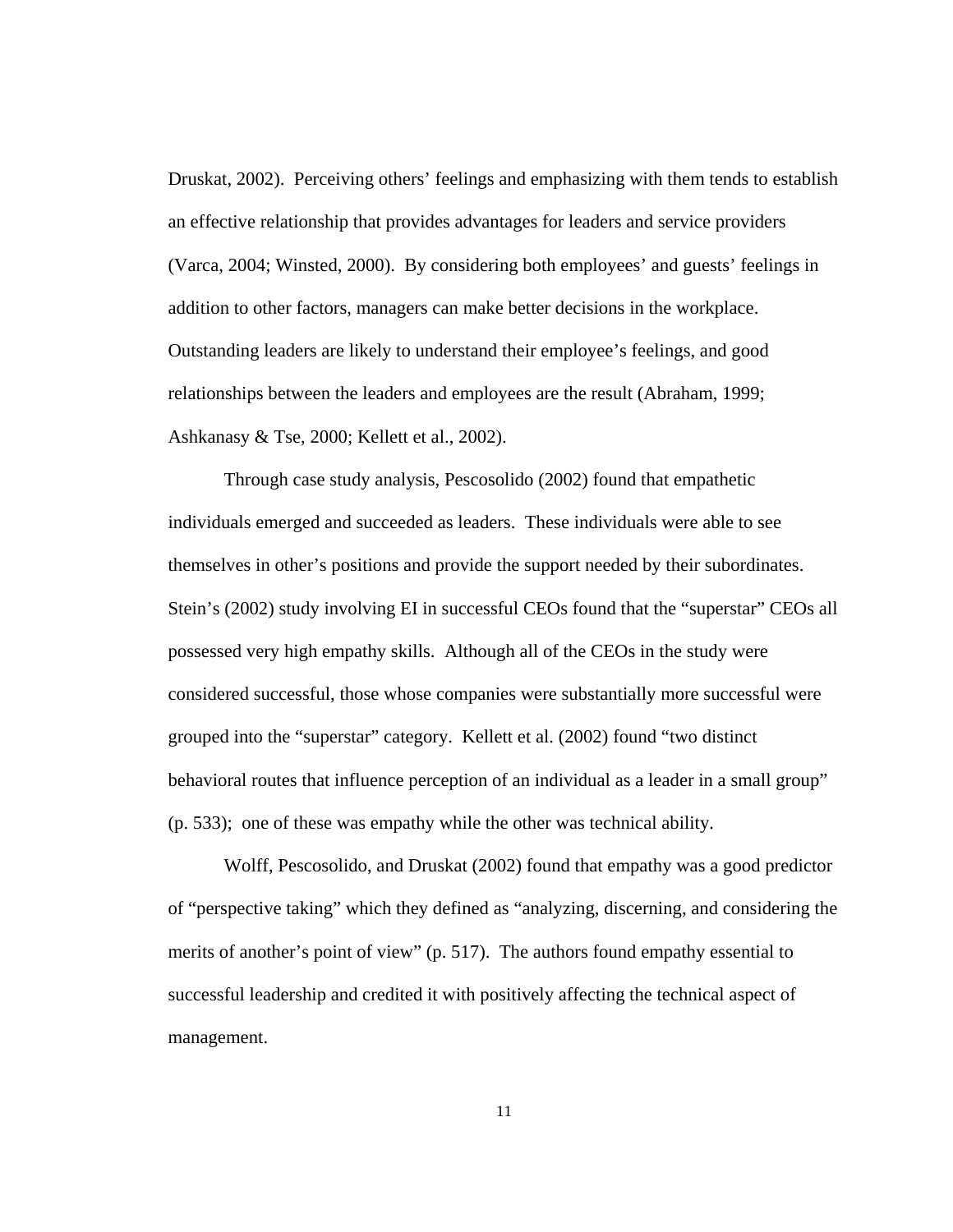## Relationship Management

<span id="page-21-0"></span>Relationship management, as the fourth identified dimension of EI, encompasses the traits of being an inspirational leader, being persuasive, as well as, leading and nurturing subordinates appropriately. Boyatzis and Goleman (1999) identified the fourth dimension as social skills, with the sub-categories of developing others, leadership, influence, communication, change catalyst, conflict management, building bonds, and teamwork and collaboration.

Traits associated with relationship management include being a change agent; effectively managing conflict, motivating others, and being a team builder. Ployhart, Lim and Chan (2001) suggest that leaders with excellent relationship management traits are able to "motivate and inspire followers by challenging them, by creating a sense of teamwork and shared goals, by articulating and communicating a shared vision, and by inspiring followers to accomplish more than they would have believed was possible" (p. 814).

## Increasing Emotional Intelligence

EI skills are involved in almost every area of an individual's personal and professional life. A number of educational programs around the country involve EI training as early as preschool. In addition, many large companies have discovered the importance of EI skills and are not only adopting training programs that enhance their managers' EI, but also using EI tests to choose employment candidates (Bacon, 2004; Cobb & Mayer, 2000; Goleman, 1995; Sala, 2001). Goleman (1998) proposes that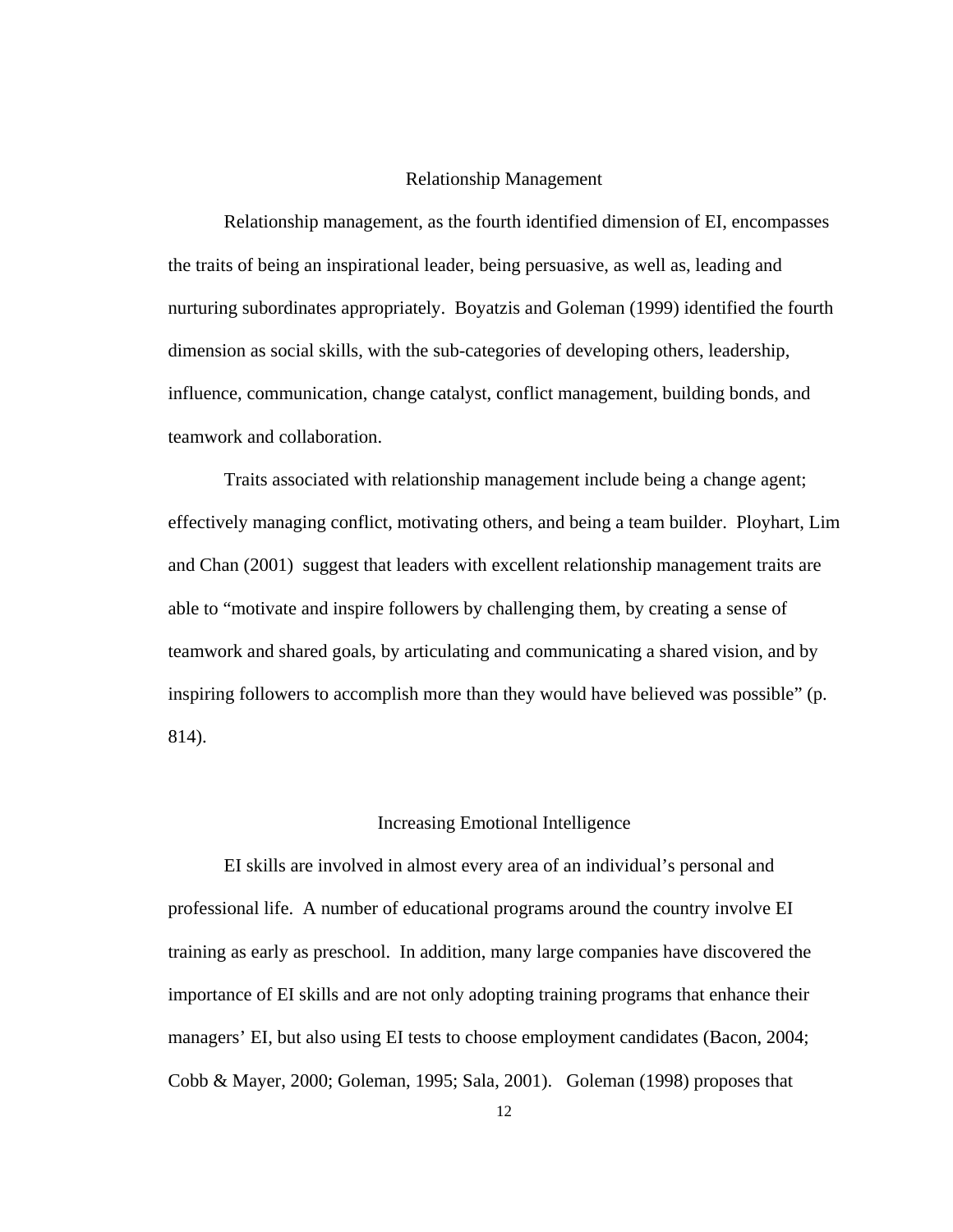unlike a person's intelligence quotient (IQ) which relatively resistant to change, EI can be enhanced through instruction, counseling, positive thinking, and practicing of new behaviors. He states that with the proper training a person's EI is malleable like other skill sets.

The EI-based Breakthrough Leadership Program was incorporated into curriculum with robust results in the Weatherhead School of Management at Case Western University. Boyatzis, Stubbs and Taylor (2002) found a 70% improvement in EI scores in graduates one to two years after completing the program, and a maintained 50% improvement after five to seven years. In a typical MBA program graduates showed only a 2% improvement, without additional training. Other industry training programs showed a 10% improvement three to eighteen months after training. The Breakthrough Leadership Program has been adapted for use in business leadership training.

Sala (2001) completed a study of managers in Brazil and the U.S. using the Mastering Emotional Intelligence Program (MEI). This one year program utilizes awareness and support of positive behaviors to improve EI levels. In the study, Brazilian managers showed an 11% increase, while U.S. managers showed a 24% increase in EI scores. While there is a large difference in the amount that the scores improved in the different cultural groups, Sala gives no hypothesis on why there was a disparity. What can be gleaned from these studies is that they indicate that in their studies EI was indeed teachable.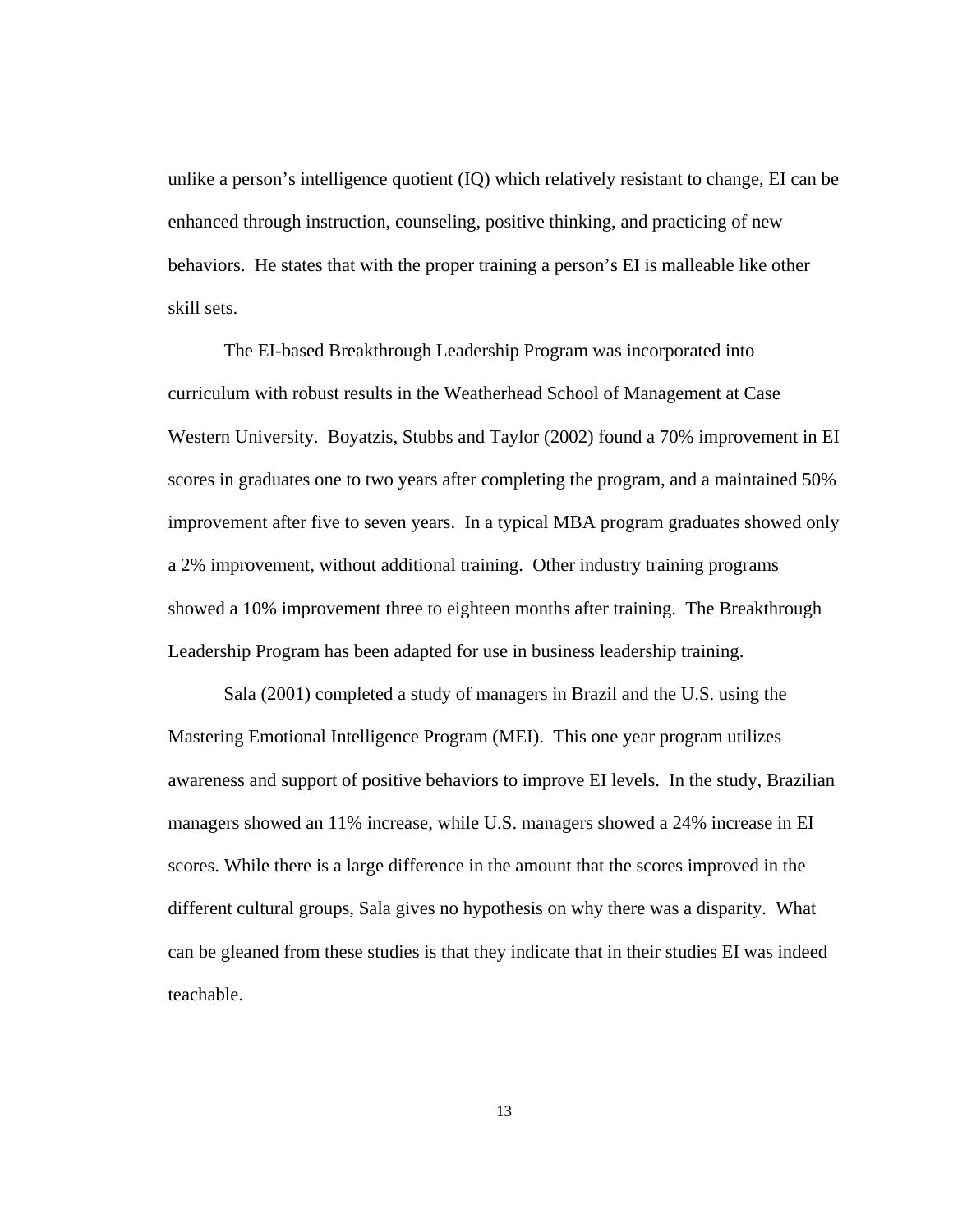# Pilot Studies

<span id="page-23-0"></span>Two pilot studies were conducted in order to evaluate the usefulness of the commercial instrument. Pilot studies also determined the levels of EI undergraduate students initially possessed and if subsequent lecture and in-class activities might significantly increase these scores. If a significant increase was achieved, it would reinforce findings that EI was teachable (Bardzil & Slaski, 2003; Boyatzis et al., 2002; Goleman, 1998). The first pilot study was conducted over a three-semester period between the years of 2002 and 2003. Although minimal additional training occurred between the pre and post-tests, small but significant  $(p < .05)$  increases were identified in two of the three semesters suggesting EI was teachable to the subjects (Scott-Halsell, Shumate, & Adams, 2004).

The second pilot study examined the relationship between the increase in EI scores when additional emphasis was placed on EI in the curriculum. In contrast to the first study, EI concepts were heavily emphasized and incorporated into all phases of the course. The second study also examined the changes in individual dimensions of EI that the previous study did not examine. The increases were significant  $(p < .01)$  in the Overall EI Scores of the students, which increased 4.8%; the Behavioral Score, with an increase of 5.0%; Emotional Insight into Self, which increased 5.1%; and Ability to Express Emotions, which increased 4.7% increase. These results suggested that most dimensions of EI were teachable to this group and that a larger increase was achieved with additional EI-specific activities included into the curriculum (Scott-Halsell & Blum,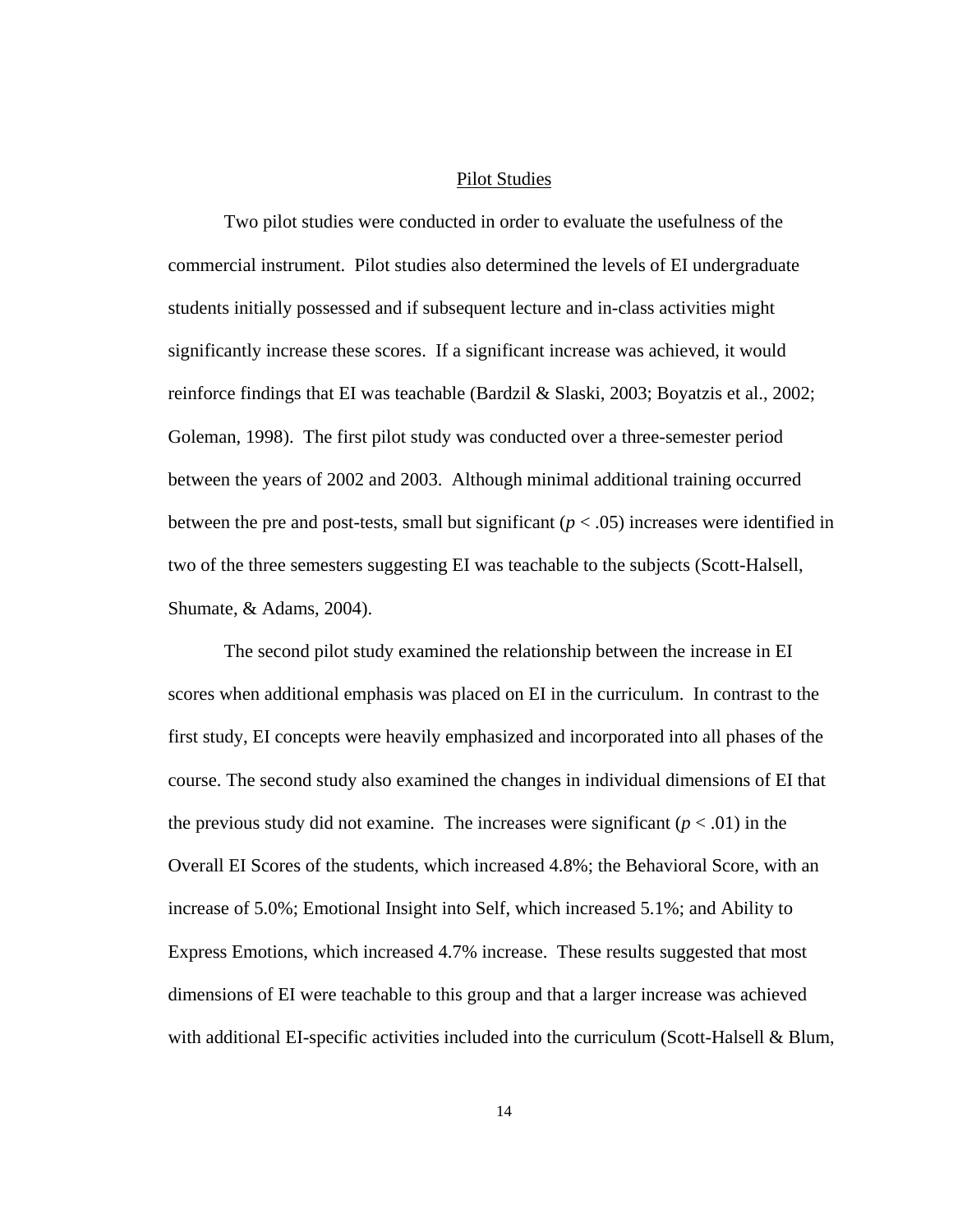2006). Those that were found to not be significant were in Knowledge, Goal Orientation and Motivation, and Social Insight and Empathy dimensions.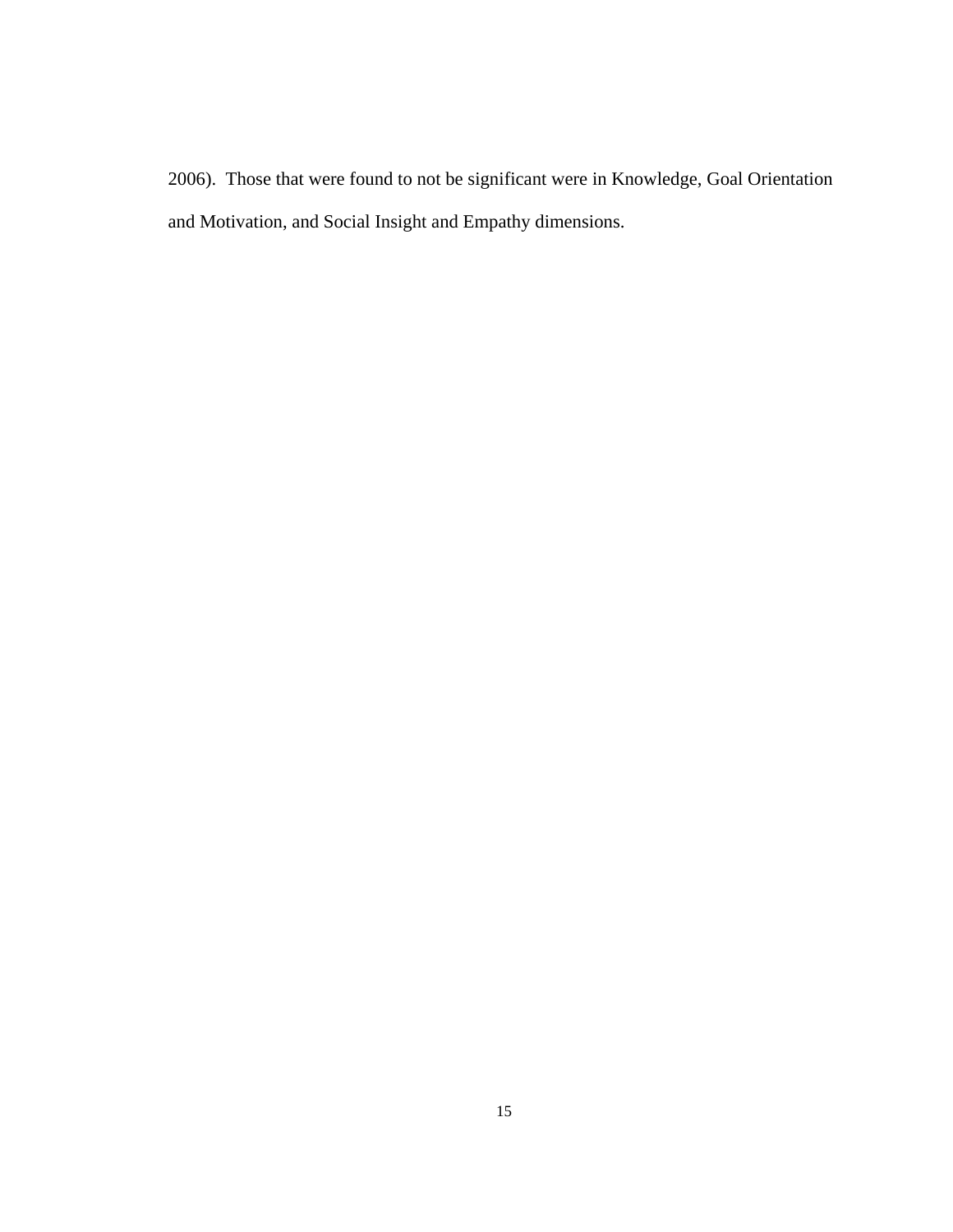# CHAPTER II

# <span id="page-25-0"></span>A STUDY OF EMOTIONAL INTELLIGENCE LEVELS IN HOSPITALITY INDUSTRY PROFESSIONALS

#### Abstract

 Little research has been conducted on EI of hospitality industry professionals. This study was designed to investigate the relationship between socio-demographic variables and emotional intelligence (EI) levels of hospitality industry professionals. Although few significant differences were found between the groups, this group of professionals possesses above average levels of EI, which may be indicative of their achievement and longevity in a service-based industry.

Key Words: emotional intelligence, hospitality industry, service-based industry

# Introduction

The hospitality field, by definition, is a service industry. Its task is to create shareholder wealth by servicing and satisfying guests. Industry segments include among others: hotels, restaurants, private clubs, institutional food service, event planning, tourism related businesses, and airlines. More often than not, the product purchased is either intangible or the perceived quality of the product purchased is impacted by the service method in which it was received. Langhorn (2004) said it well when he said that in hospitality, the service provider is "part of the product itself" (p. 229). For the guests to be satisfied, they must believe that they have received a valuable service for their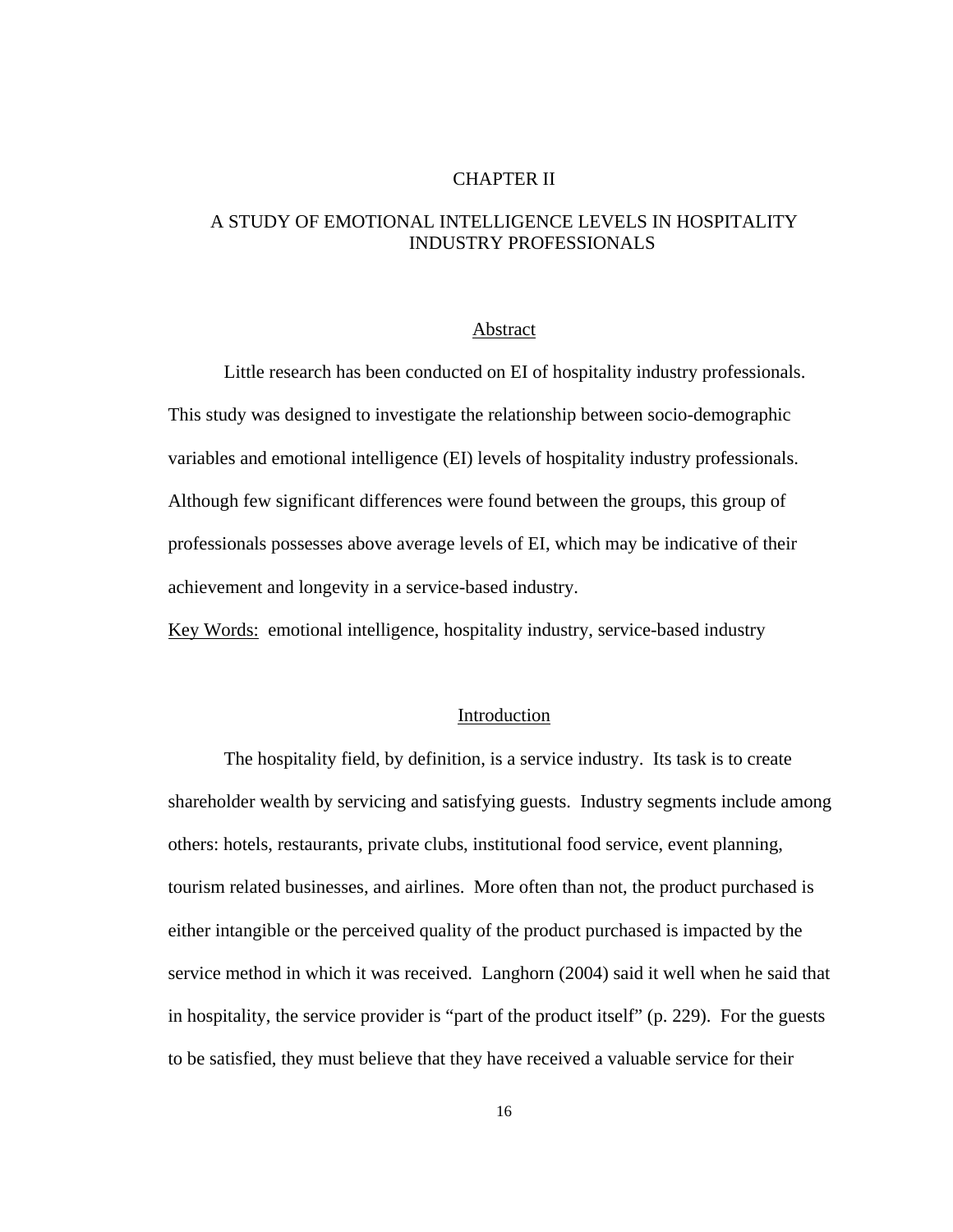dollar, as well as feel valued and respected by the workers providing the service (Kernbach & Schutte, 2005; Langhorn, 2004; Varca, 2004; Winsted, 2000).

Volumes of research, as well as opinion, has been published regarding the need for effective leadership to move organizations forward (Covey, 1989; B. George, 2003; Goleman et al., 2002; Maccoby, 2003; Maslow, 1998; Peters & Waterman Jr., 1982). Many expound on what needs to be done or explain how to do it, but few cover the intrinsic qualities an individual must possess to be the desired dynamic leader being extolled in the works.

The word "service" is touted as the end all for hospitality workers and managers. Employees work in departments with names like "Guest Services" or "Catering Services." Restaurant wait staff are known as "servers." They are trained to be "service oriented" and provide excellent "customer service." However, service is subjective at best. Staff members might believe they are providing good customer service, when in truth it may be less than adequate in the eyes of the receiver. This article is not postulating that attempts at service excellence are acts of futility, rather proposing that methods in predicting who might excel in service provision for both line and management personnel should be identified in an effort to satisfy the customer.

Many studies have been conducted in personality types and traits inherent to service-oriented individuals. Some of the latest analyses include the relationship between service quality and EI (Kernbach & Schutte, 2005; Langhorn, 2004; Varca, 2004; Winsted, 2000). Varca (2004) and Winsted (2000) examined many of these elemental traits of EI in relation to customer satisfaction in service delivery and found significant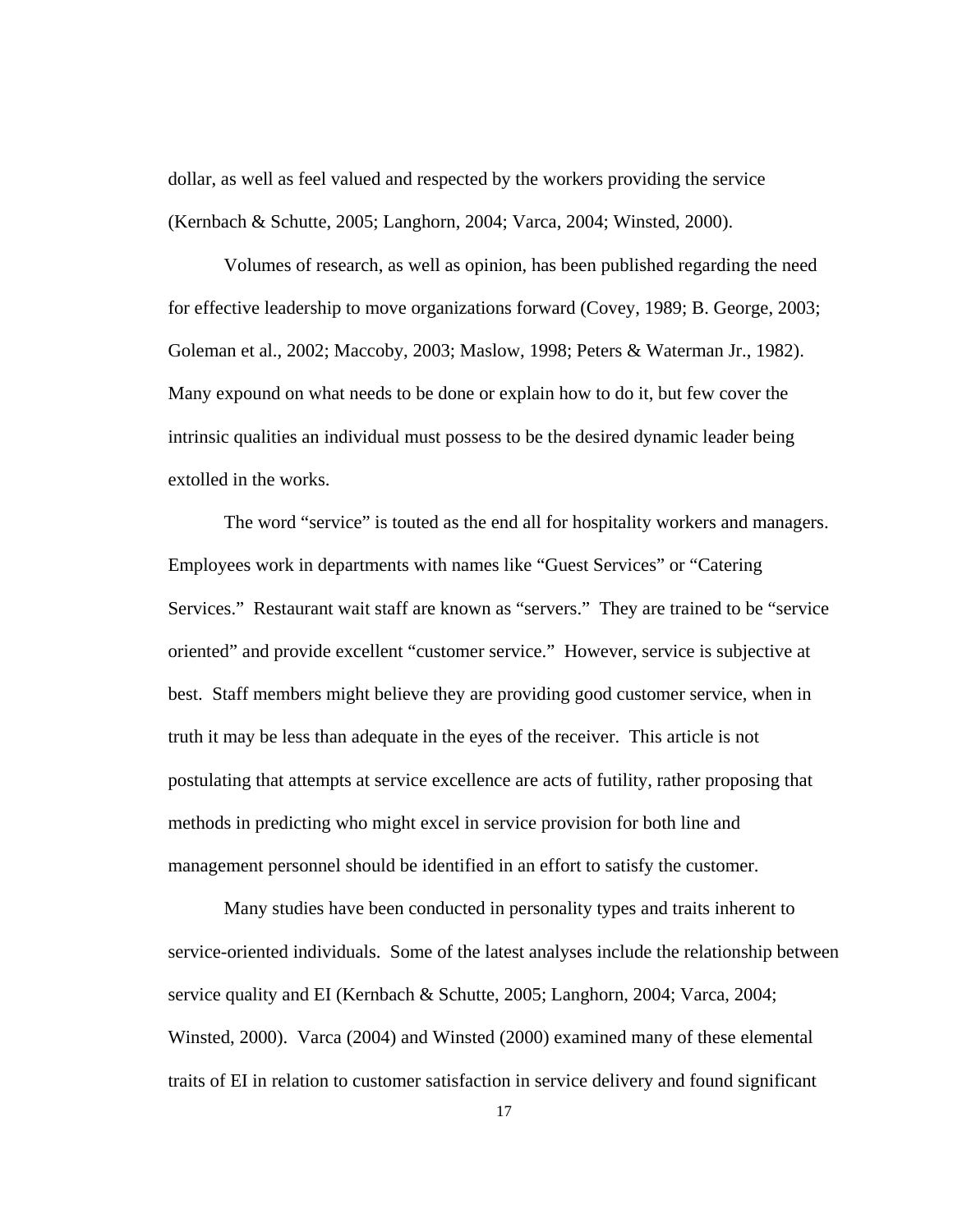effects of the traits. Kernbach and Schutte (2005) and Langhorn (2004) found a strong relationship between the Overall EI level of service providers and customer satisfaction.

One of the problems that the industry faces is that hospitality workers are often minimum wage earners who are unable to afford the service that they are providing. For the employees to be able to provide the necessary level of service, they too must feel appreciated and supported. They are, in fact, the internal customers of the company for which they work. One of the primary duties of hospitality managers in is to lead while satisfying their internal customers (Lewis, 2000; Sosik & Megerian, 1999; Wong & Law, 2002).

Satisfying both their internal and external customers is easier utilizing EI (J. M. George, 2000; Higgs & Aitken, 2003; Langhorn, 2004). Mayer and Salovey (1997), who created the term emotional intelligence define it as "the ability to perceive emotions, to access and generate emotions so as to assist thought, to understand emotions and emotional meanings, and to reflectively regulate emotions in ways that promote emotional and intellectual growth" (p. 22). More succinctly, it is how individuals relate and react to the world around them. To be successful, managers must know their strengths, weaknesses, and limitations. They must be adaptable, conscientious, persuasive, collaborative, high performing, and possess the ability to see things from others' perspectives (Goleman, 1995).

Leaders who possess high levels of EI are able to communicate vision and enthusiasm effectively (Bagshaw, 2000; Brownell & Jameson, 2004; Dearborn, 2002; Dess & Picken, 2000; Graetz, 2000). They are able to minimize unnecessary conflict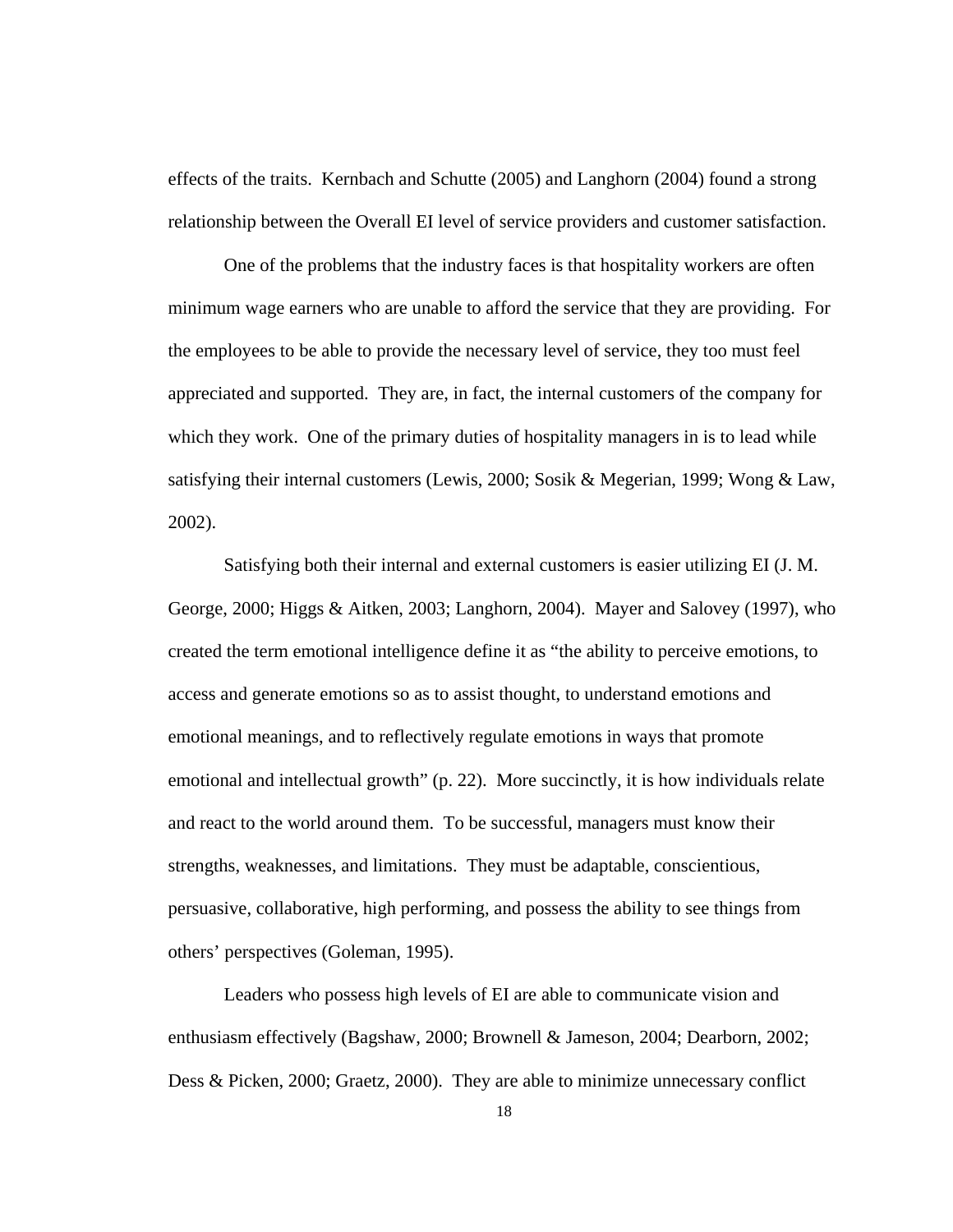<span id="page-28-0"></span>(Bagshaw, 2000) while empathizing with subordinates and guests (Abraham, 1999; Ashkanasy & Tse, 2000; Kellett et al., 2002). As well, they can accurately assess their own and others' emotions in an effort to choose the best strategies to both maximize results and satisfy the parties involved (R. K. Cooper, 1997; Sosik & Megerian, 1999; Voola, Carlson, & West, 2004). Leaders with high EI can create constructive relationships with followers and motivate themselves and their employees to not only do their job, but to do it well (Ashkanasy et al., 2002; J. M. George, 2000; Goleman, 1998; Wong & Law, 2002). N. M. Ashkanasy et al. (2002) postulate:

Emotional intelligence appears to be distinct from, if positively related to, other intelligences; it develops over a person's life span and can be enhanced through training; and it involves, at least in part, a person's abilities to identify and to perceive emotion (in self and others), as well as possession of the skills to subsequently understand and manage those emotions successfully (p. 325).

Dulewicz, Higgs and Slaski (2003) found that EI accounts for 30% of the variance in management performance.

#### Domains of Emotional Intelligence

 Goleman is credited with popularizing EI with his books: Emotional Intelligence (1995), Working with Emotional Intelligence (1998), and Primal Leadership (Goleman et al., 2002). In addition, he has authored many articles on the subject of EI. His writings have become must reads for today's managers. Goleman's (1998) method of delineating EI involves what he calls the four domains of EI. These are self-awareness, selfmanagement, social awareness, and relationship management.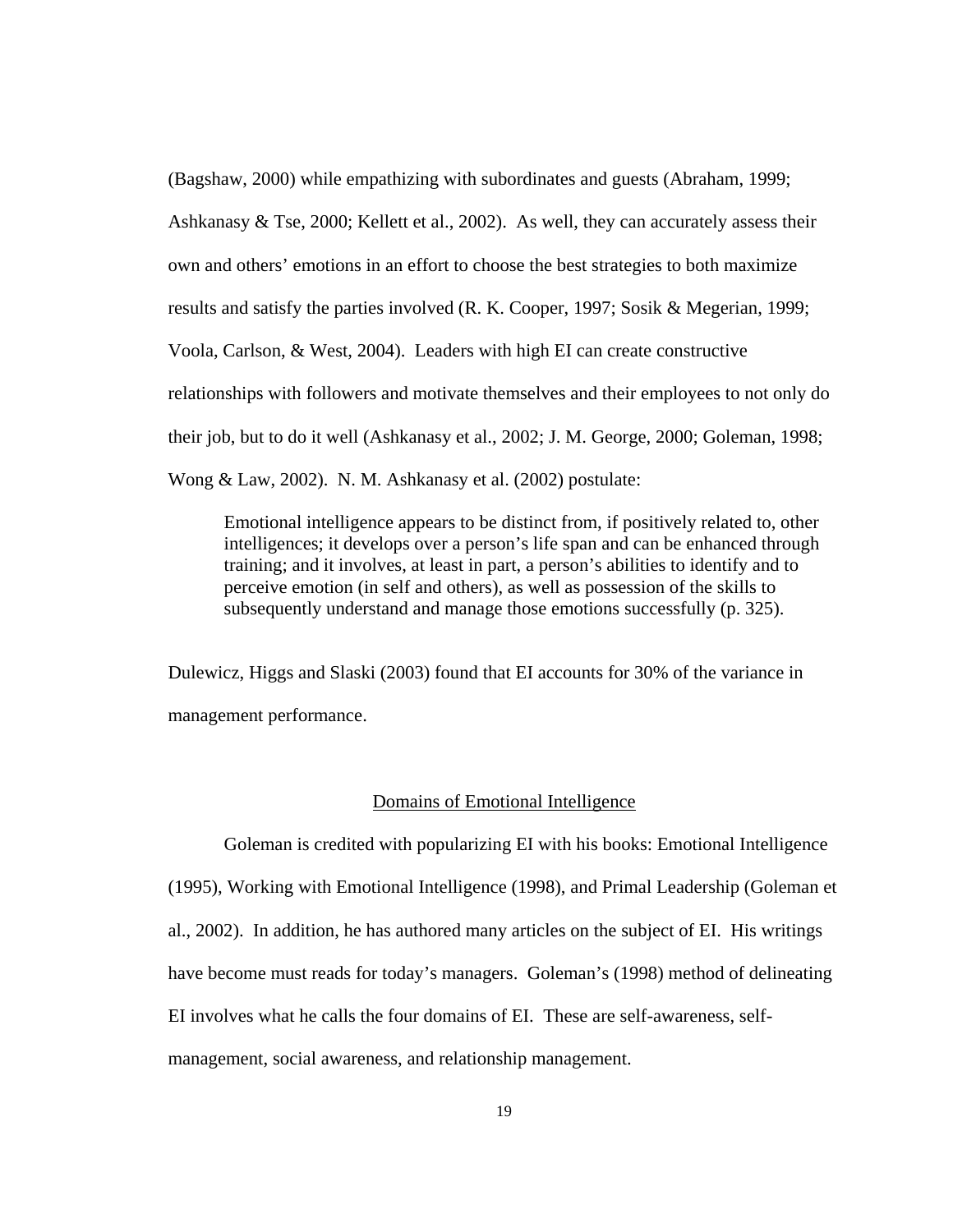# Self-Awareness

<span id="page-29-0"></span>Self-awareness is recognizing and understanding one's own emotions; using them to guide behavior; accepting one's strengths, weaknesses, and competencies; and possessing the self-confidence to succeed. The dimension of self-awareness is further divided into three categories: emotional self-awareness, accurate self–assessment, and self-confidence (Boyatzis & Goleman, 1999). Leaders who are aware of why they are experiencing emotional responses and what is causing the emotions are better able to self-manage these emotions because they can identify them. In addition, because they understand their reactions, they are better able to prevent miscommunications with others (Dess & Picken, 2000; Graetz, 2000). Hamacheck (2000) asserted:

People seldom fail as bosses, workers, parents, teachers, or in relationships generally because they know too little about the world outside the self. More often they stumble because of what they do not know or fail to understand about their intrapersonal feelings and motives, the world inside the self (p. 239).

At Johnson & Johnson, Inc., high performing managers were found to have significantly higher levels of Self-Awareness (Cavallo & Brienza, 2005). In two other studies, Self-Awareness was found to be significantly related to job performance of service industry managers. Dulewicz et al. (2003) evaluated retail managers while Langhorn (2004) evaluated restaurant general managers in the U.K.

#### Self-Management

Guests and employees expect successful managers to adjust to the needs of the individuals involved in the situation at hand. While dealing with disgruntled employees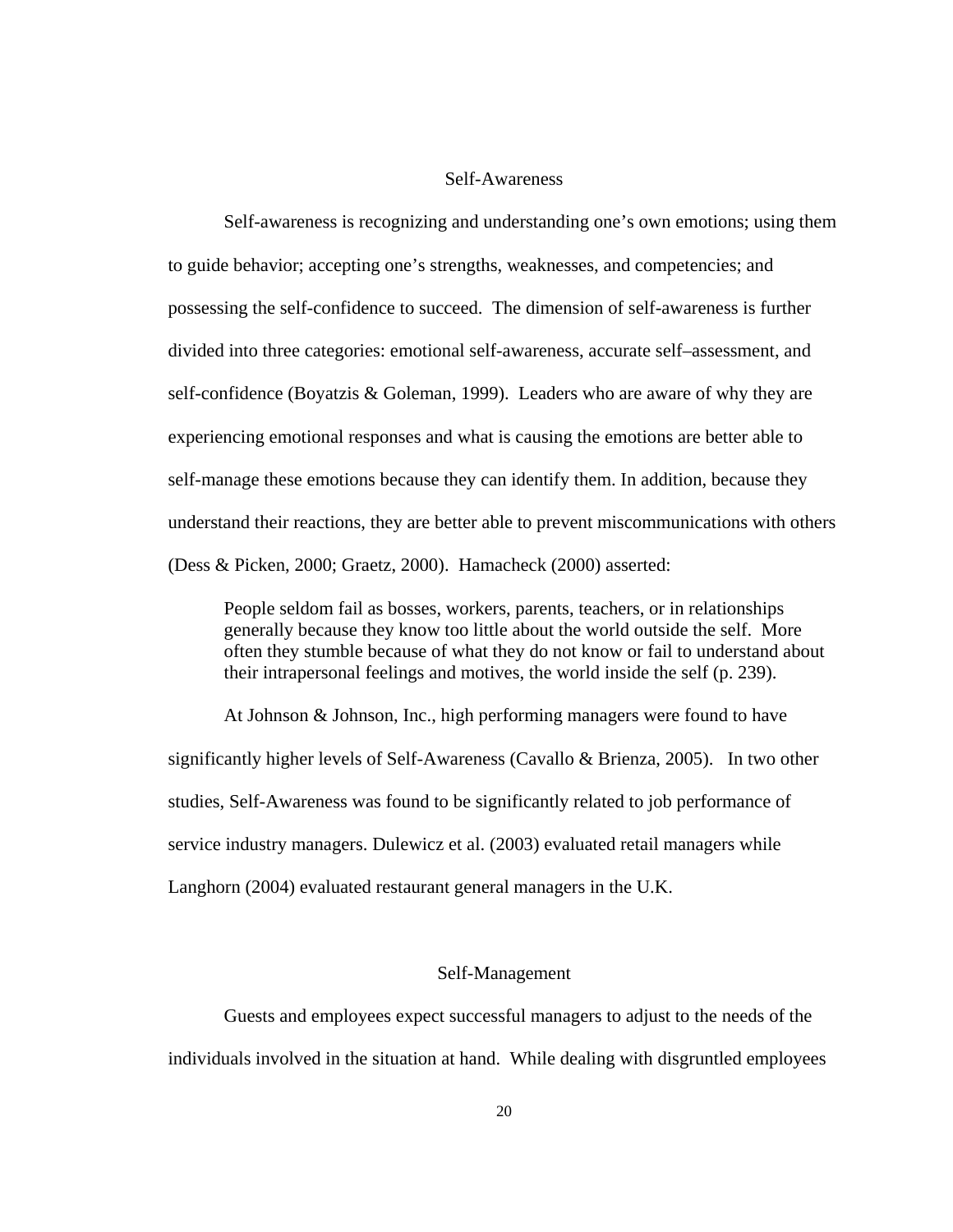or guests, a manager must accurately assess the situation without internalizing negative comments. A manager is also required to maintain emotional control while defusing the situation and determining the best course of action without allowing setbacks to alter their course. This is often referred to as the Self Management component of EI. The subcategories of self-management are self-control, trustworthiness, conscientiousness, adaptability, achievement orientation, and initiative (Boyatzis & Goleman, 1999). Many of the sub-categories of self-management can affect the individual's satisfaction, desire to continue employment, organizational commitment and the actions of their subordinates (Bagshaw, 2000; Carmeli, 2003; Langhorn, 2004; Pirola-Merlo, Hartel, Mann, & Hirst, 2002; Sivanathan & Fekken, 2002; H. M. Weiss & Cropanzano, 1996).

Self-management of emotions is important in conveying ideas and creating team spirit and team effectiveness (Gardner & Stough, 2002; Langhorn, 2004; Pirola-Merlo et al., 2002; Yost, 2000). Being emotionally stable promotes free flowing ideas and keeps the lines of communication open (Caruso & Wolfe, 2001). In addition, leaders with good self-management skills are able to be better change agents and create buy-in to change by subordinates (Ferres & Connell, 2004; W. H. Weiss, 2002). Through leaders relating emotionally with employees, the employees will be better able to complete their job responsibilities. D. T. Dasborough and Ashkanasy (2002) found that leaders who have high EI are better able to manage the impressions they give others, and use those impressions to guide their subordinates to achieve the desired goals. When their leaders possess high levels of EI, employees have higher levels of satisfaction (Abraham, 2000; Langhorn, 2004; Wong & Law, 2002), and leaders are able to replicate in employees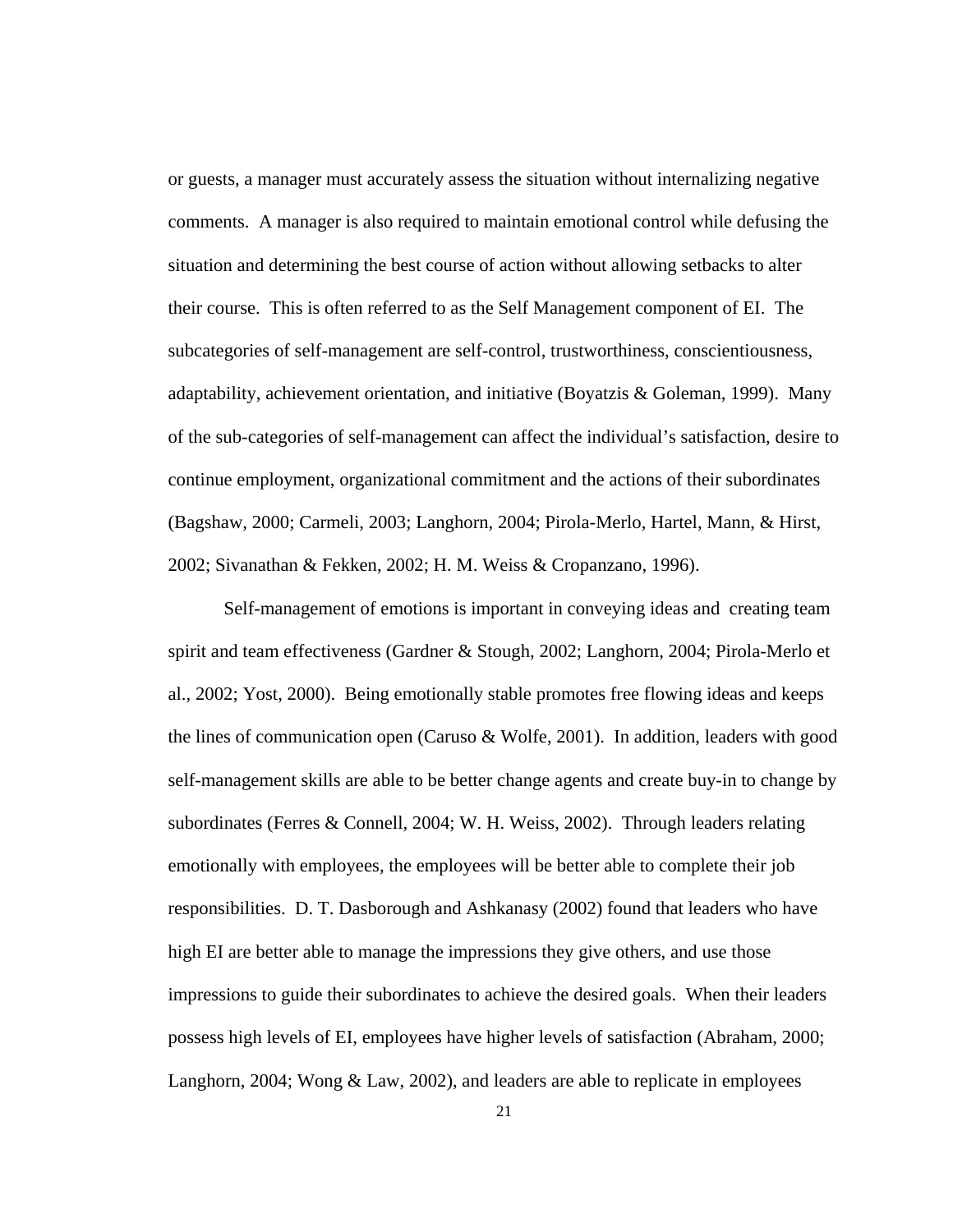<span id="page-31-0"></span>their own feelings of excitement, energy, and enthusiasm (J. M. George, 2000; McColl-Kennedy & Anderson, 2002).

# Social Awareness

The social awareness dimension includes empathy, organizational awareness, and service orientation. Empathy is being aware of others' feelings and needs, as well as being able to see things from others' perspectives. Organizational awareness is being aware of the environment around oneself, including political undertones, while service orientation is meeting the needs of those to whom one has a responsibility, including both employees and customers (Boyatzis & Goleman, 1999). Langhorn (2004) found "The [restaurant] general managers' ability to identify with their place of work, the team within the outlet, its role in the local community and possibly the brand itself are important factors in delivering good performance" (p. 227). These finding encapsulate the importance of the dimension of Social Awareness.

Outstanding leaders are likely to understand their employee's feelings, and good relationships between the leaders and employees are the result (Abraham, 1999; Ashkanasy & Tse, 2000; Kellett et al., 2002). Pescosolido (2002) noted that empathetic individuals emerged and succeeded as leaders. These individuals were able to see themselves in other's positions and provide the support needed by their subordinates. Stein's (2002) study involving EI in successful CEOs found that the "superstar" CEOs all possessed very high empathy skills. Although all of the CEOs in the study were considered successful, those whose companies were substantially more financially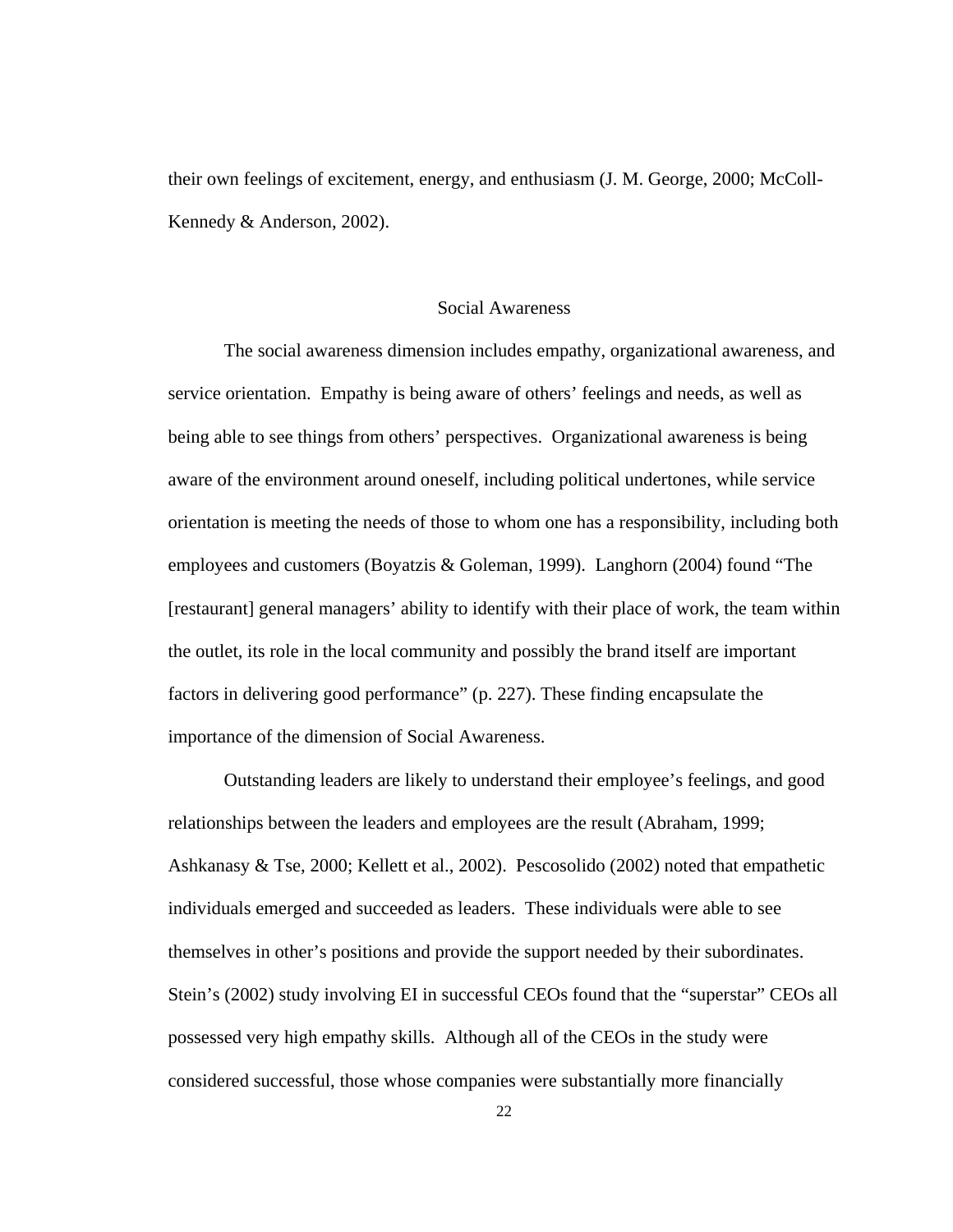<span id="page-32-0"></span>successful were grouped into the superstar category. Kellett et al. (2002) found "two distinct behavioral routes that influence perception of an individual as a leader in a small group" (p. 533); one of these was empathy while the other was technical ability. Empathy permits individuals to see work-place events from the organization's perspective (Abraham, 1999).

# Relationship Management

Relationship management, as the fourth identified dimension of EI, encompasses the traits of being an inspirational leader, being persuasive, as well as, leading and nurturing subordinates appropriately. Boyatzis and Goleman (1999) identified the fourth dimension as social skills, with the sub-categories of developing others, leadership, influence, communication, change catalyst, conflict management, building bonds, and teamwork and collaboration.

Traits associated with relationship management include being a change agent; effectively managing conflict, motivating others, and being a team builder. Ployhart, Lim and Chan (2001) suggest that leaders with excellent relationship management traits are able to "motivate and inspire followers by challenging them, by creating a sense of teamwork and shared goals, by articulating and communicating a shared vision, and by inspiring followers to accomplish more than they would have believed was possible" (p. 814).

Findings by Bardzil and Slaski (2003) indicated that "managers who wish to improve the climate for services within their organizations should be aiming to create and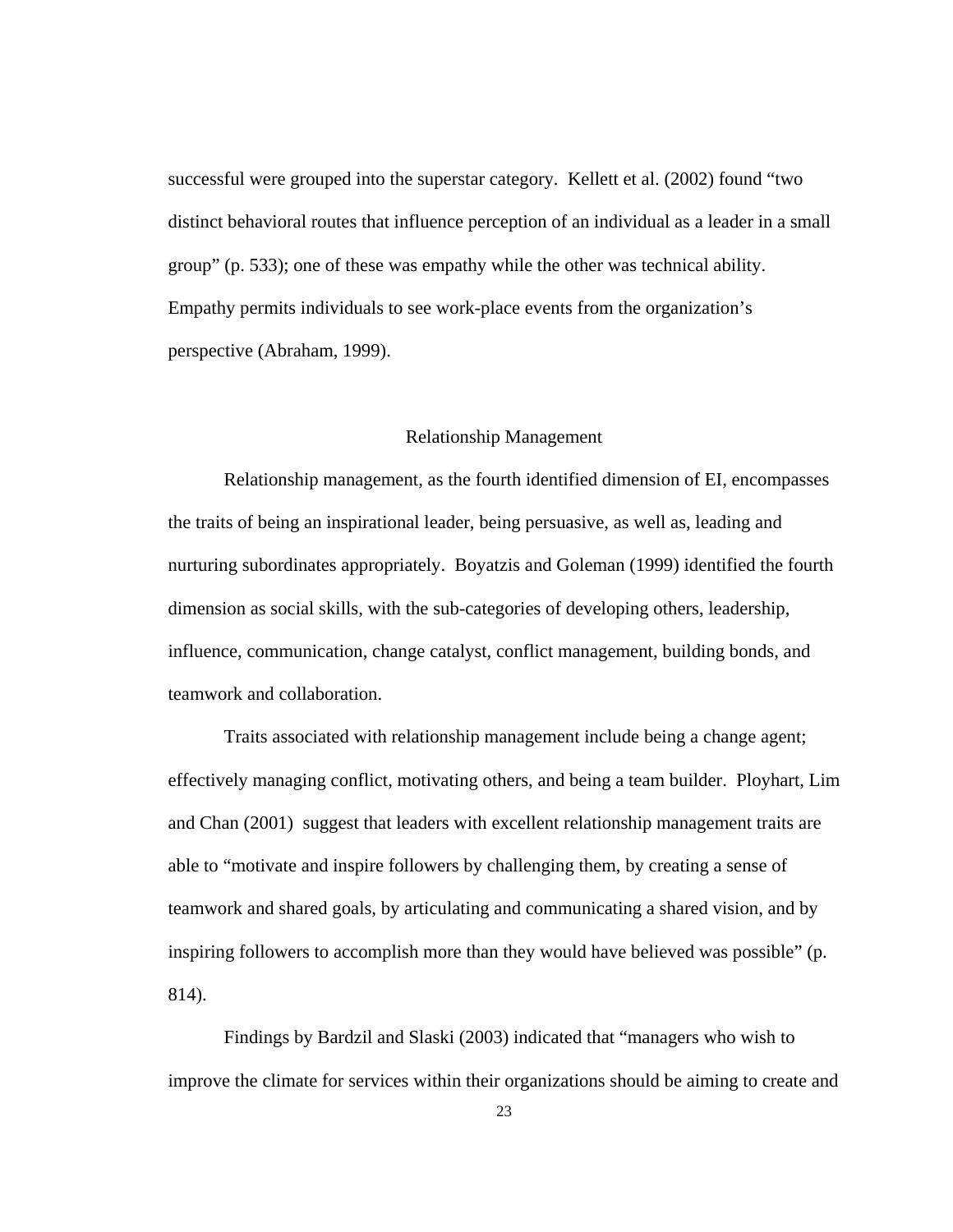<span id="page-33-0"></span>support more positive emotional experiences, and to reduce and minimize the negative ones – for staff as well as customers" (p. 103). "In today's more service-oriented industries, leadership roles are also to motivate and inspire others, to foster positive attitudes at work, and to create a sense of contribution and importance with and among team members and stakeholders" (Leban & Zulauf, 2004, p. 561).

# Objectives of this Study

EI has been shown to be instrumental to the success of leaders. "Growing evidence indicates that emotional intelligence competency has the potential to improve performance on both personal and organizational levels" (Carmeli, 2003, p.789). For the purpose of this study, the current EI levels of hospitality industry professionals in relation to their socio-demographic variables were examined to determine if any relationships could be found. Table 2.1 cross-references the scores and sub-score categories from the Emotional Intelligence Test –  $2<sup>nd</sup>$  Revision, the instrument used in this study, and indicates Goleman's domains of EI being measured in each.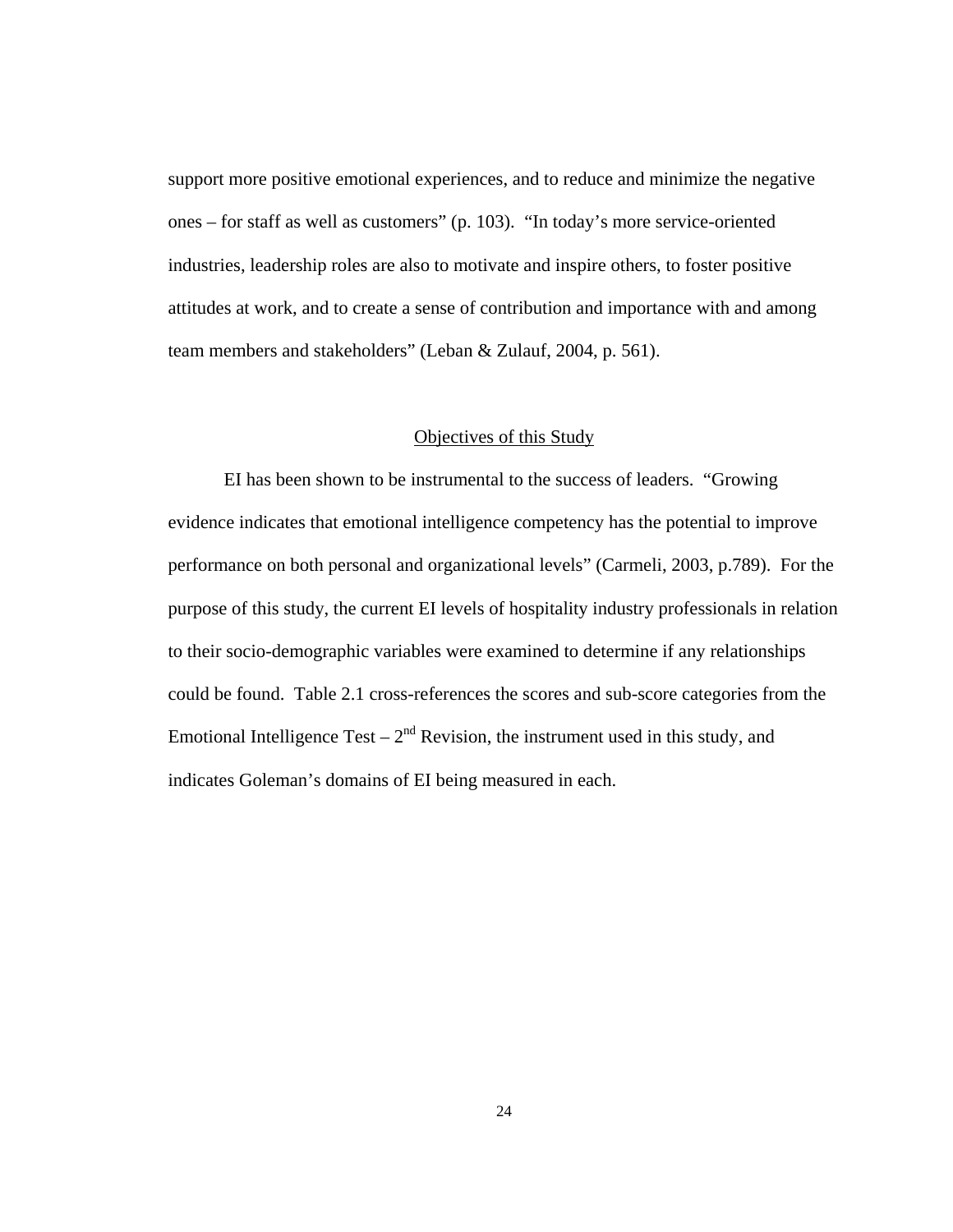Table 2.1 Emotional Intelligence Test  $-2<sup>nd</sup>$  Revision Scores Measuring Goleman's Domains of Emotional Intelligence

|                      | <b>Emotional Intelligence</b> | Measured domains of Emotional                            |
|----------------------|-------------------------------|----------------------------------------------------------|
|                      | <b>Test Scores</b>            | Intelligence                                             |
| <b>Overall Score</b> | <b>Overall EI Score</b>       | self-awareness, self-management,<br>social awareness and |
|                      |                               | relationship management                                  |
| Level One Sub-scores | <b>Behavioral Score</b>       | self-management and relationship<br>management           |
|                      | Knowledge Score               | self-awareness and social                                |
|                      |                               | awareness                                                |
| Level Two Sub-scores | Emotional Insight into        | self-awareness                                           |
|                      | Self Score                    |                                                          |
|                      | Goal Orientation and          | self-management                                          |
|                      | <b>Motivation Score</b>       |                                                          |
|                      | <b>Ability to Express</b>     | self-management                                          |
|                      | <b>Emotions Score</b>         |                                                          |
|                      | Social Insight and            | social awareness and relationship                        |
|                      | <b>Empathy Score</b>          | management                                               |

 The current study was exploratory in nature. Four research questions were developed in order to ascertain the differences regarding the EI between and within the groups. Plumeus, the developer, indicated that all questions in the instrument are used to determine Overall EI Score. Plumeus further disclosed that questions attributing to level one sub-scores, Knowledge and Behavioral, are mutually exclusive but are not exclusive of questions used to determine the four level two sub-scores. The four level two subscores, Emotional Insight into Self, Goal Orientation and Motivation, Ability to Express Emotions, and Social Insight and Empathy, were scored with mutually exclusive questions.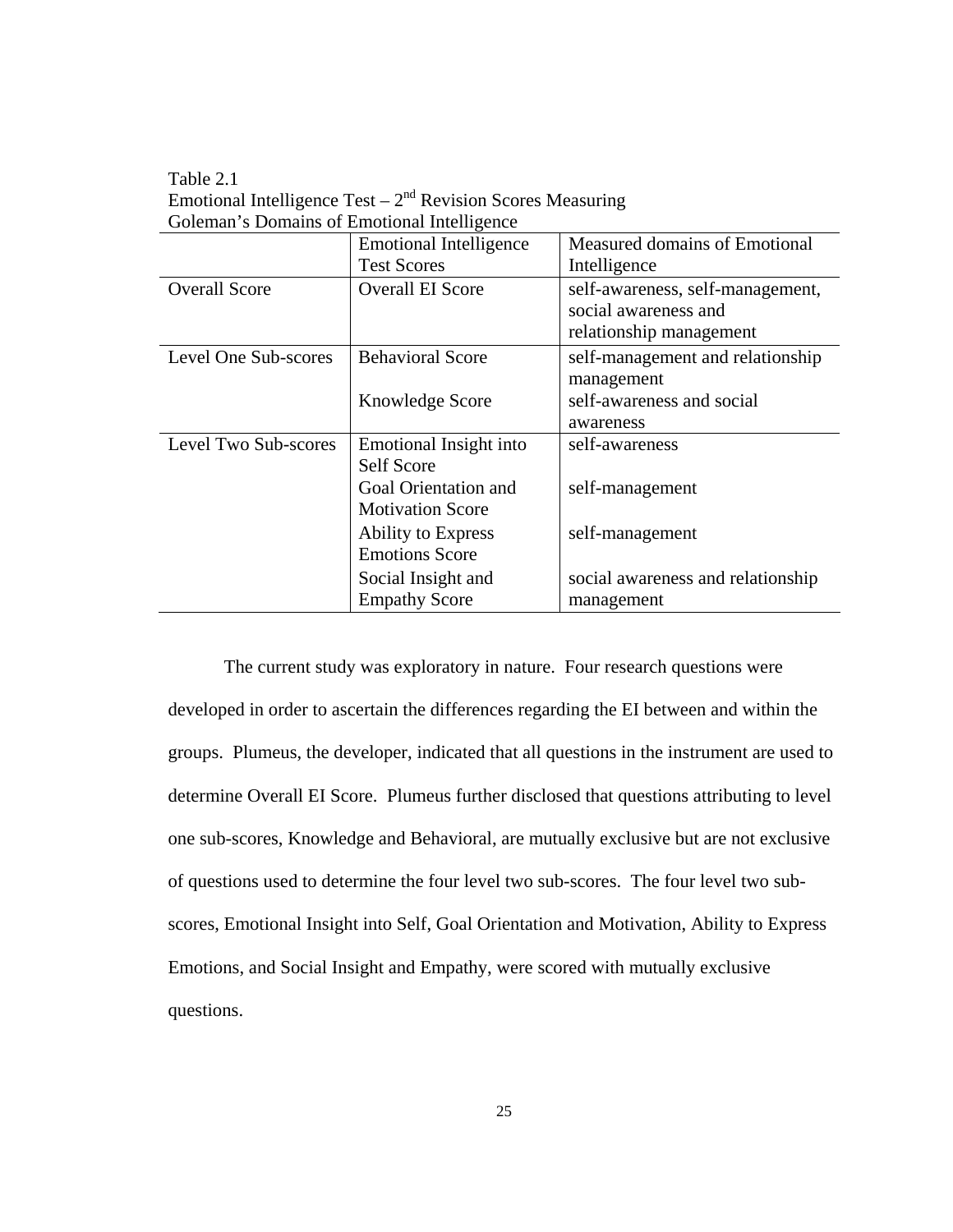- <span id="page-35-0"></span>Q1: What is the relationship of years of experience in the hospitality industry of the professionals with: the Overall EI Scores, the level one sub-scores, and the four level two sub-scores?
- Q2: What is the relationship of the hospitality industry career classifications of the professionals with: the Overall EI Scores, the level one sub-scores, and the four level two sub-scores?
- Q3: What is the relationship of the hospitality segment in which the professionals are employed with: the Overall EI Scores, the level one sub-scores, and the four level two sub-scores?
- Q4: What is the relationship of the education level achieved by the hospitality industry professionals with: the Overall EI Scores, the level one sub-scores, and the four level two sub-scores?

### Methodology

# Sample

The population of interest for the study was hospitality industry professionals at all levels of management. A snowball cluster sampling method was employed for the group. The professionals were identified through human resource contacts with specific companies, online databases of hospitality professional organizations, or internet searches of hospitality companies. The sample was limited to professionals who volunteered to participate after the recruiting process. The segments identified to be sampled were hotel, restaurant, event/meeting planning, institutional food, and private club.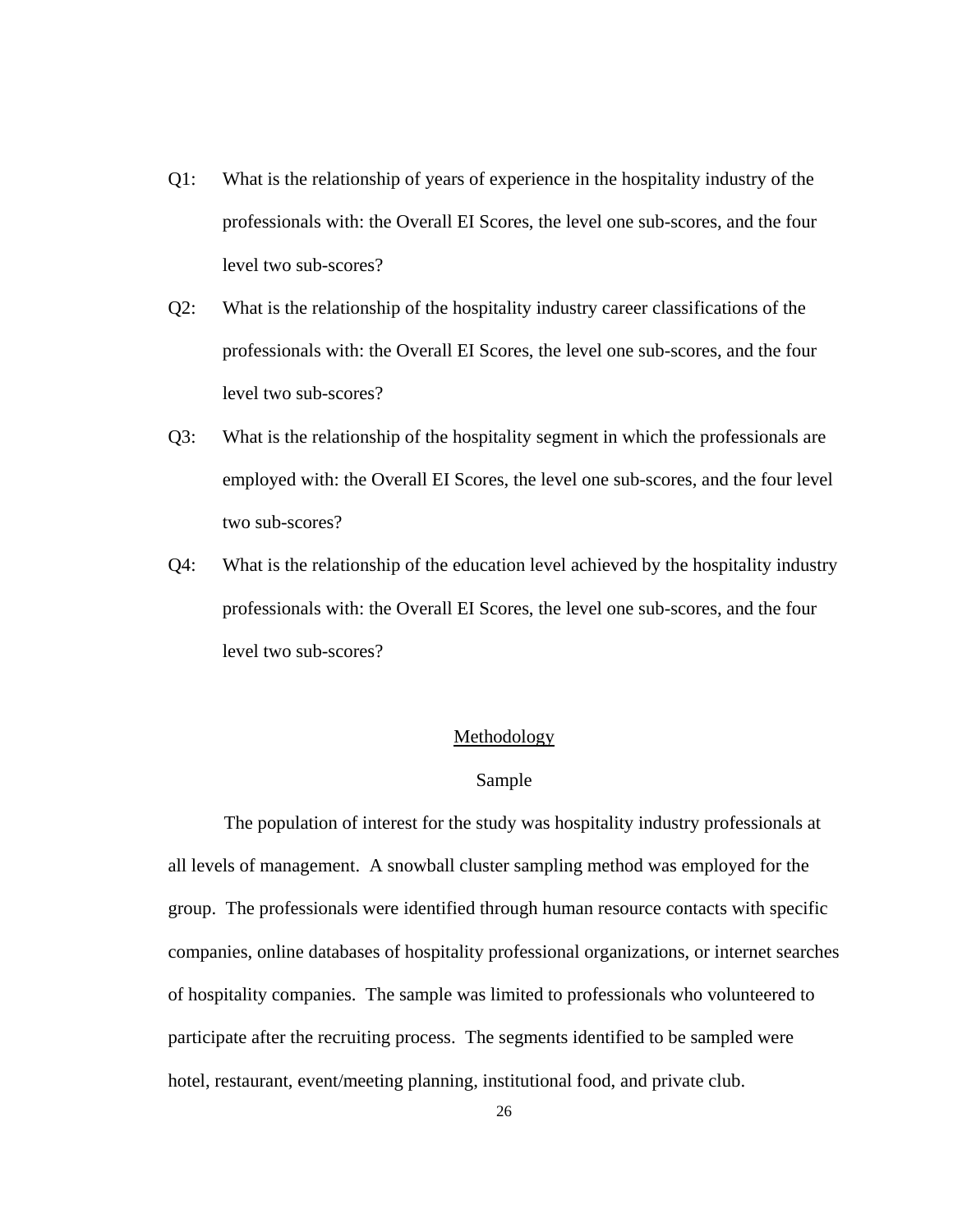## Data Collection

Data was collected over a six-month period (November through April, 2006). An introductory letter was provided to the human resources departments of hospitality companies, in person, by mail, or by email, stating the purpose of the study and including a request for their participation (Appendix A). The human resources departments were asked to recruit managers from all segments and classifications in their organizations. Hospitality professionals were also contacted through the use of online membership directories. They were contacted directly by mail or email using an introductory, explanatory letter with a link to the site and asked to participate (Appendix B).

#### Instrument

There is no definitive instrument to measure EI, and many are available in both online, and pencil and paper formats. Most are self-reporting measures and range in length from 33 to 133 items. Their costs vary greatly and some are unavailable for use without prior training. To avoid the halo effect, participants answering in effort to represent themselves in the best light, the researchers felt a medium length online survey would be best. Therefore, for the purpose of this research, the best one available to meet the needs of the study was the Emotional Intelligence Test – 2nd Revision developed by Plumeus (Jerabek, 2001) (Appendix C). The online instrument is comprised of 70 multiple-choice questions. The test took approximately 30 to 45 minutes to complete and measures Overall EI along with theoretical Knowledge, Behavioral aspect, Emotional Insight into Self, Goal Orientation and Motivation, Ability to Express Emotions, and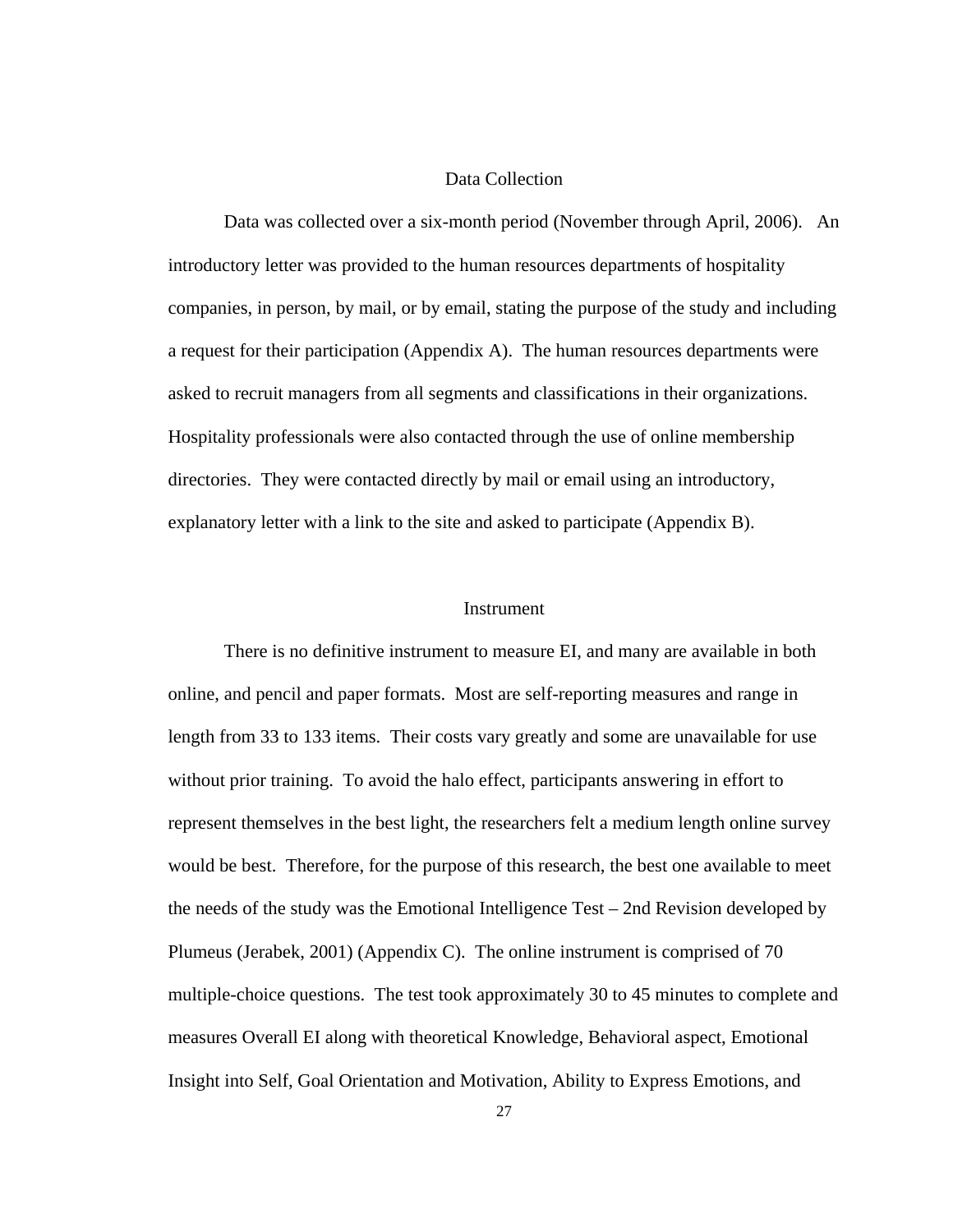Social Insight and Empathy. Developers of the test provide three cutoff points for researchers: a score of 75 or below is low; a score of 100 is average; and a score of 125 or greater is high. One standard deviation away from the mean is 15 (Jerabek, 2003). The results from the online survey were compiled by Plumeus and sent to the researchers in an Excel worksheet at the conclusion of the research period. The data was transferred to the Statistical Package for Social Sciences (SPSS 12.0 for Windows) where statistical analysis of the data set was initially checked for data entering and data coding accuracy prior to computing the results of the study. A test of reliability rendered a Cronbach's Coefficient Alpha of 0.882, indicating good reliability.

#### Results and Findings

A snowball sample, where participants were recruited by other participants who had been recruited by the researcher, was used because of the nature of the industry. By recruiting through human resource departments of large companies participants could be contacted from across the country. However, due to the nature of the snowball sample, it was impossible to ascertain a response rate. A total of 130 letters and 75 emails were sent to companies and individuals requesting participation. Sixty-six industry professionals responded to the survey from 15 different organizations.

## Data Analysis

Descriptive statistics were then employed to obtain a representation of the sample. The socio-demographic variables tested were gender, age, ethnicity, education level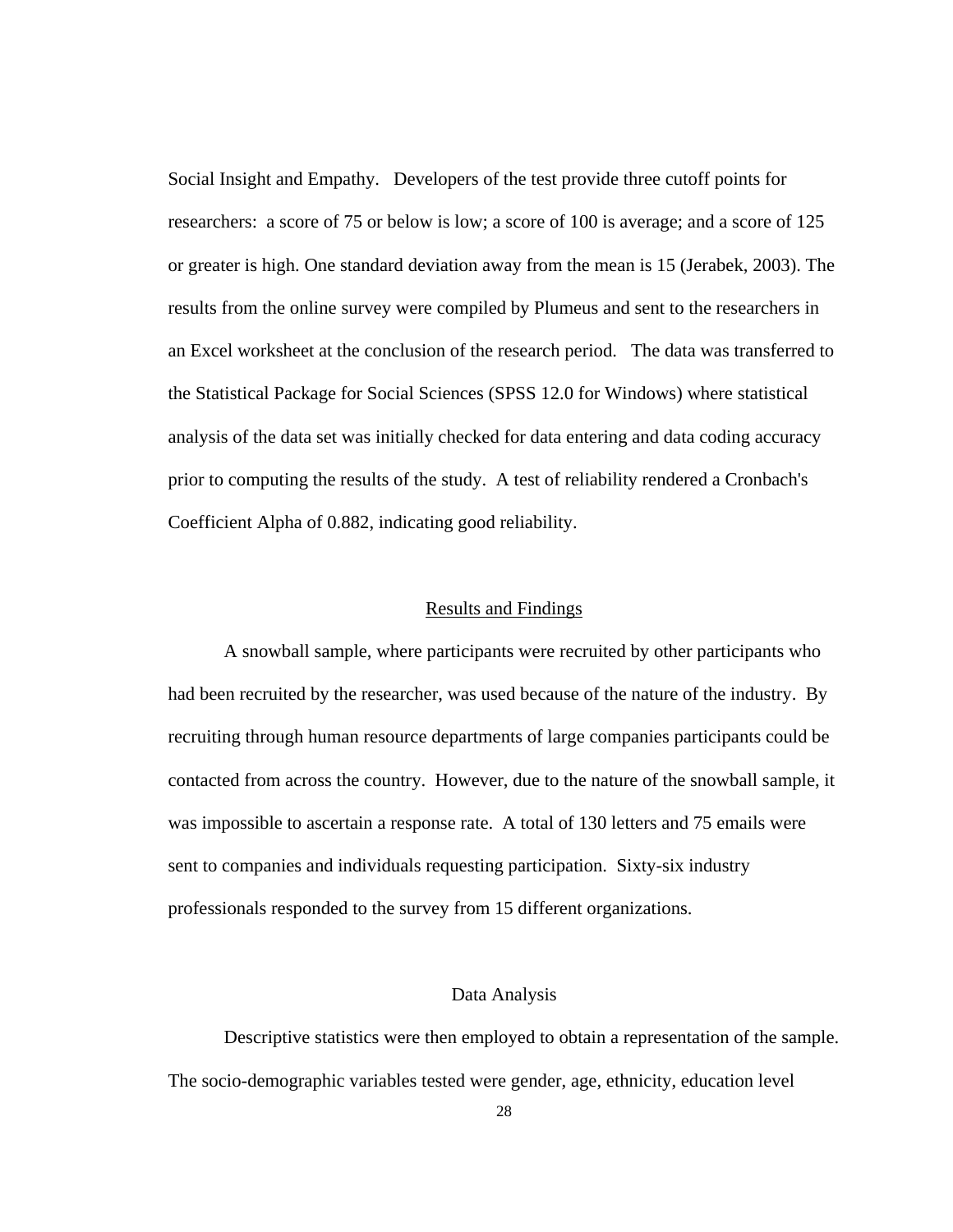completed, industry segment, job classification, and years in industry. Although there were 64 useable responses, the *N* is some socio-demographic variables is lower due to missing data. Table 2.2 presents the samples' socio-demographic information.

The age range of the participants was from 22 to 55 years of age with the mean age being 38.58 years. For this study the sample is divided into four groups: 22 to 29 years of age, 30 to 39 years of age, 40 to 49 years of age, and 50 years of age or older. Although a mix of ethnicities participated, because of the heavy participation of Caucasians, the sample was divided into Caucasian and non-Caucasian.

Education achievement was predominately college graduate with 65.1% having an undergraduate degree and an additional 12.5% receiving a graduate degree. Three (4.8%) never attended college and 17.5% attended but never completed their college degree. For the purpose of the study the groups are defined as college graduates and noncollege graduates.

Although a cluster sample was utilized with near equal opportunity of all groups to be represented, the industry segment grouping was heavily skewed to hotel. Of the 64 in the sample, 43 indicated hotel as their industry segment, 1 person indicated restaurant, and 1 person indicated event/meeting management, while institutional food rendered 9 respondents and private club had 10 responding. For the purpose of analysis the industry segments were defined as hotel and non-hotel. The respondents were asked their job titles which were coded into job classifications.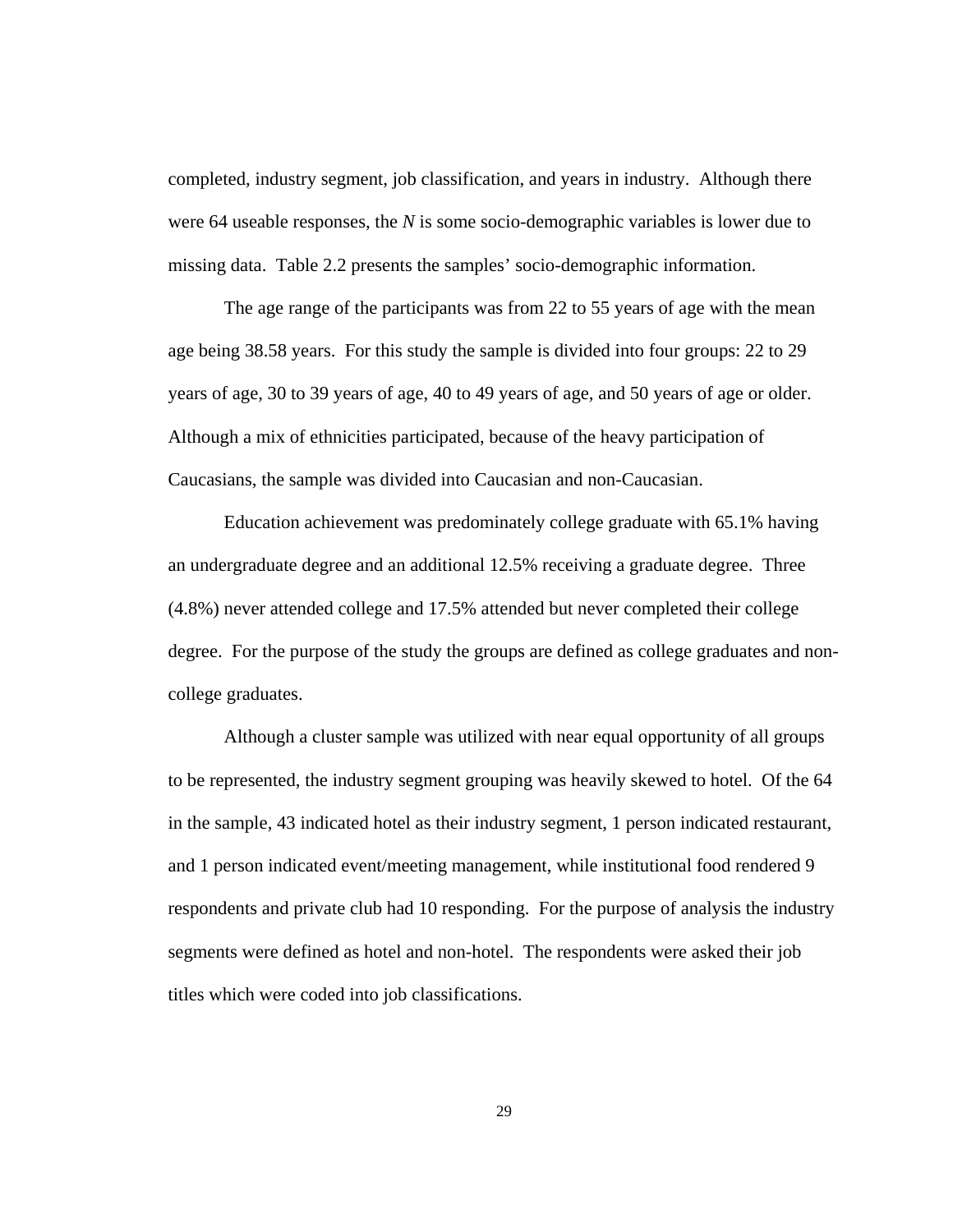| Socio-demographic Characteristics of Hospitality muustry Frotessionals<br>Trait | Frequency    | Percent |
|---------------------------------------------------------------------------------|--------------|---------|
| Gender                                                                          |              |         |
| Male                                                                            | 27           | 42.9    |
| Female                                                                          | 36           | 57.1    |
| Age                                                                             |              |         |
| 20 to 29                                                                        | 12           | 18.8    |
| 30 to 39                                                                        | 23           | 35.9    |
| 40 to 49                                                                        | 24           | 37.5    |
| 50 or older                                                                     | 5            | 7.8     |
| Ethnicity                                                                       |              |         |
| Caucasian                                                                       | 53           | 82.9    |
| Other                                                                           | 11           | 17.1    |
| <b>Educational Achievement</b>                                                  |              |         |
| <b>High School Graduate</b>                                                     | 14           | 22.2    |
| <b>College Graduate</b>                                                         | 41           | 65.1    |
| <b>Graduate Degree</b>                                                          | 8            | 12.7    |
| <b>Industry Segment</b>                                                         |              |         |
| Hotel                                                                           | 43           | 67.2    |
| Restaurant                                                                      | $\mathbf{1}$ | 1.6     |
| <b>Event/Meeting Planner</b>                                                    | $\mathbf{1}$ | 1.6     |
| <b>Institutional Food</b>                                                       | 9            | 14.1    |
| Private Club                                                                    | 10           | 15.6    |
| <b>Job Classification</b>                                                       |              |         |
| Operations                                                                      | 35           | 54.7    |
| <b>Human Resources</b>                                                          | 16           | 25.0    |
| Sales/Event Management                                                          | 9            | 14.1    |
| Other/Unknown                                                                   | 4            | 6.3     |
| Years in Industry                                                               |              |         |
| 0 to 9 years                                                                    | 18           | 28.6    |
| 10 to 19 years                                                                  | 23           | 36.5    |
| 20 or more years                                                                | 22           | 34.9    |

Table 2.2 Socio-demographic Characteristics of Hospitality Industry Professionals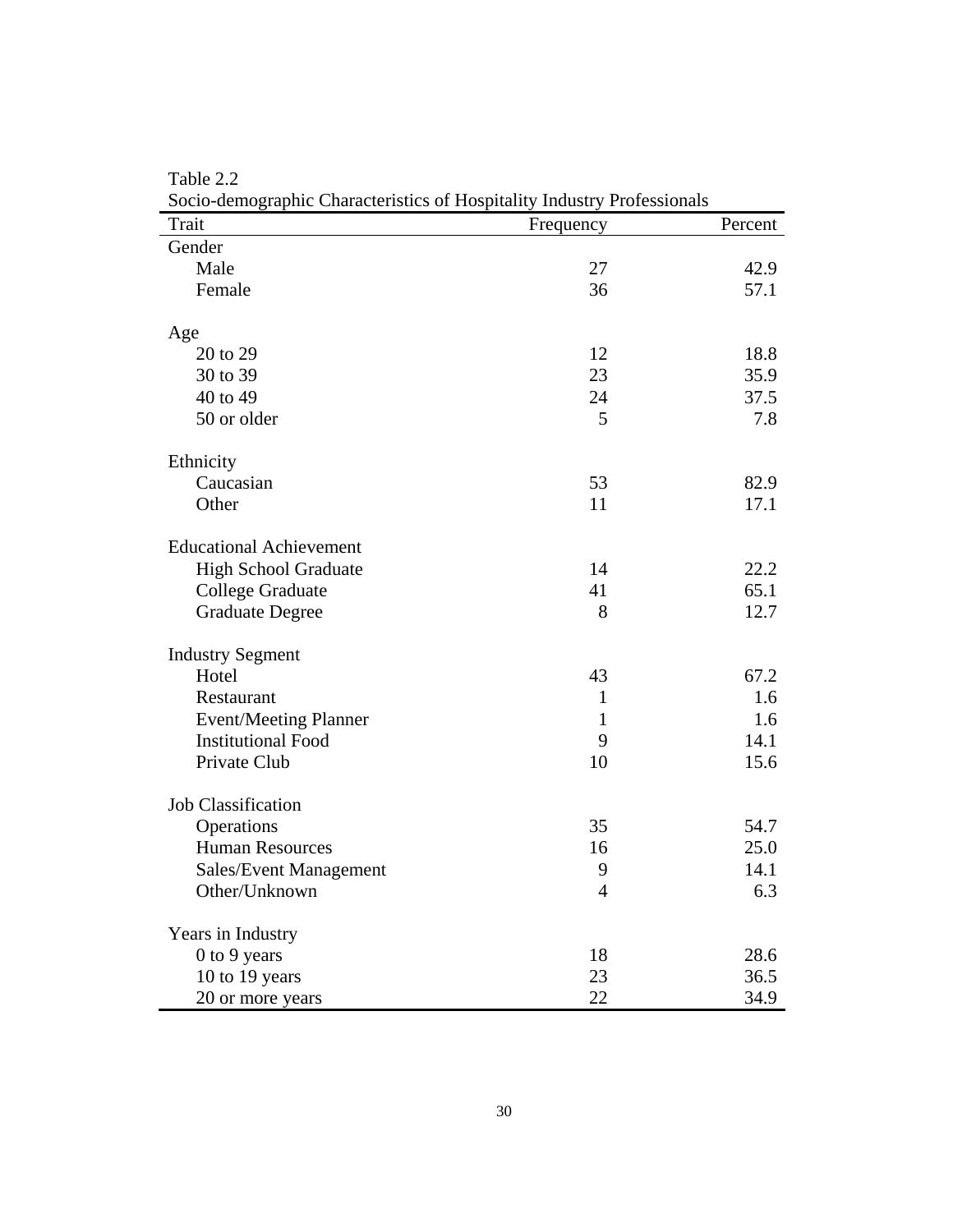Table 2.3 presents the distribution of the EI scores of the industry professionals.

The mean score in the Overall and the sub-scores were above average, although all were within one standard deviation of the average mean EI score of 100.

#### Table 2.3

EI Minimum, Maximum, and Mean Scores with Standard Deviation of Hospitality Industry Professionals  $(N = 64)$ 

|                                       | Minimum | <b>Maximum</b> | Mean   | Median | <b>Std. Deviation</b> |
|---------------------------------------|---------|----------------|--------|--------|-----------------------|
| <b>General Score</b>                  | 93      | 134            | 115.22 | 118.00 | 9.630                 |
| <b>Behavioral Score</b>               | 91      | 134            | 114.44 | 117.00 | 9.648                 |
| Knowledge Score                       | 86      | 129            | 111.08 | 113.00 | 10.920                |
| <b>Emotional Insight Into</b><br>Self | 91      | 128            | 112.45 | 113.50 | 10.280                |
| Goal Orientation &<br>Motivation      | 87      | 132            | 112.56 | 112.50 | 11.368                |
| <b>Ability to Express</b><br>Emotions | 80      | 125            | 108.81 | 111.00 | 10.718                |
| Social Insight $\&$<br>Empathy        | 87      | 127            | 106.09 | 106.00 | 8.059                 |

 Statistical procedures were utilized to investigate the research questions. Analysis of variance was used to determine the relationships between the EI scores and the sociodemographic variables.

 Prior to multivariate analysis, the data were examined for quality assurance. The data set was first screened for missing values, outliers, normality, and multicollinearity. The few missing values were randomly scattered. One case was excluded because of the significant number of missing values making the subject inappropriate for inclusion in the analysis. One outlier was discovered and therefore excluded.

 Normality among the variable was assessed by evaluating skewness and kurtosis. All values ranged from  $-1$  to  $+1$ . This indicated a symmetric distribution of scores and a relatively normal bell shaped curve of distribution.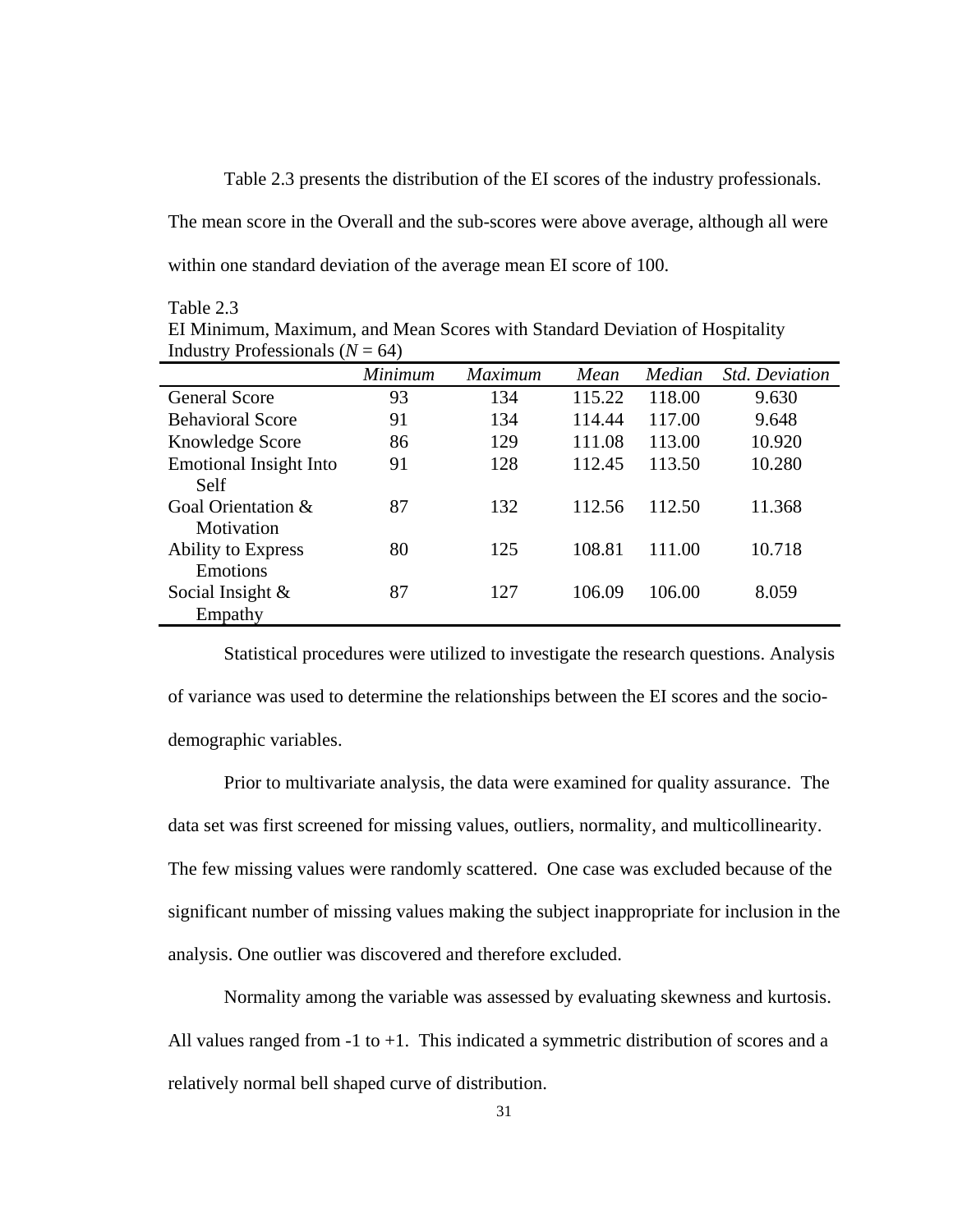To determine if covariates might affect the analysis of variance, a Pearson correlation coefficient was calculated for the relationships between the independent variables. A covariate is a control variable which is not exclusive from and can impact another independent variable. Results presented in Table 2.4 show that there were no statistically significant correlations between the socio-demographic variables tested.

#### Table 2.4

Correlations among the Socio-demographic Variables of the Hospitality Industry Professionals ( $N = 64$ )

|                                 | <b>Education Level</b><br>Achieved | Job<br>Classification | Hospitality<br>Segment |
|---------------------------------|------------------------------------|-----------------------|------------------------|
| <b>Education Level Achieved</b> |                                    |                       |                        |
| <b>Job Classification</b>       | $-.077$                            |                       |                        |
| <b>Hospitality Segment</b>      | .224                               | $-168$                |                        |
| Years in Industry               | $-.005$                            | $-199$                | $-.266$                |

\*\*correlation is significant at p< .01

Four one-way ANOVA were conducted to evaluate the relationship between the Overall EI Score and years of experience in the hospitality industry, career classification, hospitality segment and education level achieved. Table 2.5 demonstrates that no significance was found between the Overall EI Score and the socio-demographic variables.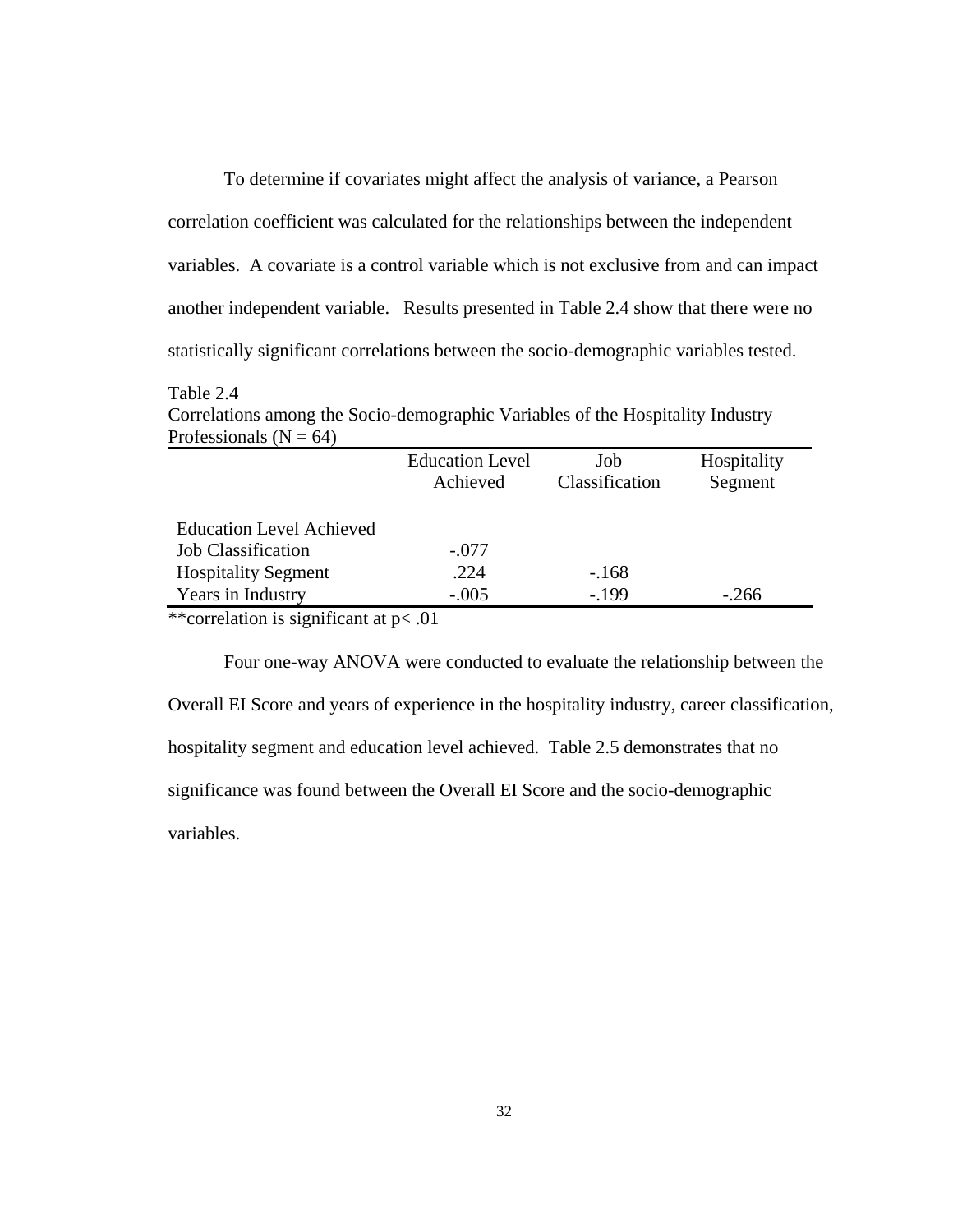|                                 | df | Mean Square | F     | Sig. | Partial        |
|---------------------------------|----|-------------|-------|------|----------------|
|                                 |    |             |       |      | Eta            |
|                                 |    |             |       |      | <b>Squared</b> |
| Years of Experience in the      | 2  | 125.481     | 1.347 | .268 | .043           |
| <b>Hospitality Industry</b>     |    |             |       |      |                |
| <b>Career Classification</b>    |    | 71.310      | .760  | .521 | .037           |
| <b>Hospitality Segment</b>      |    | 65.527      | .703  | .405 | .011           |
| <b>Education Level Achieved</b> |    | 88.255      | .939  | .336 | .015           |
|                                 |    |             |       |      |                |

Table 2.5 One-way ANOVAs Determining the Relationship between Overall EI Scores of Hospitality Industry Professionals and Socio-demographic Variables

\* significant at  $p < .05$ 

Four MANOVA analyses were conducted to evaluate the relationships between the Behavioral and the Knowledge Scores with the socio-demographic variables. Table 2.6 displays the results of the Wilks' Lambda multivariate tests. A significant effect was found in education level achieved. Follow-up univariate ANOVAs indicated that Behavioral Scores were not significantly influenced by education level achieved (*F* (1,61)  $= .191, p > .05$ ). Knowledge Scores, however, were significantly impacted by education level achieved  $(F(1,61) = 6.695, p < .005)$ .

# Table 2.6

| $10010 + 100$ |                                                                                   |                                                                                                                                |  |  |  |              |  |  |
|---------------|-----------------------------------------------------------------------------------|--------------------------------------------------------------------------------------------------------------------------------|--|--|--|--------------|--|--|
|               | Wilks' Lambda Multivariate Test for Significance between Behavioral and Knowledge |                                                                                                                                |  |  |  |              |  |  |
|               | Scores and Socio-demographic Variables                                            |                                                                                                                                |  |  |  |              |  |  |
|               |                                                                                   | $\mathbf{v}$ , and $\mathbf{v}$ , and $\mathbf{v}$ , and $\mathbf{v}$ , and $\mathbf{v}$ , and $\mathbf{v}$ , and $\mathbf{v}$ |  |  |  | $\mathbf{r}$ |  |  |

|                              | Value | $\boldsymbol{F}$ | Hypothesized | Error | Sig.    | Partial        |
|------------------------------|-------|------------------|--------------|-------|---------|----------------|
|                              |       |                  | df           | df    |         | Eta            |
|                              |       |                  |              |       |         | <b>Squared</b> |
| Years of Experience in       | .939  | .943             | 4.0          | 118   | .442    | .031           |
| the Hospitality Industry     |       |                  |              |       |         |                |
| <b>Career Classification</b> | .925  | .783             | 6.0          | 118   | .585    | .038           |
| <b>Hospitality Segment</b>   | .983  | .529             | 2.0          | 61    | .592    | .017           |
| <b>Education Level</b>       | .896  | 3.49             | 2.0          | 60    | $.037*$ | .104           |
| Achieved                     |       |                  |              |       |         |                |
| $\cdot$<br>.<br>$\sim$ $-$   |       |                  |              |       |         |                |

\* significant at  $p < .05$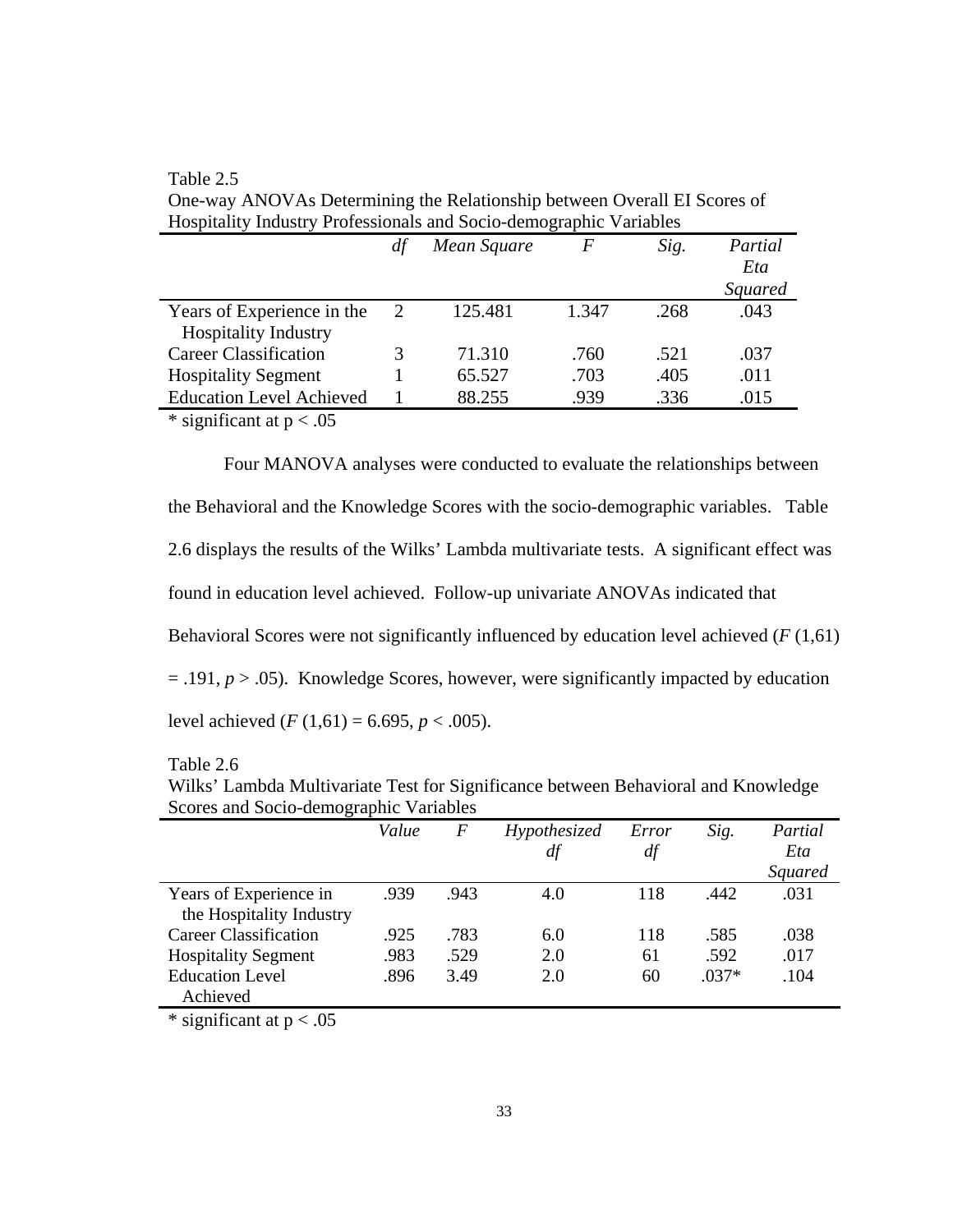Four additional MANOVA analyses were conducted to evaluate the relationships between the Emotional Insight into Self, Goal Orientation and Motivation, Ability to Express Emotions, and Social Insight and Empathy Scores with the socio-demographic variables. Table 2.7 displays the results of the Wilks' Lambda multivariate tests. A significant effect was found in years of experience in the hospitality industry. Follow-up univariate ANOVAs indicated that Ability to Express Emotions Scores were not significantly influenced by years of experience in the industry  $(F(2,60) = 1.019, p > .05)$ , nor were Social Insight and Empathy Scores significantly influenced by years of experience in the industry  $(F(2,60) = .109, p > .05)$ . Emotional Insight into Self Scores, however, were significantly impacted by years of experience in the industry  $(F(2,60) =$ 4.112, *p* < .005), as were Goal Orientation and Motivation (*F* (2,60) = 3.869, *p* < .005).

Wilks' Lambda Multivariate Test for Significance between Emotional Insight into Self, Goal Orientation and Motivation, Ability to Express Emotions, and Social Insight and Empathy Scores and Socio-demographic Variables

|                                  | Value | $\overline{F}$ | Hypothesized | Error | Sig.    | Partial |
|----------------------------------|-------|----------------|--------------|-------|---------|---------|
|                                  |       |                | df           | df    |         | Eta     |
|                                  |       |                |              |       |         | Squared |
| Years of Experience in           | .765  | 2.05           | 8.0          | 114   | $.047*$ | .125    |
| the Hospitality Industry         |       |                |              |       |         |         |
| <b>Career Classification</b>     | .814  | 1.02           | 12.0         | 151   | .435    | .066    |
| <b>Hospitality Segment</b>       | .944  | .871           | 4.0          | 59    | .487    | .056    |
| <b>Education Level</b>           | .940  | .924           | 4.0          | 58    | .456    | .060    |
| Achieved                         |       |                |              |       |         |         |
| $*$ cionificant at $n \times 05$ |       |                |              |       |         |         |

significant at  $p < 0.05$ 

Table 2.7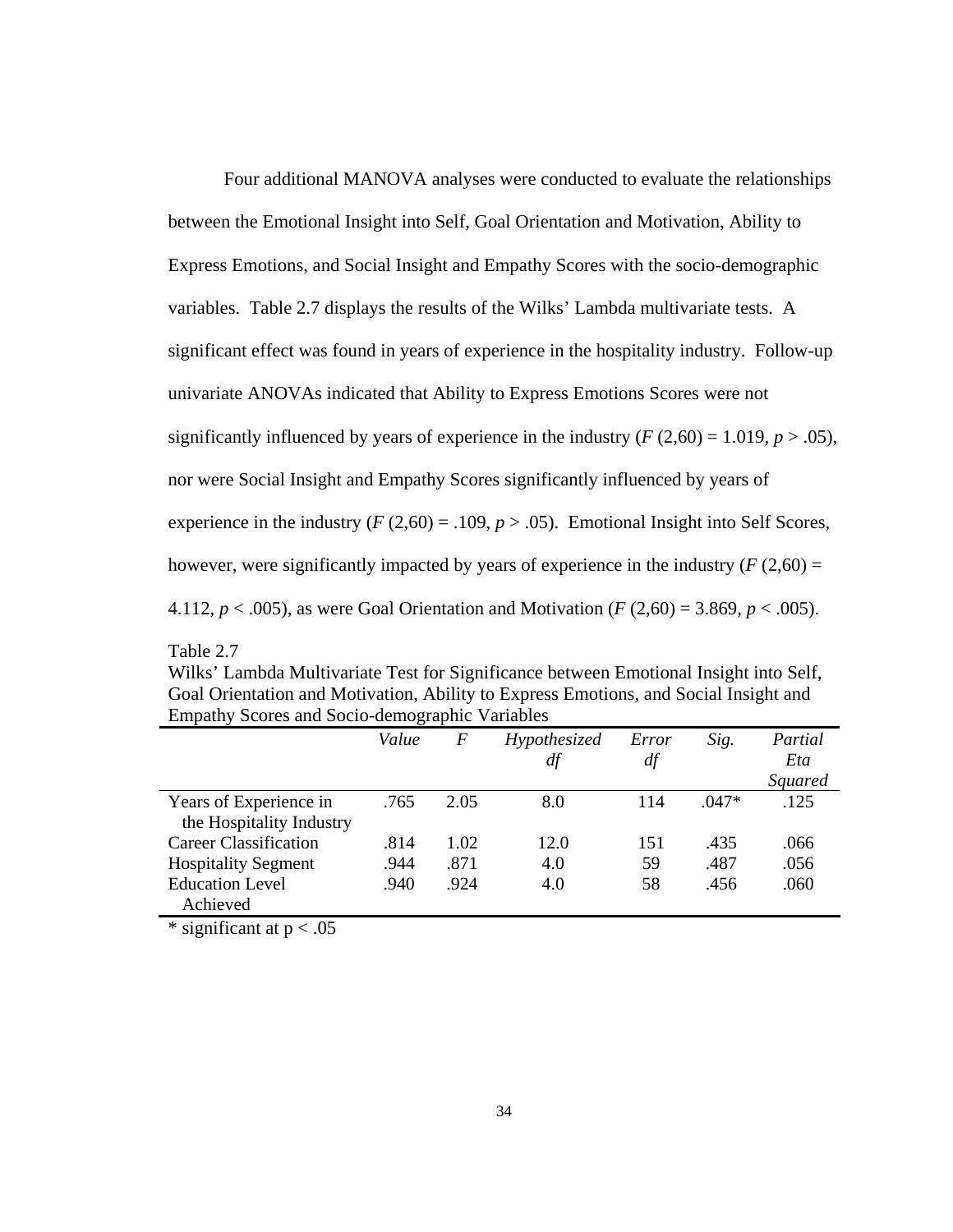## Discussion

The education level achieved variable accounting for significance in the Knowledge Score was not expected since the group with the higher mean score was the non-college graduates. Further research will need to be conducted to determine if this was an abnormality or if the result is generalizable to the population.

With further examination of the data, it was discovered that Emotional Insight into Self increased in each level of length of time in the industry. The group who had been in the industry 0 to 9 years had a mean score of 107.11, the group who had been in the industry 10 to 19 years had a mean score of 113.17, and the group who had been in the industry 20 years or more had a mean score of 116.00. Goal Orientation and Motivation increased in the same manner with the higher scores coming from the group who had been in the industry the longest. With regard to Ability to Express Emotions, the data shows that those who had been in the industry less than 20 years had a higher mean score than those who had been in 20 years or more. This may be due to a generational effect, the cut-off could be indicative of the Baby Boomer generation who were raised and taught to express emotions differently than the younger generations. The mean scores in Social Insight and Empathy for all three groups were within one point.

Goleman (1995) indicates that EI increases with age and maturity. Therefore, a difference was expected based on tenure in the industry. Explanations for this may have been that high EI tends to reduce turnover (Abraham, 1999; Goleman, 1998; McClelland, 1999; Spencer & Spencer, 1993) or that those who choose not to change careers after a short time already possess high levels. Also, N. M. Ashkanasy (2003) found while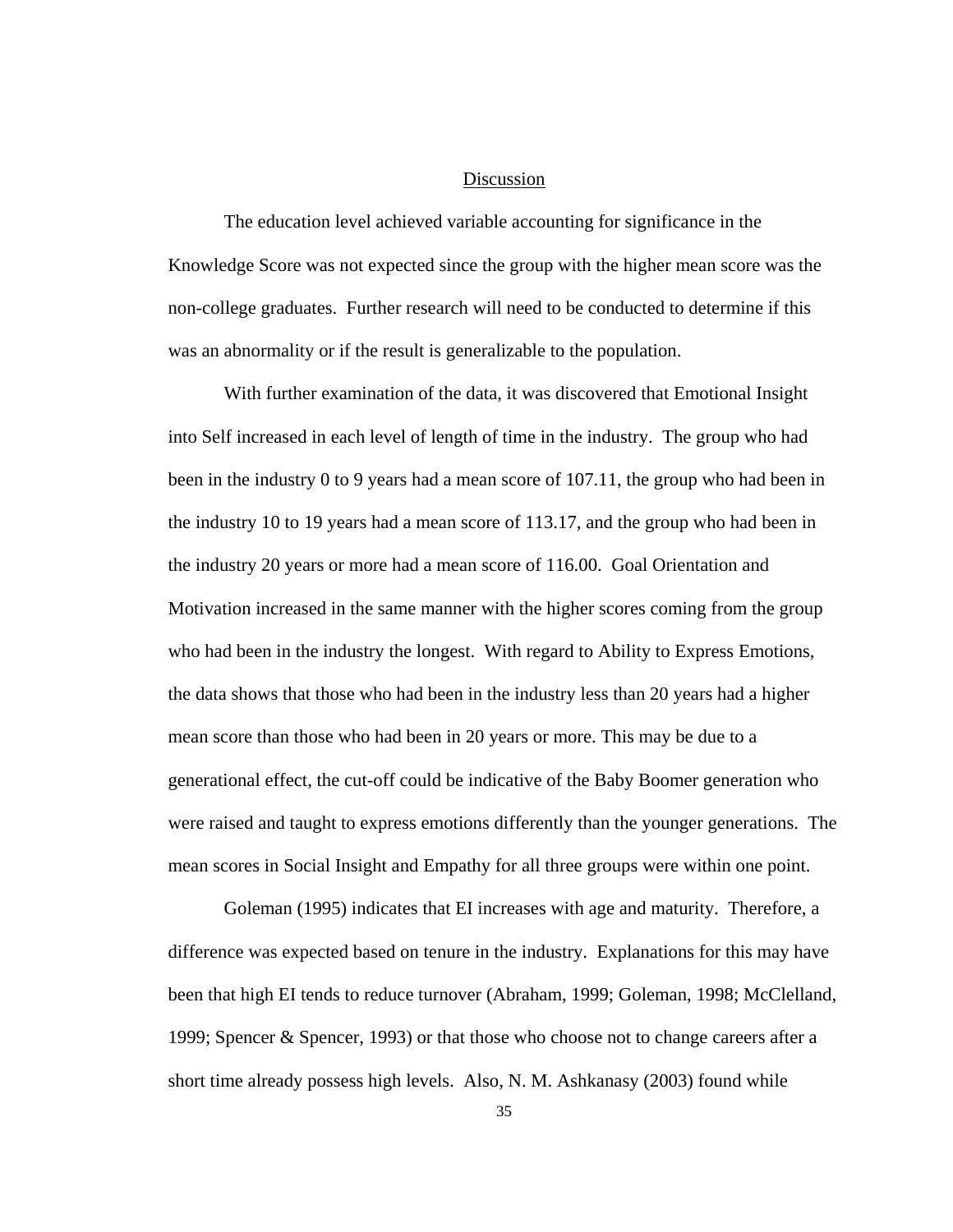completing his research that those with higher EI were more likely to participate in the voluntary activities involving EI training. This may have impacted who chose to participate in this study and who chose to refrain.

 Since all areas of hospitality require managers to interact with internal as well as external customers it is not surprising that no significance was found. Langhorn (2004) found EI leads to higher customer satisfaction as well as team satisfaction and team turnover in operation related positions and Spencer and Spencer (1993) found that sales staff who were chosen based on EI scores had significantly higher sales than those with lower EI scores.

Similarly to the analysis based on job classification, it is not surprising that no significance was found in the hotel versus non-hotel employed professional. All segments of hospitality are service related and EI has been found to be significant in success of managers in service industries (Kernbach & Schutte, 2005; Langhorn, 2004; Varca, 2004; Winsted, 2000).

#### Conclusions and Implications

 The purpose of the study was to investigate the role of specific sociodemographics on the EI levels of hospitality managers. The study found only limited significance. The reasons for this lack of significance could have been in the limited sample size, the willingness of a diverse population to participate, that only those who found the topic compelling were willing to complete the survey or that there is little difference between the groups. The mean scores of the sample do demonstrate, however,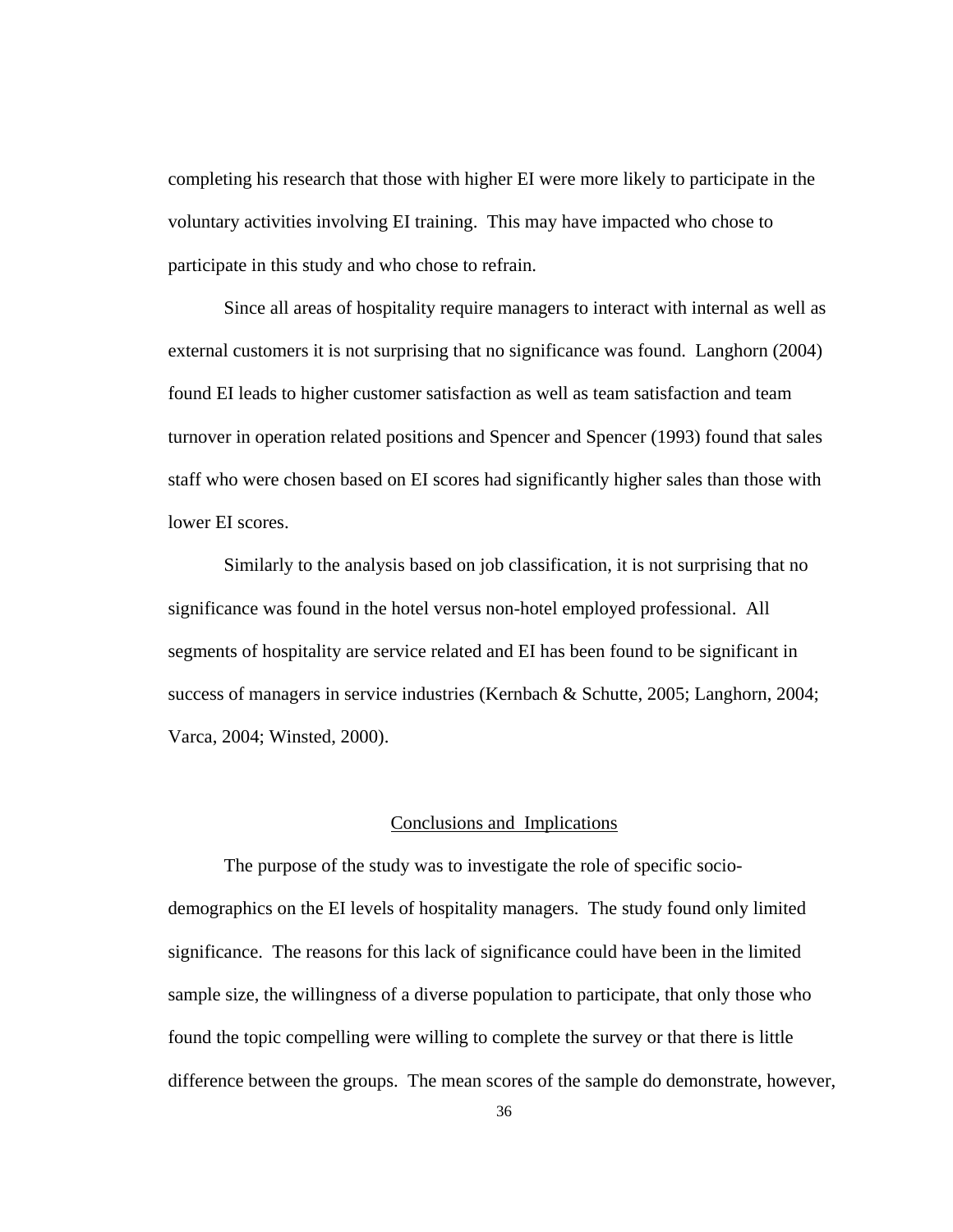that the average EI scores for professionals who participated in the study are above average. Previous research indicates that those with above average scores are successful and possess strong leadership skills. The professional longevity of many of the participants may also be indicative of a successful career. They obviously have career commitment as well as a service orientation to stay in the industry an average of 15.44 years.

This study examined the EI scores of hospitality industry professionals in detail, and investigated the factors that might have impact the professionals' EI scores. Although few differences were found between the groups, the above average scores did indicate that it is an observable skill set in hospitality management. This could be a sign that students who will be entering the industry after graduation would be better prepared for their careers if they, too, had strong EI skills. These skills might give them an advantage in entering and staying in the industry, as well as enjoying success in both their work and home life.

#### Recommendations for Professionals

 Since past research demonstrates the importance of EI in career and personal success, it follows that developing EI skills is essential. Developing EI does not have to be an expensive proposition, although some training options are. Hiring one-on-one life coaches to guide decisions to achieve dreams and attain personal success in both personal and work environments have become popular, but are often cost prohibitive to many. Another option is attending training seminars and conferences that are offered in many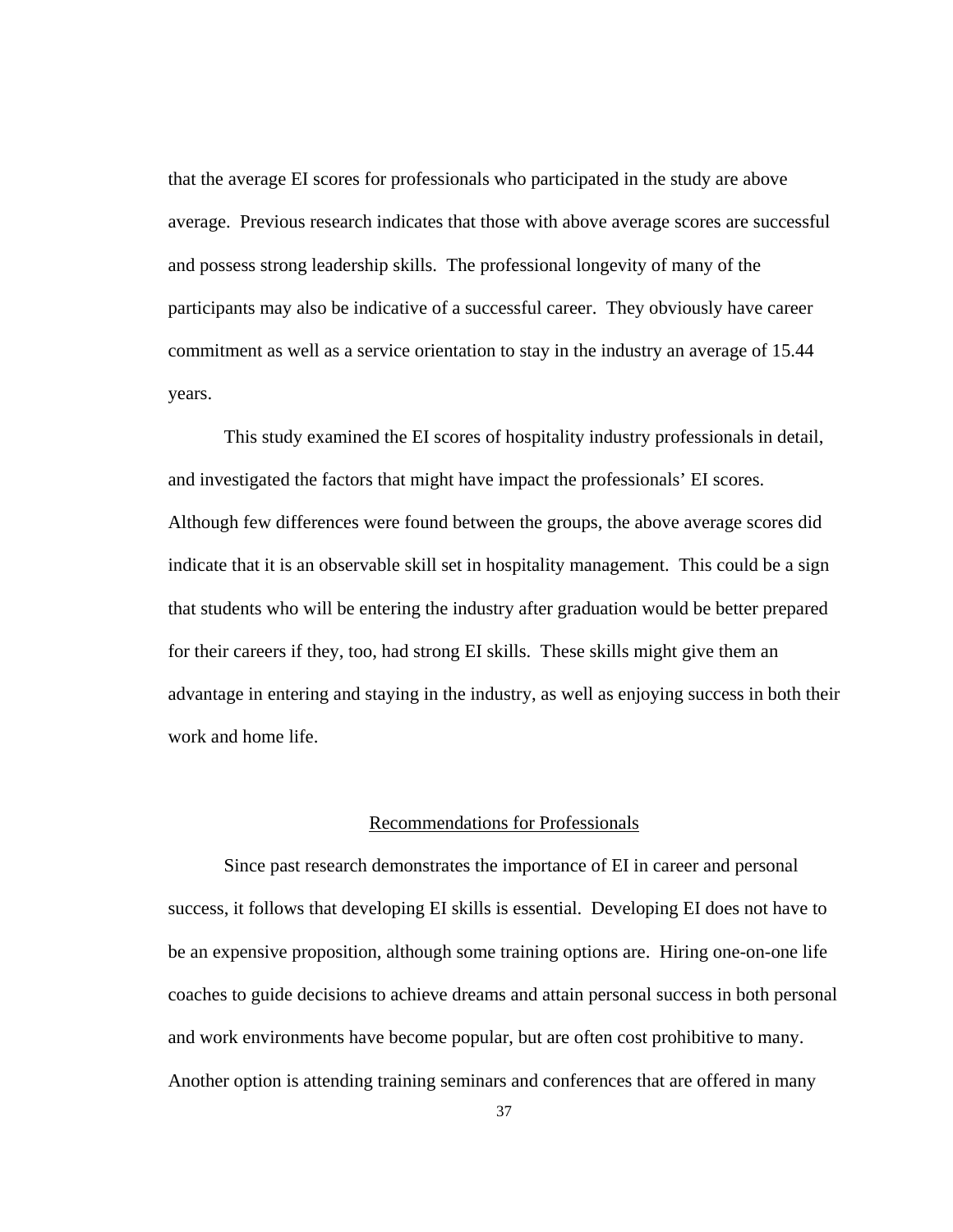locations throughout the world. However, these seminars can also be an expensive alternative. A more cost effective might be to read and follow the suggestions of one or more books on the subject like Working with Emotional Intelligence (Goleman, 1998) or Caruso and Wolfe's (2001).

 To develop EI skills one must first know what the skills are and believe that they are necessary. EI skills can be developed by practicing thought and behavioral changes such as pausing before reacting, reflecting on what and why, and then choosing the appropriate behavior or action. To maintain EI skills requires a great deal of practice and attention to the task. No one is expected to have faultless emotional responses, accepting ones' own strengths and weaknesses is one of the components of high EI. Emotional intelligent thought and behavior need to become the foundation from which thought and action are determined and are skills that must always be honed. An excellent resource for information on EI is the website for the Consortium for Research on Emotional Intelligence in Organizations, based at Rutgers University, which can be found at [http://www.eiconsortium.org](http://www.eiconsortium.org/).

#### References

- Abraham, R. (1999). Emotional intelligence in organizations: A conceptualization. Genetic, Social & General Psychology Monographs, 125(2), 209-225.
- Abraham, R. (2000). The role of job control as a moderator of emotional dissonance and emotional intelligence-outcome relationships. The Journal of Psychology, 134(2), 169-184.
- Ashkanasy, N. M. (2003). Emotional awareness and emotional intelligence in leadership teaching. Journal of Education for Business, 79(1), 18-22.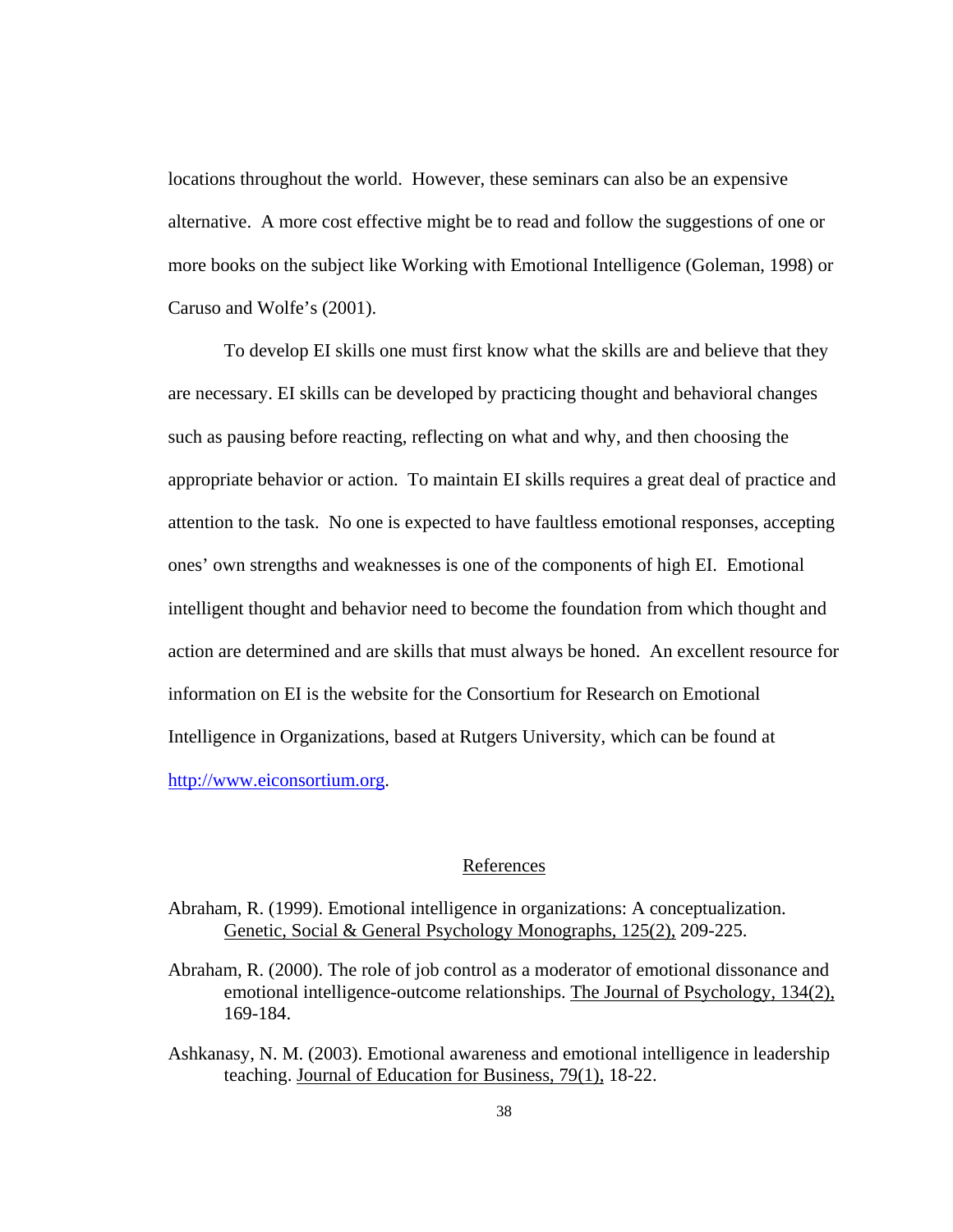- Ashkanasy, N. M., Hartel, C. E. J., & Daus, C. S. (2002). Diversity and emotion: The new frontiers in organizational behavior research. Journal of Management, 28(3), 307-338.
- Ashkanasy, N. M., & Tse, B. (2000). Transformational leadership as management of emotion: A conceptual review. In N. M. Ashkanasy, C. E. J. Hartel & W. J. Zerbe (Eds.), Emotions in the workplace: Research, theory and practice. Westport, CT: Quorum Books.
- Bagshaw, M. (2000). Emotional intelligence training people to be affective so they can be effective. Industrial and Commercial Training, 32(2), 61-65.
- Bardzil, P., & Slaski, M. (2003). Emotional intelligence: Fundamental competencies for enhanced service provision. Managing Service Quality, 13(2), 97-104.
- Boyatzis, R. E., & Goleman, D. (1999). Emotional competence inventory 360. Boston: Hay/McBer.
- Brownell, J., & Jameson, D. A. (2004). Problem-based learning in graduate management education: An integrative model and interdisciplinary application. Journal of Management Education, 28(5), 558-577.
- Carmeli, A. (2003). The relationship between emotional intelligence and work attitudes, behavior and outcomes. Journal of Managerial Psychology, 18(8), 788-813.
- Caruso, D. R., & Wolfe, C. (2001). Emotional intelligence in everyday life: Emotional intelligence in the workplace. Philadelphia: Psychology Press.
- Cavallo, K., & Brienza, D. (2005). Emotional competence and leadership excellence at Johnson & Johnson: The emotional intelligence and leadership study. Retrieved July 5, 2005
- Cooper, R. K. (1997). Applying emotional intelligence in the workplace. Training  $\&$ Development, 51(12), 31-38.
- Covey, S. R. (1989). The seven habits of highly effective people: Restoring the character ethic. New York: Simon and Schuster.
- Dasborough, D. T., & Ashkanasy, N. M. (2002). Emotion and attribution of intentionality in leader-member relationships. The Leadership Quarterly, 13(5), 615-634.
- Dearborn, K. (2002). Studies in emotional intelligence redefine our approach to leadership development. Public Personnel Management, 31(4), 523-530.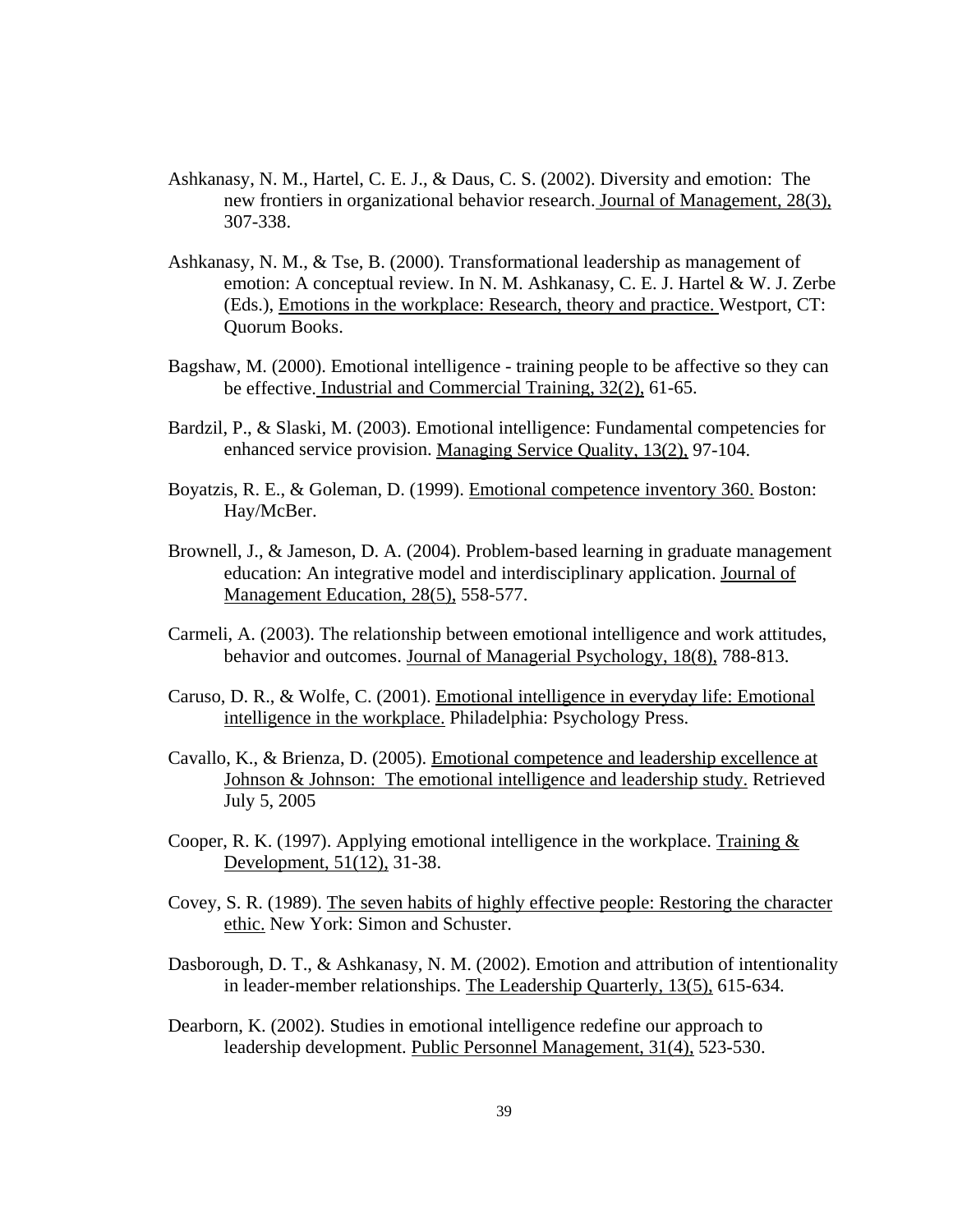- Dess, G. G., & Picken, J. C. (2000). Changing roles: Leadership in the 21st century. Organizational Dynamics, 28(3), 18-34.
- Dulewicz, V. D., Higgs, M., & Slaski, M. (2003). Measuring emotional intelligence: Content, construct and criterion-related validity. Journal of Managerial Psychology, 18(5), 405-420.
- Ferres, N., & Connell, J. (2004). Emotional intelligence in leaders: An antidote for cynicism towards change? Strategic Change, 13(2), 61-71.
- Gardner, L., & Stough, C. (2002). Examining the relationship between leadership and emotional intelligence in senior level managers. Leadership & Organization Development Journal, 23(2), 68-78.
- George, B. (2003). Authentic leadership: Rediscovering the secrets to creating lasting value. San Francisco: Jossey-Bass.
- George, J. M. (2000). Emotions and leadership: The role of emotional intelligence. Human Relations, 53(8), 1027-1055.
- Goleman, D. (1995). Emotional intelligence. New York: Bantam Books.
- Goleman, D. (1998). Working with emotional intelligence. New York: Bantam Books.
- Goleman, D., Boyatzis, R. E., & McKee, A. (2002). Primal leadership: Realizing the power of emotional intelligence. Boston: Harvard Business School Press.
- Graetz, F. (2000). Strategic change leadership. Management Decision, 38(8), 550-562.
- Hamachek, D. (2000). Dynamics of self-understanding and self-knowledge: Acquisition, advantages, and relation to emotional intelligence. Journal of Humanistic Counseling, Education and Development, 38, 230-242.
- Higgs, M., & Aitken, P. (2003). An exploration of the relationship between emotional intelligence and leadership potential. Journal of Managerial Psychology, 18(8), 814-823.
- Jerabek, I. (2001). Emotional intelligence test -2nd revision, from [http://www.psychtests.com//tests/iq/emotionl\\_iq\\_r2\\_access.html](http://www.psychtests.com//tests/iq/emotionl_iq_r2_access.html)
- Jerabek, I. (2003). Psychometric report: Emotional intelligence test 2nd revision, from www.queendom.com.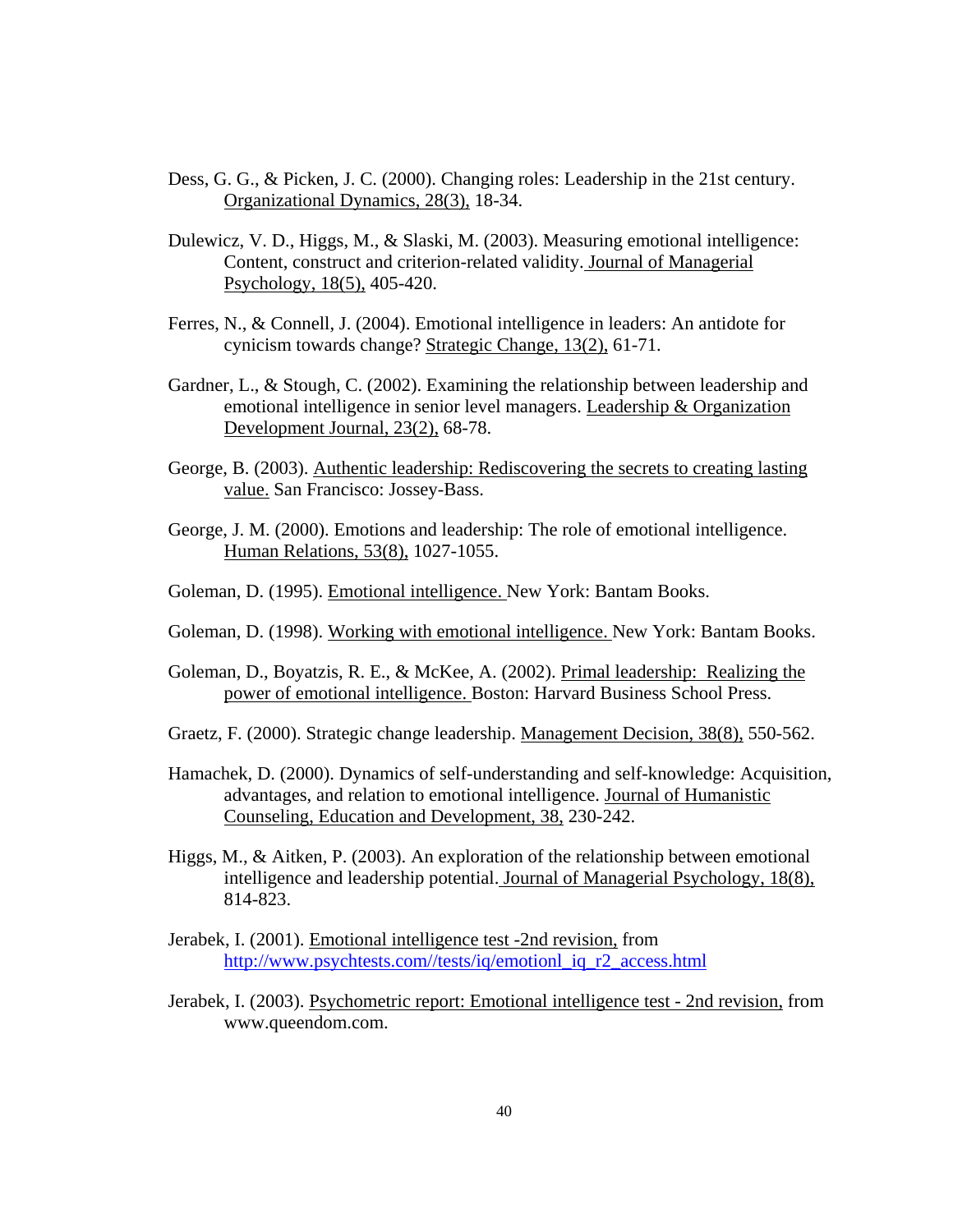- Kellett, J. B., Humphrey, R. H., & Sleeth, R. G. (2002). Empathy and complex task performance: Two routes to leadership. The Leadership Quarterly, 13(5), 523- 544.
- Kernbach, S., & Schutte, N. S. (2005). The impact of service provider emotional intelligence on customer satisfaction. The Journal of Services Marketing, 19(7), 438-444.
- Langhorn, S. (2004). How emotional intelligence can improve management performance. International Journal of Contemporary Hospitality Management, 16(4), 220-230.
- Leban, W., & Zulauf, C. (2004). Linking emotional intelligence abilities and transformational leadership styles. Leadership & Organization Development Journal, 25(7), 554-564.
- Lewis, K. M. (2000). When leaders display emotion: How followers respond to negative emotional expression of male and female leaders. Journal of Organizational Behavior, 21, 221-234.
- Maccoby, M. (2003). The productive narcissist: The promise and peril of visionary leadership. New York: Broadway Books.
- Maslow, A. H. (1998). Maslow on management. New York: McGraw-Hill.
- Mayer, J. D., & Salovey, P. (1997). What is emotional intelligence? In P. Salovey & D. Sluyter (Eds.), Emotional development and emotional intelligence. New York: Basic Books, HarperCollins Publishers, Inc.
- McClelland, D. C. (1999). Identifying competencies with behavioral-event interviews. Psychological Science, 9(5), 331-339.
- McColl-Kennedy, J. R., & Anderson, R. D. (2002). Impact of leadership style and emotions on subordinate performance. Leadership Quarterly, 13(5), 545-559.
- Pescosolido, A. T. (2002). Emergent leaders as managers of group emotion. Leadership Quarterly, 13(5), 583-599.
- Peters, T. J., & Waterman Jr., R. H. (1982). In search of excellence. New York: Harper and Row.
- Pirola-Merlo, A., Hartel, C., Mann, L., & Hirst, G. (2002). How leaders influence the impact of affective events on team climate and performance in R&D teams. The Leadership Quarterly, 13(5), 561-581.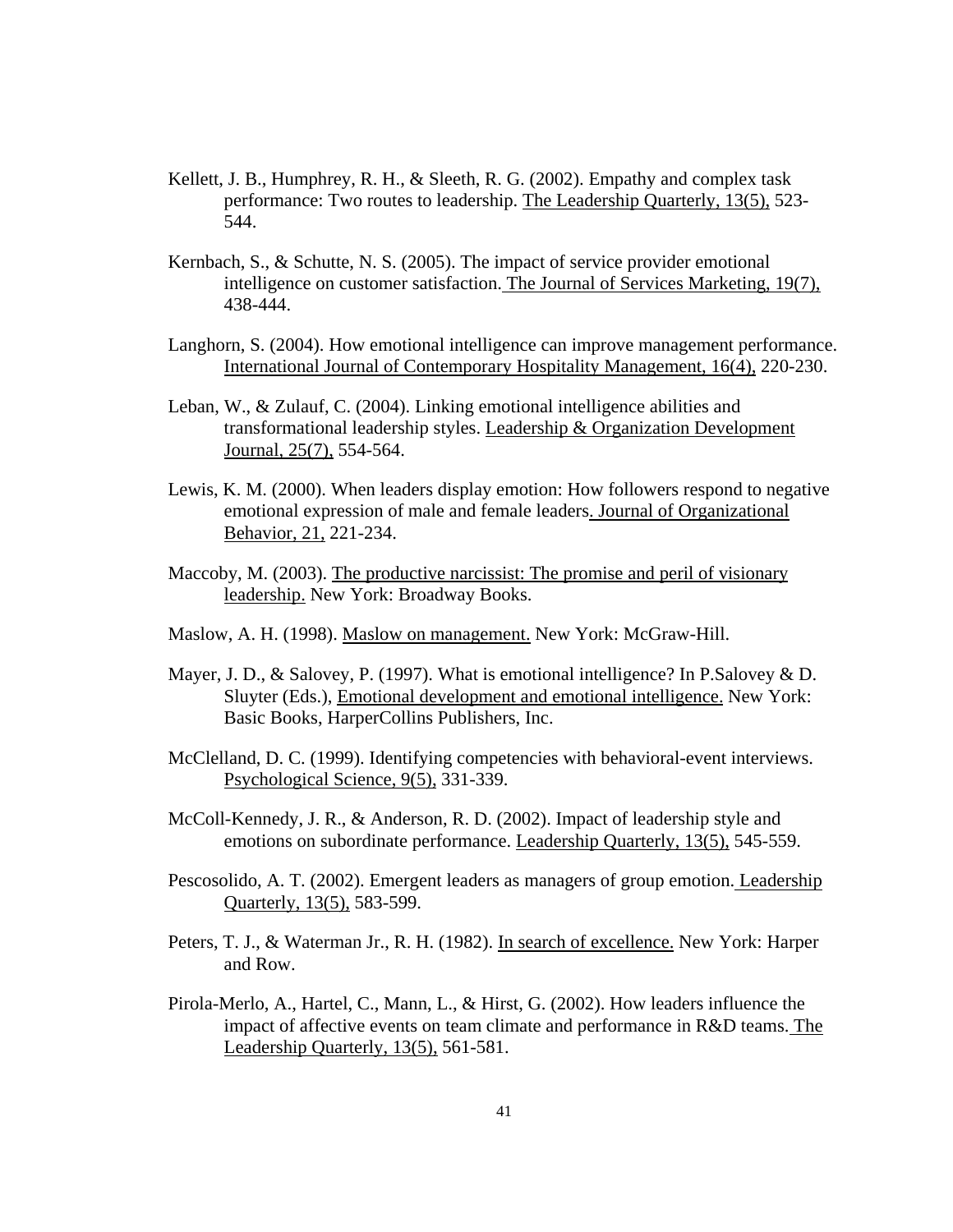- Ployhart, R. E., Lim, B., & Chan, K. (2001). Exploring relations between typical and maximum performance ratings and the five factor model of personality. Personnel Psychology, 54(4), 809-843.
- Sivanathan, N., & Fekken, G. C. (2002). Emotional intelligence, moral reasoning and transformational leadership. Leadership & Organization Development Journal, 23(4), 198-204.
- Sosik, J. J., & Megerian, L. E. (1999). Understanding leader emotional intelligence and performance. Group & Organization Management, 24(3), 367-390.
- Spencer, L. M., Jr., & Spencer, S. (1993). Competence at work: Models for superior performance. New York: John Wiley and Sons.
- Stein, S. J. (2002). The EQ factor: Does emotional intelligence make you a better CEO? Retrieved April 12, 2003, from [www.eqi.mhs.com/InnovatorsAlliance.htm](http://www.eqi.mhs.com/InnovatorsAlliance.htm)
- Varca, P. E. (2004). Service skills for service workers: Emotional intelligence and beyond. Managing Service Quality, 14(6), 457-467.
- Voola, R., Carlson, J., & West, A. (2004). Emotional intelligence and competitive advantage: Examining the relationship from a resource-based view. Strategic Change, 13(2), 83-93.
- Weiss, H. M., & Cropanzano, R. (1996). Affective events theory: A theoretical discussion of the structure, causes and consequences of affective experiences at work. Research in Organizational Behavior, 18, 1-74.
- Weiss, W. H. (2002). Managing in a changing world. Supervision, 63(7), 17-20.
- Winsted, K. F. (2000). Service behaviors that lead to satisfied customers. European Journal of Marketing, 34(3/4), 399-417.
- Wong, C., & Law, K. S. (2002). The effects of leader and follower emotional intelligence on performance and attitude: An exploratory study. The Leadership Quarterly, 13(3), 243-274.
- Yost, C. A. (2000). Are effective teams more emotionally intelligent? Confirming the importance of effective communication in teams. The Delta Pi Epsilon Journal, 42(2), 101-109.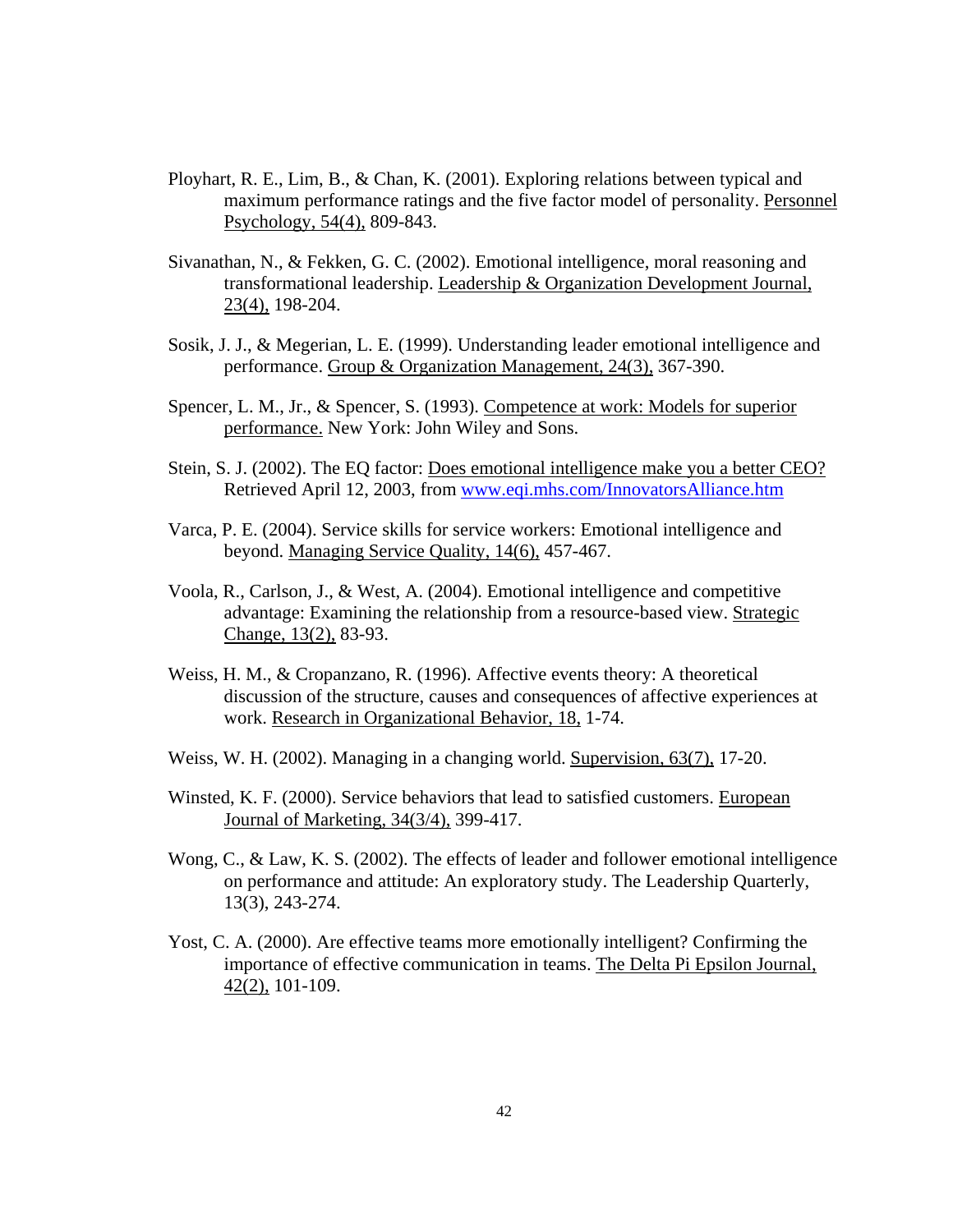# CHAPTER III

# A COMPARISON OF EMOTIONAL INTELLIGENCE LEVELS OF HOSPITALITY UNDERGRADUATE STUDENTS TO HOSPITALITY INDUSTRY PROFESSIONALS

## Abstract

With the popularity of the Emotional Intelligence (EI) construct in current research and leadership publications today, a study was needed to determine the essentiality of including EI into academic curricula for hospitality undergraduate students to better prepare them for their career choice. This study tested the EI levels of hospitality undergraduate students and compared them to hospitality industry professionals to determine if differences exist. Significant differences were found, giving credence to the view that including EI in hospitality curricula would be beneficial for preparing students for a more seamless entrance into leadership positions within the industry.

Keywords: emotional intelligence, hospitality industry, hospitality undergraduate students

#### Introduction

 Aiding students to become successful industry managers is the goal of hospitality educational programs. To be successful, managers must know their strengths, weaknesses, and limitations, and must be adaptable, conscientious, persuasive, collaborative, high performing, and possess the ability to see things from others'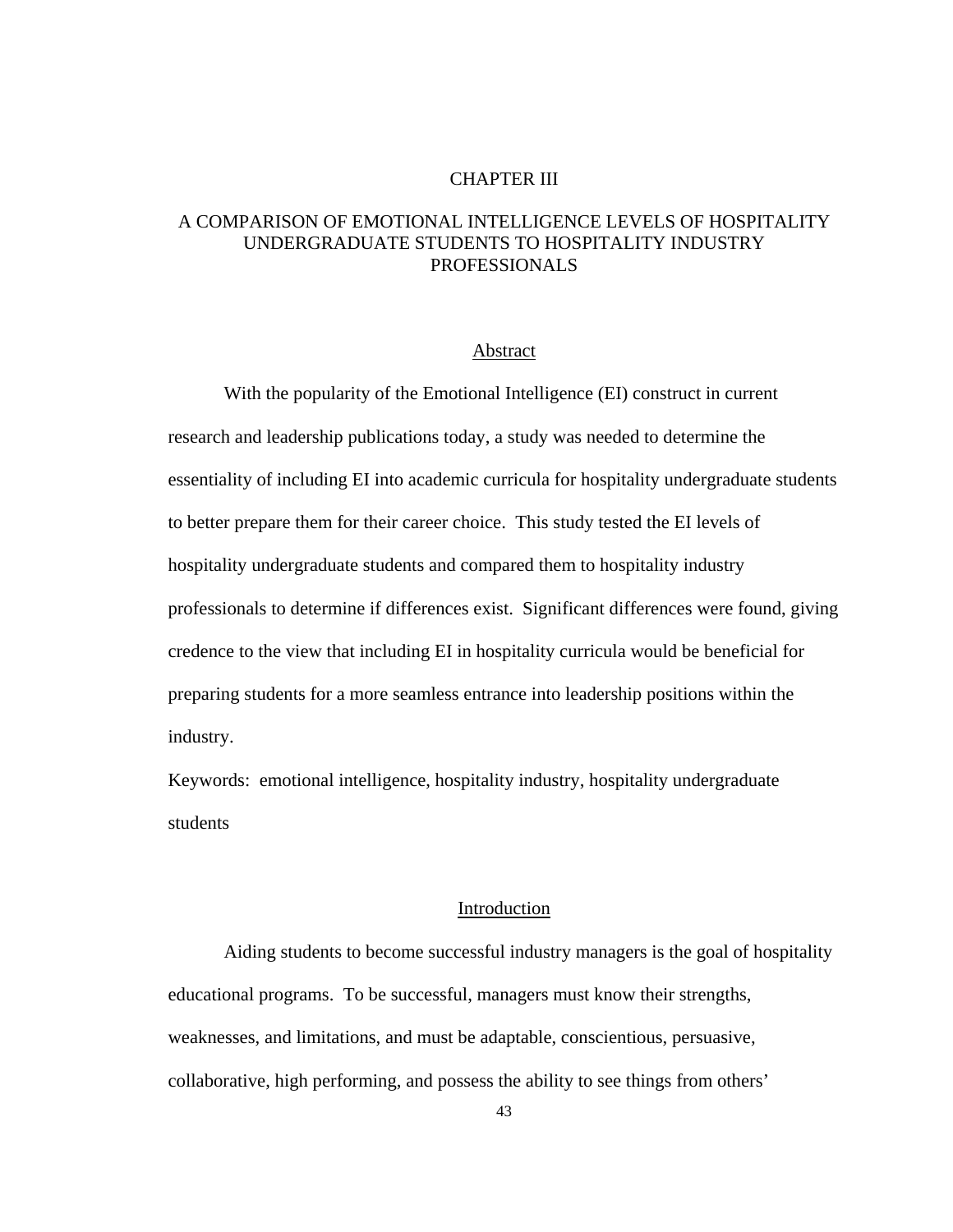perspectives (Carmeli, 2003; R. K. Cooper, 1997; Goleman, 1998). These are the traits associated with emotional intelligence (EI).

The hospitality industry is considered a service industry. While this is a simplistic view, it also explains one difficulty that lies within. With an exceptionally diversified workforce, hospitality managers are expected to be able to handle volatile situations with finesse and as little disruption as possible for guests. Guests and employees expect successful managers to adjust to the needs of the individuals involved and the situation at hand. While dealing with disgruntled employees or guests, a manager must accurately assess the situation without internalizing negative comments. A manager is also required to maintain emotional control while defusing the situation and determining the best course of action. EI aids these managers in accomplishing these tasks (Goleman et al., 2002; Langhorn, 2004; Pescosolido, 2002).

## Review of Literature

 Mayer and Salovey (1997), who coined the term emotional intelligence, define it as "the ability to perceive emotions, to access and generate emotions so as to assist thought, to understand emotions and emotional meanings, and to reflectively regulate emotions in ways that promote emotional and intellectual growth" (p. 22). More succinctly, it is how individuals relate and react to the world around them.

Educators and employers are uniting in the view that technical skills alone do not make a productive employee and EI is often the determinant in a business' success (Carmeli, 2003; Caruso & Wolfe, 2001; Langhorn, 2004). Hospitality industry leaders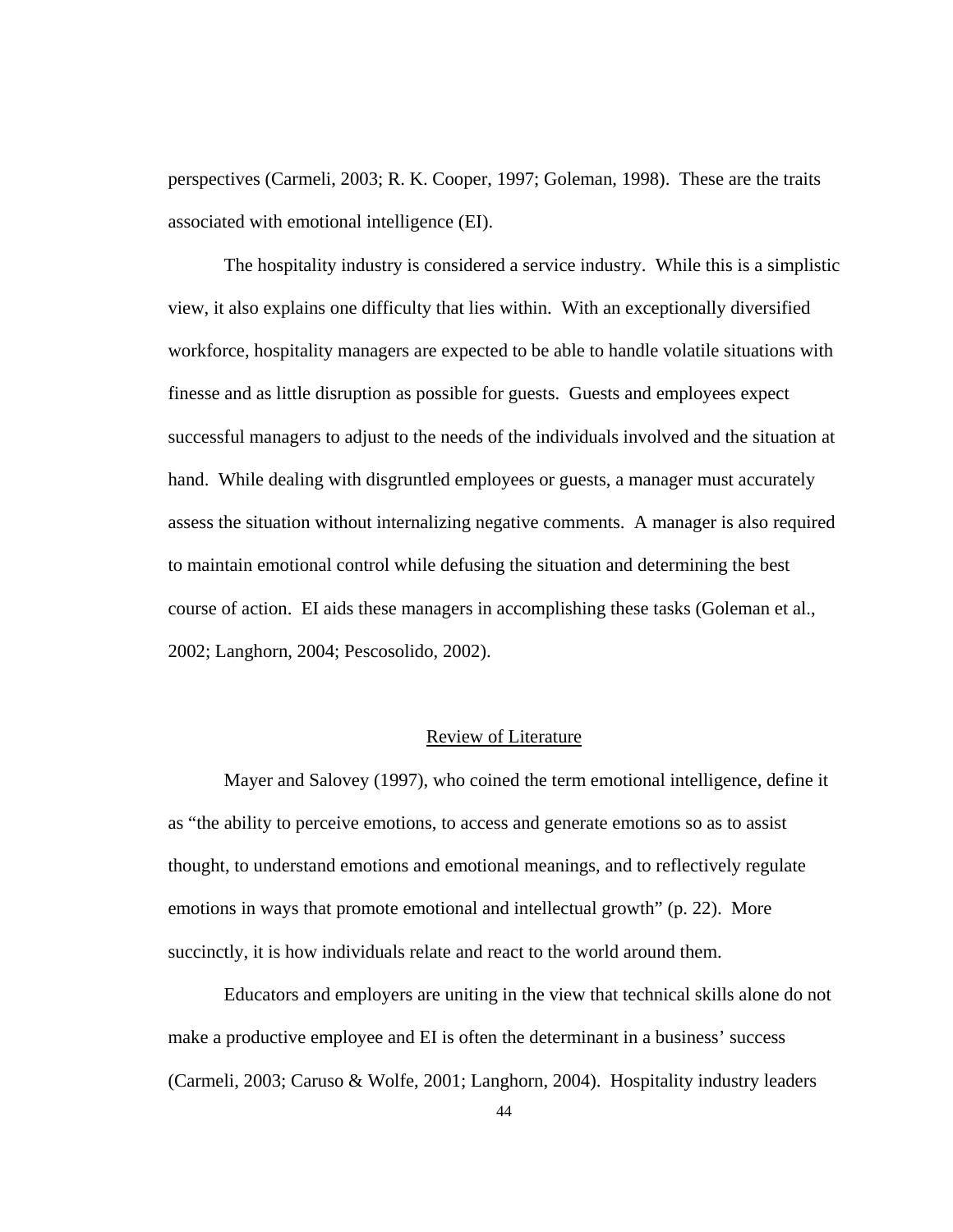indicate that new hires need stronger human relations and leadership skills (Scheule & Sneed, 2001). "Employees with superior interpersonal skills are likely to have better 'customer hands' because they are better able to read and respond to others' moods, needs, and wants, so scores of employers use screening criteria for new hires that includes their emotional intelligence and natural abilities with people (Bacon, 2004, p. 38).

Reuven Bar-On, a pioneer in EI research who coined the phrase EQ, remarked that EI "levels out the playing field for success. It helps account for those cases where some high-IQ individuals falter in life, while others with only a modest IQ can do exceptionally well" (Stein & Book, 2000, p. 26).

 Emotions are important in conveying ideas and creating team spirit. Being emotionally stable promotes the free flowing of ideas and keeps the lines of communication open (Caruso & Wolfe, 2001). By relating emotionally with employees, the employees will be better able to complete their job responsibilities. Dasborough and Ashkanasy (2002) found that leaders who have high EI are better able to manage the impressions they give others and use those impressions to guide their subordinates to achieve the desired goals. Employees have higher levels of satisfaction when their leaders possess high levels of EI (Lewis, 2000; Sosik & Megerian, 1999; Wong & Law, 2002), and leaders are able to replicate in employees their own feelings of excitement, energy, and enthusiasm (J. M. George, 2000; McColl-Kennedy & Anderson, 2002). In addition, customer satisfaction is also directly tied to service providers' EI levels (Kernbach & Schutte, 2005; Langhorn, 2004; Varca, 2004; Winsted, 2000).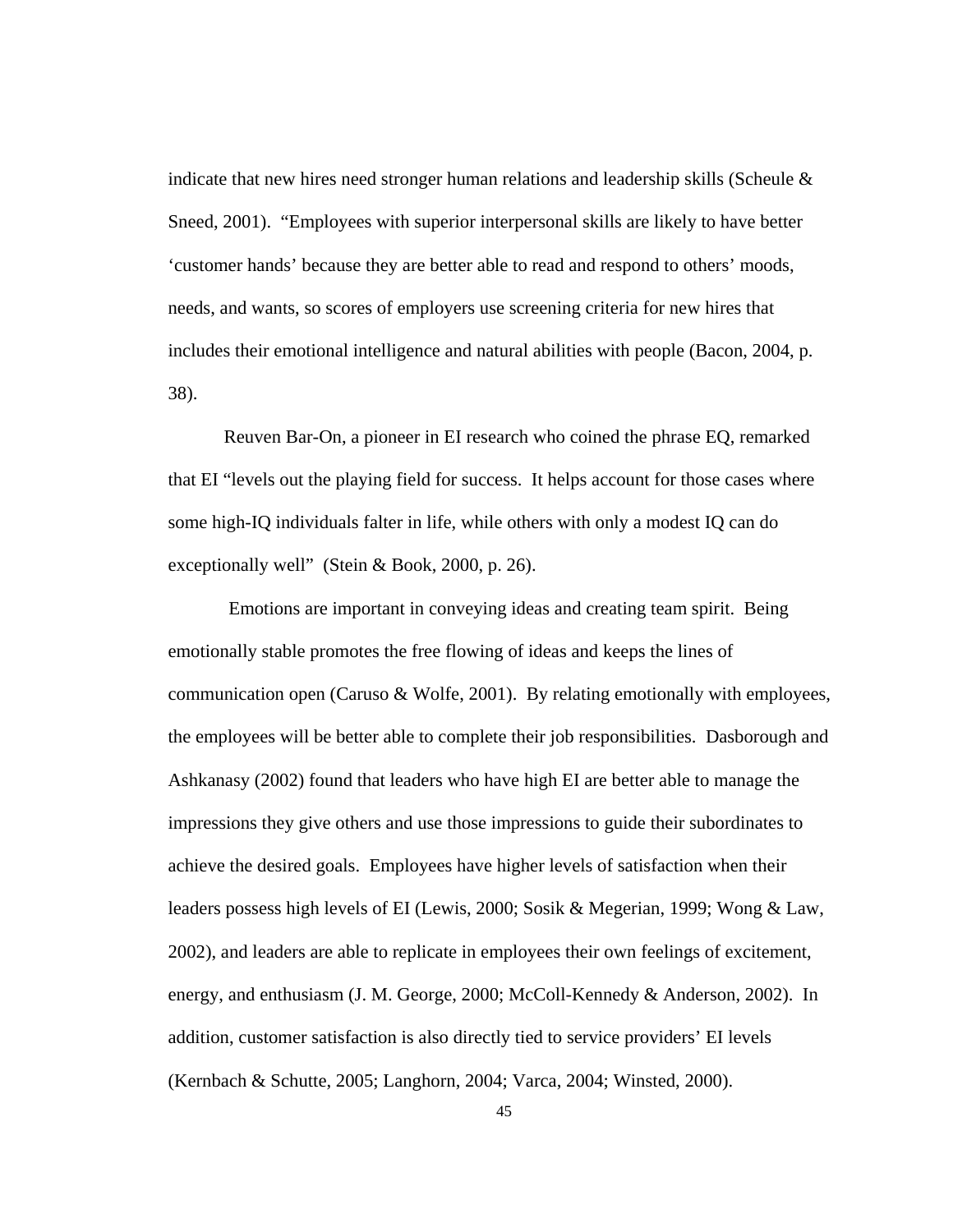The EI skills needed for leadership success include empathizing with subordinates, accurate assessment of their own and others' emotions as a tool for choosing strategies to maximize results and produce positive outcomes, communicating vision and enthusiasm, and creating constructive relationships with followers (Ashkanasy et al., 2002; Carmeli, 2003; R. K. Cooper, 1997). Based on these skills and traits, many researchers and authors divide EI into subsets or dimensions (Bar-On, 1997; Goleman, 1998; Mayer & Salovey, 1997). The instrument used in this study divided the dimensions into two sub-groups of Overall EI. Behavioral and Knowledge are a subset of Overall EI, while Emotional Insight into Self, Goal Orientation and Motivation, Ability to Express Emotions, and Social Insight and Empathy Scores are sub-sets of Behavioral and Knowledge Scores. Figure 3.1 shows the relationship of the sub-groups to each other and to Overall EI Scores.

Training undergraduate students in EI will better prepare them for their future and make them more valuable as employees in the hospitality industry. "Hospitality management curricula tend to be very strong in teaching students the technical skills that are needed to be food employees and managers….However, there are fewer opportunities for students to learn and practice interpersonal/human skills and conceptual skills" (Scheule & Sneed, 2001, p. 34).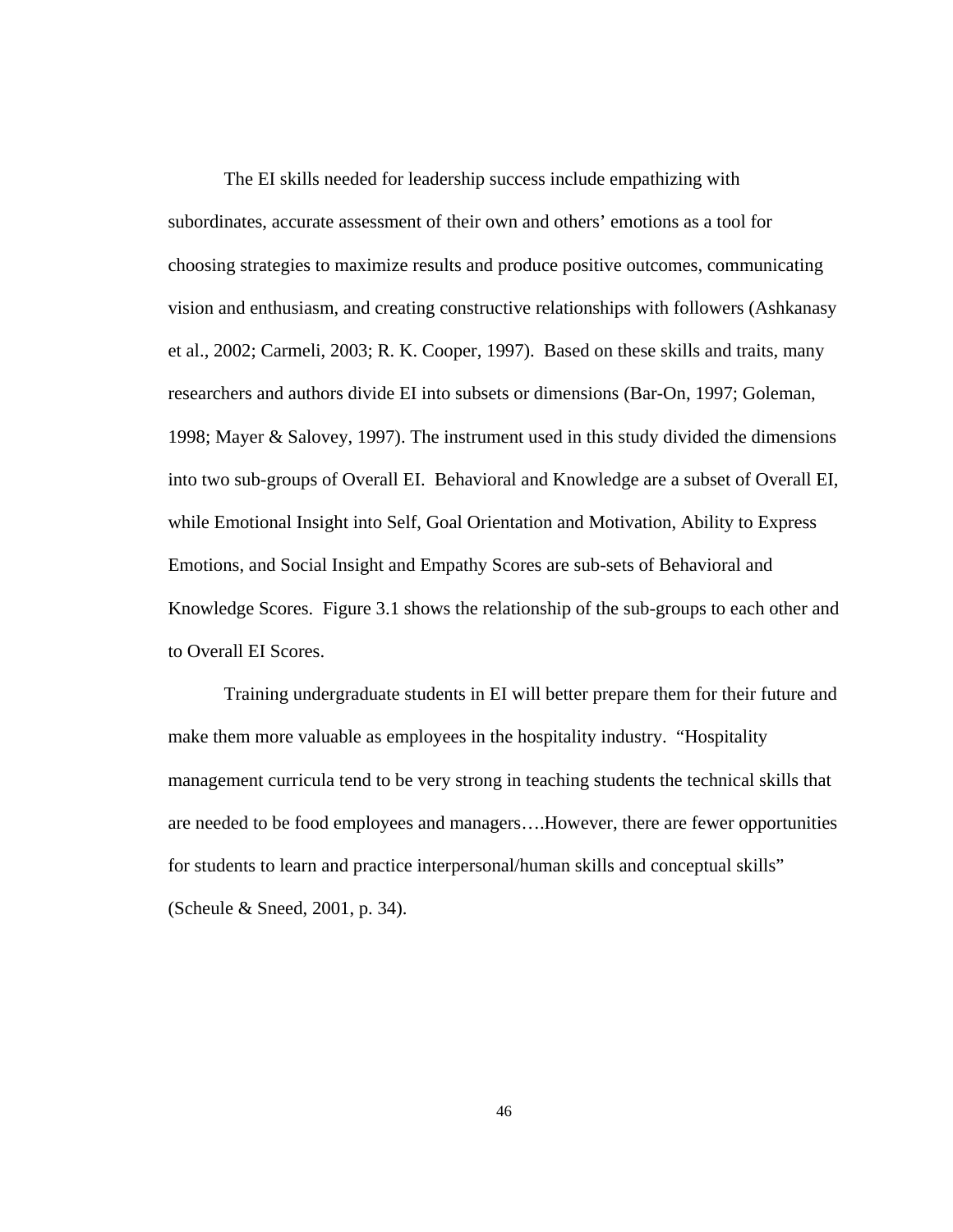

Figure 3.1 Relationships between Subsets of Emotional Intelligence (adapted from Jerabek, 2003 and Mayer & Salovey, 1997)

 Goleman (1998) suggests that unlike a person's intelligence quotient (IQ) which relatively resistant to change, EI can be enhanced through instruction, counseling, positive thinking, and practicing of new behaviors. He and other researchers have found that with the proper training a person's EI is malleable like other skill sets (Ashkanasy et al., 2002; Bagshaw, 2000; Boyatzis et al., 2002; Brownell & Jameson, 2004; Cavallo & Brienza, 2005). However, the teaching of EI can only be facilitated if the participants are ready to learn and buy into the process, if the training is applicable to the participants' situation, and if continually reinforced (Bagshaw, 2000).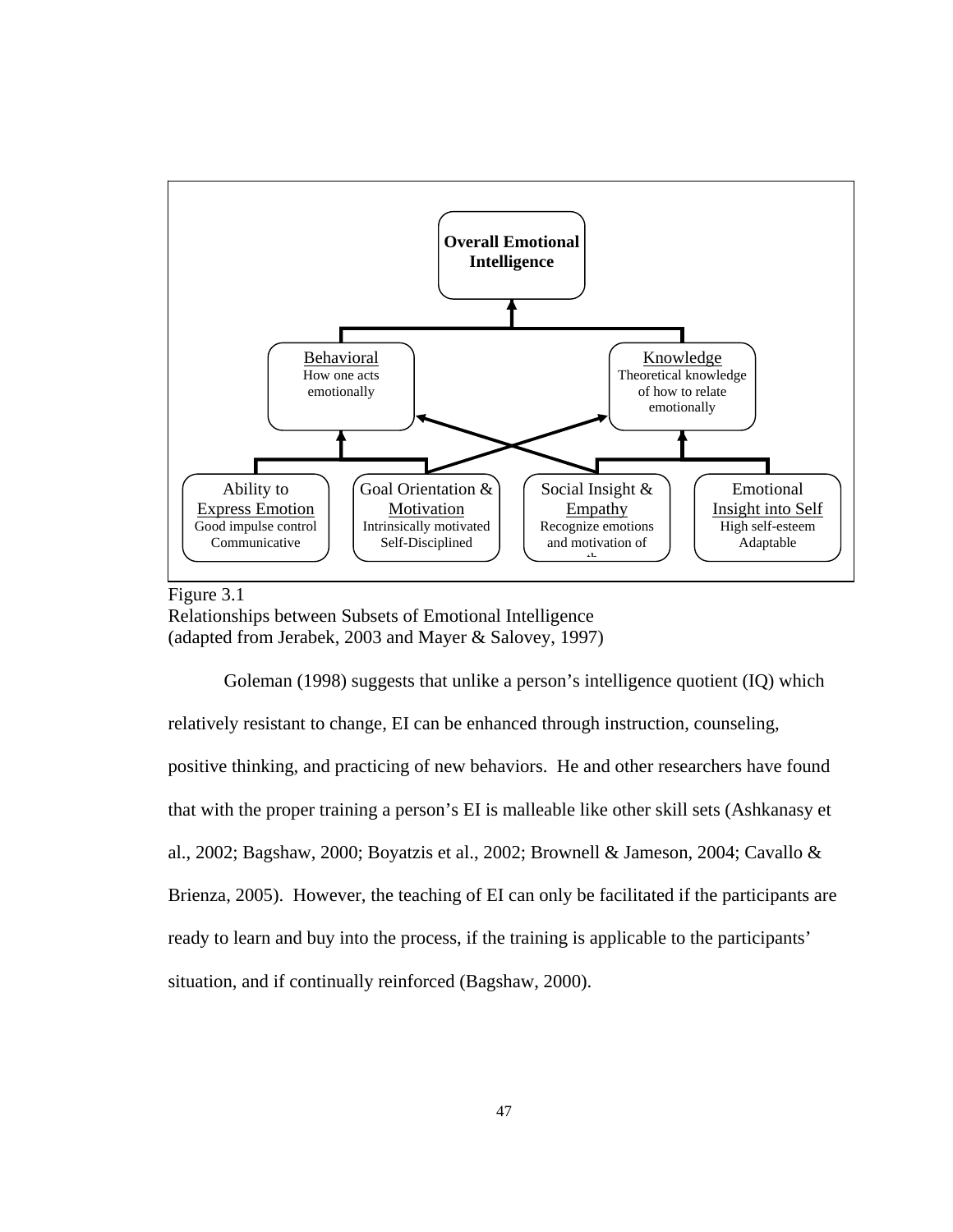## Teaching Emotional Intelligence

There are two views concerning the teaching of EI. The first, the Ability Model, relies on the individual making his/her own decisions after being taught methods of evaluating situations that he/she might encounter. The Ability Model focuses on teaching emotional reasoning by "helping them develop the capacity to make decisions on their own in their own context" (Cobb & Mayer, 2000, p. 16). The second is the Mixed Model , which goes beyond the Ability Model to teach emotional skills, social values, and behavior. Some believe that this is more a form of programming and could stifle creativity, skepticism, or spontaneity. Cobb and Mayer (2000) say of the Mixed Model: "Teaching people to be tactful or compassionate as full time general virtues runs counter to the 'smart' part of EI, which requires knowing when to be tactful or compassionate and when to be blunt or even cold and hard" (p. 16). The Ability Model is a more readily accepted method of teaching adults and has been found to be reliable training for all dimensions of EI (Caruso, Mayer, & Salovey, 2002).

#### Transformative Learning Theory

The Ability Model closely resembles teaching using the Transformative Learning Theory (TLT). Mezirow (1991) developed the theory to identify the transformation that occurs in learners when they are retrained to view situations using a new frame of reference. In Mezirow (1997) explains that a frame of reference can be cognitive, conative, and/or emotional in scope and is composed of two dimensions: habits and points of view.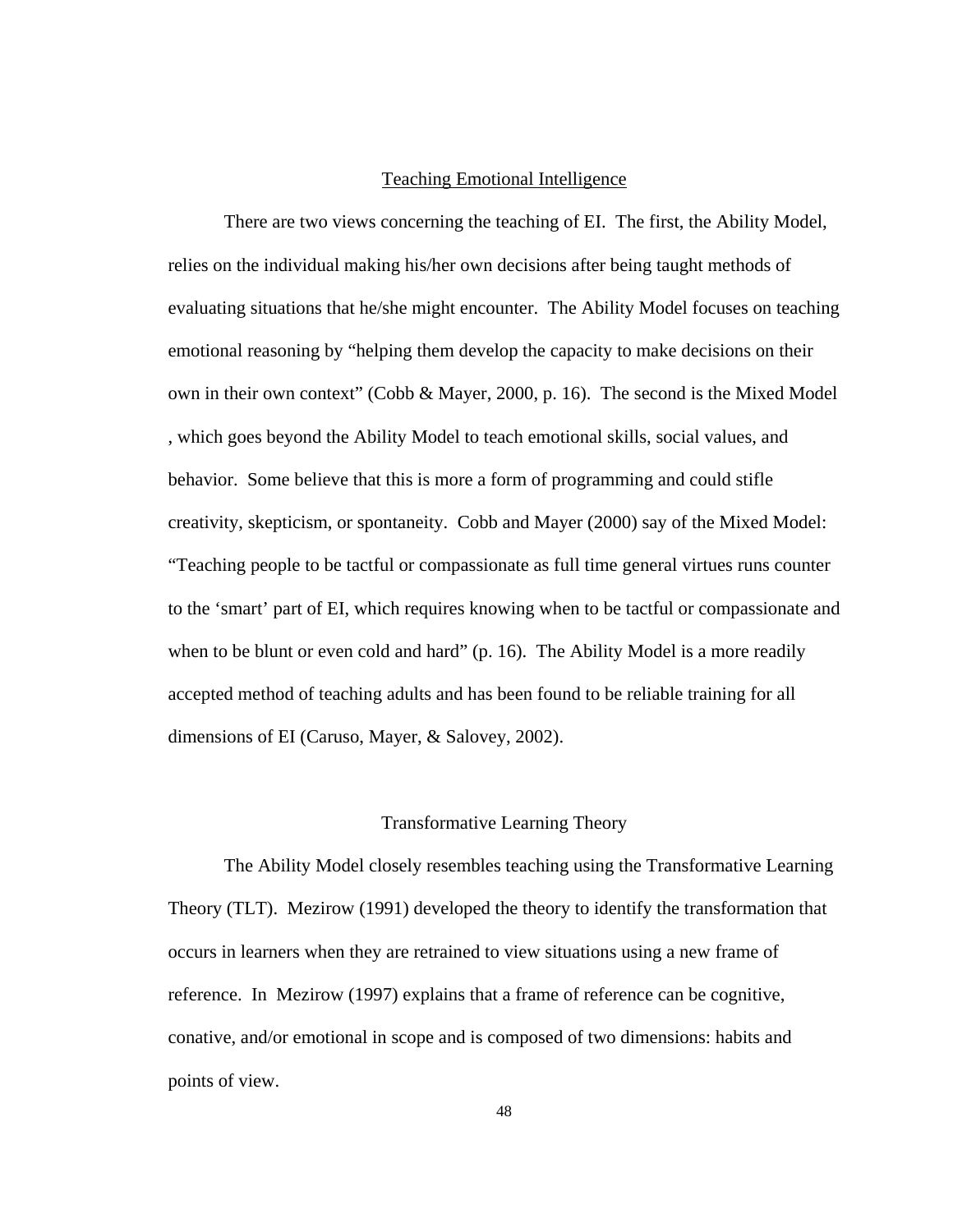Habits of mind are broad, abstract, orienting, habitual ways of thinking, feeling, [knowledge] and acting [behavior] influenced by assumptions that constitute a set of codes. These codes may be cultural, social, educational, economic, political, or psychological. Habits of mind become articulated in a specific point of view – the consternation of belief, value judgment, attitude, and feeling that shapes a particular interpretation (p. 5-6).

Cranton (2002) identified seven steps to teaching for transformation. These are:

- 1. Creating an activating event give students an opportunity to see something from a different perspective than the one they currently have.
- 2. Articulate assumptions have students identify assumptions that they hold regarding the event.
- 3. Critical self-reflection with the use of journals or discussions have students reflect critically on their currently held assumptions.
- 4. Open to Alternatives use role play, debate or correspondence to articulate the viewpoint opposing the ones held.
- 5. Discourse use evidence to show why it is important to view the event from a different view that their own.
- 6. Revise assumptions and perspectives with the use of mentoring, support groups and discussion groups work to revise previously held assumptions of the event.
- 7. Act on revision provide opportunities for students to use their new found transformation.

(p. 66-70)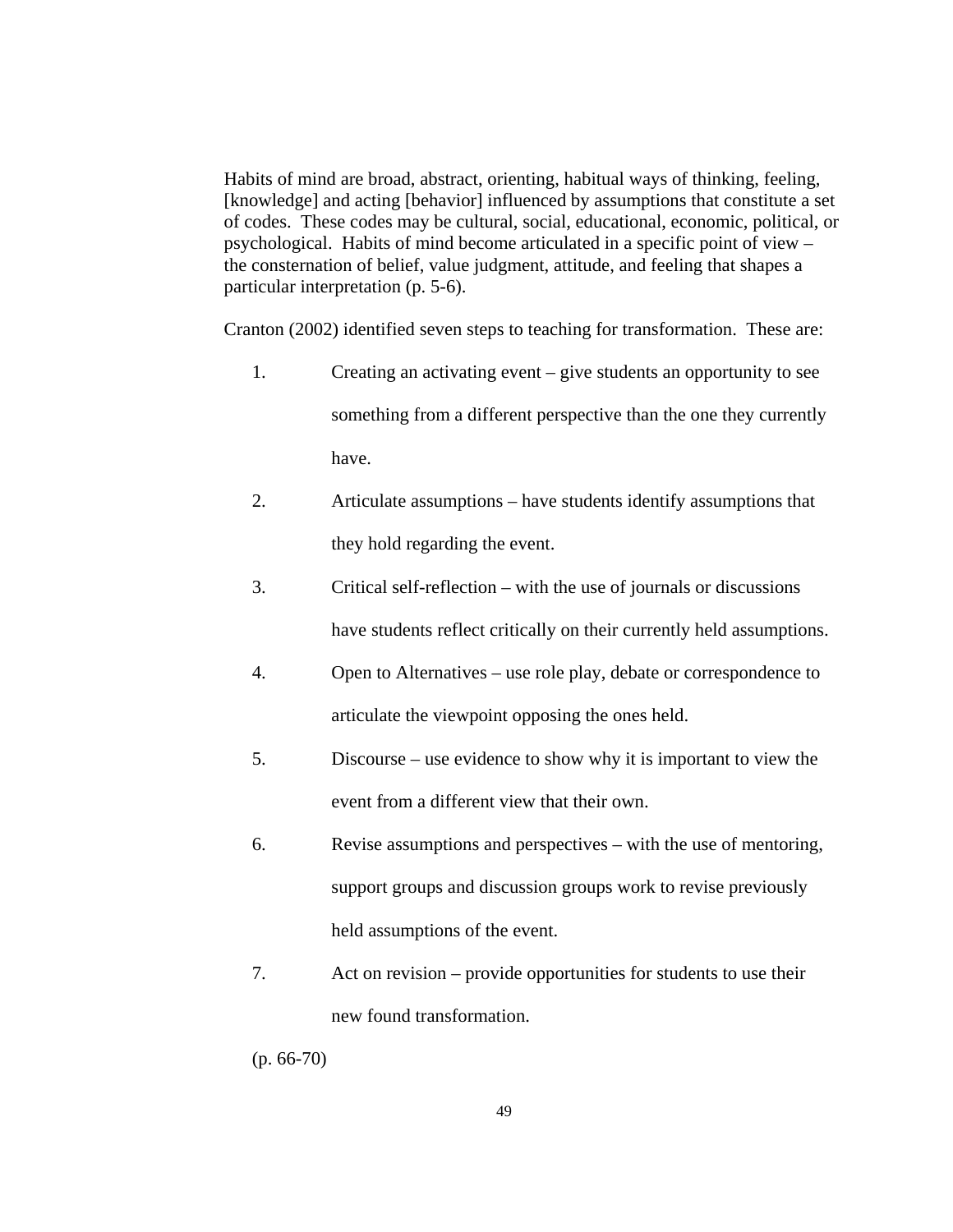#### Problem-Based Learning

At Cornell University, in the Master of Management in Hospitality program, Problem-Based Learning (PBL) is used to transform the learners. They have discovered, after a decade of use, that it helps students both cognitively and behaviorally. Brownell and Jameson (2004) found that

…in understanding different perspectives and working with team members, they gradually grow in … emotional intelligence…. With the insight gained about other's perspectives, students become more aware of how their own biases, personal styles, cultural backgrounds and ethical foundations affect team members. (p. 568-569)

 A few of the activities included in their PBL program include: videotaping meetings for students to be able to see them as others do, writing of reflection papers, practicing skills such as active listening and withholding judgment, and learning to manage humor. They program also emphasizes that decisions are not always made on a rational basis, and they utilizes role play where students must confront ethical challenges.

#### Breakthrough Leadership Program

MBA students at the Weatherhead School of Management at Case Western Reserve University are part of a 50-year longitudinal study on increasing EI. The EIbased program, called Breakthrough Leadership Program, is included in a required course, *Leadership Assessment and Development*. Goleman et al. (2002) found a 70% improvement in EI scores in graduates one to two years after completing the program, and they maintained a 50% improvement after five to seven years. They compared this to typical MBA program graduates who showed only a 2% improvement without additional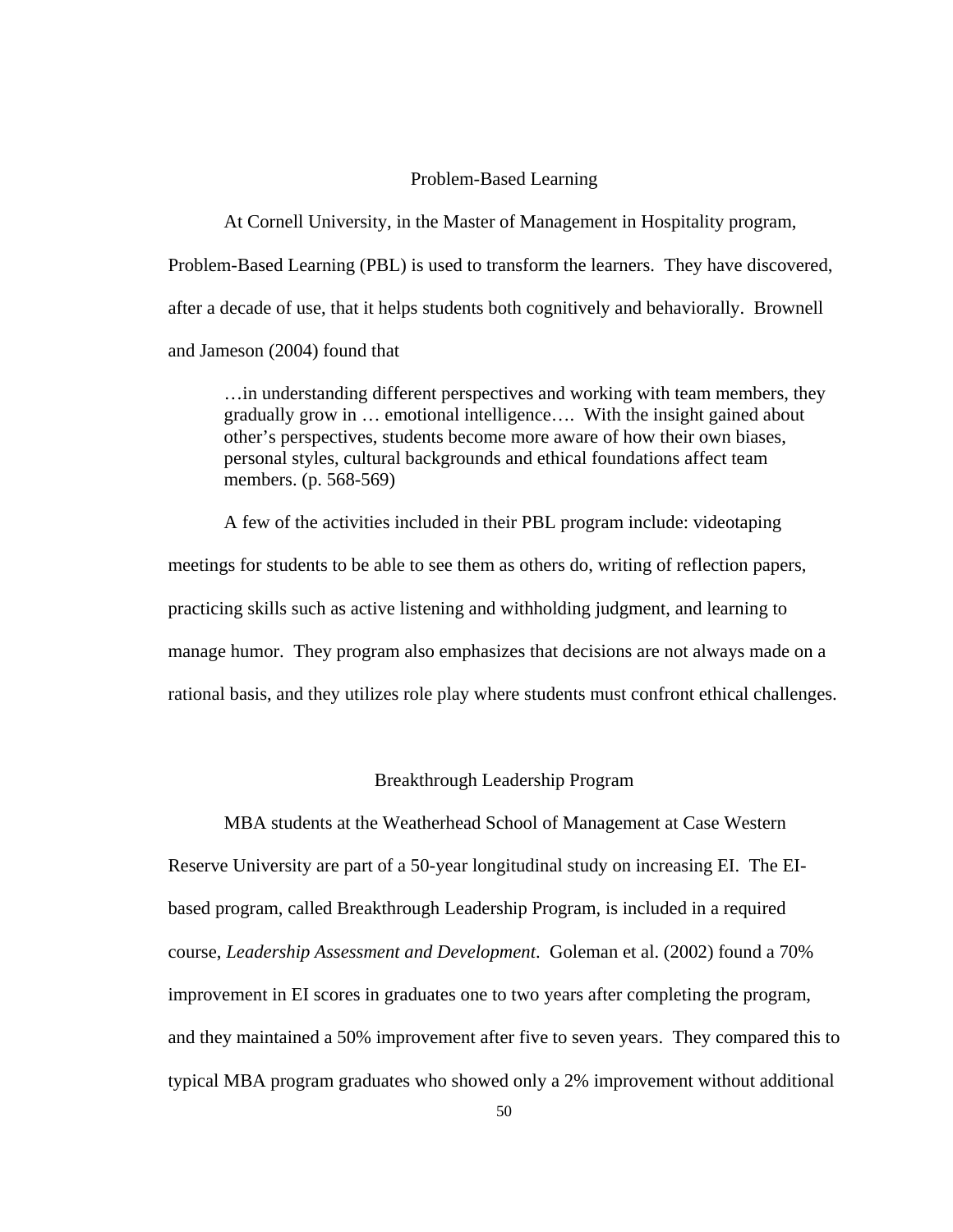training and industry management training programs that only showed a 10% improvement three to eighteen months after training. The Breakthrough Leadership Program has been adapted for use in business leadership training.

#### Other EI Training Results

Sala (2001) completed a study of managers in Brazil and the U.S. using The Mastering Emotional Intelligence Program. This is a one year program utilizing awareness and support of positive behaviors to improve EI levels. In this study, the Brazilian managers showed an 11% increase, while the U.S. managers showed a 24% increase in EI scores. While there is a large difference in the amount that the scores improved in the different cultural groups, Sala gives no hypothesis on why the disparity occurred. What can be gleaned from these studies is that they indicate that in their studies EI was indeed teachable.

#### Purpose of the Study

Since research has found that EI is important in many of the areas that new hospitality managers will be encountering post graduation, it is important to provide the students with the training to have EI prior to graduation. The purpose of this study was to determine if there is indeed a difference in EI levels between hospitality undergraduate students and hospitality industry professionals and in what areas the difference is most significant. With this information educators could begin to formulate strategies to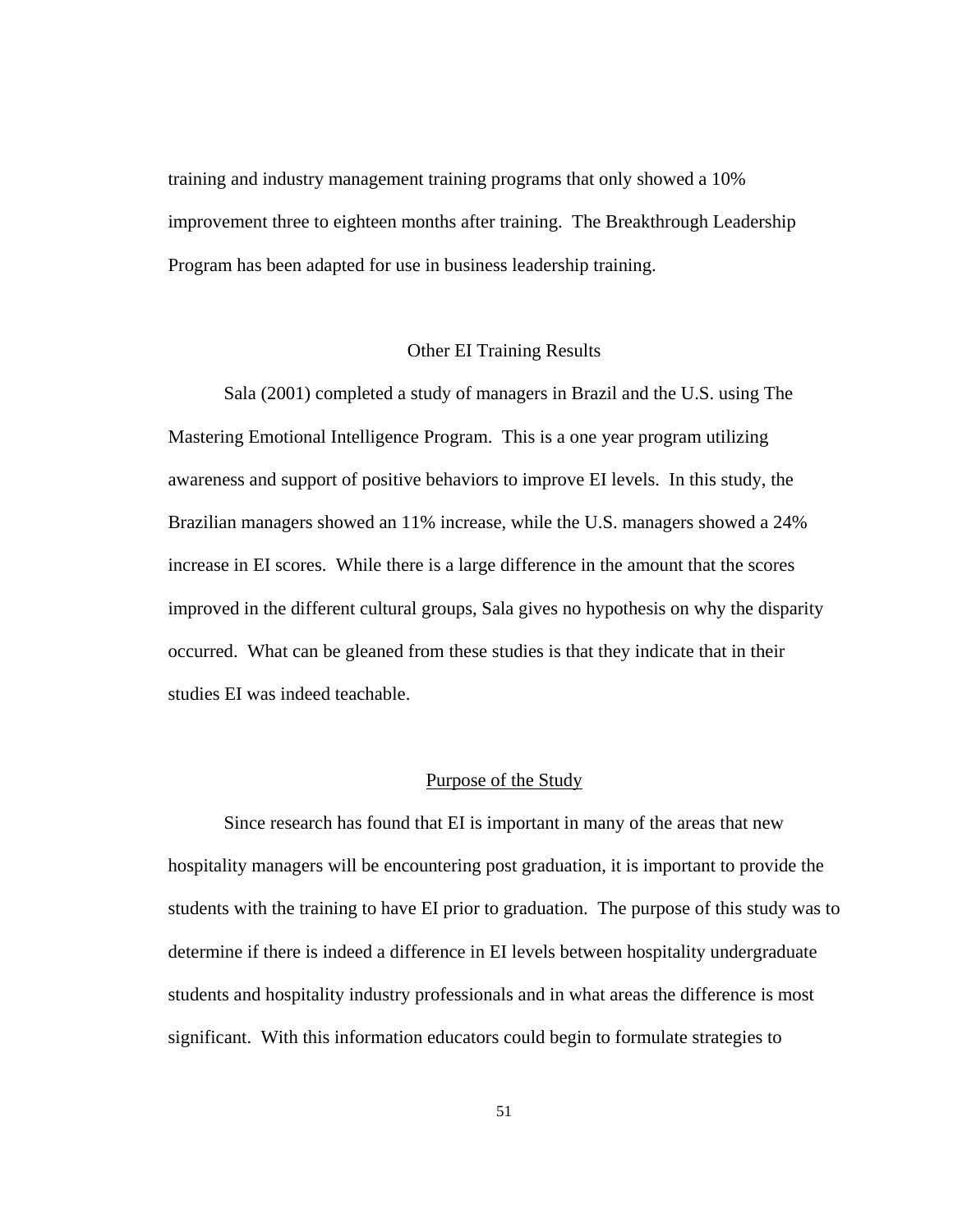incorporate EI into curriculum so that the students could begin their career with the inter and intrapersonal skills needed to be successful in their career in hospitality management.

#### Research Question

Based on the purpose of this study, one research question was identified. This question is divided into three segments based on the mutual exclusivity of the sub-scores of EI.

- Q: What is the relationship between undergraduate students' and hospitality industry professionals':
	- a. Overall EI Scores?
	- b. Knowledge and Behavioral Scores?
	- c. Emotional Insight into Self, Goal Orientation and Motivation, Ability to Express Emotions, and Social Insight and Empathy Scores?

# Methodology

#### Sample

The population of interest for the study was hospitality undergraduate students in the United States. A convenience cluster sampling method was employed for the group. The students were identified through faculty at four universities that offer degrees in hospitality management. There was a 100% response rate by the faculty approached, with a 92% response rate of the students asked to participate. The student scores were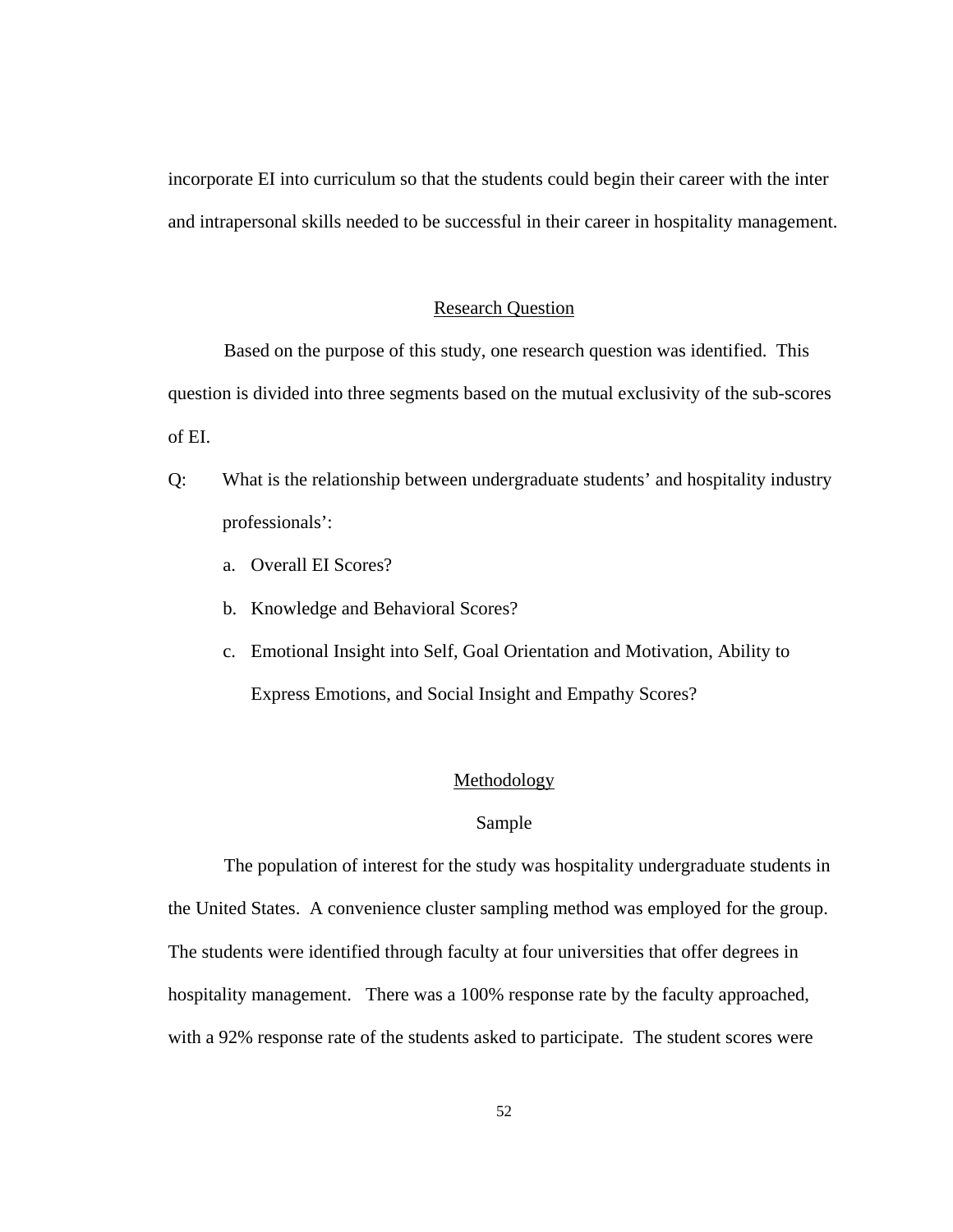then compared to the scores from a group of hospitality industry professionals from a previous study (Scott-Halsell, Blum, Huffman, & Wampler, 2006).

# Data Collection

Data was collected over a six-month period (November through April, 2006). An introductory letter was provided to faculty members at four universities with hospitality undergraduate programs (APPENDIX D) stating the purpose of the study and a request for their participation. The faculty was asked to recruit hospitality undergraduate majors who were currently enrolled in their programs.

#### Instrument

 The measurement instrument was the Emotional Intelligence Test – 2nd Revision (APPENDIX C) developed by Plumeus (Jerabek, 2001). The instrument has been extensively tested and found highly reliable. The online instrument was comprised of 70 multiple-choice questions and took approximately 30 to 45 minutes to complete. The online instrument measured Overall EI along with a theoretical Knowledge aspect, a Behavioral aspect, Emotional Insight into Self, Goal Orientation and Motivation, Ability to Express Emotions, and Social Insight and Empathy.

#### Results and Findings

The sample was drawn from hospitality undergraduate students who volunteered to participate in the study once recruited from university faculty whose universities offer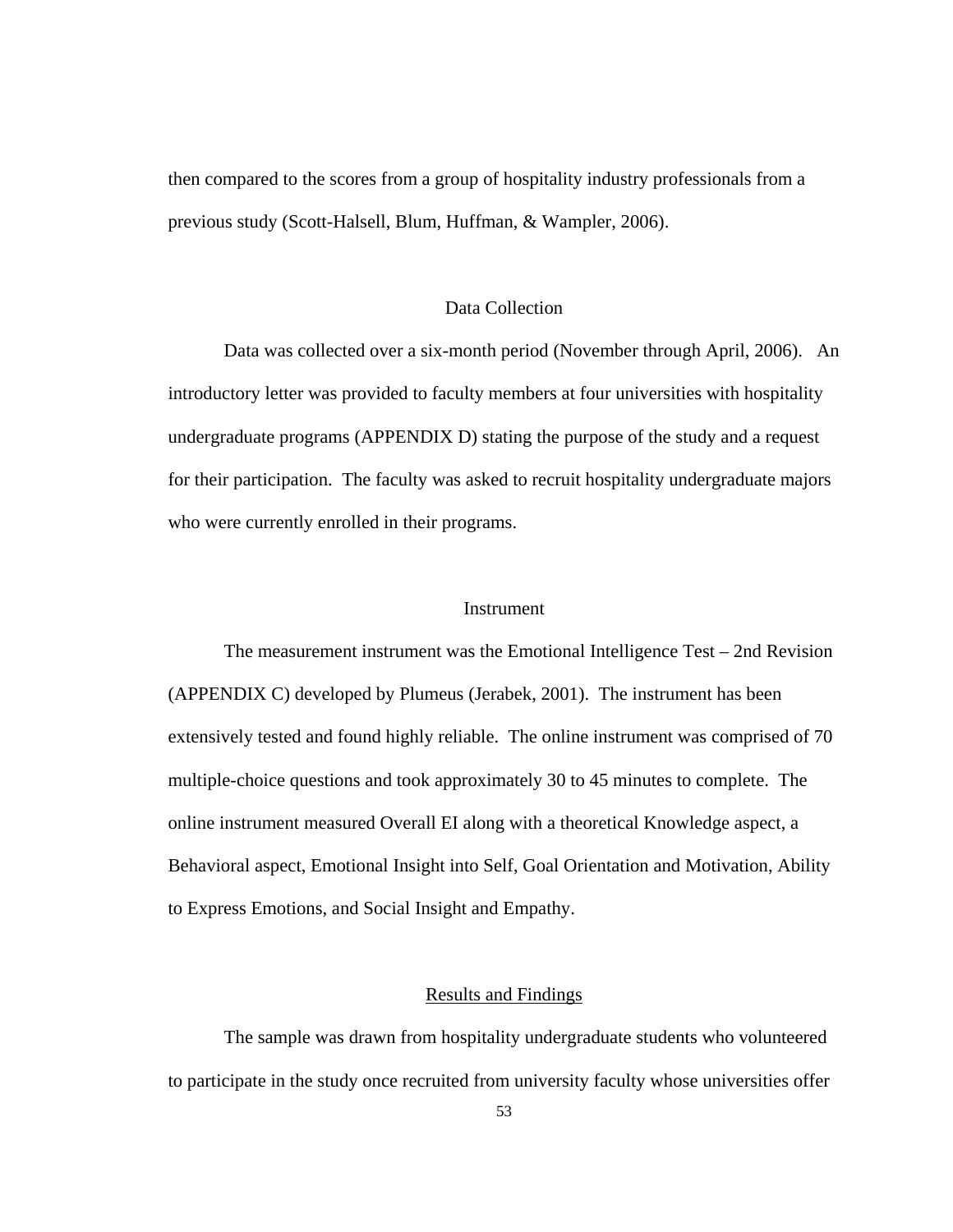a hospitality undergraduate program. Of the 302 hospitality undergraduate students who responded, all but one were useable.

## Data Analysis

Statistical analysis of the data was computed with use of the Statistical Package for Social Sciences (SPSS 12.0 for Windows). After reviewing the descriptive statistics, statistical procedures were utilized to investigate the research questions. Each question was then analyzed using analysis of variance tests to determine the relationships between the scores and the socio-demographic variables.

The data set was initially checked for data entering and data coding accuracy. Descriptive statistics were then employed to obtain a representation of the sample. The socio-demographic variables tested for the student group were gender, age, ethnicity, and classification.

 Prior to multivariate analysis, the data was examined for quality control. The data set was first screened for missing values, outliers, and normality. The data set was first screened for missing values. There were few missing values and were randomly scattered. Only one case was excluded because of the significant number of missing values making the subject inappropriate for inclusion in the analysis.

 Two interesting discoveries were unveiled after evaluating the data. First, was that one group of students from a Southern U.S. university had scores that were considerably higher than most of the other three universities' student scores. However, due to the small sample size  $(N = 21)$ , and other scores in their range, the scores were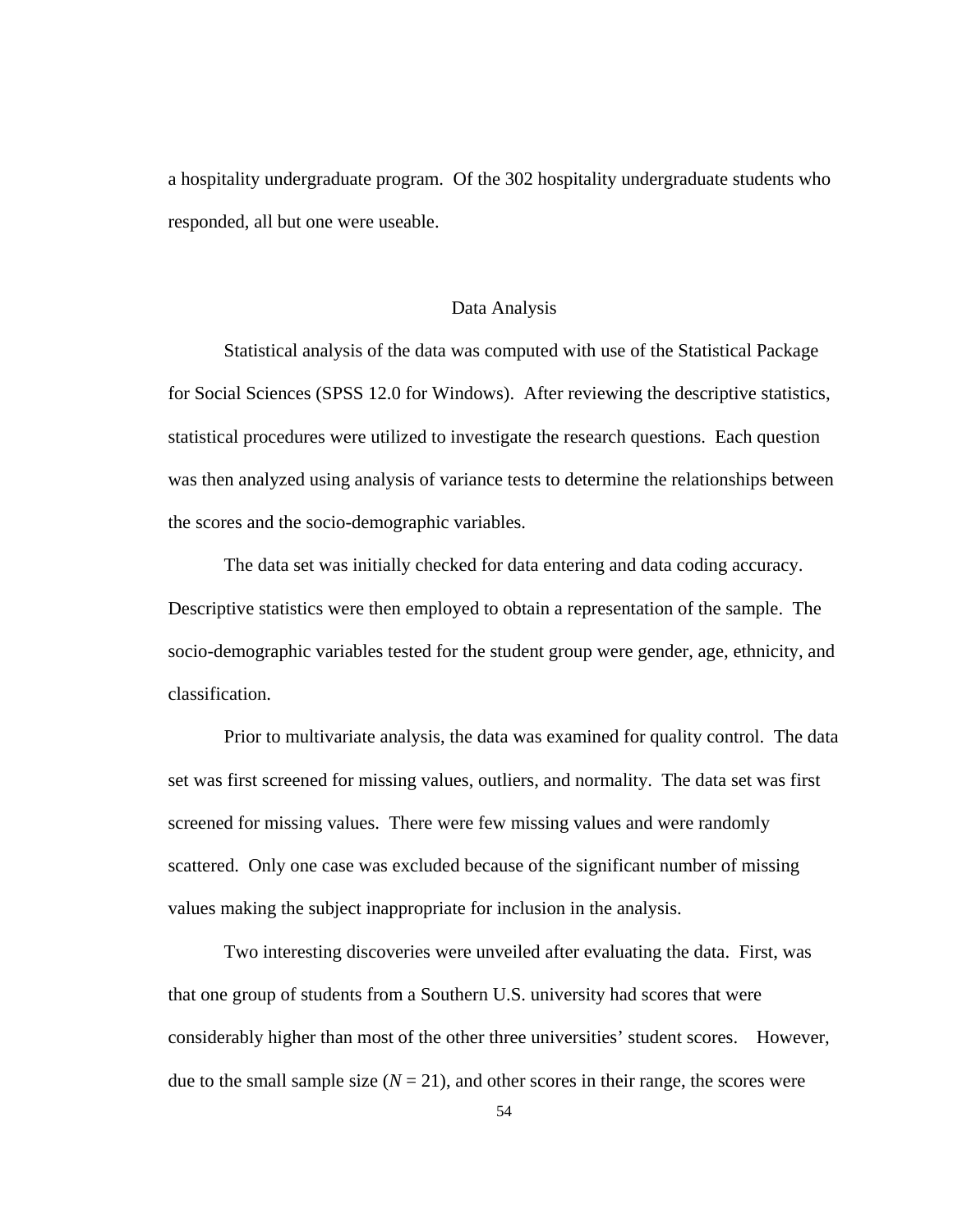included as part of the sample. In addition, there was minimal effect in the mean scores without the group. Although interesting, no explanation for the difference is known.

 The second discovery involved the ethnic diversity of the sample. The study was designed to determine if differences could be found between hospitality undergraduates' and hospitality industry professionals' EI scores. The industry professional sample had little ethnic diversity (Scott-Halsell et al., 2006) as opposed to the undergraduate sample. Analysis of variance tests were conducted to determine if differences occurred based on ethnicity in the student sample. Significant differences were found between the Caucasian and the non-Caucasian groups in all levels of the research question. The reasons behind the differences are unknown, but cultural differences in behavior and relationships norms could have affected the scores. In addition, language differences in understanding the wording or meaning of the questions on the survey may have impacted scores.

 Due to the differences in ethnic-based scores, only the Caucasian students' scores were compared to the Caucasian industry professionals' EI scores. The sample sizes were  $N = 54$  for the Caucasian industry professionals and  $N = 152$  for the Caucasian student sample. The new socio-demographic data for the sample of students was 44.7% male and 55.3% female. The age range of the students was 19 to 30 years of age with a mean age of 21.69 years of age. Traditional students, as defined as under 25 years of age (Carney-Crompton & Tan, 2002), made up 96.1% of the sample. In terms of classification, 2% indicated they were Freshmen, 13.2% indicated Sophomore status, 31.6% indicated Junior, 52% indicated Senior and 1.3% did not specify.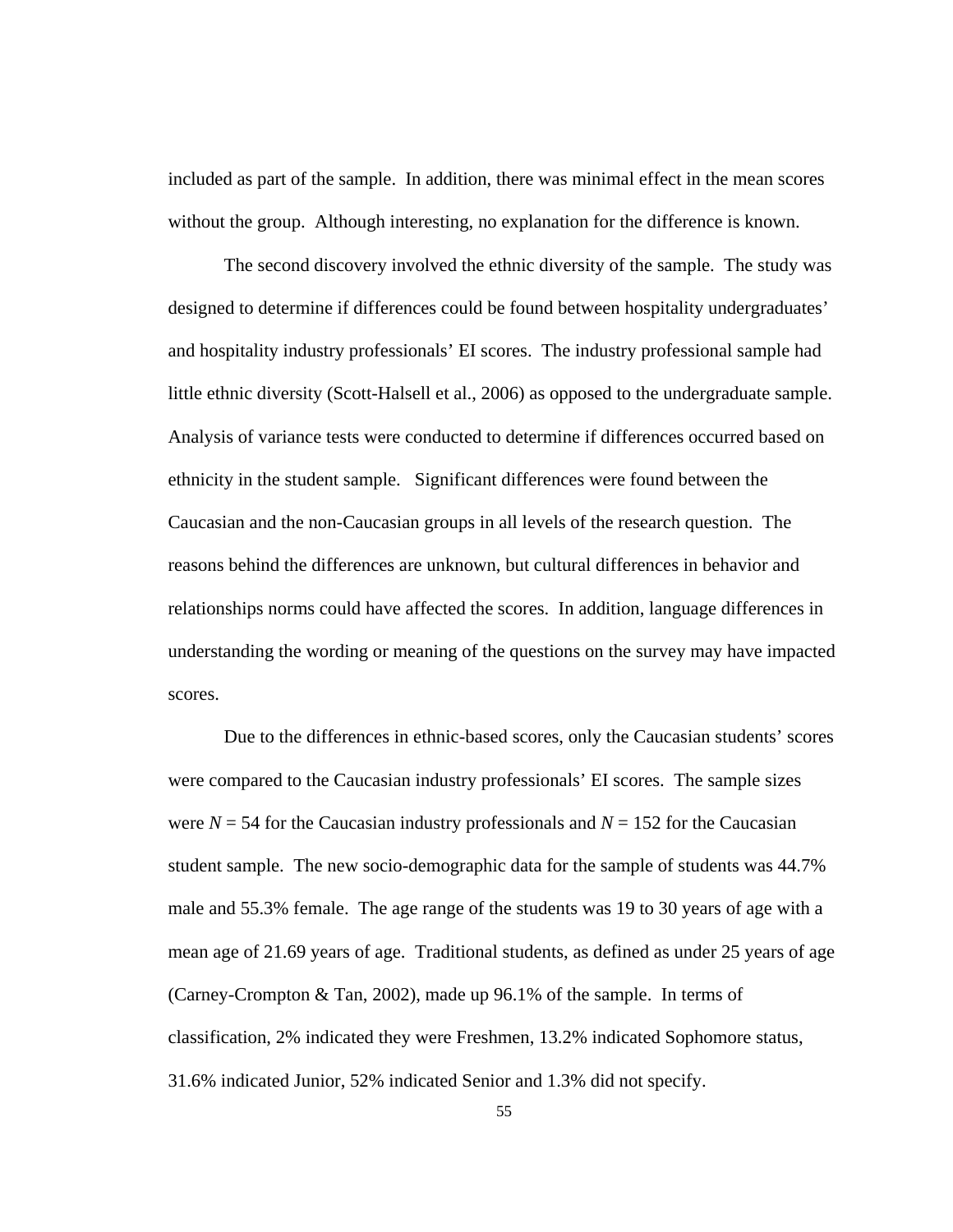Table 3.1 displays the mean Overall and subset EI scores of the hospitality industry professionals compared to the hospitality undergraduate students. Interestingly to note however, is that although significant results were discovered between the means in all but the Ability to Express Emotion Score, the median scores differences were considerably larger in the Overall EI, Behavioral, Emotional Insight into Self, and Ability to Express Emotions Scores. Knowledge, Goal Orientation and Motivation, and Social Insight and Empathy median scores, although still larger, had a smaller difference than between the mean scores.

Table 3.1

A Comparison of EI Scores of Caucasian Hospitality Industry Professionals and Caucasian Hospitality Undergraduate Students

|                                  | Mean     |           | Mean    |           |            |            |
|----------------------------------|----------|-----------|---------|-----------|------------|------------|
|                                  | Industry |           | Student |           | $\%$       | $Sig. (2-$ |
|                                  | Score    | <b>SD</b> | Score   | <b>SD</b> | Difference | tailed)    |
|                                  |          |           |         |           |            |            |
| <b>Overall EI Score</b>          | 115.55   | 9.46      | 107.05  | 11.84     | 7.36%      | $.001*$    |
| <b>Behavioral Score</b>          | 114.72   | 9.41      | 106.57  | 11.93     | 7.10%      | $.001*$    |
| Knowledge Score                  | 111.49   | 10.36     | 105.77  | 13.69     | 5.13%      | $.006*$    |
| <b>Emotional Insight</b>         |          |           |         |           |            |            |
| into Self                        | 112.89   | 10.37     | 105.49  | 11.29     | 6.56%      | $.001*$    |
| Goal Orientation &               |          |           |         |           |            |            |
| Motivation                       | 112.98   | 11.04     | 105.20  | 12.55     | 6.89%      | $.001*$    |
| <b>Ability to Express</b>        |          |           |         |           |            |            |
| Emotions                         | 108.68   | 11.00     | 104.66  | 13.44     | 3.70%      | .052       |
| Social Insight and               |          |           |         |           |            |            |
| Empathy                          | 106.30   | 7.71      | 101.07  | 11.54     | 4.92%      | $.002*$    |
| $*$ cionificant at $n \times 01$ |          |           |         |           |            |            |

\* significant at *p* < .01

 A one-way ANOVA was conducted comparing the Overall EI mean scores of the hospitality industry professionals to the hospitality undergraduate students. A significant difference was found between the groups  $(F(1,203) = 22.29, p < .001)$  indicating that the hospitality industry professionals in this study have more Overall EI than the students.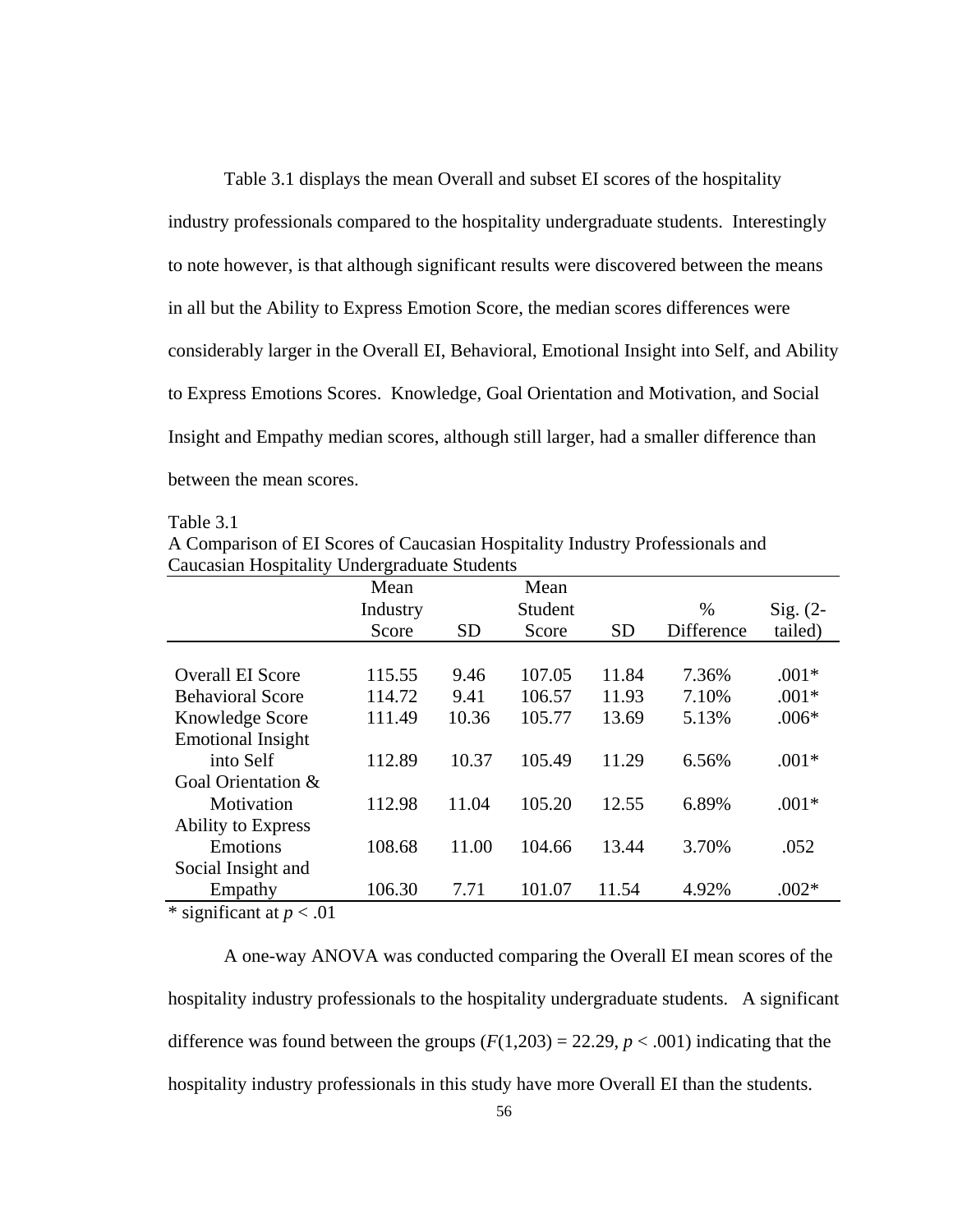Goleman (1995) indicates that EI increases with age and maturity. Therefore, a difference was expected based on age and life experience. High EI has also been associated with reduced turnover and career commitment (Abraham, 1999; Carmeli, 2003; Goleman, 1998; McClelland, 1999; Spencer & Spencer, 1993).

 A one-way MANOVA was calculated to compare the theoretical Knowledge and Behavioral dimension scores of EI between the groups. A significant effect was found (*Wilks Lambda*( $2,202$ ) = 11.095, p < .001). Follow-up univariate ANOVAs indicated that the Knowledge dimension scores was significantly different  $(F(1,203) = 7.710, p < .01)$ . The Behavioral dimension scores were significantly different as well  $(F(1,203) = 20.309$ , *p* < .001). These differences could also be because of life experiences or maturity. The hospitality industry often attracts those with a service mentality, which incorporates EI, and those who are service-oriented thrive and tend to stay in the industry (Varca, 2004).

 Another one-way MANOVA was calculated to compare the Emotional Insight into Self, Goal Orientation and Motivation, Ability to Express Emotions, and Social Insight and Empathy dimension scores of EI of the hospitality industry professionals to the hospitality undergraduate students. A significant effect was found (*Wilks' Lambda*(4,200) = 5.862,  $p < .001$ ). Follow-up univariate ANOVAs indicated that the Emotional Insight into Self Scores were significantly different  $(F(1,203) = 17.588, p <$ .001). The Goal Orientation and Motivation Scores were significantly different (*F*(1,203)  $= 16.049, p < .001$ ). The Ability to Express Emotions Scores were found to be near significantly different  $(F(1,203) = 3.829, p > .05)$  and the Social Insight and Empathy dimension scores were significantly different  $(F(1,203) = 9.435, p < .005)$ . Age and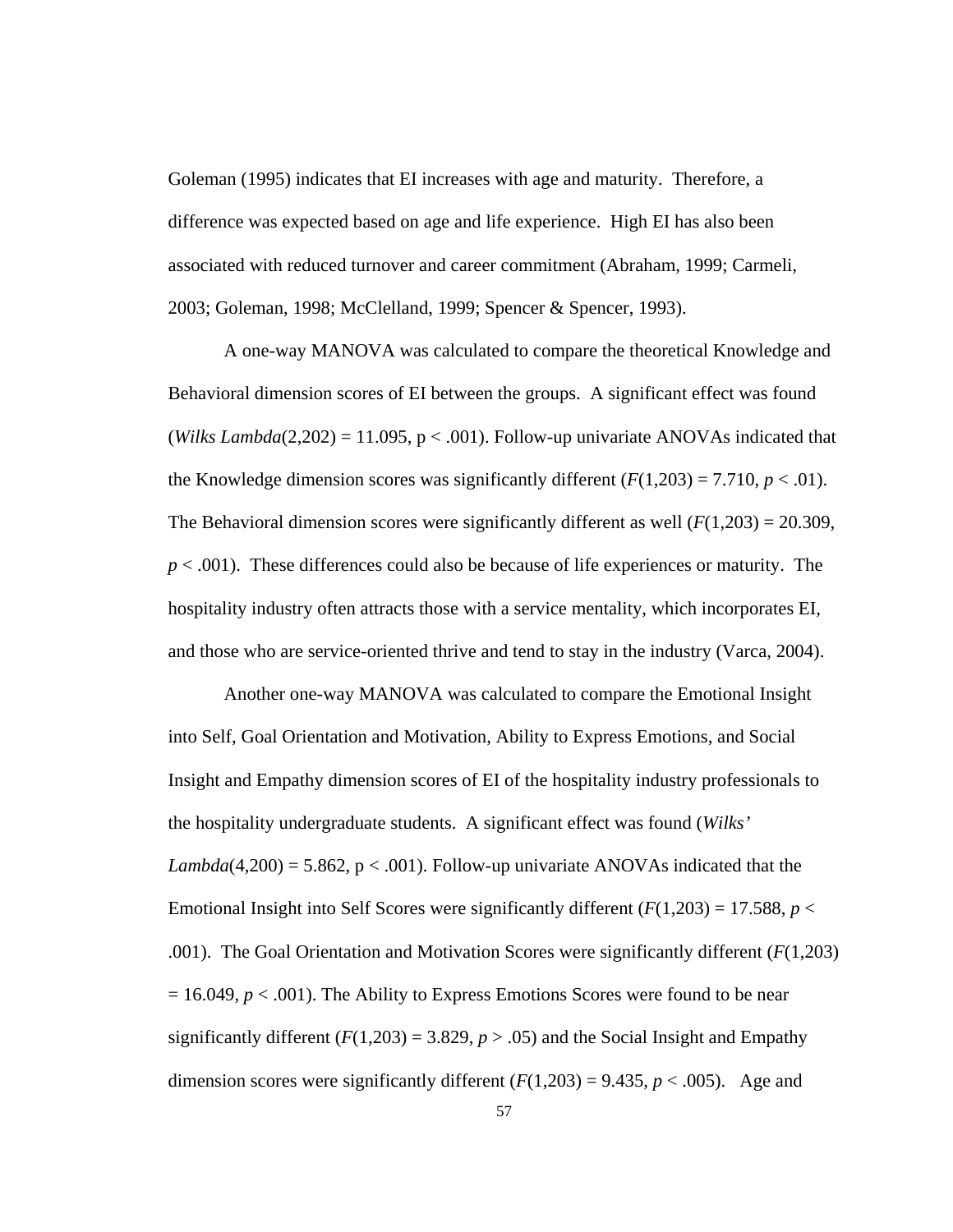maturity again could have contributed to the differences. With a mean age of 21.69, the Caucasian college students may not have entirely decided on their future career plans, been financially or emotionally self-supporting, or had levels of responsibility which could have aided them in increasing their EI. The Ability to Express Emotions Scores, although near significant, had a smaller difference. This may be a generational effect. It could be indicative of the large number of respondents from the Baby Boomer generation in the industry sample who were raised and taught to express emotions differently than the younger generations.

#### Conclusions, Implications, and Recommendations

 The results of the study differences were discovered between hospitality industry professionals and hospitality undergraduate students in all but one area of EI. What is especially promising is that the differences between the groups has been bridged in previous studies where increasing EI was the goal (Boyatzis et al., 2002; Goleman et al., 2002).

 These differences could indicate that once in the industry, these managers were forced to develop their EI or that those with EI were more likely to choose to stay in their career in the hospitality industry, as well as to participate in the survey. Whatever the reason for the differences, this study indicates that more research should be conducted to determine how to better prepare the hospitality undergraduate students of the future for their careers in the hospitality industry. This could be accomplished through focus groups or personal interviews of industry professionals who possess high levels of EI.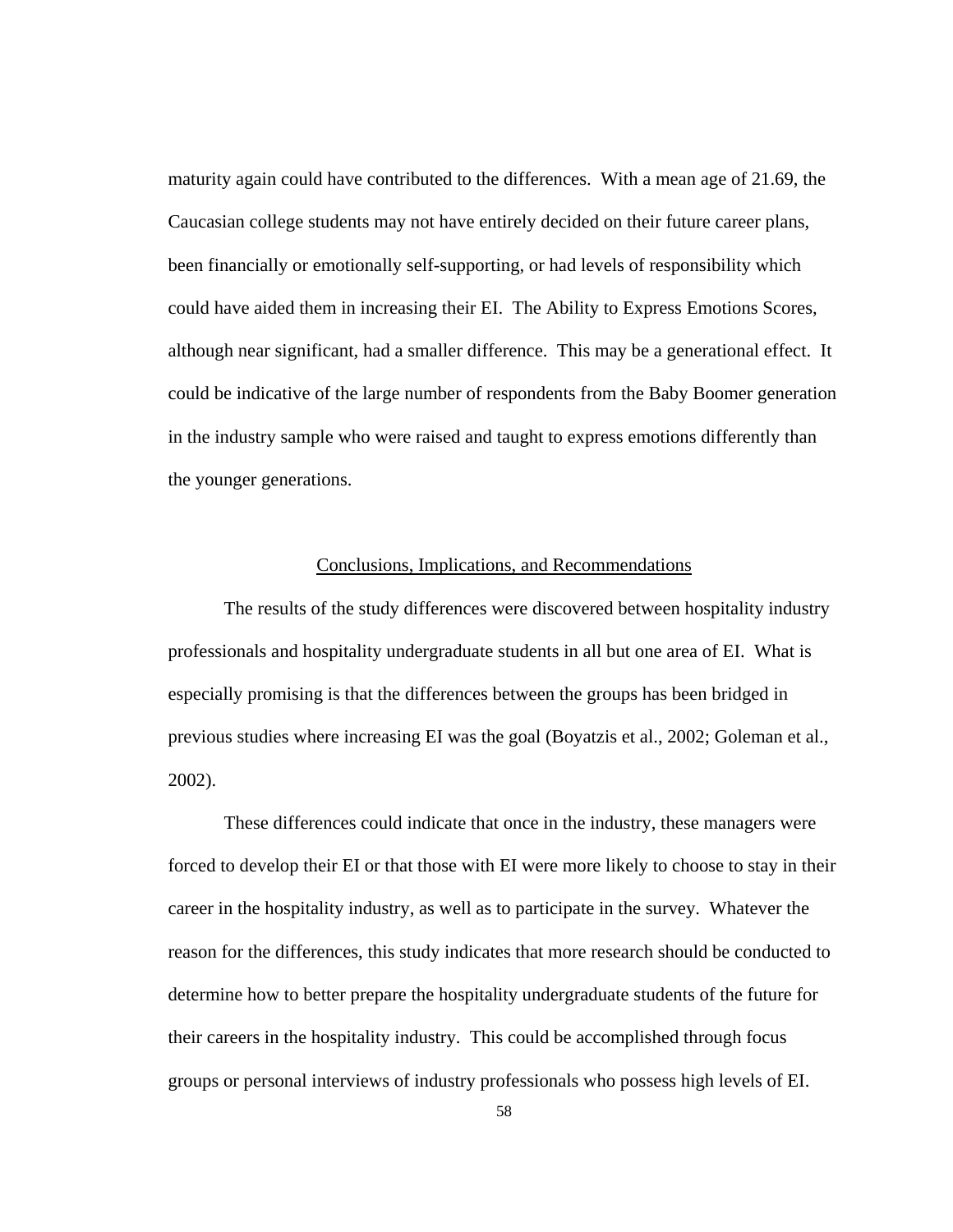Previous research has shown that there is a strong relationship between EI and leadership skills (Ashkanasy et al., 2002; J. M. George, 2000; Goleman, 1998; Langhorn, 2004; Stein & Book, 2000; Wong & Law, 2002). Based on that relationship, it is imperative that hospitality programs integrate some level of EI training in the classroom to better prepare future hospitality leaders. Several courses could easily incorporate EI into their curriculum including courses in leadership, human resources, organizational behavior, and management.

 Further research should include a study of different instruction methods, evaluated in a long term study, to see which methods are most beneficial in raising hospitality undergraduate students' EI levels. Although for this study assessment was based on a self-administered test, assessment could be achieved through evaluation of competencies. Students could be asked to journal or participate in activities where chosen behavior could be evaluated in terms of emotionally intelligent responses. Instructors could video tape group activities for review with the individual students to evaluate actions or responses that were either appropriate or in need of change. Giving the students the theoretical knowledge of EI is the easy part, transforming behavior in the short and long term can only be done with continuous reinforcement and mentoring (Bagshaw, 2000).

 An additional study could be conducted to determine the EI levels of hospitality faculty. In order to accurately train the students however, faculty need to possess the skill set that they are teaching. It is not enough to just present the information, faculty must be able to mentor and guide the students along their path to increasing their EI. For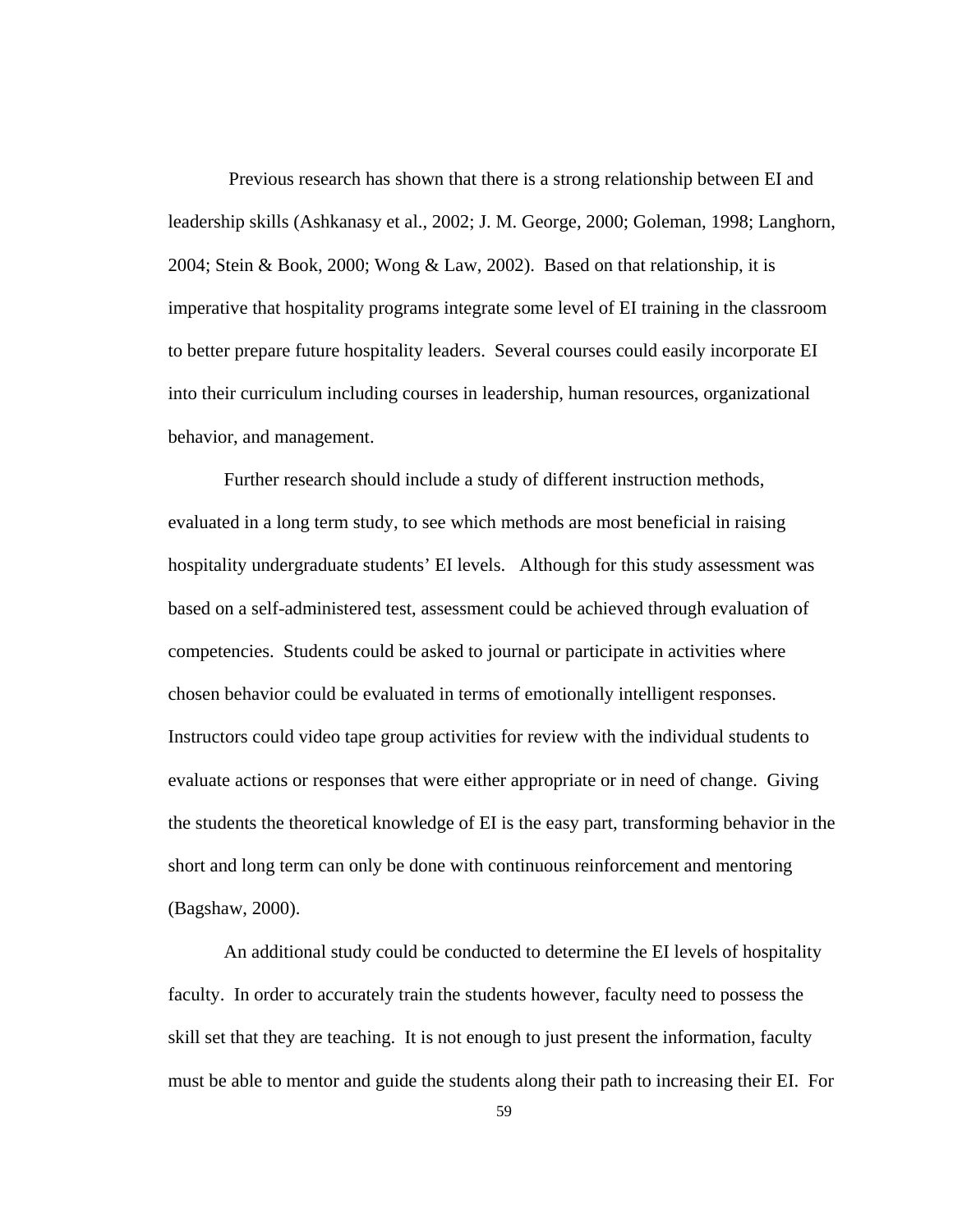this reason, it would be beneficial to determine if faculty has the traits needed to be effective EI instructors of if a specialized instructor is needed for a successful program.

 Due to budget and student credit hour constraints, it is difficult to simply add EI instruction, as a separate course, into curriculum. Therefore, administrators must utilize creative methods to ensure that the students receive some level of EI instruction to better prepare them for success in both the hospitality industry and their other interpersonal relationships.

# References

- Ashkanasy, N. M., C.E.J. Hartel, & Daus, C. S. (2002). Diversity and Emotion: The New Frontiers in Organizational Behavior Research. Journal of Management, 28(3), 307-338.
- Bagshaw, M. (2000). Emotional intelligence training people to be affective so they can be effective. Industrial and Commercial Training, 32(2), 61-65.
- Bar-On, R. (1997). Bar-On Emotional Quotient Inventory: A Measure of Emotional Intelligence. Toronto: Multi-Health Systems.
- Boyatzis, R. E., Stubbs, E. C., & Taylor, S. N. (2002). Learning Cognitive and Emotional Intelligence Competencies Through Graduate Management Education. Academy of Management Learning and Education, 1(2), 150-162.
- Brownell, J., & Jameson, D. A. (2004). Problem-Based Learning In Graduate Management Education: An Integrative Model and Interdisciplinary Application. Journal of Management Education, 28(5), 558-577.
- Carmeli, A. (2003). The relationship between emotional intelligence and work attitudes, behavior and outcomes. Journal of Managerial Psychology, 18(8), 788-813.
- Carney-Crompton, S., & Tan, J. (2002). Support Systems, Psychological Functioning, and Academic Performance of Nontraditional Female Students. Adult Education Quarterly, 52(2), 140-154.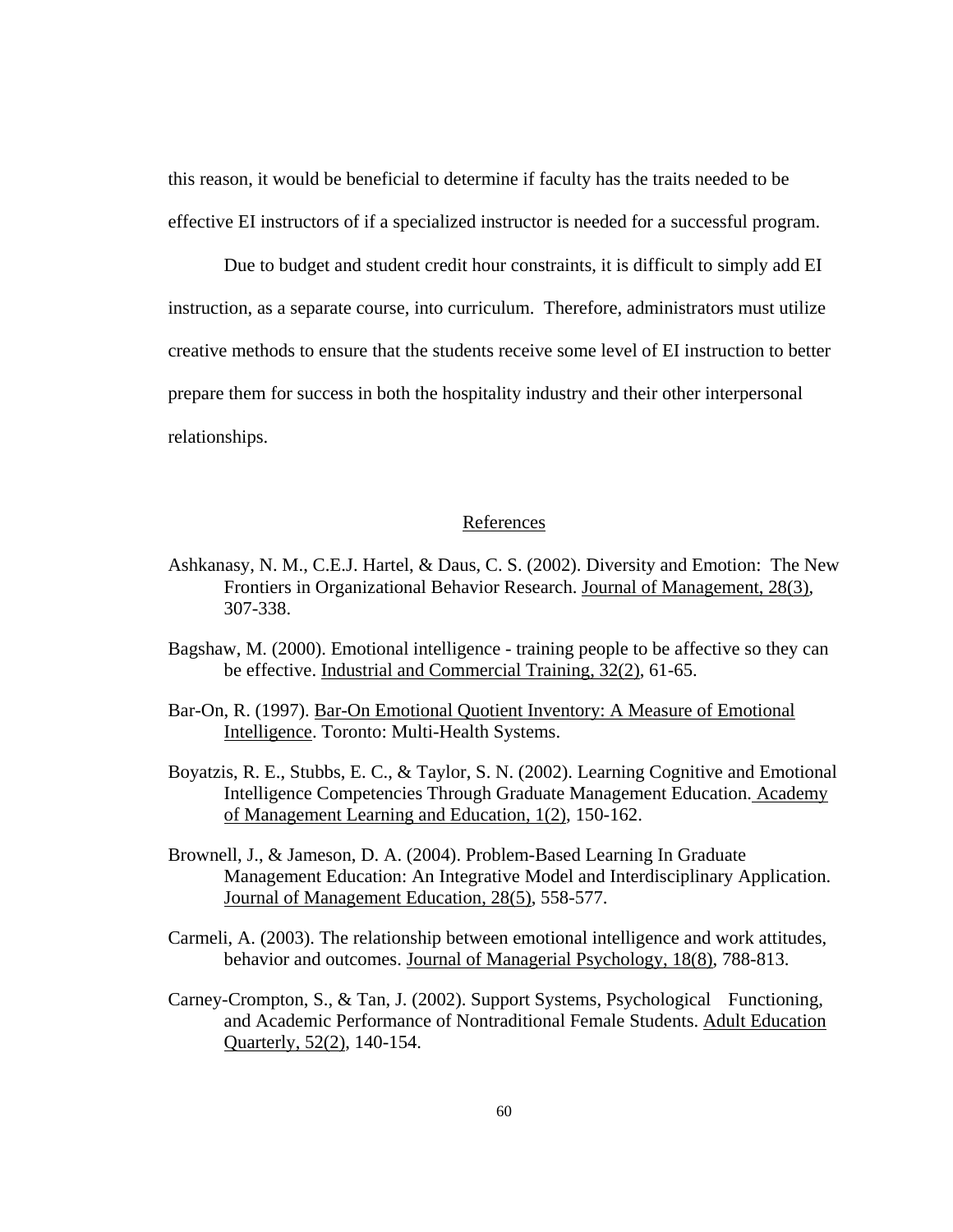- Caruso, D. R., Mayer, J. D., & Salovey, P. (2002). Relation of an Ability Measure of Emotional Intelligence to Personality. Journal of Personality Assessment, 79(2), 306-320.
- Caruso, D. R., & Wolfe, C. (2001). Emotional Intelligence in Everyday Life: Emotional Intelligence in the Workplace. Philadelphia: Psychology Press.
- Cavallo, K., & Brienza, D. (2005). Emotional Competence and Leadership Excellence at Johnson & Johnson: The Emotional Intelligence and Leadership Study. Retrieved July 5, 2005
- Cobb, C. D., & Mayer, J. D. (2000). Emotional intelligence: what the research says. Educational Leadership, 58(3), 14-18.
- Cooper, R. K. (1997). Applying Emotional Intelligence in the Workplace. Training  $\&$ Development, 51(12), 31-38.
- Cranton, P. (2002). Teaching for Transformation. New Directions for Adult and Continuing Education, 93, 63-71.
- Cronbach, L. J. (1951). Coefficient alpha and the internal structure of tests. Psychometrika, 16, 297-334.
- Dasborough, D. T., & Ashkanasy, N. M. (2002). Emotion and attribution of intentionality in leader-member relationships. The Leadership Quarterly, 13(5), 615-634.
- George, J. M. (2000). Emotions and leadership: The role of emotional intelligence. Human Relations, 53(8), 1027-1055.
- Goleman, D. (1998). Working with Emotional Intelligence. New York: Bantam Books.
- Goleman, D., Boyatzis, R. E., & McKee, A. (2002). Primal Leadership: Realizing the Power of Emotional Intelligence. Boston: Harvard Business School Press.
- Jerabek, I. (2001). Emotional Intelligence Test -2nd Revision, from [http://www.psychtests.com//tests/iq/emotionl\\_iq\\_r2\\_access.html](http://www.psychtests.com//tests/iq/emotionl_iq_r2_access.html)
- Jerabek, I. (2003). Psychometric Report: Emotional Intelligence Test 2nd Revision: Queendom.com.
- Kernbach, S., & Schutte, N. S. (2005). The impact of service provider emotional intelligence on customer satisfaction. The Journal of Services Marketing, 19(7), 438-444.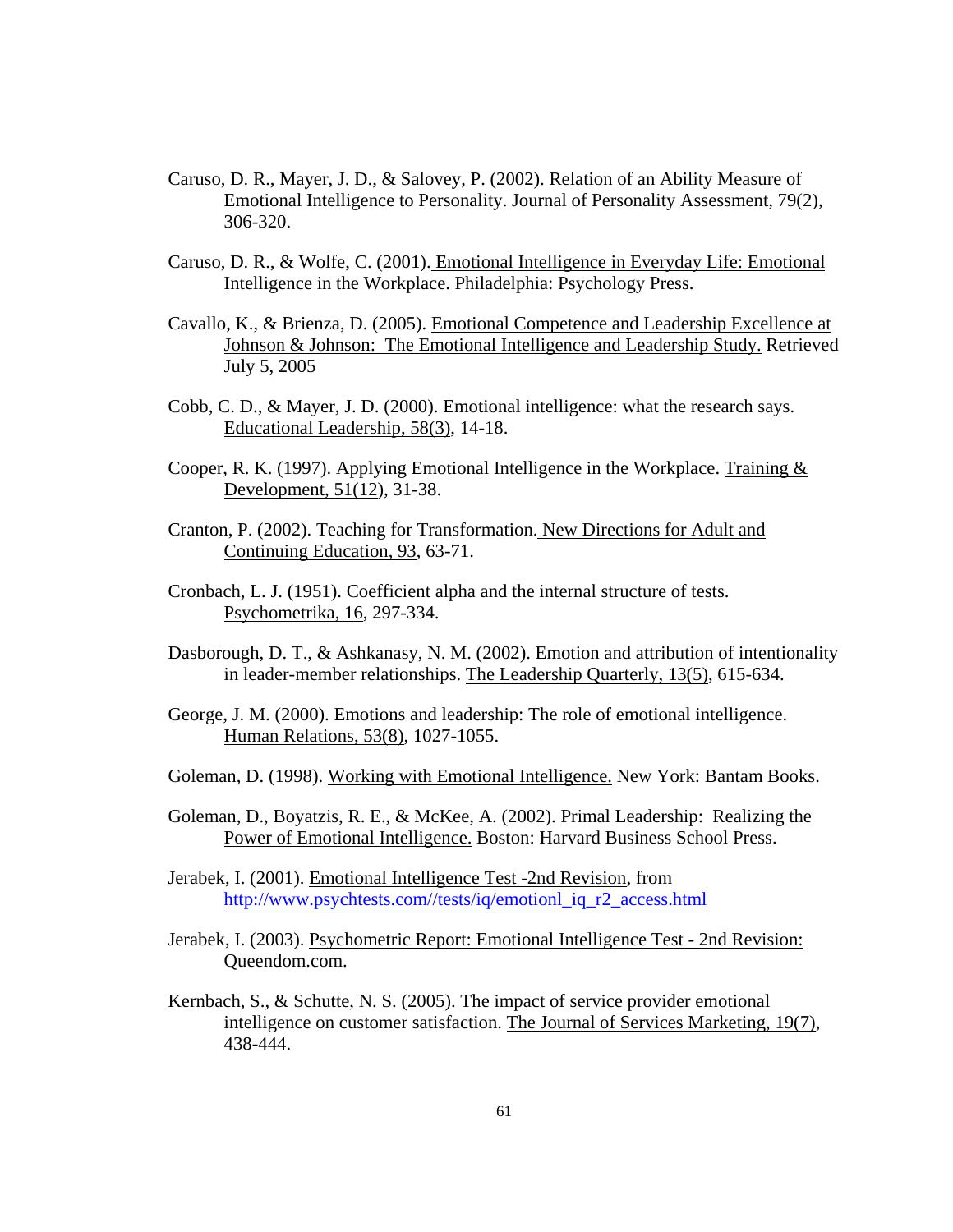- Langhorn, S. (2004). How emotional intelligence can improve management performance. International Journal of Contemporary Hospitality Management, 16(4), 220-230.
- Lewis, K. M. (2000). When leaders display emotion: How followers respond to negative emotional expression of male and female leaders. Journal of Organizational Behavior, 21, 221-234.
- Mayer, J. D., & Salovey, P. (1997). What is Emotional Intelligence? In P.Salovey & D. Sluyter (Eds.), Emotional Development and Emotional Intelligence. New York: Basic Books, HarperCollins Publishers, Inc.
- McColl-Kennedy, J. R., & Anderson, R. D. (2002). Impact of leadership style and emotions on subordinate performance. Leadership Quarterly, 13(5), 545-559.
- Mezirow, J. (1991). Transformative Dimensions of Adult Learning. San Francisco: Jossey-Bass.
- Mezirow, J. (1997). Transformative Learning: Theory to Practice. New Directions for Adult & Continuing Education, 74, 5-12.
- Sala, F. (2001). Do Programs Designed to Increase Emotional Intelligence at Work-Work? Retrieved July 24, 2004, from [http://ei.haygroup.com/resources/Library\\_articles/MEI%20Eval%20WP1.doc](http://ei.haygroup.com/resources/Library_articles/MEI%20Eval%20WP1.doc)
- Scheule, B., & Sneed, J. (2001). Teaching Leadership in Hospitality Management Programs: A Model for Learning from Leaders. Journal of Hospitality & Tourism Education, 14(2), 34-37.
- Sosik, J. J., & Megerian, L. E. (1999). Understanding Leader Emotional Intelligence and Performance. Group & Organization Management, 24(3), 367-390.
- Stein, S. J., & Book, H. E. (2000). The EQ Edge: Emotional Intelligence and Your Success. Toronto: Stoddard Publishing Co. Ltd.
- Varca, P. E. (2004). Service skills for service workers: emotional intelligence and beyond. Managing Service Quality, 14(6), 457-467.
- Winsted, K. F. (2000). Service behaviors that lead to satisfied customers. European Journal of Marketing, 34(3/4), 399-417.
- Wong, C., & Law, K. S. (2002). The effects of leader and follower emotional intelligence on performance and attitude: an exploratory study. The Leadership Quarterly, 13(3), 243-274.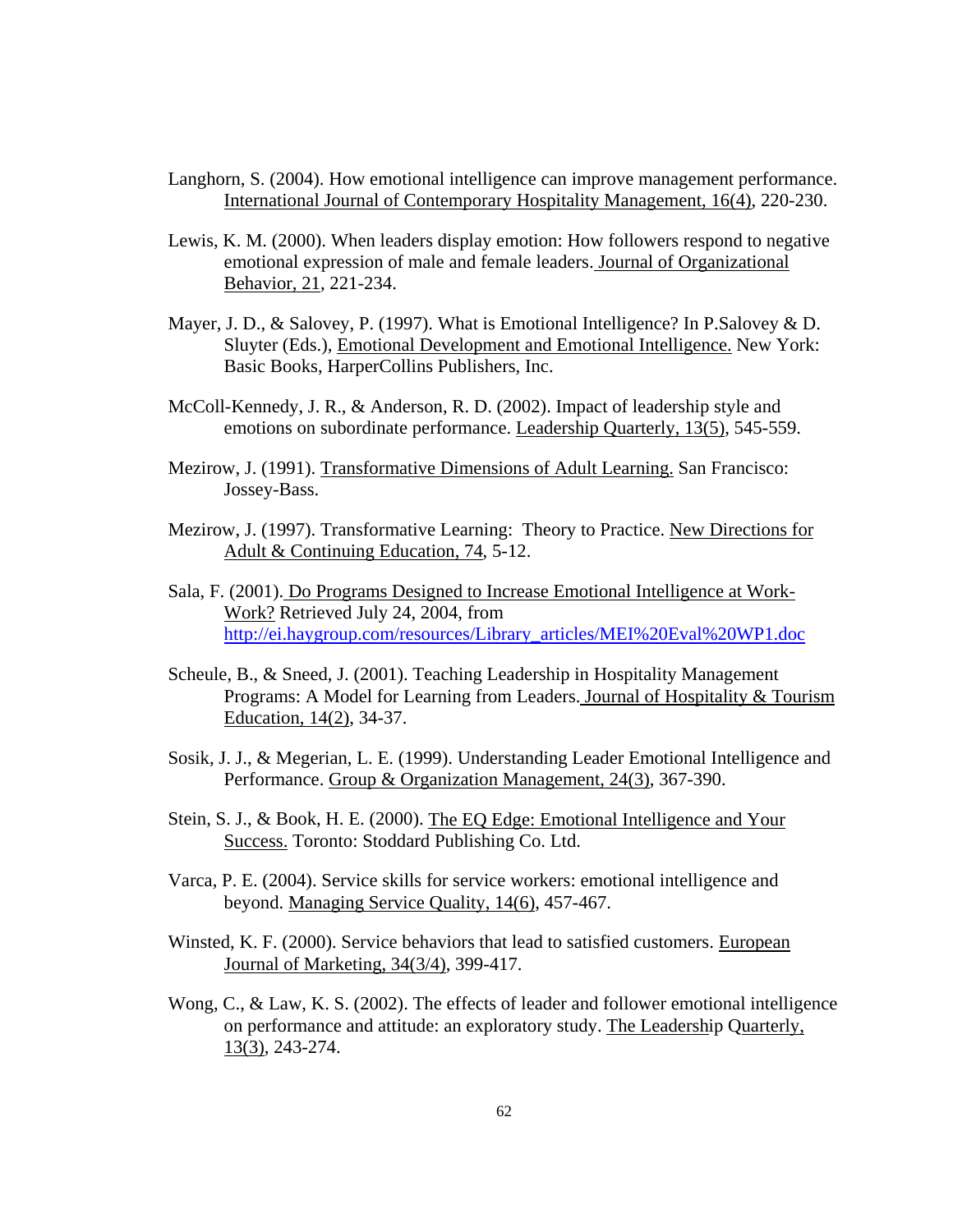# CHAPTER V

# **CONCLUSIONS**

### Findings and Implications

 The results of the study of industry professionals found little significance between all socio-demographic grouping variables except length of time in the industry of the hospitality professionals. Goleman (1995) indicates that EI increases with age and maturity. Therefore, a difference was expected based on tenure in the industry. Explanations for this may have been that high EI tends to reduce turnover (Abraham, 1999; Goleman, 1998; McClelland, 1999; Spencer & Spencer, 1993) or that those who choose not to change careers after a short time already possess high EI levels. Also, N. M. Ashkanasy (2003) found while completing his research that those with higher EI were more likely to participate in the voluntary activities involving EI training. This may have impacted who chose to participate in this study and who chose to refrain. For the other results to be generalizable to the population of hospitality industry professionals, further research should be conducted.

 The results of the study between hospitality industry professionals and hospitality undergraduate students found significant differences between all areas of EI except Ability to Express Emotions. The largest difference in the mean scores was in Overall EI followed in order by Behavioral, Goal Orientation and Motivation, Emotional Insight into Self, theoretical Knowledge, and Social Insight and Empathy Scores. What is especially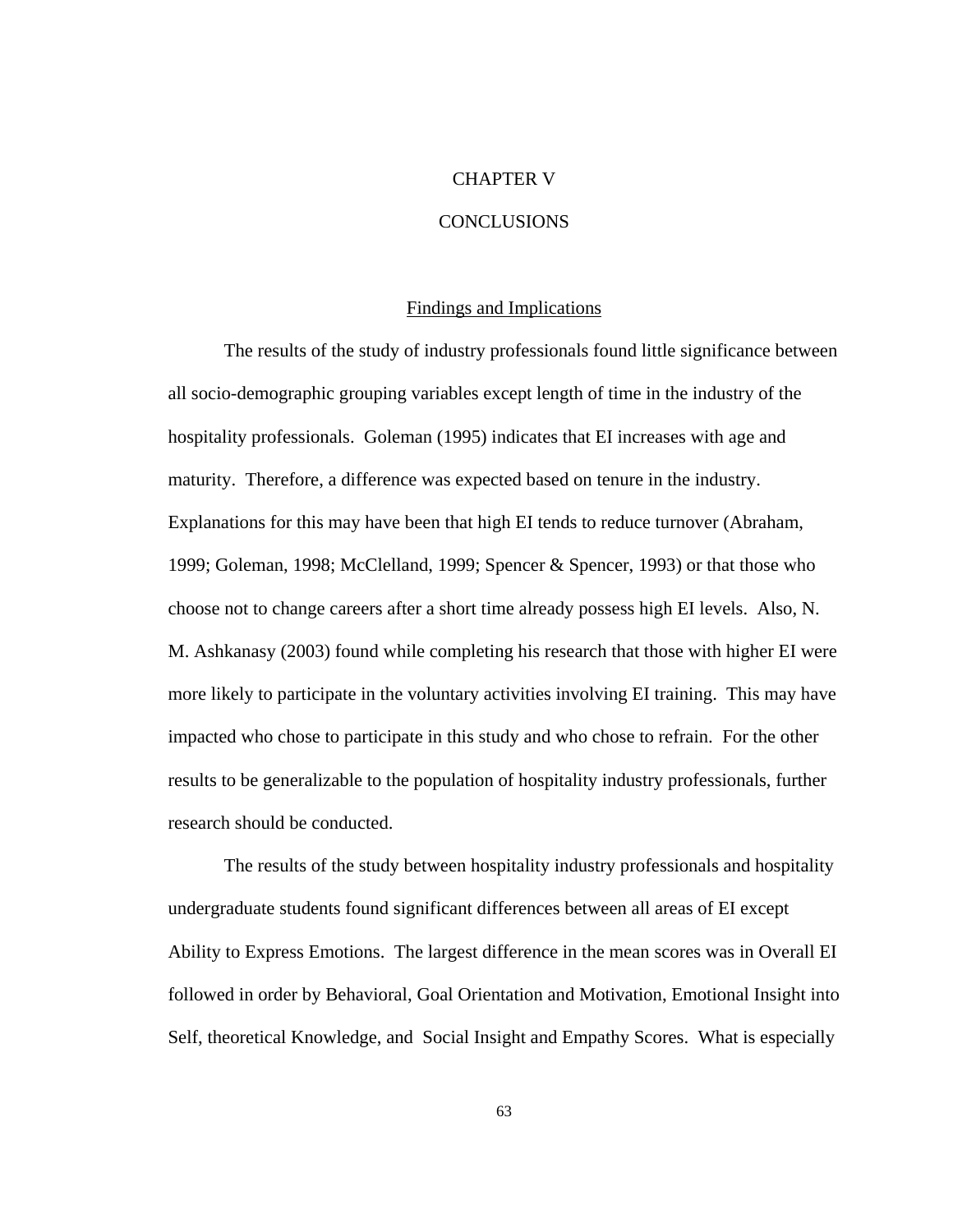promising is that the differences between the groups has been bridged in previous studies where increasing EI was the goal (Boyatzis et al., 2002; Goleman et al., 2002).

 These differences could indicate that once in the industry, these managers were forced to develop their EI or that those with EI were more likely to choose to stay in their career in the hospitality industry. Whatever the reason for the differences, this study indicates that more research should be conducted to determine how to better prepare the hospitality undergraduate students of the future for their careers in the hospitality industry.

# Limitations

- 1. Participants were limited to students at four selected universities in the United States and were chosen by use of a convenience sample. Consequently, the study sample may not be representative of all hospitality undergraduate students in the United States.
- 2. Participants were limited to hospitality industry professionals at selected companies who agreed to participate in the study. Consequently, the study sample may not be representative of all hospitality industry professionals in the United States.
- 3. Participation was limited to those who voluntarily chose to participate and may not be representative of the groups they represent.
- 4. The mood and self-perceived popularity of the participants may have strongly influence their scores on the survey. Jerabek (2003) in the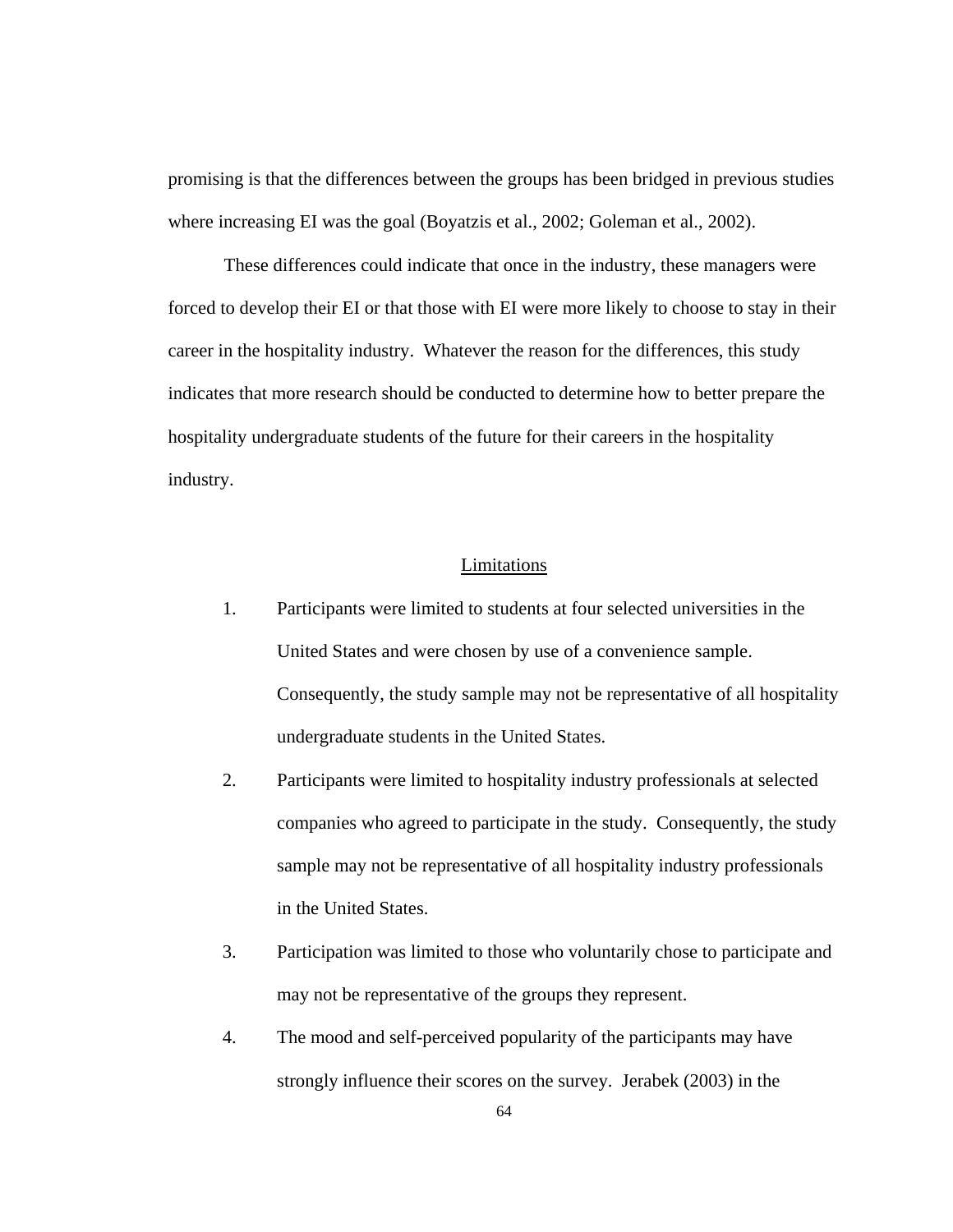Psychometric Report for the Emotional Intelligence Test –  $2<sup>nd</sup>$  Revision reported a strong and significant correlation,  $p > .0001$ , between the EI scores and the respondents' self-reported happiness score as well as the score on their perception of their own popularity. This analysis based on the 84,274 individuals who took the online survey.

5. The use of a self-administered survey may have resulted in skewed results based on respondents answering the questions with what they believe is the correct answer and not as they truly feel.

## Future Research

 With the lack of research in the area of EI as it pertains to the hospitality industry, there are a number of avenues to be explored. First, to determine if the study of hospitality professionals is generalizable to the population, it should be replicated with a larger sample. In addition, a study comparing EI levels of industry professionals with leadership traits would yield a great deal of information in terms of areas for training or educational inclusion. A study measuring the success of leaders through the eyes of their superiors as well as their subordinates would also solidify the idea that EI is a viable skill set that should be included into undergraduate programs.

 In order to accurately train the students however, faculty need to possess the skill set that they are teaching. It is not enough to just present the information, faculty must be able to mentor and guide the students along their path to increasing their EI. For this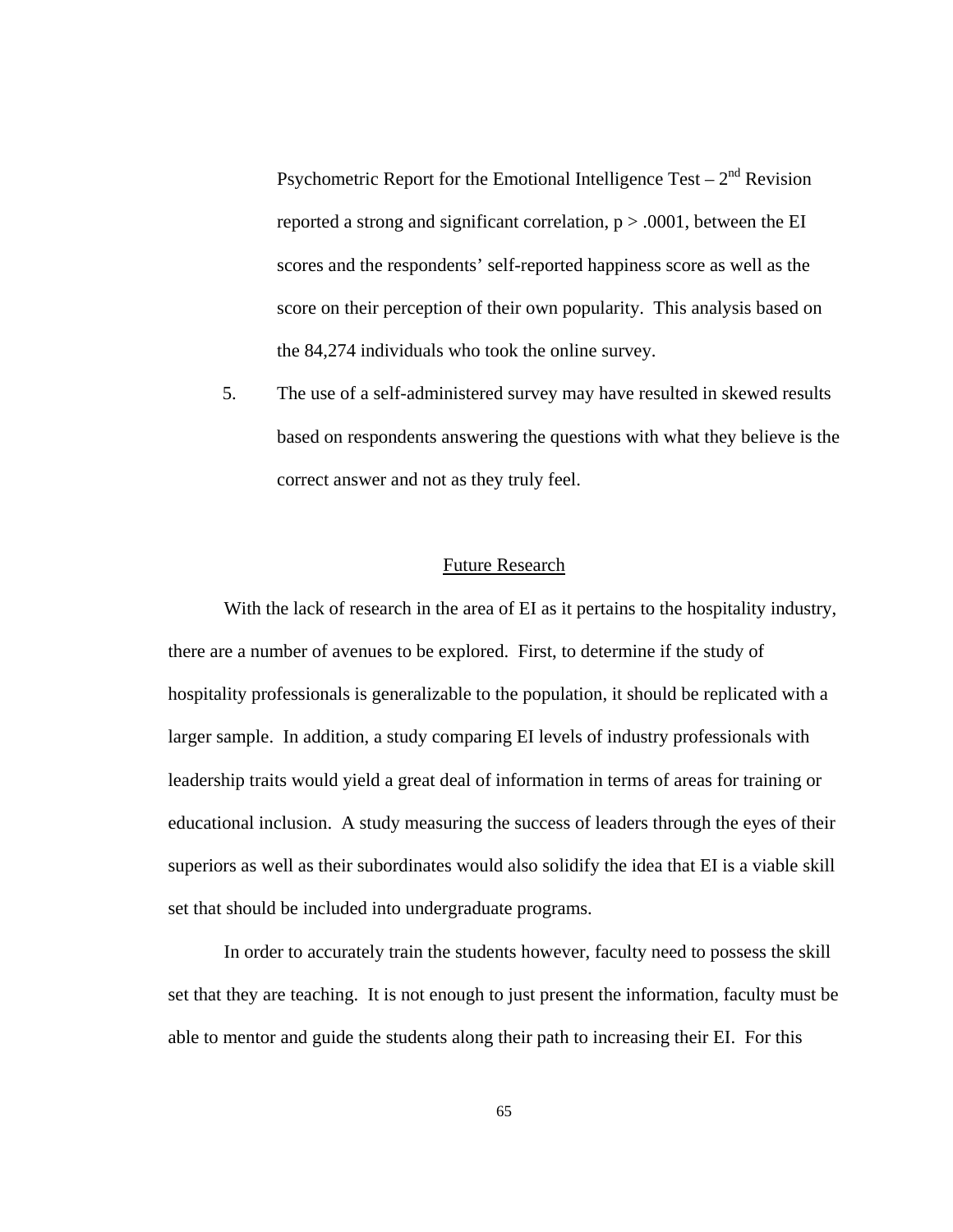reason, it would be beneficial to determine if faculty has the traits needed to be effective EI instructors of if a specialized instructor is needed for a successful program.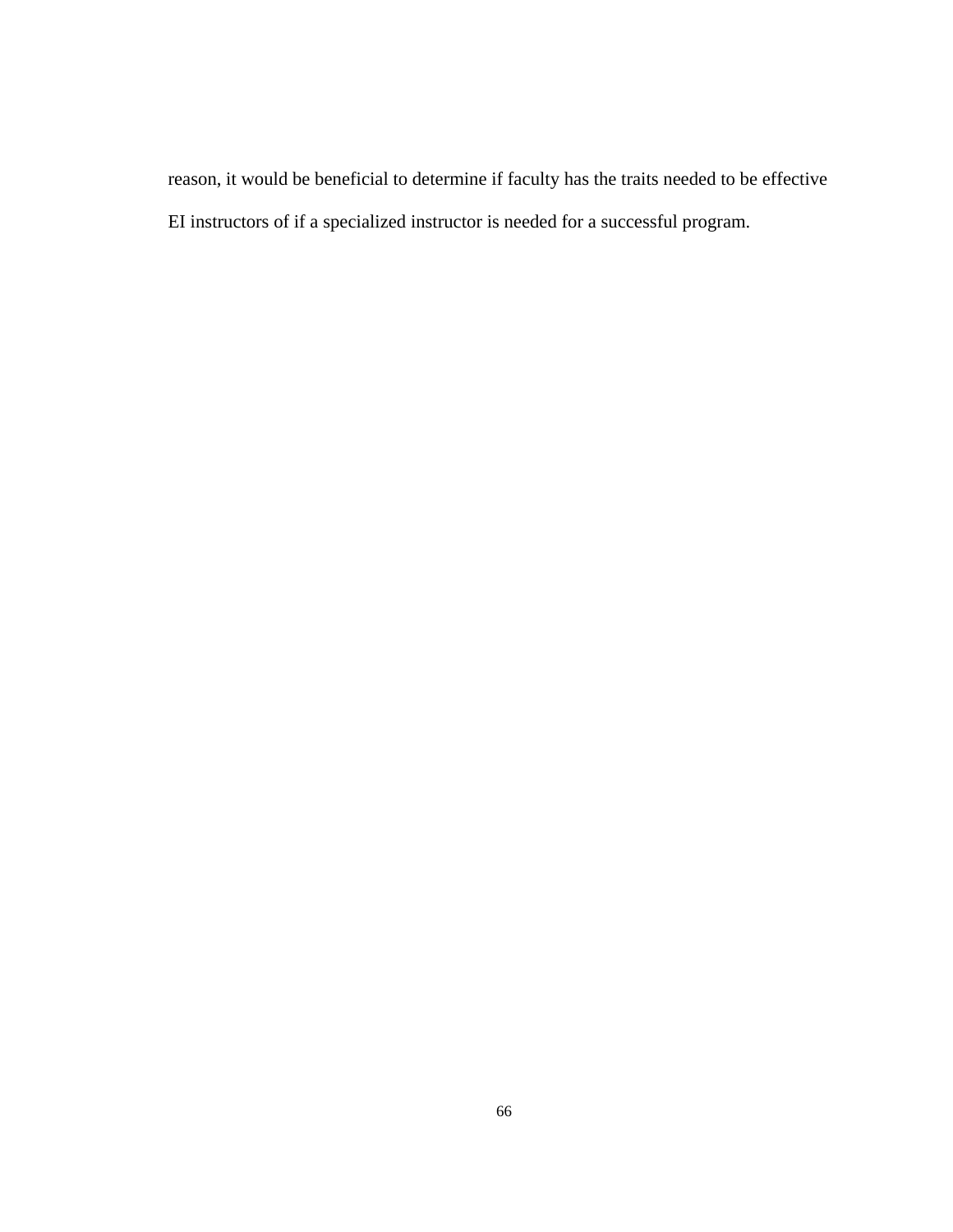### REFERENCES

- Abraham, R. (1999). Emotional intelligence in organizations: A conceptualization. Genetic, Social & General Psychology Monographs, 125(2), 209-225.
- Abraham, R. (2000). The role of job control as a moderator of emotional dissonance and emotional intelligence-outcome relationships. The Journal of Psychology, 134(2), 169-184.
- Ashkanasy, N. M. (2003). Emotional awareness and emotional intelligence in leadership teaching. Journal of Education for Business, 79(1), 18-22.
- Ashkanasy, N. M., Hartel, C. E. J., & Daus, C. S. (2002). Diversity and emotion: The new frontiers in organizational behavior research. Journal of Management, 28(3), 307-338.
- Ashkanasy, N. M., & Tse, B. (2000). Transformational leadership as management of emotion: A conceptual review. In N. M. Ashkanasy, C. E. J. Hartel & W. J. Zerbe (Eds.), Emotions in the workplace: Research, theory and practice. Westport, CT: Quorum Books.
- Bacon, T. (2004). You are how you behave: Customers can't be fooled. Journal of Business Strategy, 25(4), 35-40.
- Bagshaw, M. (2000). Emotional intelligence training people to be affective so they can be effective. Industrial and Commercial Training, 32(2), 61-65.
- Barbuto, J. E., Jr., & Burbach, M. E. (2006). The emotional intelligence of transformational leaders: A field study of elected officials. The Journal of Social Psychology, 146(1), 51-64.
- Bardzil, P., & Slaski, M. (2003). Emotional intelligence: Fundamental competencies for enhanced service provision. Managing Service Quality, 13(2), 97-104.
- Bar-On, R. (1997). Bar-on emotional quotient inventory: A measure of emotional intelligence. Toronto: Multi-Health Systems.
- Boyatzis, R. E., & Goleman, D. (1999). Emotional competence inventory 360. Boston: Hay/McBer.
- Boyatzis, R. E., Stubbs, E. C., & Taylor, S. N. (2002). Learning cognitive and emotional intelligence competencies through graduate management education. Academy of Management Learning and Education, 1(2), 150-162.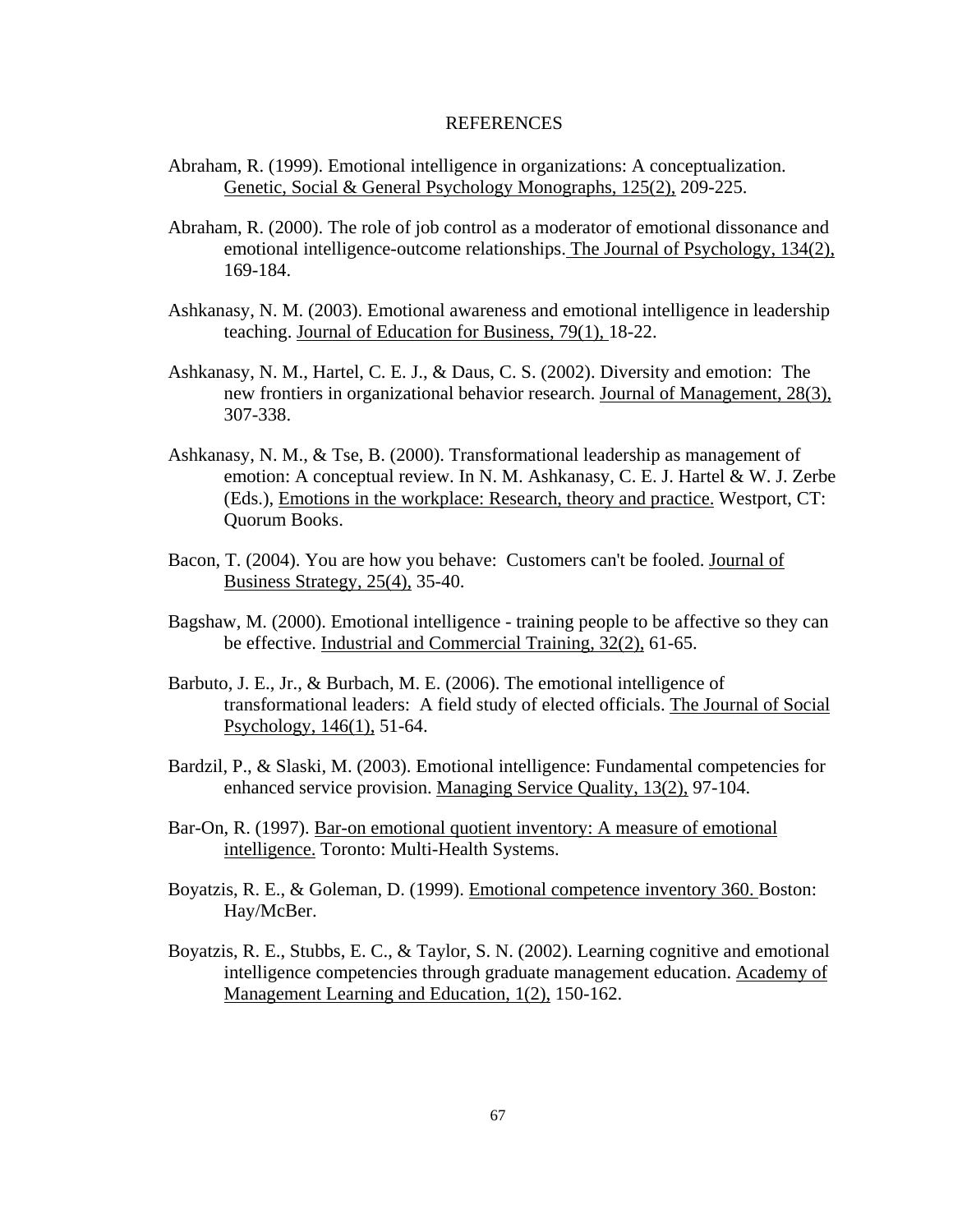- Brownell, J., & Jameson, D. A. (2004). Problem-based learning in graduate management education: An integrative model and interdisciplinary application. Journal of Management Education, 28(5), 558-577.
- Buergermeister, J. (1983). Assessment of the educational skills and competencies needed by beginning hospitality managers. Hospitality Education and Research Journal, 8(1), 38-53.
- Carmeli, A. (2003). The relationship between emotional intelligence and work attitudes, behavior and outcomes. Journal of Managerial Psychology, 18(8), 788-813.
- Carney-Crompton, S., & Tan, J. (2002). Support systems, psychological functioning, and academic performance of nontraditional female students. Adult Education Quarterly, 52(2), 140-154.
- Caruso, D. R. (1999). Applying the ability model of emotional intelligence. Retrieved April 24,2004
- Caruso, D. R., Mayer, J. D., & Salovey, P. (2002). Relation of an ability measure of emotional intelligence to personality. Journal of Personality Assessment, 79(2), 306-320.
- Caruso, D. R., & Wolfe, C. (2001). Emotional intelligence in everyday life: Emotional intelligence in the workplace. Philadelphia: Psychology Press.
- Cavallo, K., & Brienza, D. (2005). Emotional competence and leadership excellence at Johnson & Johnson: The emotional intelligence and leadership study. Retrieved July 5, 2005
- Cobb, C. D., & Mayer, J. D. (2000). Emotional intelligence: What the research says. Educational Leadership, 58(3), 14-18.
- Cooper, D. R., & Emory, C. W. (1995). Business research methods (5th ed.). Chicago: Richard D. Irwin, Inc.
- Cooper, R. K. (1997). Applying emotional intelligence in the workplace. Training  $&$ Development, 51(12), 31-38.
- Covey, S. R. (1989). The seven habits of highly effective people: Restoring the character ethic. New York: Simon and Schuster.
- Cranton, P. (2002). Teaching for transformation. New Directions for Adult and Continuing Education, 93, 63-71.
- Dasborough, D. T., & Ashkanasy, N. M. (2002). Emotion and attribution of intentionality in leader-member relationships. The Leadership Quarterly, 13(5), 615-634.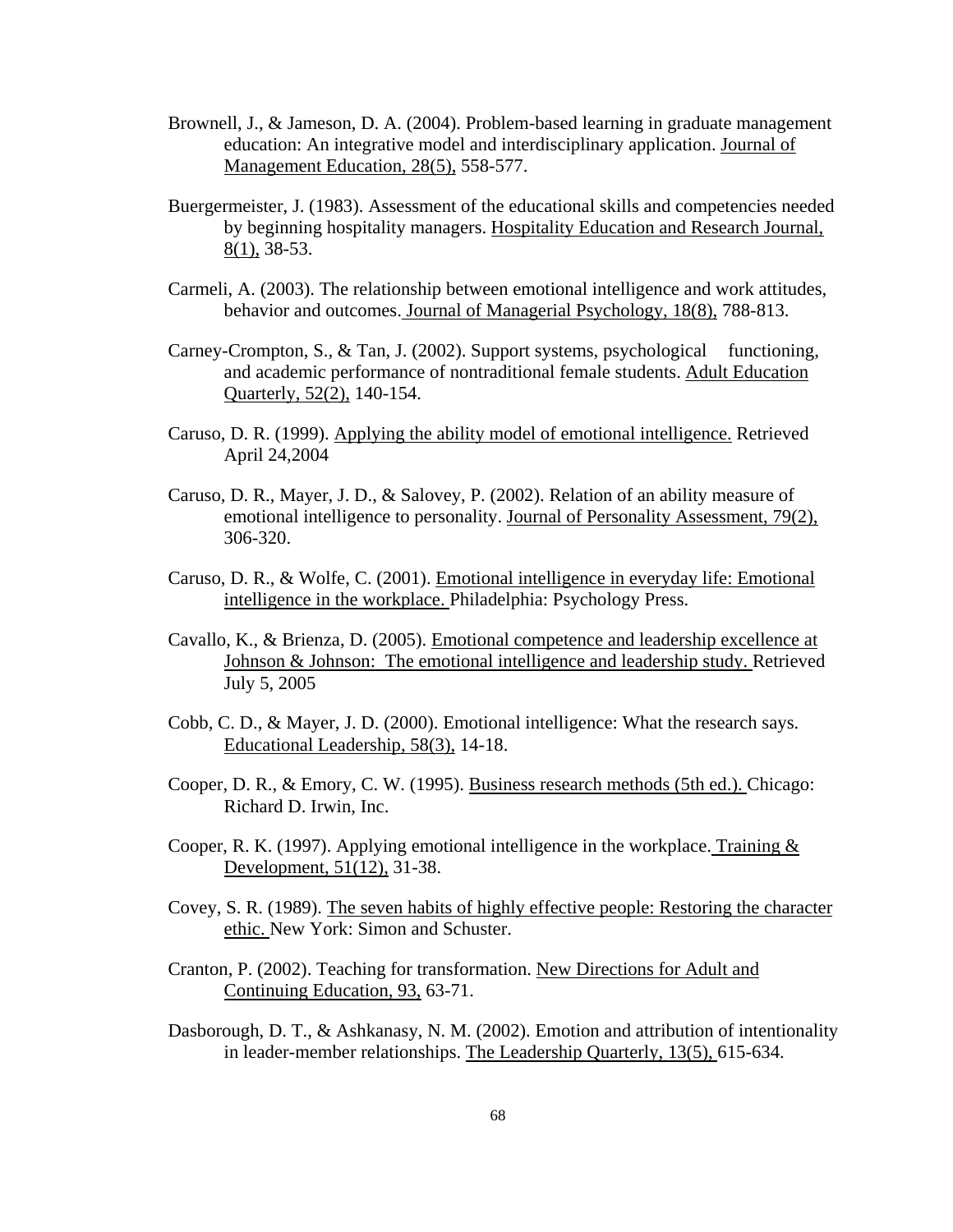- Dasborough, D. T., & Ashkanasy, N. M. (2003). Is emotional intelligence training for leaders justified? Australian Journal of Psychology, 55, 120-121.
- Dasborough, M. T. (2006). Cognitive asymmetry in employee emotional reactions to leadership behaviors. The Leadership Quarterly, 17(2), 163-178.
- Dearborn, K. (2002). Studies in emotional intelligence redefine our approach to leadership development. Public Personnel Management, 31(4), 523-530.
- Dess, G. G., & Picken, J. C. (2000). Changing roles: Leadership in the 21st century. Organizational Dynamics, 28(3), 18-34.
- Dulewicz, V. D., Higgs, M., & Slaski, M. (2003). Measuring emotional intelligence: Content, construct and criterion-related validity. Journal of Managerial Psychology, 18(5), 405-420.
- Ferres, N., & Connell, J. (2004). Emotional intelligence in leaders: An antidote for cynicism towards change? Strategic Change, 13(2), 61-71.
- Gardner, L., & Stough, C. (2002). Examining the relationship between leadership and emotional intelligence in senior level managers. Leadership & Organization Development Journal, 23(2), 68-78.
- George, B. (2003). Authentic leadership: Rediscovering the secrets to creating lasting value. San Francisco: Jossey-Bass.
- George, J. M. (2000). Emotions and leadership: The role of emotional intelligence. Human Relations, 53(8), 1027-1055.
- Goleman, D. (1995). Emotional intelligence. New York: Bantam Books.
- Goleman, D. (1998). Working with emotional intelligence. New York: Bantam Books.
- Goleman, D., Boyatzis, R. E., & McKee, A. (2002). Primal leadership: Realizing the power of emotional intelligence. Boston: Harvard Business School Press.
- Graetz, F. (2000). Strategic change leadership. Management Decision, 38(8), 550-562.
- Hamachek, D. (2000). Dynamics of self-understanding and self-knowledge: Acquisition, advantages, and relation to emotional intelligence. *Journal of Humanistic Counseling, Education and Development, 38,* 230-242.
- Higgs, M., & Aitken, P. (2003). An exploration of the relationship between emotional intelligence and leadership potential. Journal of Managerial Psychology, 18(8), 814-823.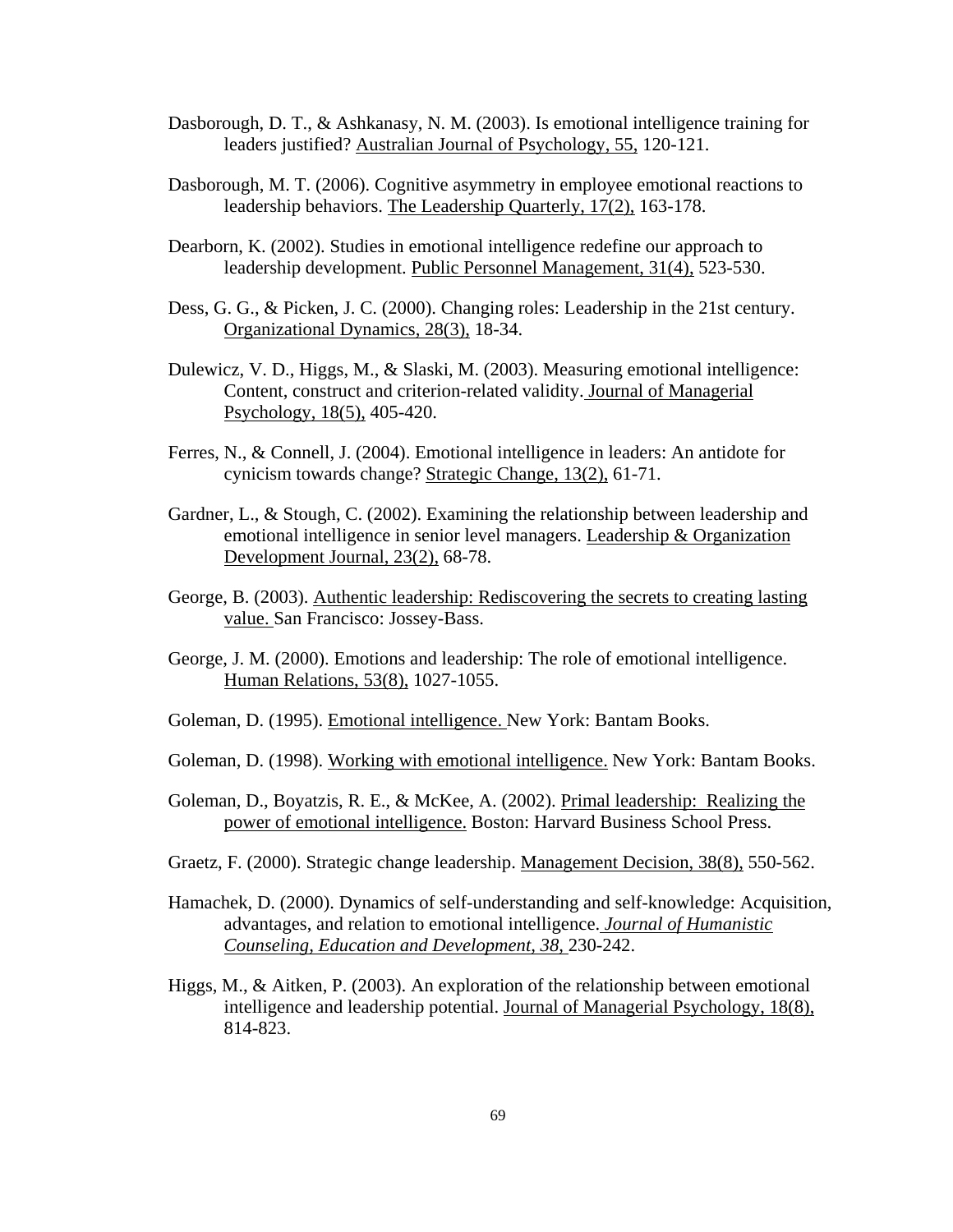- Jerabek, I. (2001). Emotional intelligence test -2nd revision, from [http://www.psychtests.com//tests/iq/emotionl\\_iq\\_r2\\_access.html](http://www.psychtests.com//tests/iq/emotionl_iq_r2_access.html)
- Jerabek, I. (2003). Psychometric report: Emotional intelligence test 2nd revision from http//www.queendom.com.
- Kellett, J. B., Humphrey, R. H., & Sleeth, R. G. (2002). Empathy and complex task performance: Two routes to leadership. The Leadership Quarterly, 13(5), 523- 544.
- Kernbach, S., & Schutte, N. S. (2005). The impact of service provider emotional intelligence on customer satisfaction. The Journal of Services Marketing, 19(7), 438-444.
- Langhorn, S. (2004). How emotional intelligence can improve management performance. International Journal of Contemporary Hospitality Management, 16(4), 220-230.
- Leban, W., & Zulauf, C. (2004). Linking emotional intelligence abilities and transformational leadership styles. Leadership & Organization Development Journal, 25(7), 554-564.
- Lewis, K. M. (2000). When leaders display emotion: How followers respond to negative emotional expression of male and female leaders. Journal of Organizational Behavior, 21, 221-234.
- Liff, S. B. (2003). Social and emotional intelligence: Applications for developmental education. Journal of Developmental Education, 26(3), 28-30.
- Maccoby, M. (2003). *The productive narcissist:* The promise and peril of visionary leadership. New York: Broadway Books.
- Maslow, A. H. (1998). Maslow on management. New York: McGraw-Hill.
- Mayer, J. D., & Salovey, P. (1997). What is emotional intelligence? In P. Salovey & D. Sluyter (Eds.), Emotional development and emotional intelligence. New York: Basic Books, HarperCollins Publishers, Inc.
- McClelland, D. C. (1999). Identifying competencies with behavioral-event interviews. Psychological Science, 9(5), 331-339.
- McColl-Kennedy, J. R., & Anderson, R. D. (2002). Impact of leadership style and emotions on subordinate performance. Leadership Quarterly, 13(5), 545-559.
- Mezirow, J. (1991). *Transformative dimensions of adult learning*. San Francisco: Jossey-Bass.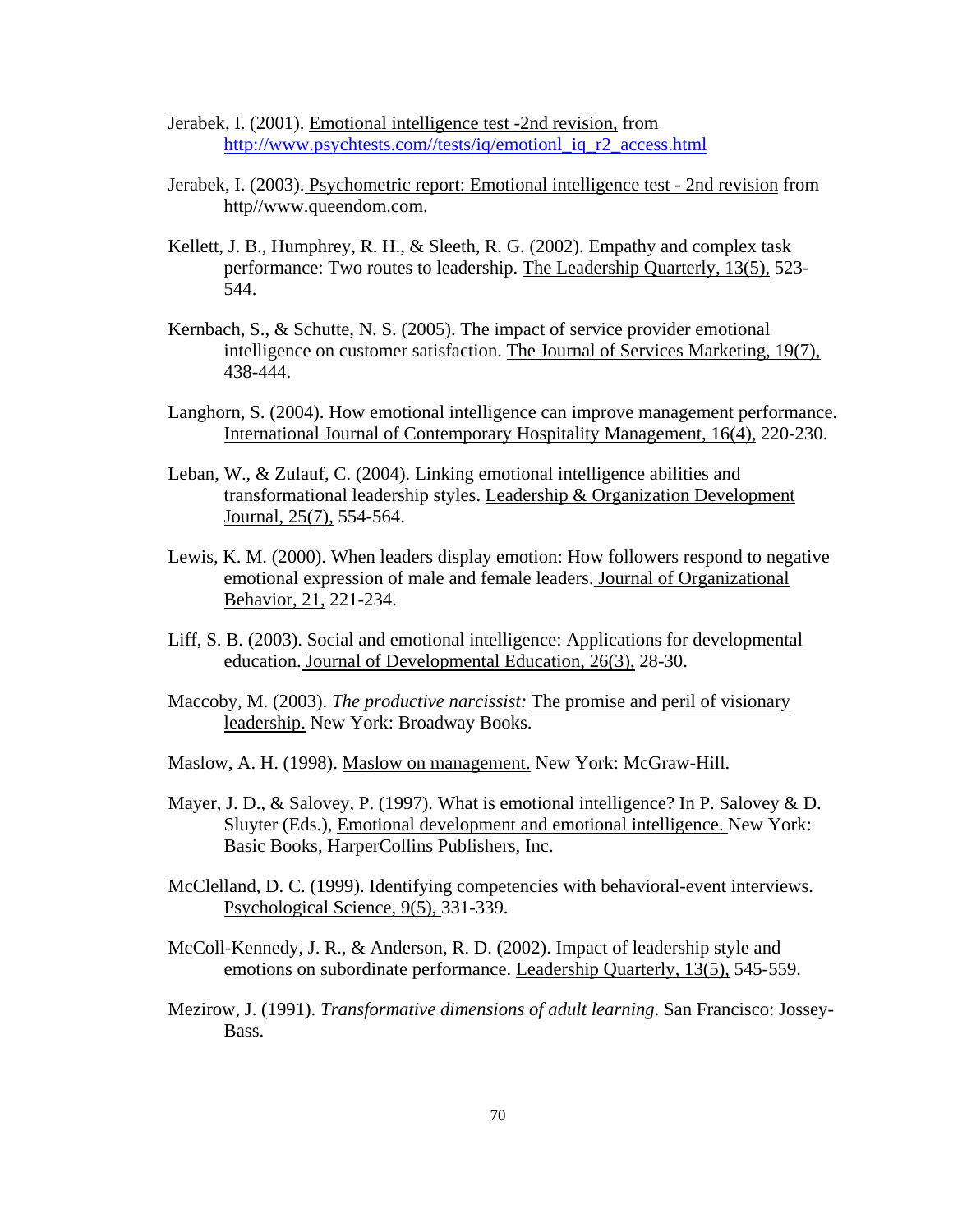- Mezirow, J. (1997). Transformative learning: Theory to practice. New Directions for Adult & Continuing Education, 74, 5-12.
- Nelson, D. B., & Low, G. R. (2003). Emotional intelligence: Achieving academic and career excellence. Columbus, OH: Prentice Hall.
- Pescosolido, A. T. (2002). Emergent leaders as managers of group emotion. Leadership Quarterly, 13(5), 583-599.
- Peters, T. J., & Waterman Jr., R. H. (1982). In search of excellence. New York: Harper and Row.
- Pirola-Merlo, A., Hartel, C., Mann, L., & Hirst, G. (2002). How leaders influence the impact of affective events on team climate and performance in R&D teams. The Leadership Quarterly, 13(5), 561-581.
- Ployhart, R. E., Lim, B., & Chan, K. (2001). Exploring relations between typical and maximum performance ratings and the five factor model of personality. Personnel Psychology, 54(4), 809-843.
- Rosete, D., & Ciarrochi, J. (2005). Emotional intelligence and its relationship to workplace performance outcomes of leadership effectiveness. Leadership & Organization Development Journal, 26(5), 388-399.
- Sala, F. (2001). Do programs designed to increase emotional intelligence at work-work? Retrieved July 24, 2004, from [http://ei.haygroup.com/resources/Library\\_articles/MEI%20Eval%20WP1.doc](http://ei.haygroup.com/resources/Library_articles/MEI%20Eval%20WP1.doc)
- Scheule, B., & Sneed, J. (2001). Teaching leadership in hospitality management programs: A model for learning from leaders. Journal of Hospitality & Tourism Education, 14(2), 34-37.
- Scott-Halsell, S. A., & Blum, S. C. (2006). Increasing undergraduate hospitality students' emotional intelligence through program curriculum. Paper presented at the Eleventh Annual Graduate Education and Graduate Research Conference in Hospitality and Tourism, Seattle, WA.
- Scott-Halsell, S. A., Shumate, S. R., & Adams, C. (2004). The integration of emotional intelligence training in hospitality programs: The success of a two-day lecture series. Paper presented at the Ninth Annual Graduate Education and Graduate Research Conference in Hospitality and Tourism, Houston, TX.
- Sivanathan, N., & Fekken, G. C. (2002). Emotional intelligence, moral reasoning and transformational leadership. Leadership & Organization Development Journal, 23(4), 198-204.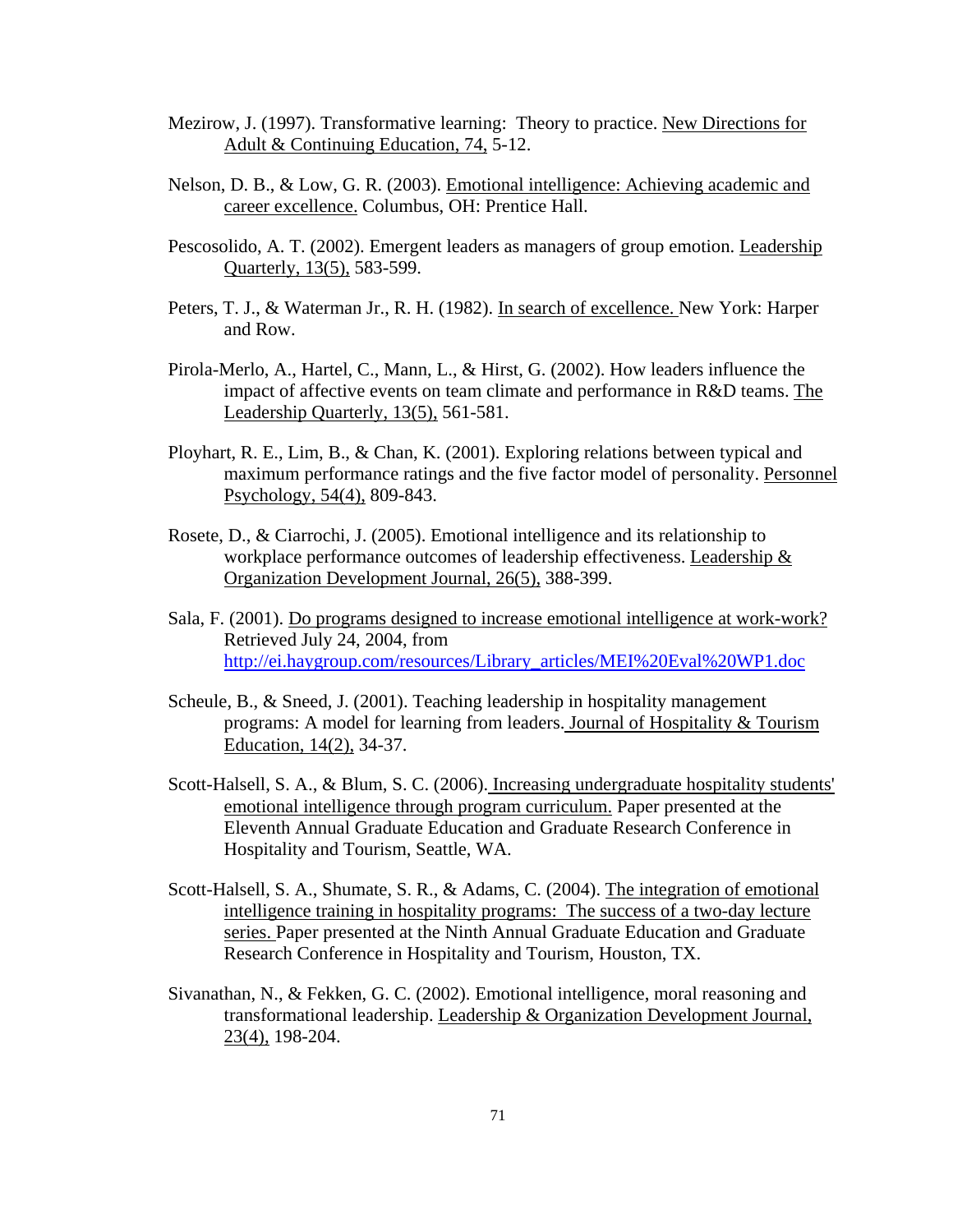- Sosik, J. J., & Megerian, L. E. (1999). Understanding leader emotional intelligence and performance. Group & Organization Management, 24(3), 367-390.
- Spencer, L. M., Jr., & Spencer, S. (1993). Competence at work: Models for superior performance. New York: John Wiley and Sons.
- Stein, S. J. (2002). The EQ factor: Does emotional intelligence make you a better CEO? Retrieved April 12, 2003, from [www.eqi.mhs.com/InnovatorsAlliance.htm](http://www.eqi.mhs.com/InnovatorsAlliance.htm)
- Stein, S. J., & Book, H. E. (2000). The EQ edge: Emotional intelligence and your success. Toronto: Stoddard Publishing Co. Ltd.
- Varca, P. E. (2004). Service skills for service workers: Emotional intelligence and beyond. Managing Service Quality, 14(6), 457-467.
- Voola, R., Carlson, J., & West, A. (2004). Emotional intelligence and competitive advantage: Examining the relationship from a resource-based view. Strategic Change, 13(2), 83-93.
- Weiss, H. M., & Cropanzano, R. (1996). Affective events theory: A theoretical discussion of the structure, causes and consequences of affective experiences at work. Research in Organizational Behavior, 18, 1-74.
- Weiss, W. H. (2002). Managing in a changing world. Supervision, 63(7), 17-20.
- Winsted, K. F. (2000). Service behaviors that lead to satisfied customers. European Journal of Marketing, 34(3/4), 399-417.
- Wolff, S. B., Pescosolido, A. T., & Druskat, V. U. (2002). Emotional intelligence as the basis of leadership emergence in self-managing teams. The Leadership Quarterly, 13(5), 505-522.
- Wong, C., & Law, K. S. (2002). The effects of leader and follower emotional intelligence on performance and attitude: An exploratory study. The Leadership Quarterly, 13(3), 243-274.
- Yost, C. A. (2000). Are effective teams more emotionally intelligent? Confirming the importance of effective communication in teams. The Delta Pi Epsilon Journal, 42(2), 101-109.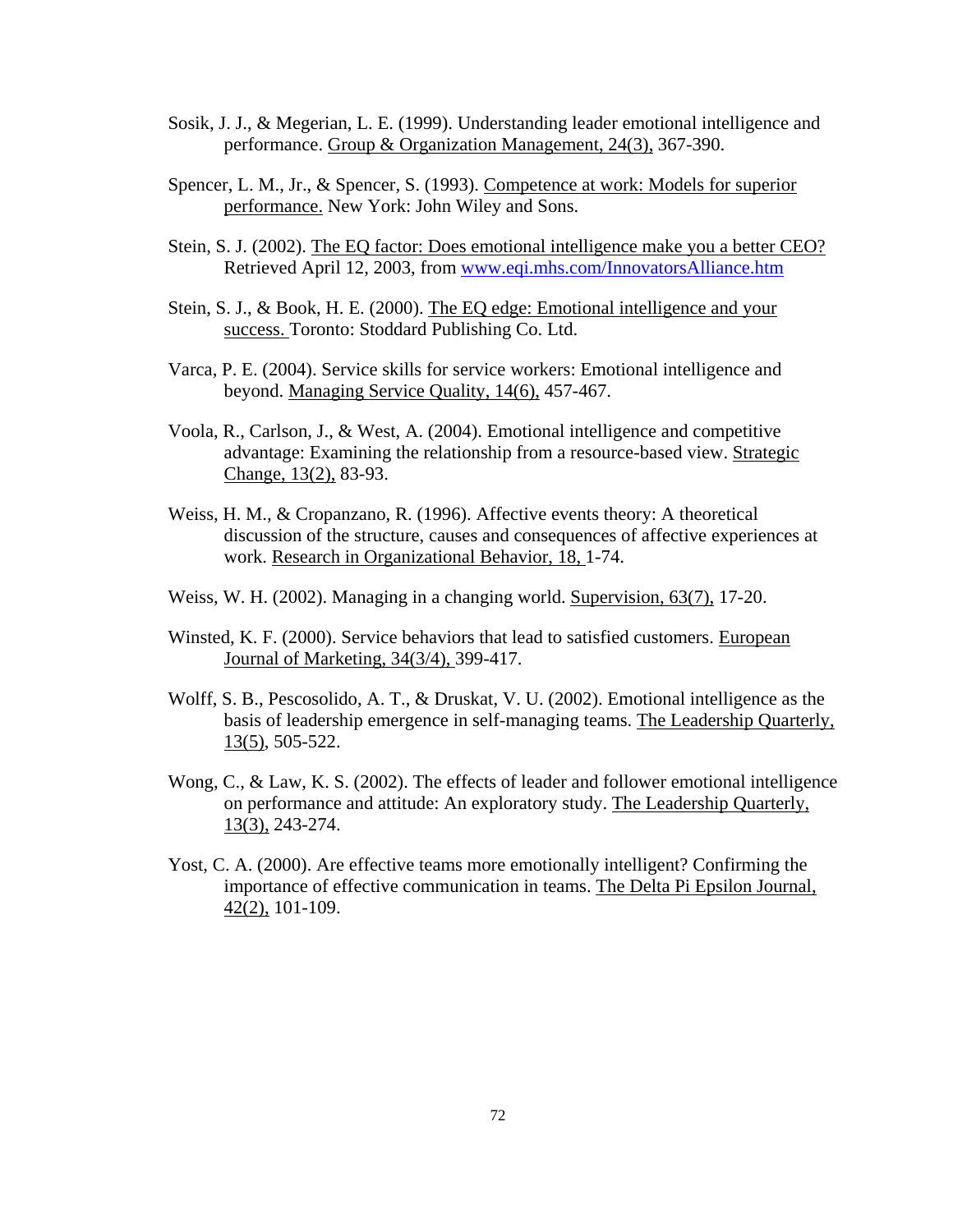### APPENDIX A

## RECRUITMENT LETTER TO HUMAN RESOURCE DEPARTMENTS

October 3, 2005

Director of Human Resources Company Name

Dear Mr. XXXX,

 I would like to introduce myself. I am Sheila Scott-Halsell, a Ph.D. student and Part-time Graduate Instructor at Texas Tech University. I am forwarding you this proposal regarding my dissertation research. I feel that the results could provide beneficial information to us both. Please allow me the opportunity to further explain.

 I am planning to conduct research comparing the emotional intelligence levels of hospitality students to those of industry professionals to determine what the difference is in overall emotional intelligence and in the four dimensions of emotional intelligence: emotional insight into self; goal orientation and motivation; ability to express emotions; as well as social insight and empathy. From the results, I hope to determine which areas of emotional intelligence should be focused on in curricula to prepare undergraduates to be successful managers.

To complete my dissertation, I am seeking hospitality managers to participate in the research. I am interested in testing their levels of emotional intelligence to compare the results to those of students. Having spent 15 years as a hospitality manager, I believe that the findings will show that successful hospitality managers possess high levels of emotional intelligence

 I feel that XXX, would be an excellent source of successful hospitality managers due to the discriminating standards that your managers are expected to uphold and your exemplary recruiting practices. I would like to survey all managers of XXX to determine their emotional intelligence. The test administered would be the Plumeus, Inc. Emotional Intelligence questionnaire currently available on www.queendom.com. The questionnaire is available online and takes approximately 30 minutes to complete. There would be no cost to XXX for this testing.

In terms of publishing the data, to protect the privacy of XXX, only my dissertation committee and myself would know the identity of your company and the names of all participants would be held in strict confidence.

I believe this study could be a valuable resource to your company. By identifying the emotional intelligence dimensions most prevalent in hospitality managers, you might choose to emphasize those traits when recruiting for future managers. For access to the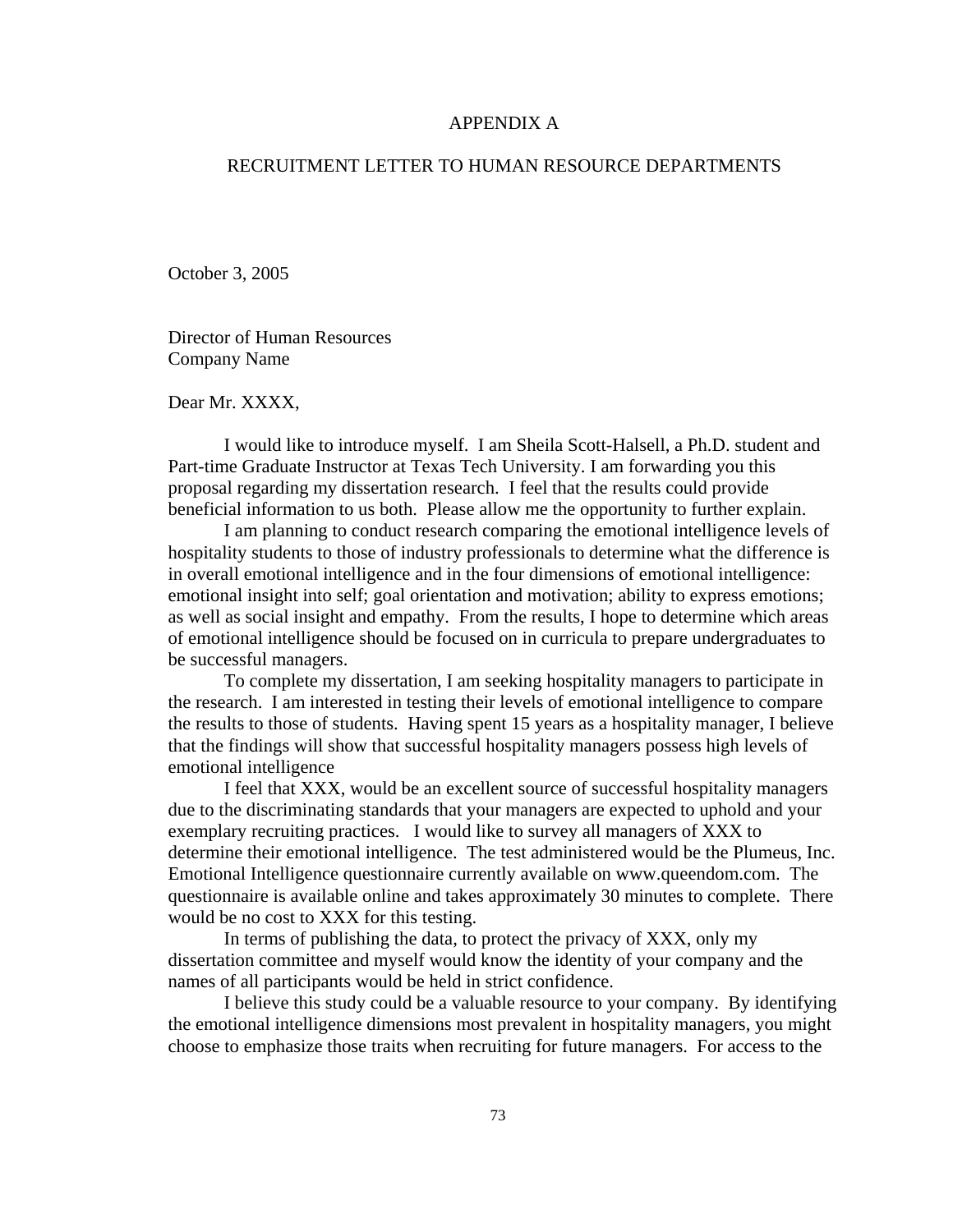test and for questions regarding the study, please contact me by phone at (806) 742-3068 or by email at [sheila.scott@ttu.edu.](mailto:sheila.scott@ttu.edu) I appreciate your attention to this matter.

Sincerely,

Sheila Scott-Halsell Doctoral Candidate Hospitality Administration

Shane C. Blum, Ph. D. Dissertation Chairman Assistant Department Chairman Nutrition, Hospitality and Retailing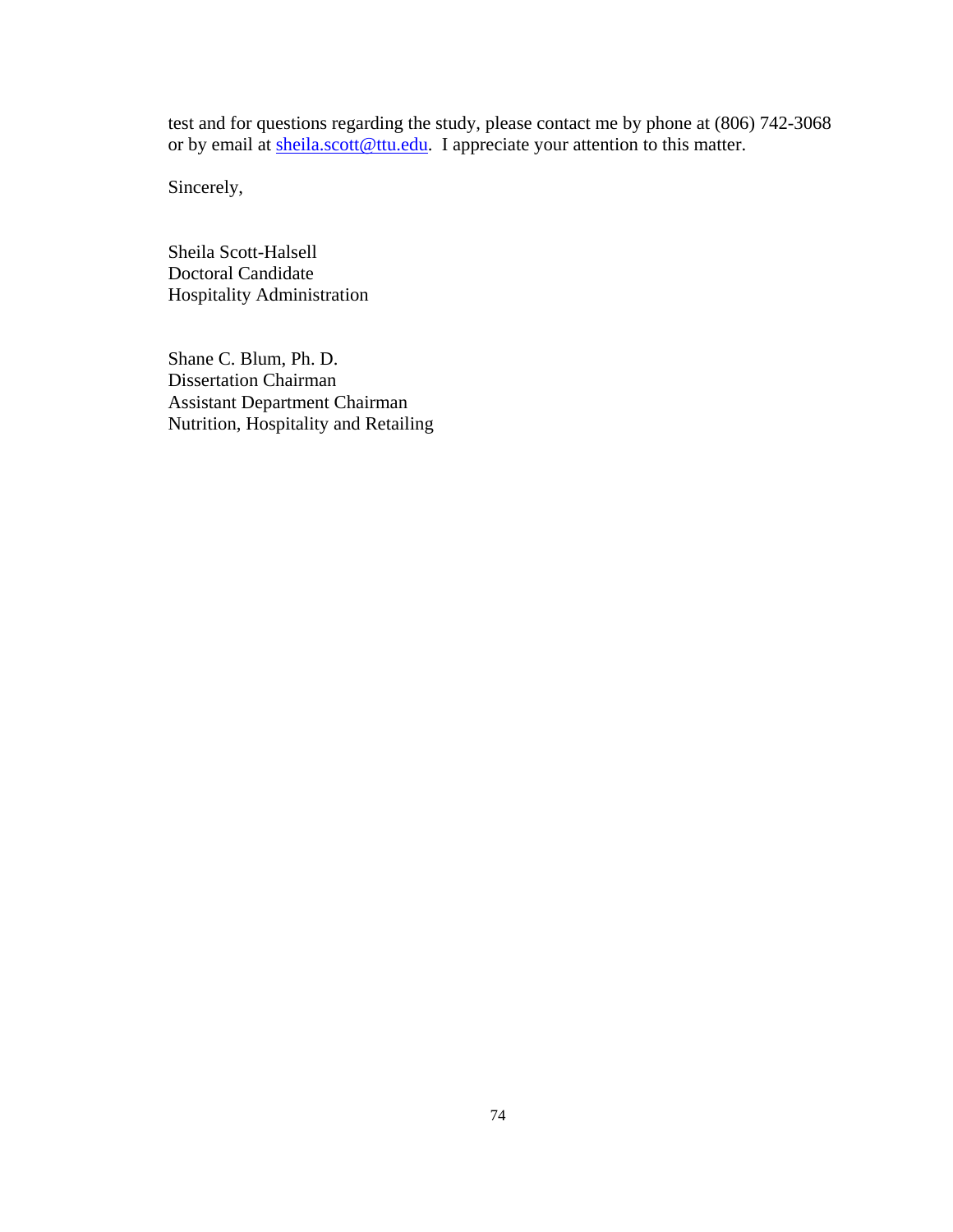#### APPENDIX B

## RECRUITMENT LETTER TO INDIVIDUALS

October 3, 2005

Name of Individual Recruit Company Name

Dear Mr. XXXX,

 I would like to introduce myself. I am Sheila Scott-Halsell, a Ph.D. student and Part-time Graduate Instructor at Texas Tech University. I am forwarding you this proposal regarding my dissertation research. I feel that the results could provide beneficial information to us both. Please allow me the opportunity to further explain.

 I am planning to conduct research comparing the emotional intelligence levels of hospitality students to those of industry professionals to determine what the difference is in overall emotional intelligence and in the four dimensions of emotional intelligence: emotional insight into self; goal orientation and motivation; ability to express emotions; as well as social insight and empathy. From the results, I hope to determine which areas of emotional intelligence should be focused on in curricula to prepare undergraduates to be successful managers.

To complete my dissertation, I am seeking hospitality managers to participate in the research. I am interested in testing their levels of emotional intelligence to compare the results to those of students. Having spent 15 years as a hospitality manager, I believe that the findings will show that successful hospitality managers possess high levels of emotional intelligence

 I am hoping that you and some of your co-workers could help me with this important research. The test administered would be the Plumeus, Inc. Emotional Intelligence questionnaire currently available on www.queendom.com. The questionnaire is available online and takes approximately 30 minutes to complete. There would be no cost to XXX for this testing. The results will immediately be available to you after completing the test along with suggestions for improving emotional intelligence.

In terms of publishing the data, to protect your privacy, only my dissertation committee and myself would know the identity of your company and the names of all participants would be held in strict confidence.

I believe this study could be a valuable resource to you and your company. By identifying the emotional intelligence dimensions most prevalent in managers, you might choose to emphasize those traits when recruiting for future managers. To get access to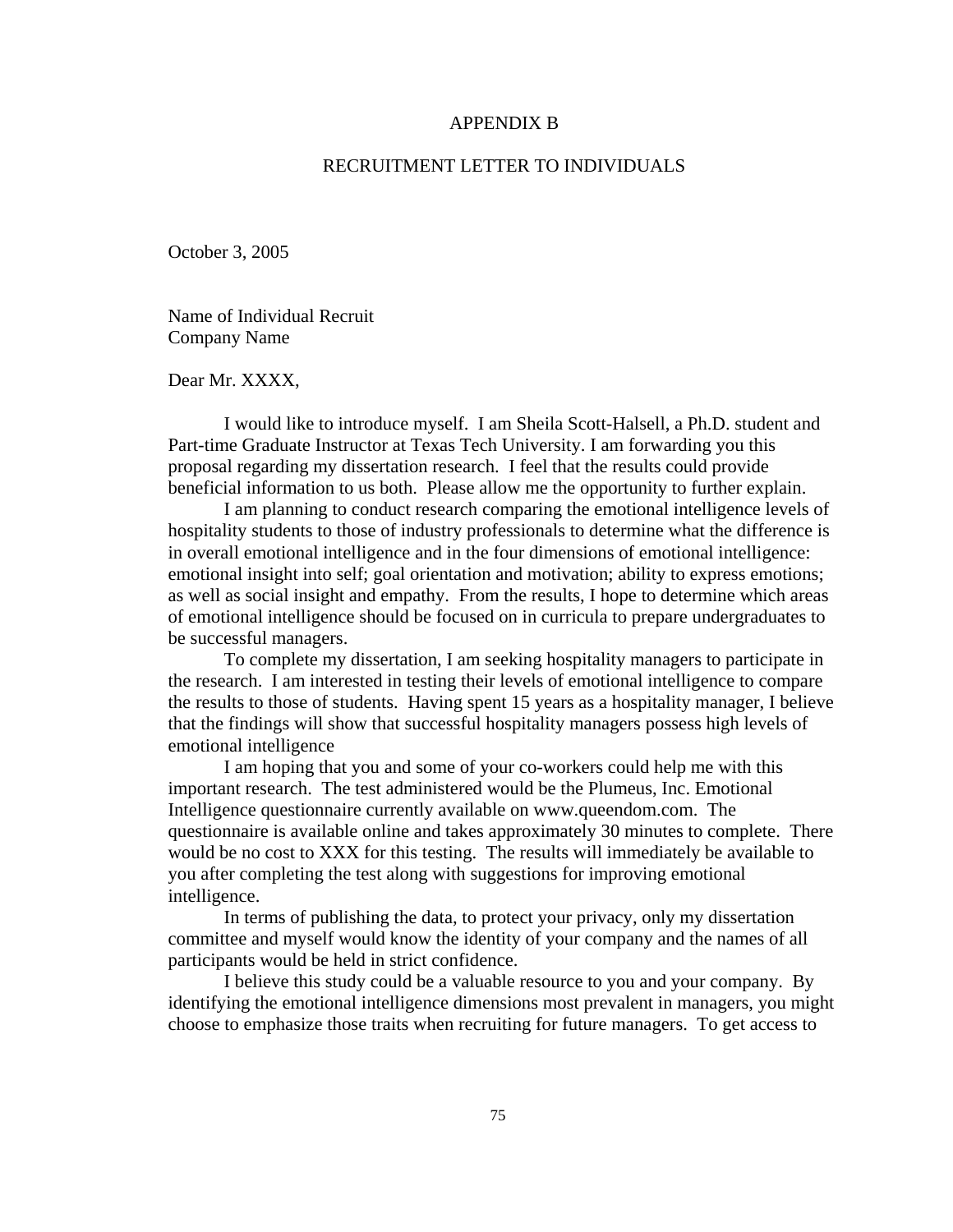the test or for questions regarding the study, please contact me by phone at (806) 742- 3068 or by email at [sheila.scott@ttu.edu](mailto:sheila.scott@ttu.edu). I appreciate your attention to this matter.

Sincerely,

Sheila Scott-Halsell Doctoral Candidate Hospitality Administration

Shane C. Blum, Ph. D. Dissertation Chairman Assistant Department Chairman Nutrition, Hospitality and Retailing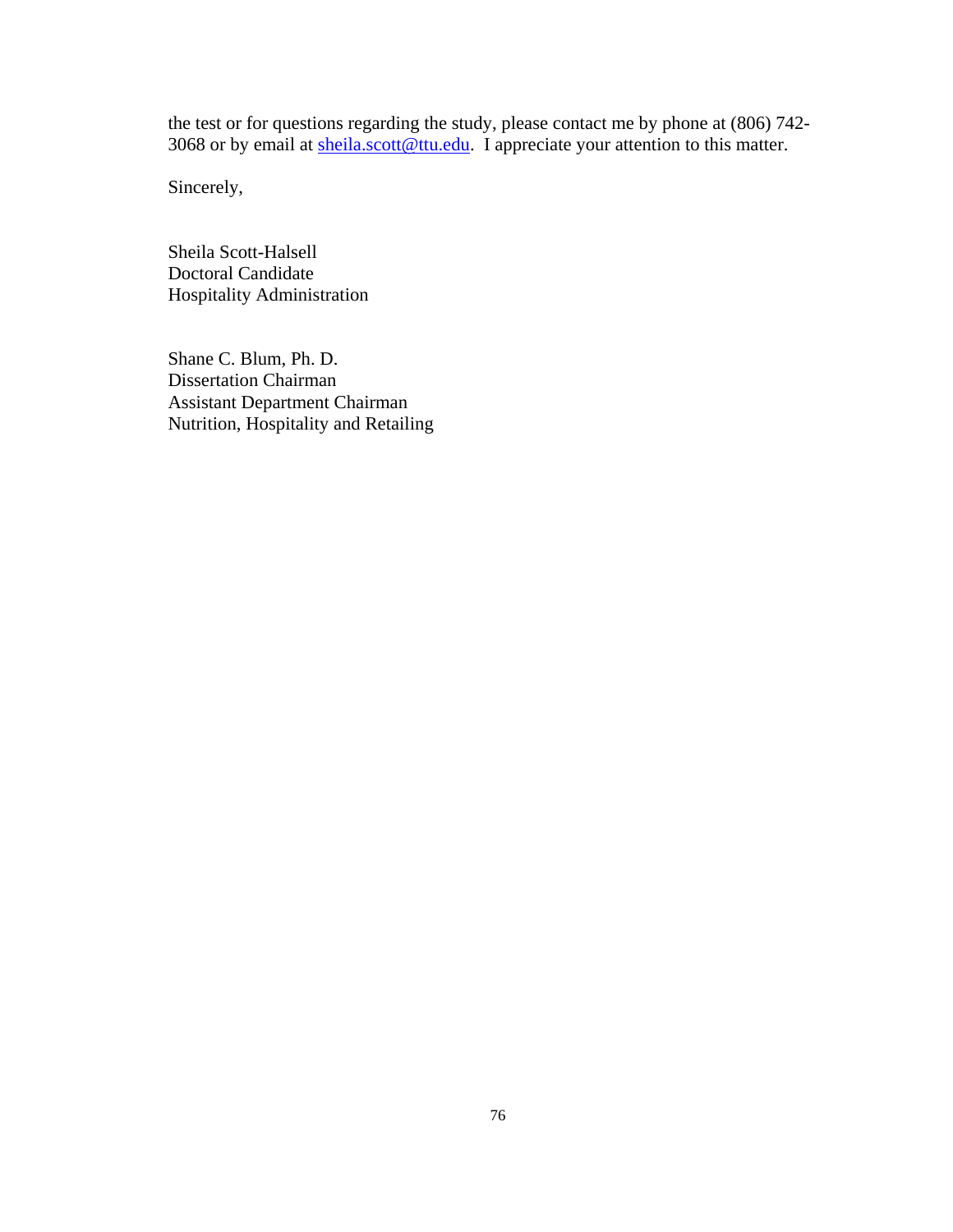### APPENDIX C

#### ONLINE INSTRUMENT

Emotional Intelligence Test - 2nd Revision 70 questions, 35-40 min

For decades, a lot of emphasis has been put on certain aspects of intelligence such as logical reasoning, math skills, spatial skills, understanding analogies, verbal skills etc. Researchers were puzzled by the fact that while IQ could predict to a significant degree the academic performance and, to some degree, professional and personal success, there was something missing in the equation. Some of those with fabulous IQ scores were doing poorly in life; one could say that they were wasting their potential by thinking, behaving and communicating in a way that hindered their chances to succeed.

One of the major missing parts in the success equation is emotional intelligence, a concept made popular by the groundbreaking book by Daniel Goleman, which is based on years of research by numerous scientists such as Peter Salovey, John Meyer, Howard Gardner, Robert Sternberg and Jack Block, just to name a few. For various reasons and thanks to a wide range of abilities, people with high emotional intelligence tend to be more successful in life than those with lower EIQ even if their classical IQ is average.

The Emotional Intelligence Test will evaluate several aspects of your emotional intelligence and will suggest ways to improve it. Please be honest and answer according to what you really do, feel or think, rather than what you think is considered right in this test. Nobody is there to judge you, just yourself...and besides, there are many trick questions. :)

Read every statement carefully and indicate which option applies best to you. There may be some questions describing situations that do not apply to you. In such cases, select an answer which would be most likely if you ever found yourself in such a situation.

Emotional Intelligence Test - R2

70 questions, 35-40 min

- 1. When I feel crappy, I know what or who is upsetting me.
	- o Most of the time
	- o Often
	- o Sometimes
	- o Rarely
	- o Almost never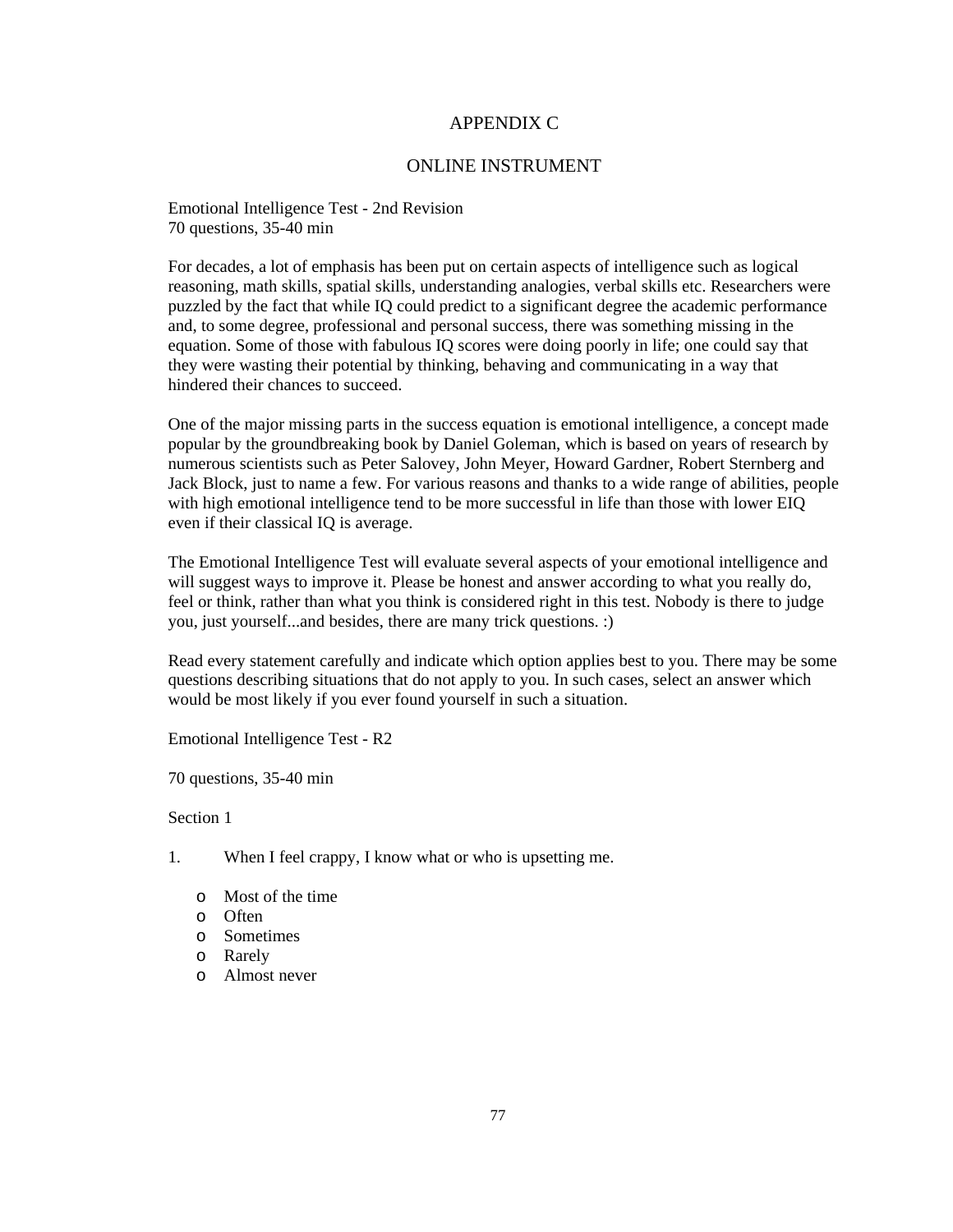- 2. Even when I do my best, I feel guilty about the things that did not get done.
	- o Most of the time
	- o Often
	- o Sometimes
	- o Rarely
	- o Almost never
- 3. Everybody has some problems, but there are so many things wrong with me that I simply cannot like myself.
	- o Most of the time
	- o Often
	- o Sometimes
	- o Rarely
	- o Almost never
- 4. When I am upset, I can pinpoint exactly what aspect of the problem bugs me.
	- o Most of the time
	- o Often
	- o Sometimes
	- o Rarely
	- o Almost never
- 5. Some people make me feel bad about myself, no matter what I do.
	- o Strongly agree
	- o Agree
	- o Partially agree/disagree
	- o Disagree
	- o Strongly disagree
- 6. I buy things that I can't really afford.
	- o Regularly
	- o Often
	- o Sometimes
	- o Rarely
	- o Almost never
- 7. When I mess up, I say self-depreciating things, such as "I am such a loser," Stupid, stupid, stupid," or "I can't do anything right."
	- o Most of the time
	- o Often
	- o Sometimes
	- o Rarely
	- o Almost never
- 8. I am ashamed about how I look or behave.
	- o Most of the time
	- o Often
	- o Sometimes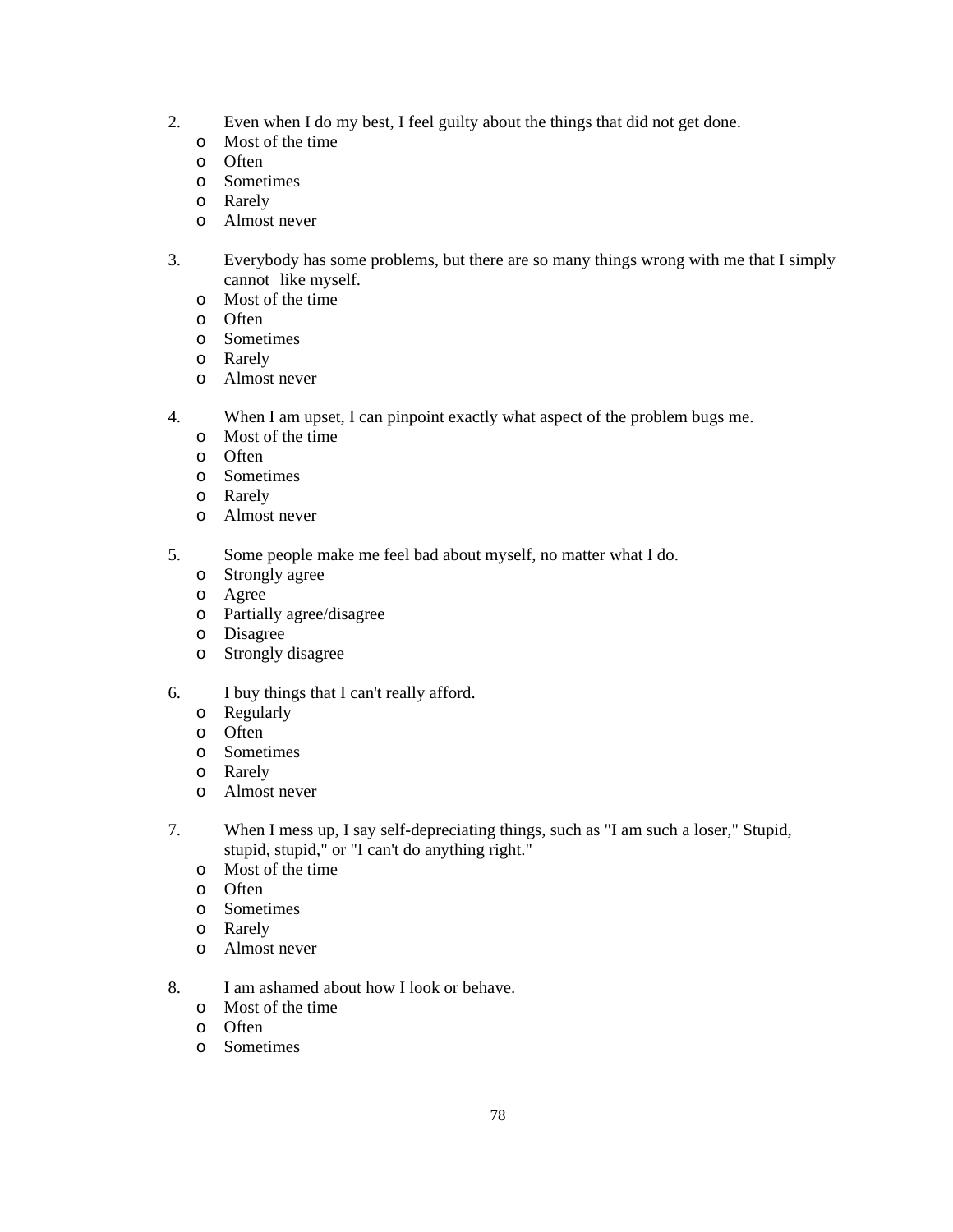- o Rarely
- o Almost never
- 9. I feel uneasy in situations where I am expected to display affection.
	- o Most of the time
	- o Often
	- o Sometimes
	- o Rarely
	- o Almost never
- 10. I feel weird when I hug someone other than my close family.
	- o Very true
	- o Mostly true
	- o Somewhat true
	- o Mostly not true
	- o Not true at all
- 11. When I see something that I want, I can hardly think of anything else until I get it.
	- o Very true
	- o Mostly true
	- o Somewhat true
	- o Mostly not true
	- o Not true at all
- 12. Although there might be things I could improve, I like myself the way I am.
	- o Strongly agree
	- o Agree
	- o Partially agree/disagree
	- o Disagree
	- o Strongly disagree
- 13. I say things that I later regret.
	- o Regularly
	- o Often
	- o Sometimes
	- o Rarely
	- o Almost never
- 14. I get into a mode where I feel strong, capable and competent.
	- o Regularly
	- o Often
	- o Sometimes
	- o Rarely
	- o Almost never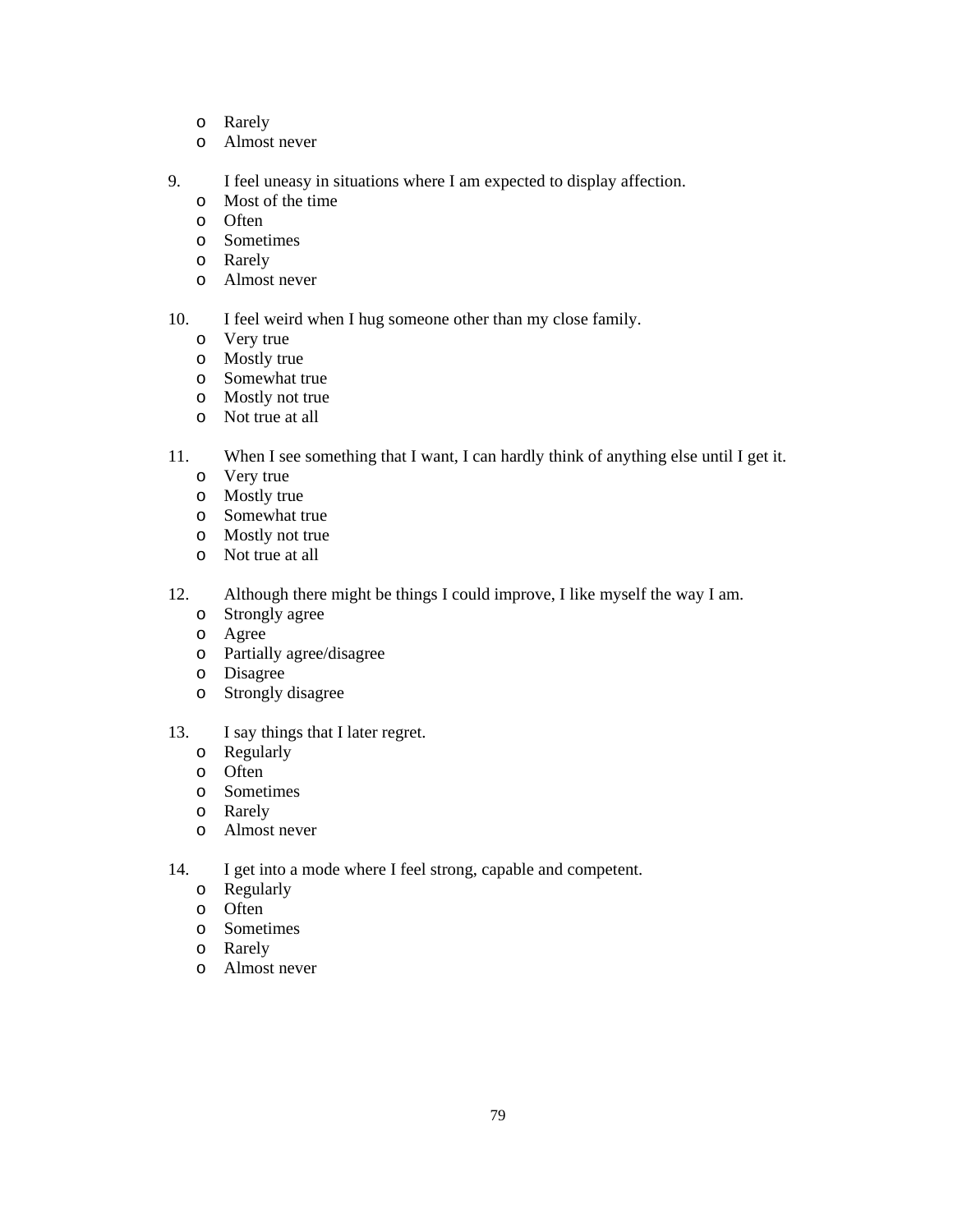- 15. I panic when I have to face someone who is angry.
	- o Most of the time
	- o Often
	- o Sometimes
	- o Rarely
	- o Almost never
- 16. I am under the impression that people's reactions come out of the blue.
	- o Most of the time
	- o Often
	- o Sometimes
	- o Rarely
	- o Almost never
- 17. I have a need to make a difference.
	- o Very true
	- o Mostly true
	- o Somewhat true
	- o Mostly not true
	- o Not true at all
- 18. I am able to get over guilt about trivial mistakes and faux pas that I made in the past.
	- o Very true
	- o Mostly true
	- o Somewhat true
	- o Mostly not true
	- o Not true at all
- 19. When I resolve to achieve something, I run into obstacles that keep me from reaching my goals.
	- o Regularly
	- o Often
	- o Sometimes
	- o Rarely
	- o Almost never
- 20. I am able to stop thinking about my problems.
	- o Most of the time
	- o Often
	- o Sometimes
	- o Rarely
	- o Almost never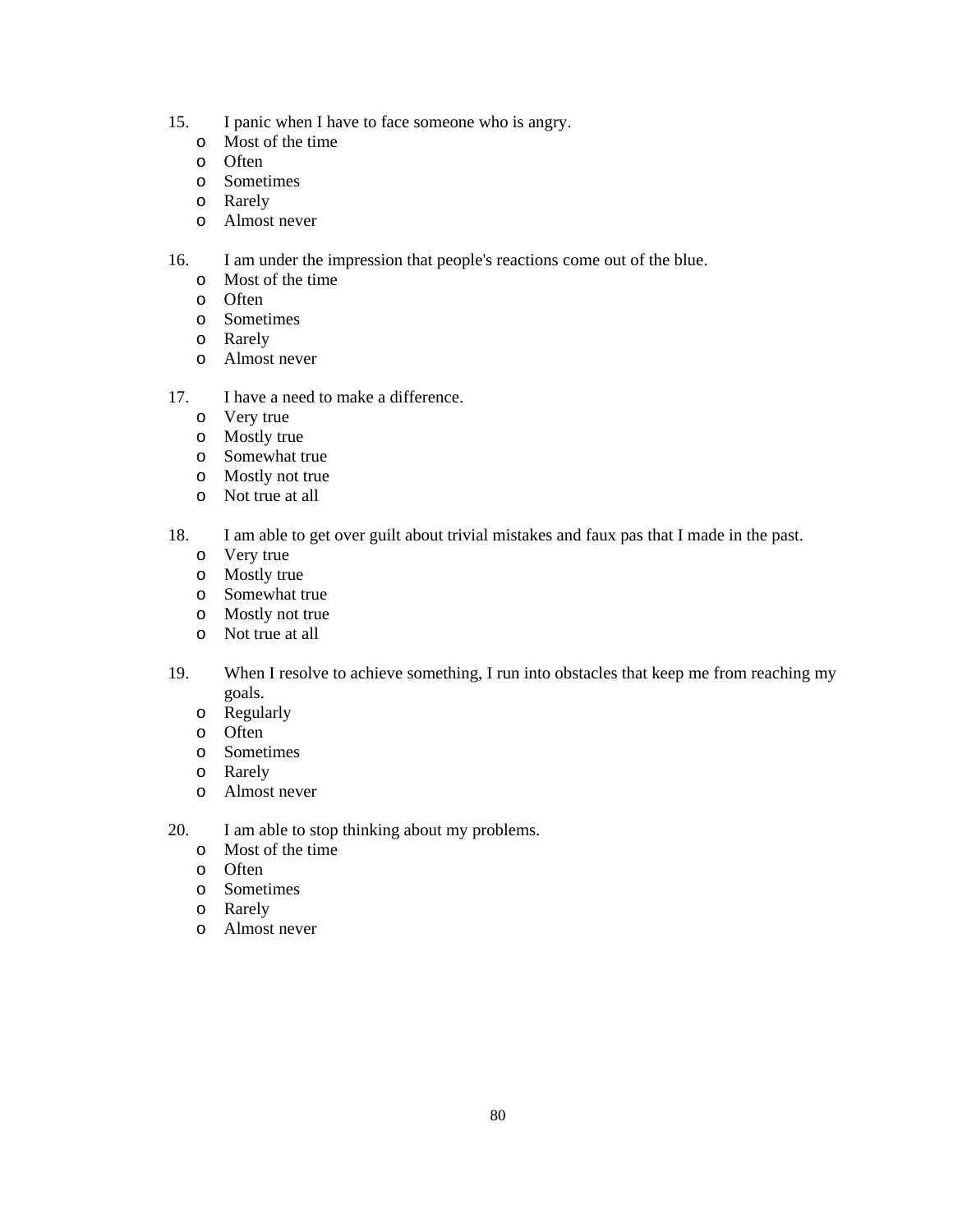- 21. It is better to remain cold and neutral towards a person until you really get to know him/her.
	- o Strongly agree
	- o Agree
	- o Partially agree/disagree
	- o Disagree
	- o Strongly disagree
- 22. I will do whatever I can to keep myself from crying.
	- o Most of the time
	- o Often
	- o Sometimes
	- o Rarely
	- o Almost never
- 23. I have difficulty saying things like "I love you," even when I really feel them.
	- o Most of the time
	- o Often
	- o Sometimes
	- o Rarely
	- o Almost never
- 24. I enjoy spending time with my friend(s).
	- o Most of the time
	- o Often
	- o Sometimes
	- o Rarely
	- o Almost never
- 25. I do my best even if there is nobody to see it.
	- o Most of the time
	- o Often
	- o Sometimes
	- o Rarely
	- o Almost never
- 26. I am bored.
	- o Most of the time
	- o Often
	- o Sometimes
	- o Rarely
	- o Almost never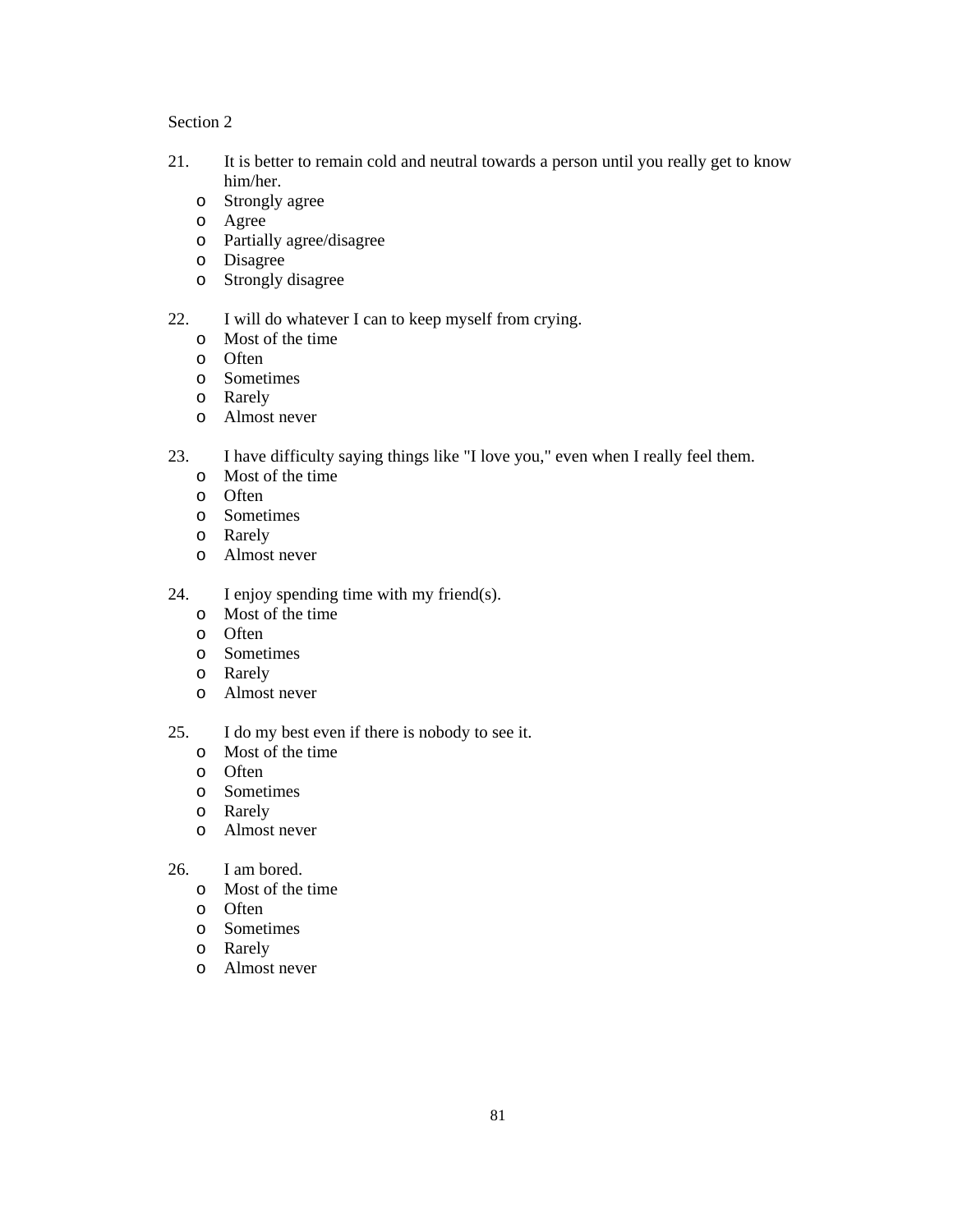- 27. I pay people compliments when they deserve them.
	- o Most of the time
	- o Often
	- o Sometimes
	- o Rarely
	- o Almost never
- 28. I worry about things that other people don't even think about.
	- o Most of the time
	- o Often
	- o Sometimes
	- o Rarely
	- o Almost never
- 29. I need someone's push in order to get going.
	- o Most of the time
	- o Often
	- o Sometimes
	- o Rarely
	- o Almost never
- 30. People who are emotional make me uncomfortable.
	- o Very true
	- o Mostly true
	- o Somewhat true
	- o Mostly not true
	- o Not true at all
- 31. When someone does me a favor without being asked, I wonder what his/her real agenda is.
	- o Very true
	- o Mostly true
	- o Somewhat true
	- o Mostly not true
	- o Not true at all
- 32. My life is full of dead ends.
	- o Very true
	- o Mostly true
	- o Somewhat true
	- o Mostly not true
	- o Not true at all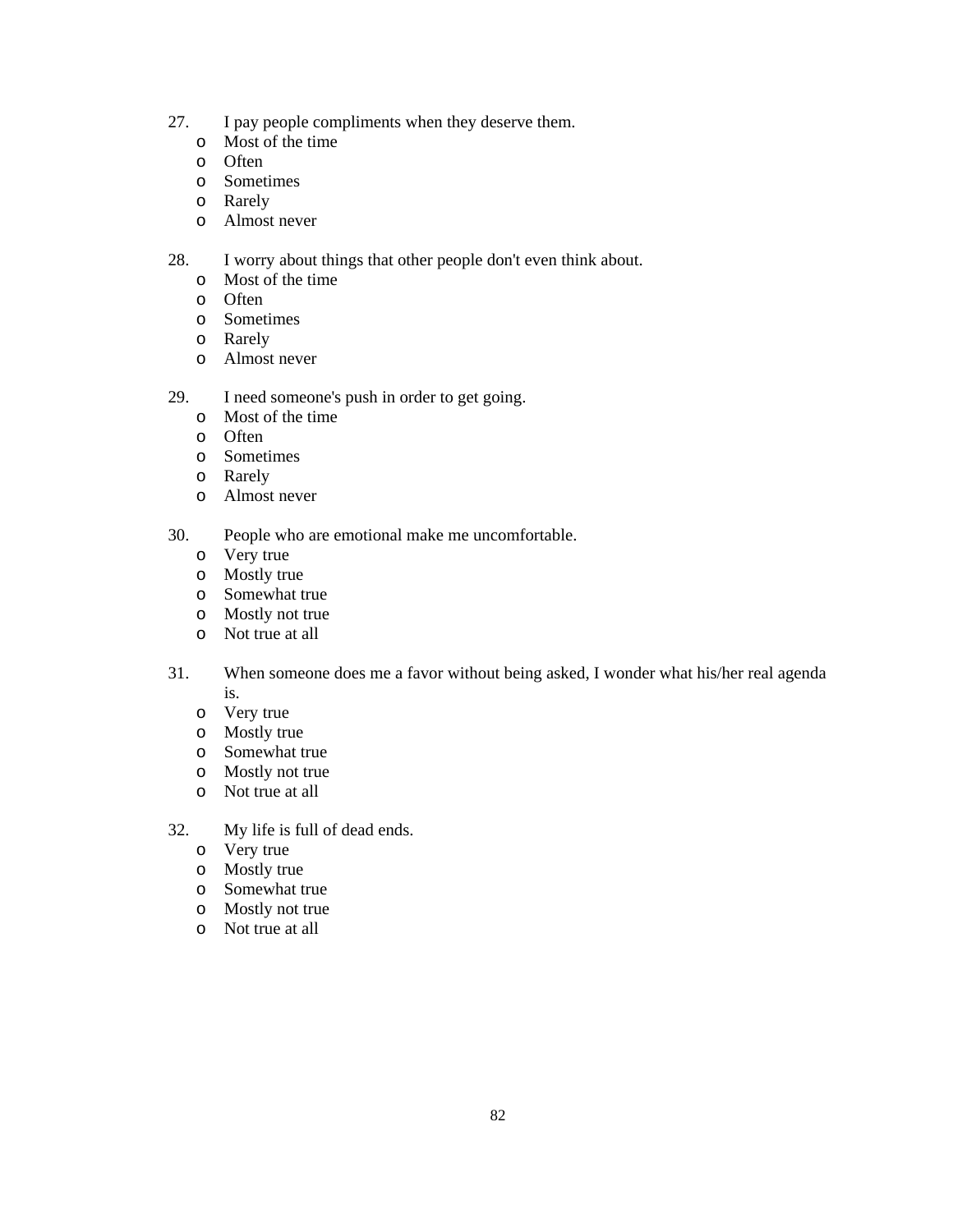- 33. I am not satisfied with my work unless someone else praises it.
	- o Very true
	- o Mostly true
	- o Somewhat true
	- o Mostly not true
	- o Not true at all
- 34. When I hear about someone else's problem, several possible solutions immediately pop into my head.
	- o Most of the time
	- o Often
	- o Sometimes
	- o Rarely
	- o Almost never
- 35. I do what people expect me to, even when I disagree with them.
	- o Most of the time
	- o Often
	- o Sometimes
	- o Rarely
	- o Almost never

36. People tell me that I overreact to minor problems.

- o Regularly
- o Often
- o Sometimes
- o Rarely
- o Almost never
- 37. I finish what I set out to do.
	- o Most of the time
	- o Often
	- o Sometimes
	- o Rarely
	- o Almost never
- 38. No matter how much I accomplish, I have a nagging feeling that I should be doing more.
	- o Most of the time
	- o Often
	- o Sometimes
	- o Rarely
	- o Almost never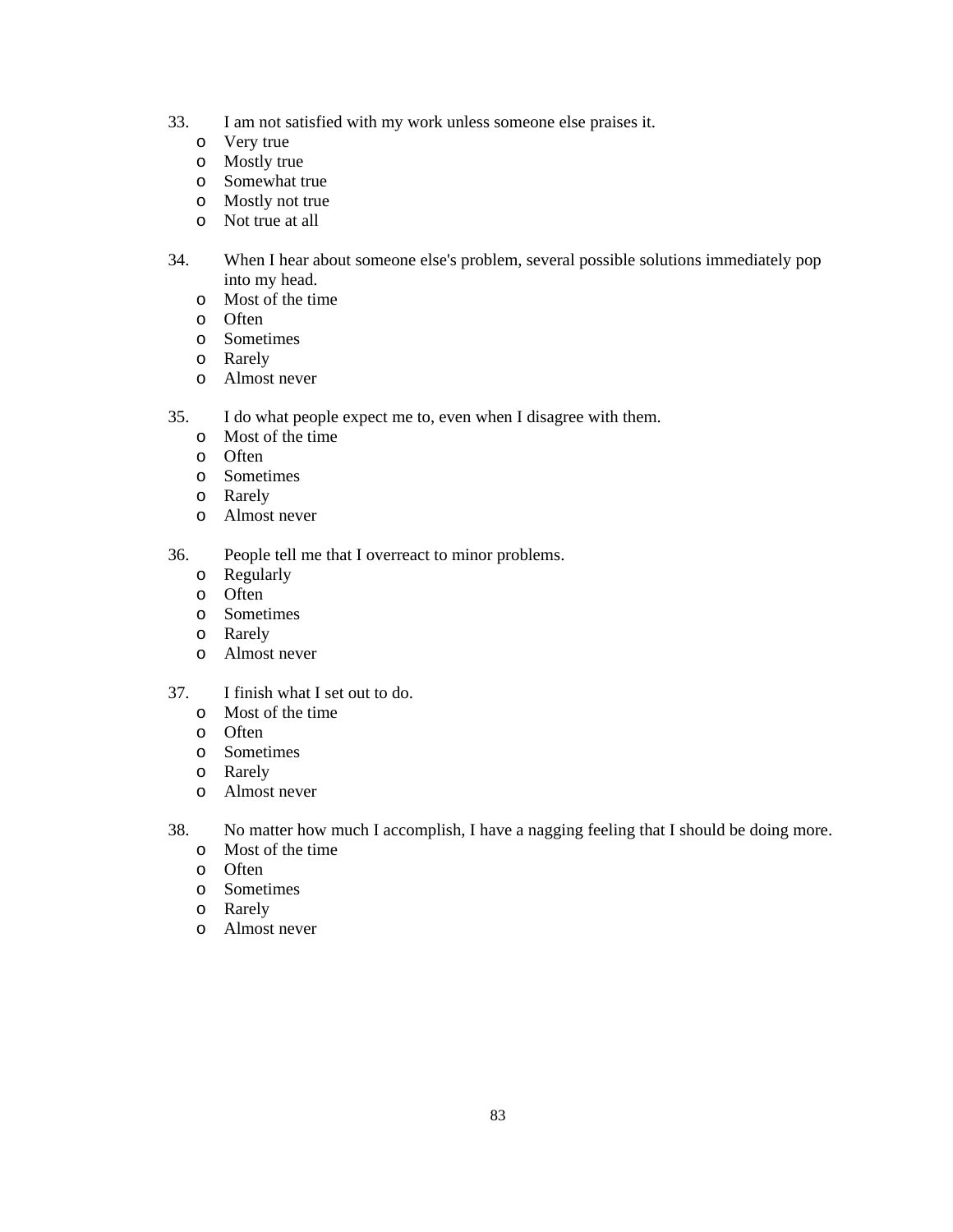- 39. I am unhappy for reasons that I can't understand.
	- o Very true
	- o Mostly true
	- o Somewhat true
	- o Mostly not true
	- o Not true at all

### 40. I have confidence in my abilities.

- o complete
- o a lot of
- o some
- o little
- o no
- 41. I feel electron deviating from standard procedures/strategies.
	- o very uncomfortable
	- o quite uncomfortable
	- o somewhat uncomfortable
	- o comfortable
	- o very comfortable

- 42. When I fail at a task or do worse than I would like to, it is usually due to:
	- o lack of preparation or effort on my part.
	- o lack of concentration or attention on my part.
	- o lack of ability on my part.
	- o external factors, i.e. things that have nothing to do with me, such as an unreasonably difficult task, bad weather/timing.
	- o internal factors (i.e. my traits and characteristics, such as IQ, talents etc.) beyond my control.
	- o a combination of factors, mostly things that I can change.
	- o factors beyond my control I would have done everything in my power to succeed.
	- o a combination of external and internal factors, mostly things that I can't change.
- 43. I open up and talk about my most intimate issues and private feelings with just about anybody, anytime, in any circumstances.
	- o Exactly right, I am willing and able to share and discuss anything with anybody, no matter the time and place.
	- o It depends; I share and discuss my intimate issues with some people, but there are circumstances where it can be a mistake or inappropriate.
	- o It depends; I share and discuss my intimate issues with some people, but in most circumstances, it can be a mistake or inappropriate.
	- o No way, intimate issues should not be discussed with anybody except for the closest family members or friends.
	- o No way, people should deal with intimate issues by themselves.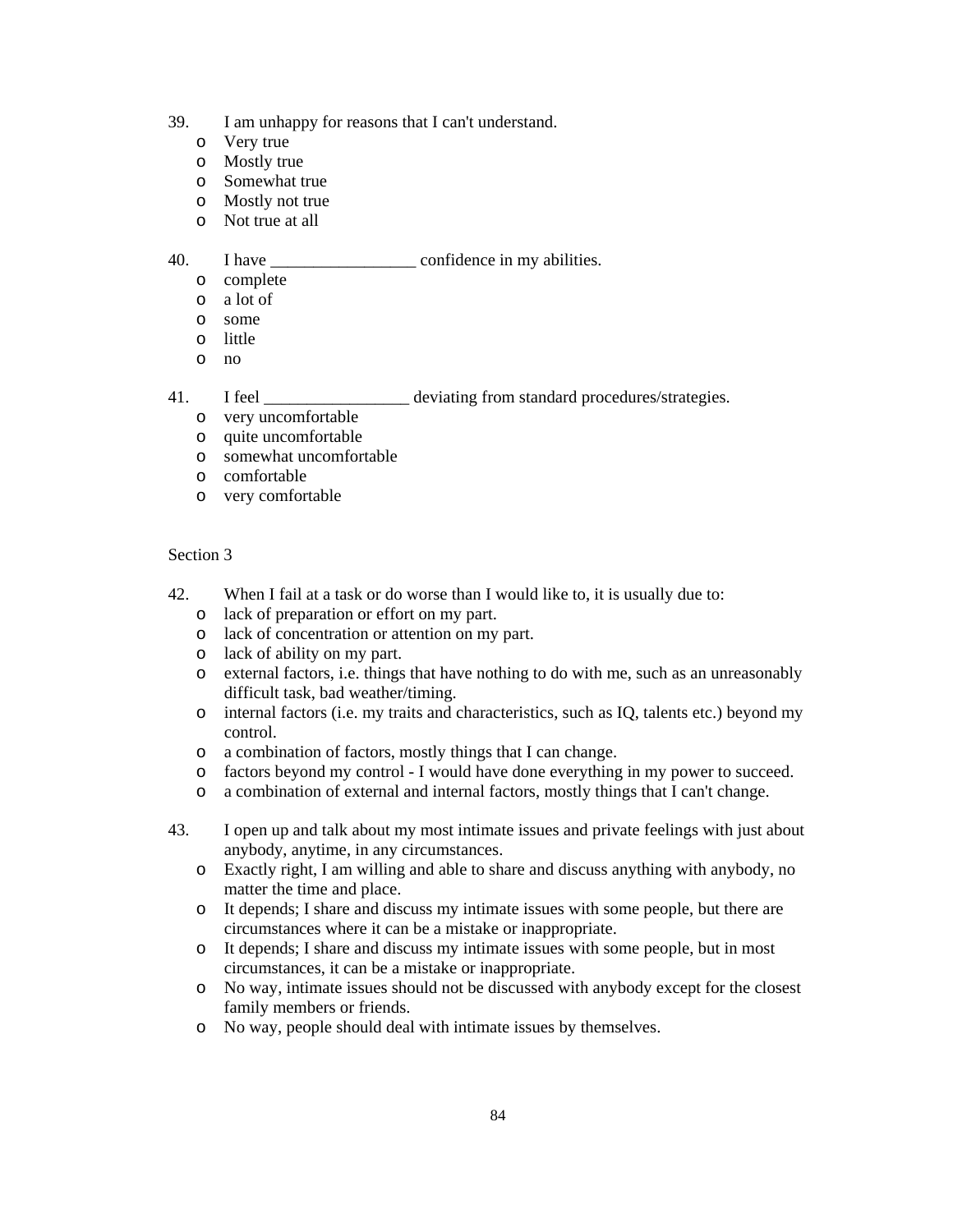- 44. I get most motivated when I:
	- o picture the worst possible outcome and then do my best to avoid it.
	- o picture the best possible outcome and then do my best to achieve it.
	- o picture the expected outcome and then do my best to achieve it.
	- o picture the acceptable outcome and then do my best to achieve it.
	- o forget the possible outcome and just do what needs to be done.
- 45. Sizing up people's character is:
	- o one of my strongest points.
	- o something I am relatively good at.
	- o something I am not very good at.
	- o one of my weakest points.
	- o something that I don't bother doing.
	- o something that doesn't interest me at all.
	- o something that I never attempted.
- 46. When there is something unpleasant to do, I:
	- o do it right away and get it over with.
	- o postpone it until I feel like doing it.
	- o postpone it until I have nothing else to do.
	- o postpone it until it is too late and it gets dropped.
	- o wait until I have no other choice but to do it.
	- o decide how I will reward myself for doing it and then do it.
	- o break the task into small steps and do them one by one.
	- o find an acceptable, valid reason why I cannot do the task and get rid of it somehow.
	- o find someone else to do it for me.
- 47. In my view, happiness depends mostly on:
	- o society and economy.
	- o one's background.
	- o the way one was treated as a child.
	- o one's environment.
	- o the people one is surrounded by.
	- o the way one leads his/her life.
	- o one's luck.
- 48. When I am upset, I:
	- o can tell exactly how I feel, i.e. whether I feel sad, betrayed, lonely, annoyed, angry etc.
	- o can usually tell how I feel (i.e. whether I feel sad, betrayed, lonely, annoyed, angry etc.), but sometimes it is difficult to distinguish what exactly I am feeling.
	- o usually cannot distinguish what I am feeling exactly.
	- o don't waste time trying to figure out what exactly I am feeling.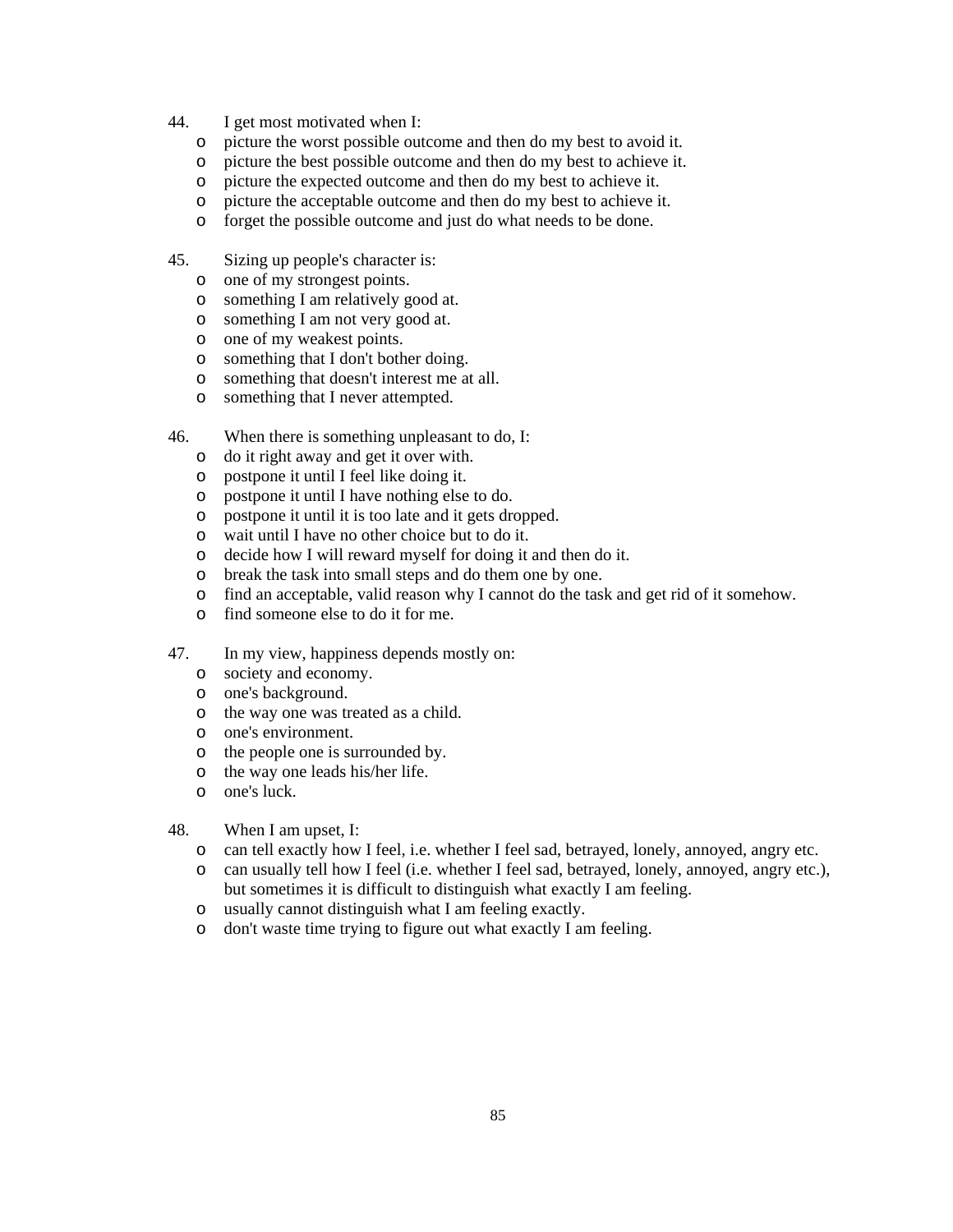49. In my social group (workplace, school, neighborhood, community, extended family etc.), who likes whom, who cannot stand whom, who has a crush on

whom, etc.

- o I am always well aware of
- o I am usually well aware of
- o I don't pay any attention to
- o I don't pay much attention to
- o I sometimes notice
- o I can not figure out

## 50. When I have a major problem that I find extremely difficult to deal with, I:

- o deal with it by myself.
- o go to family members for advice and/or support.
- o go to my friend(s) for advice and/or support.
- o go to my therapist/counselor for advice and/or support.
- o try to distract myself.
- o submerge myself in unrelated work.
- o try to forget about it.
- o pretend it does not exist.

- 51. When I am upset (ex. after dealing with a rude service worker), I:
	- o step back and reassess the situation.
	- o take it out on someone.
	- o step back and find a way to calm down.
	- o find a reason to blow up.
	- o step back and console myself.
	- o find it difficult to calm down.
	- o start doing things that I later regret.
	- o talk to someone to get it off my chest.
- 52. When people make important decisions, they use different strategies and pay attention to different aspects of the situation. In your case, what impact does your gut feeling about the possible outcome have on your decision?
	- o It has absolutely no bearing on the decision.
	- o It has very little bearing on the decision.
	- o It has some bearing on the decision.
	- o It has considerable bearing on the decision.
	- o It has a lot of bearing on the decision.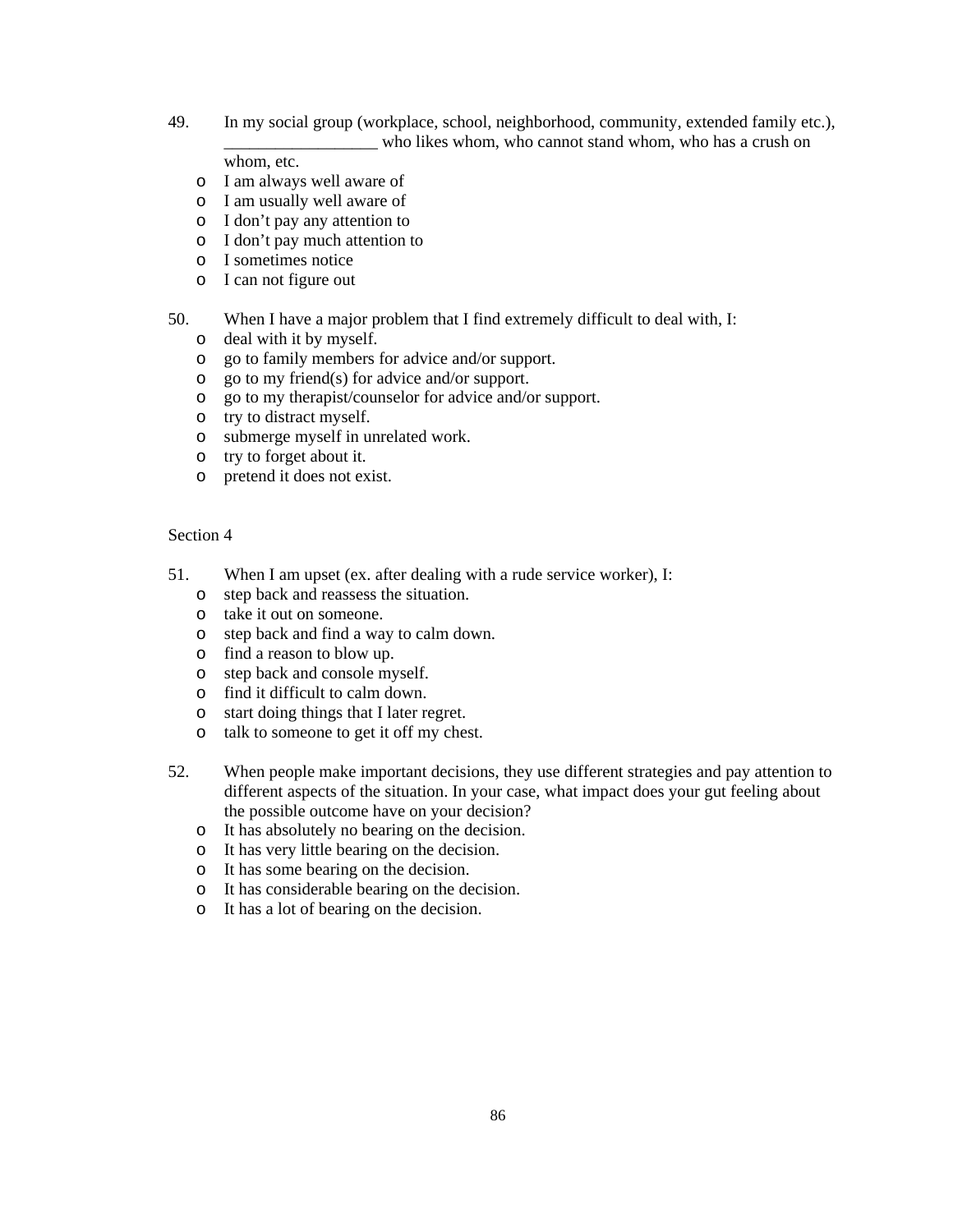- 53. When someone snaps at me,
	- o I quickly retaliate.
	- o I panic.
	- o I withdraw, feeling hurt.
	- o I ask for an explanation.
	- o I get very upset.
	- o I get very angry.
	- o I feel hurt and start crying.
	- o I let it go without confronting the person.
	- o I ignore it.
	- o I confront the person.
- 54. When a new prospect comes along,
	- o I remain skeptical until I have reasons to change my attitude.
	- o I don't expect much; that way, I never get disappointed.
	- o I have no preconceptions and take as it comes.
	- o I expect the best; if it does not work out, I will deal with it.
- 55. When I break a rule (without breaking the law),
	- o I feel bad for a long time.
	- o I feel bad for quite a bit of time and then get over it.
	- o I feel bad but get over it relatively quickly.
	- o I don't allow myself to feel bad.
	- o I don't really care.
- 56. Which of the statements below describes you best?
	- o I make acquaintances and friends easily.
	- o I make acquaintances easily but it takes some time to make a really good friend.
	- o I make acquaintances with some difficulty and it takes even more time to make a really good friend.
	- o I remain mistrustful for a long time before I allow someone "in".
	- o It is difficult for me to make new friends and acquaintances.
	- o I am unable to make acquaintances or friends.
- 57. When I get frustrated,
	- o I almost always drop what I am doing and go use my time more productively.
	- o I usually drop what I am doing and go use my time more productively.
	- o I sometimes drop what I am doing and go use my time more productively.
	- o I sometimes persist and finish the task.
	- o I usually persist and finish the task.
	- o I almost always persist and finish the task.
	- o I take a break and then continue the task.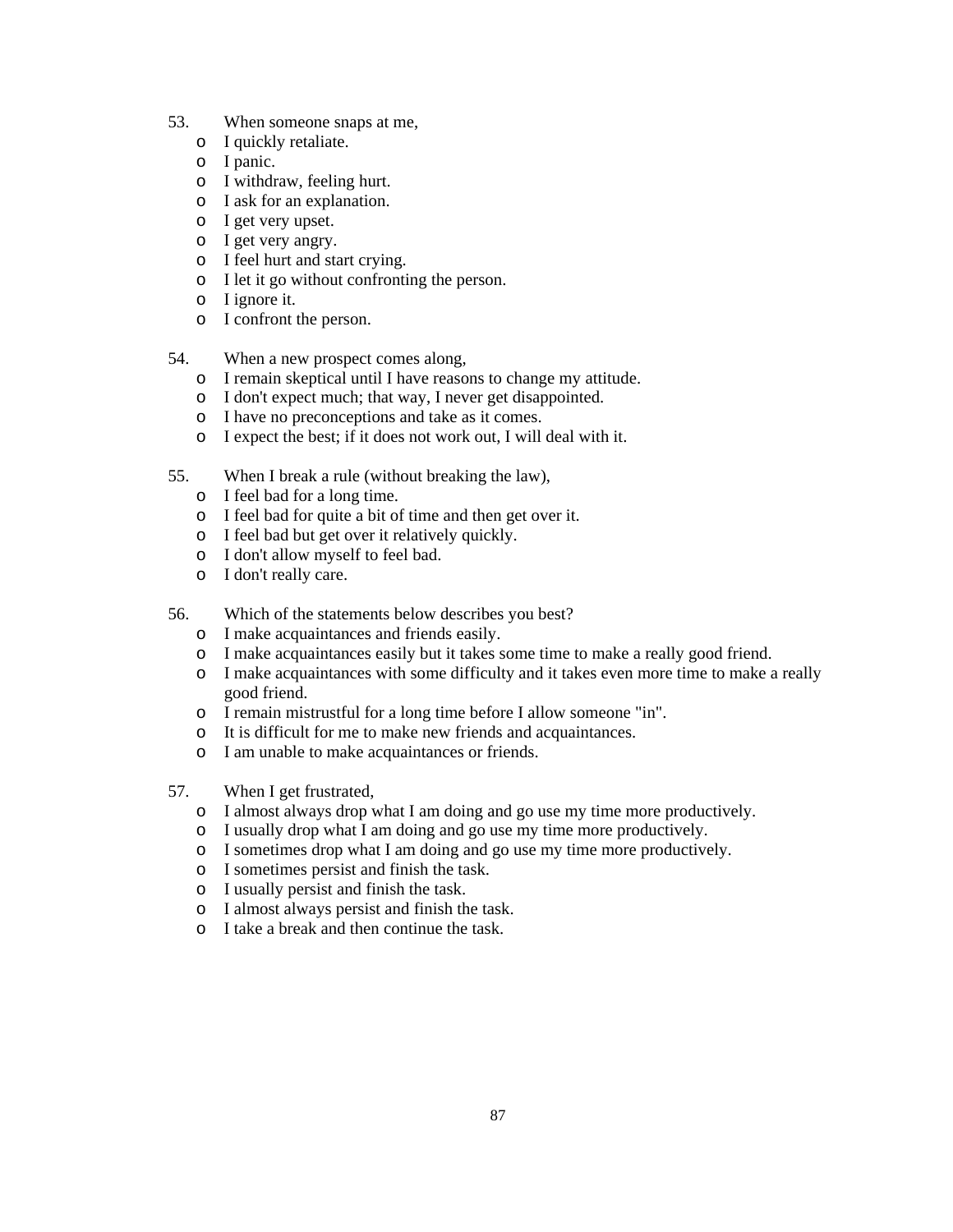- 58. When it comes to communicating a positive feeling (i.e. admiration, love, etc.) towards someone, I prefer to:
	- o show it by doing something nice for the person.
	- o say it to the person.
	- o write it to the person.
	- o tell it to someone else, hoping that the message will get to the right person.
	- o keep it to myself so I don't overly-flatter the person.
	- o keep it to myself and hope that the person will notice what a good mood I am in.
	- o keep it to myself; if the person really likes/loves me, s/he will know how I feel.

#### Section 5

The following section evaluates how you would handle certain situations, and how you would interpret certain behavior. Please, select the answer that represents best your opinion or point of view, or the one that you believe would produce the best results in the given situation.

- 59. What is the best time to reveal shocking news (coming out of the closet, announcing a divorce, admitting infidelity, etc.) to one's family?
	- o When the family enters a transition phase (relocating, changing jobs, divorce etc.) so you can "kill two birds with one stone".
	- o At weddings, funerals, religious holidays, etc., when most family members are present.
	- o When the family is doing generally fine or during a quiet period.
	- o When the family learns about another shocker -- killing two birds with one stone.
	- o Immediately or as soon as possible, regardless of other circumstances.
- 60. In general, it is best:
	- o not to set goals at all and just go with the flow.
	- o to set goals that are a piece of cake to reach.
	- o to set goals that are relatively easy to achieve and not too challenging.
	- o to set goals that are challenging but possible to achieve.
	- o to set goals that are so challenging that they are very difficult to achieve.
	- o to set goals way above one's capability.
- 61. Emma is a self-made entrepreneur. Despite her limited education, she is able to successfully run her small business - a Bed & Breakfast with a gift shop. She is a great mother and is well-liked in the community. When Emma goes to parties or other social gatherings, she avoids talking about anything except for her kids, B & B in America, and local events. The reason she feels annoyed about any other topic is:
	- o her belief in the future of B & B in the United States.
	- o her belief that children are the most fascinating subject.
	- o her belief that everybody would find these topics fascinating.
	- o her wish to keep the conversation within neutral limits.
	- o her wish to keep the conversation within limits of her expertise.
	- o her wish to avoid hot topics, such as politics, abortion or capital punishment.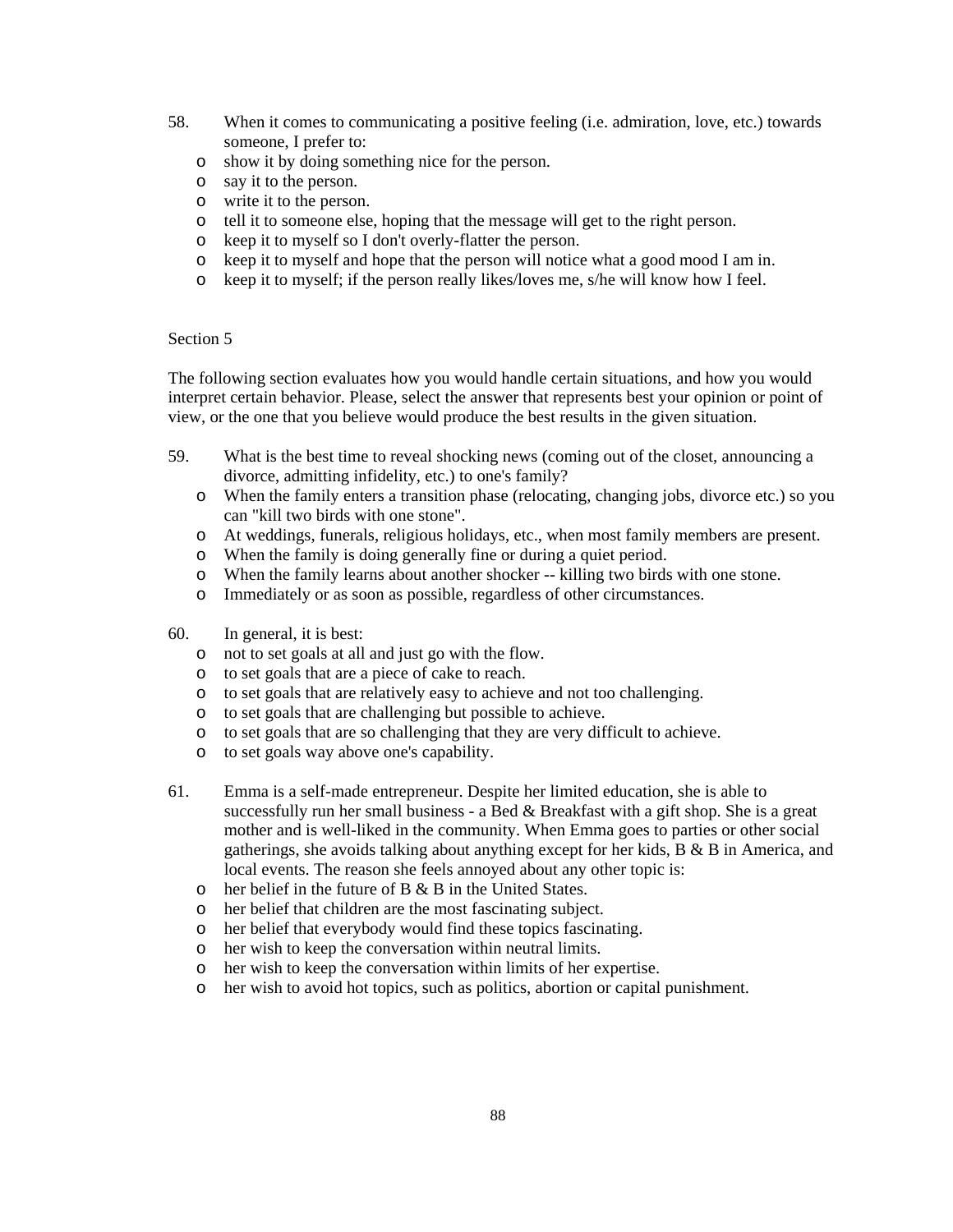- 62. Tony, age 39, has been battling a weight problem for most of his teen and adult life. He has tried numerous diets, used various weight-loss pills and started many short-lived exercise programs. Nothing has ever worked, in part because he was never able to stick with the weight-loss program. Next month, he will turn 40 and has decided that this milestone will mark the end of his chubby days - he is going to lose weight and stay trim, no matter what it takes. He is all motivated, ready to starve until his last fat cell runs dry. Which weight-loss strategy would give him the best chance of reaching his goal?
	- o Save some money and go for liposuction; he won't be able to lose weight otherwise.
	- o Begin an extremely easy program (substituting certain foods with low fat/low calorie equivalents) that will require little willpower and yield the first results after several weeks.
	- o Begin a regular diet that will yield a loss of a few pounds within the first two weeks and leave exercising alone (since he hates it anyway).
	- o Begin a regular diet that will yield a loss of a few pounds within the first two weeks and combine it with light exercise.
	- o Begin a crash diet that will yield a loss of several pounds within days and leave exercising alone (since he hates it anyway).
	- o Begin an extremely difficult program (crash diet & heavy exercise) that will require a lot of willpower and will yield the first results within a few days.
- 63. Nancy is a very capable secretary, but she has a difficult personality. She works at a medical school for a professor. She is usually nice with her superiors, but she strictly sticks to her job description. She cannot get along with any of the other secretaries; in fact, she behaves as if she were superior to them. She gives an especially hard time to all the students. She keeps them waiting needlessly, snaps at them, dwells on their minor mistakes, and truly enjoys when they get in trouble. The reason for Nancy's behavior toward the students is:
	- o that she has an inferiority complex and compensates this way.
	- o that she wishes she could have stayed longer in school and resents all those who did.
	- o that she believes that all the students are incompetent.
	- o that she has had bad experiences with students and prefers to keep them at a safe distance.
	- o that she has low opinion about the quality of today's higher education system.
	- o that she is jealous of the students.
	- o that she is a sick, irrational and unpredictable person.
	- o that she is introverted and prefers to be alone.
	- o that she, in fact, believes to be smarter than everybody else is.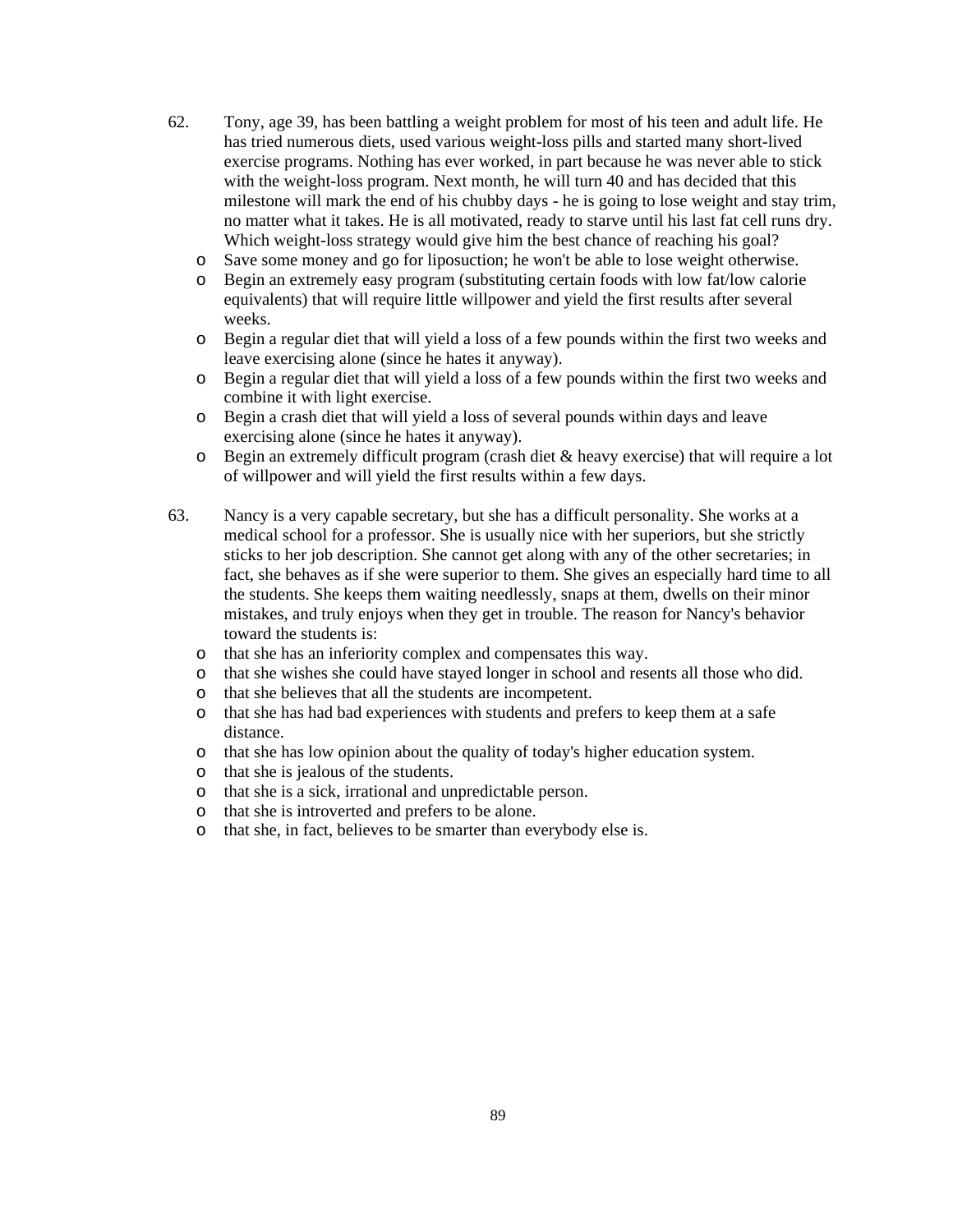- 64. (Background is in previous question) As a new student of Nancy's boss, you have to deal with her on a regular basis. The best way for you to get along well with Nancy is to:
	- o become friends with her.
	- o show her how smart you really are.
	- o ignore her completely (avoid greeting her, small talk etc.).
	- o remind her in a friendly way what her job and place is.
	- o treat her with respect without becoming too chummy.
	- o show her that you admire her expertise as a secretary and ask her for advice.
	- o give her a taste of her own medicine.
	- o ask her why she is so nasty while all the other secretaries are so nice and helpful.
	- o show her compassion and tell her that not everybody can get into medical school.
	- o tell her to seek professional help for her emotional problems.
	- o engage her in a discussion about her views on education.
	- o tell her that she is not smarter than everybody; if she were, she would not be behaving this way.

- 65. You have an opportunity to work on an important project that could boost your career. However, there is a contest and a committee composed of five members who will choose the best proposal. You have spent a lot of time and effort preparing the proposal, and you are quite proud of the results. Unfortunately, you come in third. What do you do?
	- o I get the winner's proposal and try to figure how it was better than mine.
	- o I confront the committee members and explain to them how they hurt me by not choosing my proposal.
	- o I confront the committee members and let them know what a mistake they made by passing up my proposal.
	- o I persuade myself that it was not such a big deal and hardly worth the effort.
	- o I realize that I am really a loser and will never amount to anything.
	- o I find reasons to believe that there was a conflict of interest and the selection was not fair.
	- o I shake the defeat off and go on with my life.
- 66. You are single and your last date turned out to be someone totally incompatible...again. You look back and realize that you haven't had a decent date for two years. How do you react?
	- o I remain optimistic and decide to keep dating until I find the right person.
	- o I decide to give up dating forever, and concentrate on things worth my while.
	- o I decide to stop dating for now and wait for the right person to find me.
	- o I decide to go out with people who are somehow different from my typical dates.
	- o I decide to have a look and figure out why I have been falling for the wrong people.
	- o I decide to stick it out with the next one to come along and try to change that person into who I want him/her to be.
	- o I decide to lower my standards because, apparently, this is as good as it gets.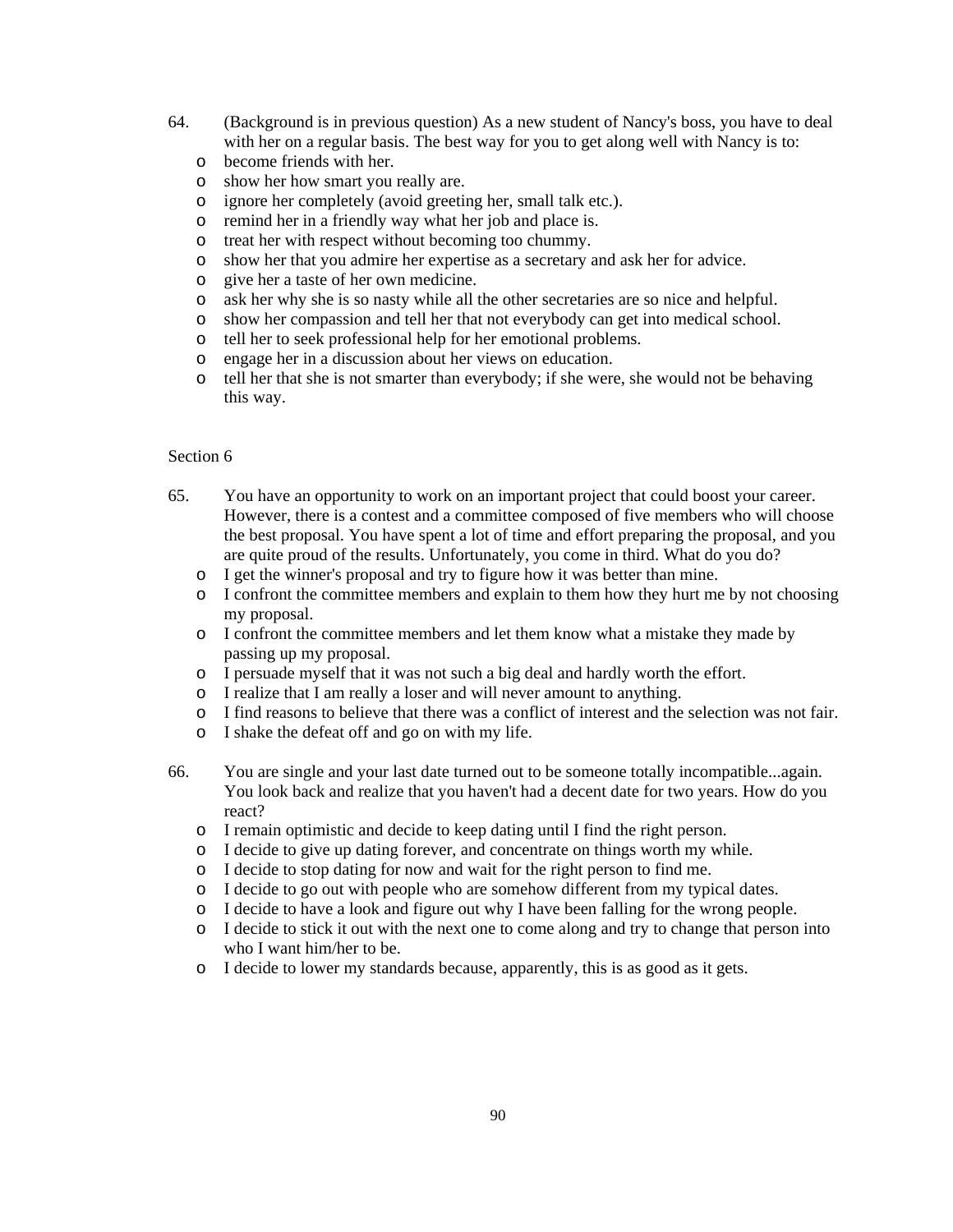- 67. Your best friend's grandma died a month ago. They were very close and your friend is devastated. It is best:
	- o to leave your friend alone and not disturb her/him.
	- o to take your friend out dancing.
	- o to take your friend out to see a comedy.
	- o to take your friend out to see a drama about losing someone close.
	- o to encourage her/him to cry it out.
	- o to encourage her/him to toughen up.
	- o to tell him/her to get over it; life goes on.
	- o to tell her/him about your own problems to take their mind off her/his grief.
	- o to hang around and be available.
	- o to follow your friend's lead in whatever s/he wants to do.
- 68. Speaking out about negative emotions is:
	- o always unhealthy, regardless of the circumstances.
	- o generally unhealthy, but necessary in some circumstances.
	- o healthy for some people, unhealthy for others.
	- o generally healthy, but inappropriate in some circumstances.
	- o always healthy, regardless of the circumstances.
- 69. You are in the middle of a heated argument with your spouse/boyfriend/girlfriend. Although you normally like/love this person, you are so furious that you are about to say something very nasty, something that you know will hurt him/her. The best way to deal with this kind of situation is to:
	- o say that you are too angry and set a different time to continue the discussion.
	- o say whatever is on your mind; s/he needs to know how you feel and just deal with it.
	- o say whatever is on your mind, weather the storm and look forward to the make-up sex.
	- o start crying.
	- o just walk away.
	- o walk away, saying that you don't want to talk about it anymore.
	- o give yourself a time out and continue after you've calmed down.
	- o swallow your anger and continue the argument.
	- o let the anger out because it is unhealthy to bottle up emotions.
	- o let the anger out and apologize later.
	- o proclaim that you refuse to have a battle of wits with an unarmed person and walk away.
- 70. You are part of a group that has been working together for two hours, trying to solve a difficult and pressing problem that calls for a creative approach. Everybody is getting tired and edgy. Basically, you are stuck. The best approach would be to:
	- o tell a joke, or find another way to make people laugh.
	- o go through the solutions to past problems in search of inspiration.
	- o put pressure on the group, telling them that this is not a joke they better figure out something, and fast!
	- o initiate brainstorming.
	- o take turns in making suggestions.
	- o suggest a short break to recharge.
	- o motivate the group by reminding them of the importance of finding a solution.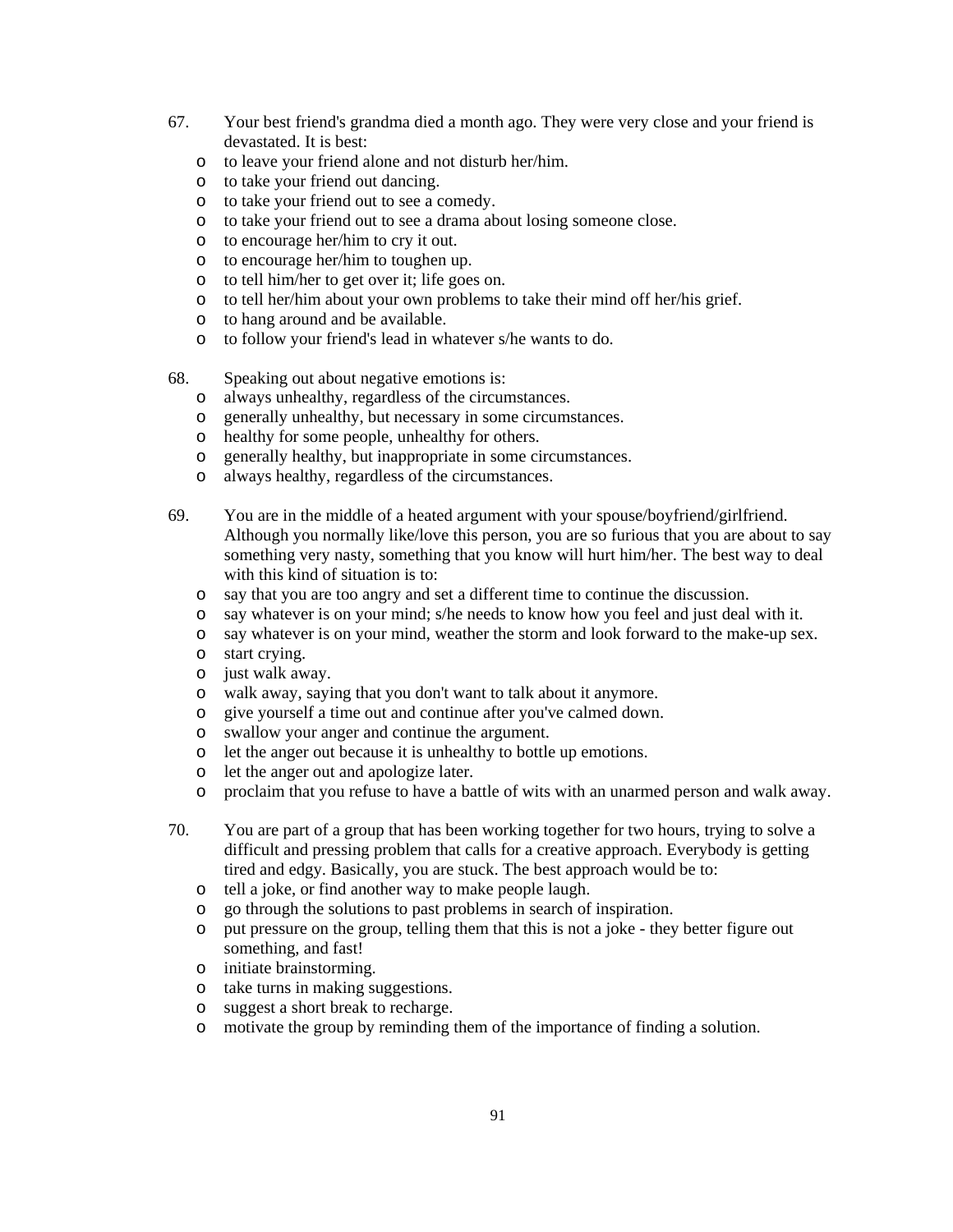Socio-demographic variables

- Name: (open ended)
- Testing phase: (for use in pilot studies)
	- o Test 1
	- o Test 2
- Gender:
	- o Male
	- o Female
- Age: (open ended)
- Education level completed:
	- o high school
	- o some college
	- o college degree
	- o graduate degree
- Years at current level or position:
	- o one
	- o two
	- o three
	- o four
	- o five to nine
	- o ten or more
- Company/School name: (open ended for segmenting)
- Position/Classification: (open ended)
- Industry/Segment:
	- o Other
	- o Restaurant
	- o Hotel
	- o Meeting/event management
	- o Institutional foodservice
	- o Student

This test is scored online. Click once on the Score button below to see the results and interpretation. If the server fails to respond, try clicking again.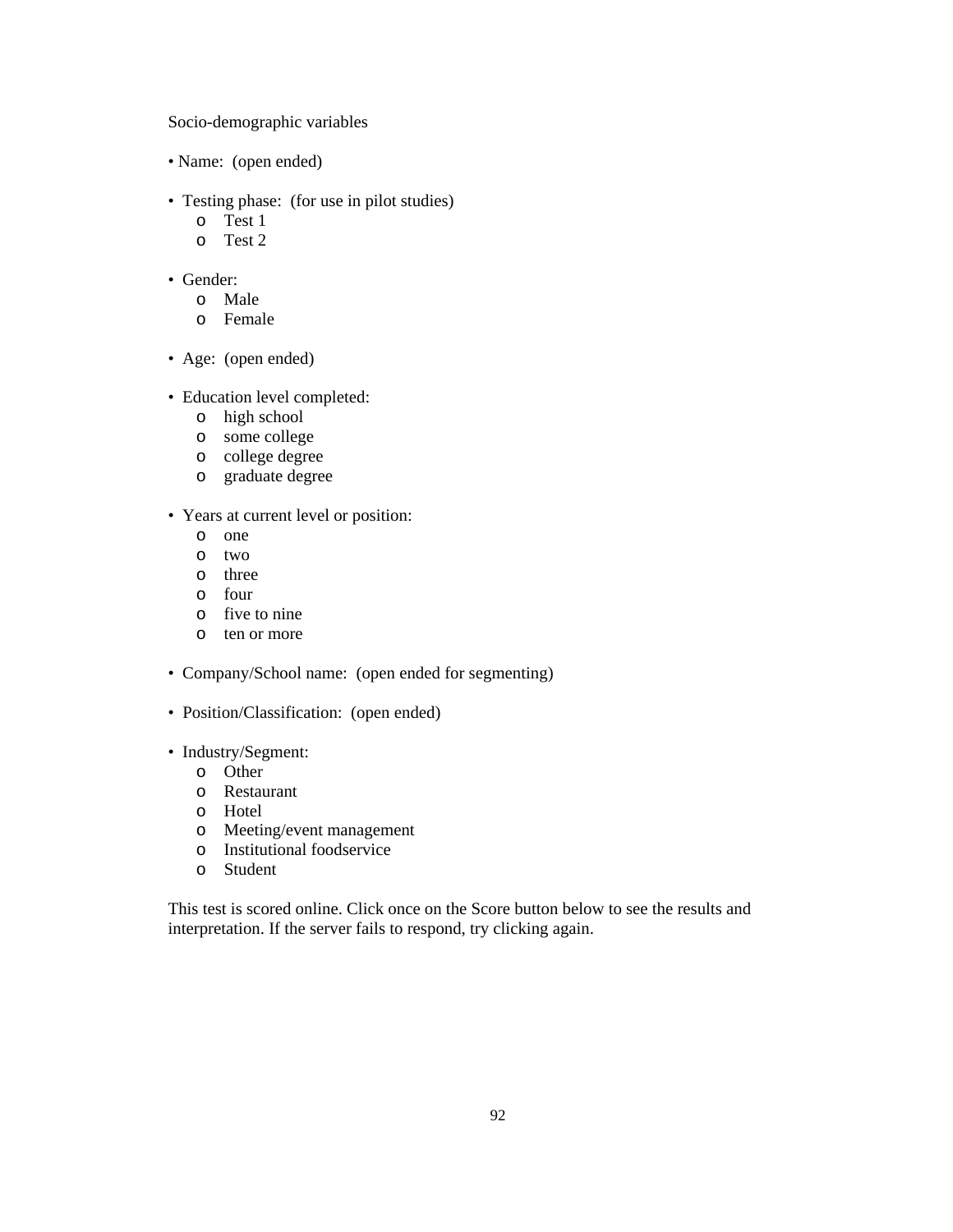#### APPENDIX D

## RECRUITMENT LETTER TO UNIVERSITY FACULTY

January 16, 2006

Faculty Name University

Dear Dr. XXX,

 I would like to introduce myself. I am Sheila Scott-Halsell, a Ph.D. student and Part-time Graduate Instructor at Texas Tech University. I am forwarding you this proposal regarding my dissertation research. I feel that the results could provide beneficial information to us both. Please allow me the opportunity to further explain.

 I am planning to conduct research comparing the emotional intelligence levels of hospitality students to those of hospitality industry professionals to determine what the difference is in overall emotional intelligence and in the four dimensions of emotional intelligence: emotional insight into self; goal orientation and motivation; ability to express emotions; as well as social insight and empathy. From the results, I hope to determine which areas of emotional intelligence should be focused on in curricula to prepare undergraduates to be successful managers.

To complete my dissertation, I am seeking undergraduate hospitality students to participate in the research. I am interested in testing their levels of emotional intelligence to compare the results to those of industry professionals. Having spent 15 years as a hospitality manager, I believe that the findings will show that successful hospitality managers possess high levels of emotional intelligence

 In order to make my study more generalizable, I need students from various universities to participate. I am seeking to participate and take the online test on their own. The test administered would be the Plumeus, Inc. Emotional Intelligence questionnaire currently available on www.queendom.com. The questionnaire is available online and takes approximately 30 minutes to complete. There would be no cost the university or the students for this testing.

In terms of publishing the data, to protect the privacy of all participants, only my dissertation committee and myself would know the identity of your university and the names of all participants would be held in strict confidence.

I believe this study could be a valuable resource to your university and your students. After taking the test the students will be given an overview of their results indicating their strengths, weaknesses and suggestions for improvement. I will contact you by February  $10^{th}$  to ascertain if you would be willing to participate. If so, I will forward the information sheet and consent information for the students. If you have any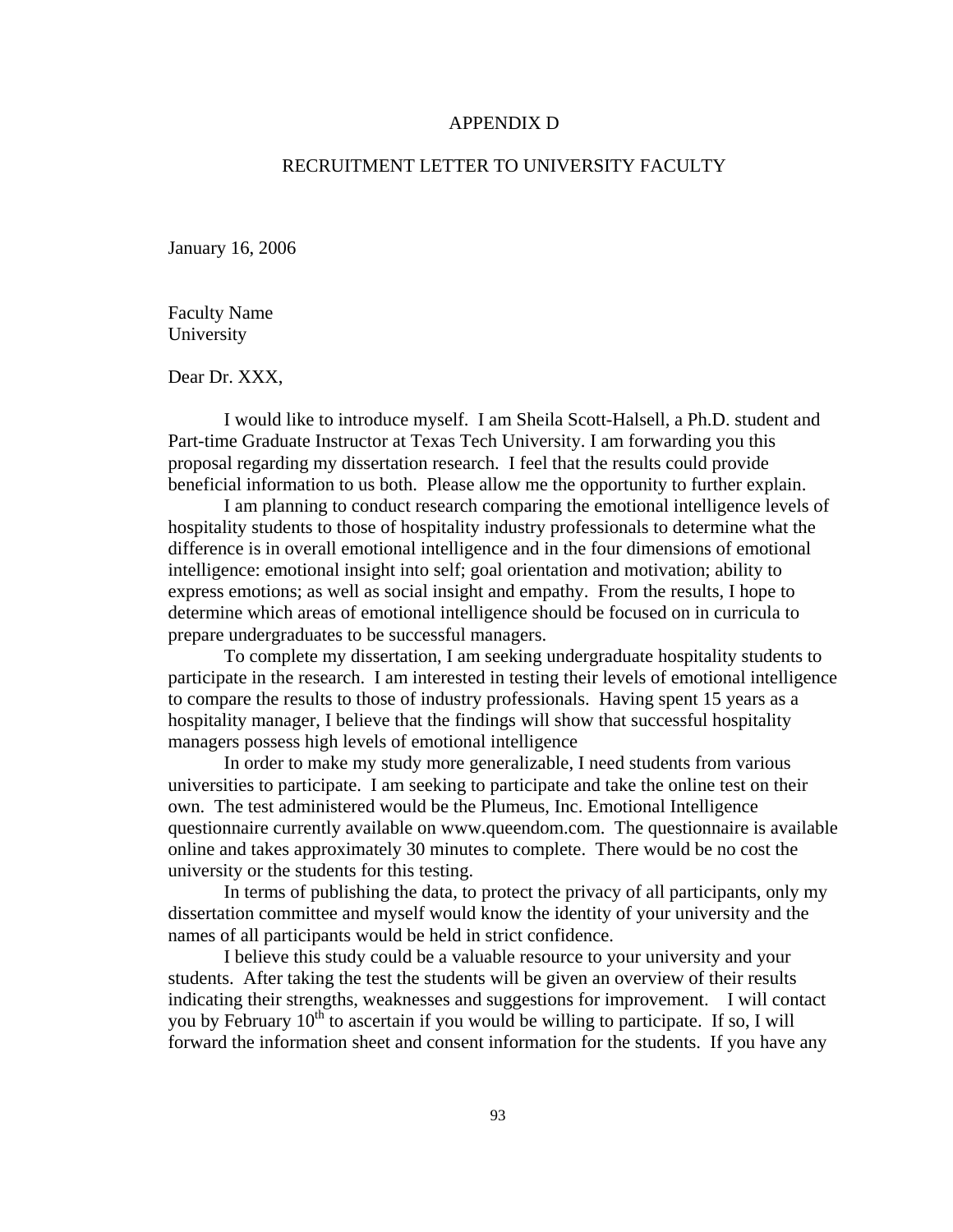questions regarding the study, please do not hesitate to contact me by phone at (806) 742- 3068 or by email at [sheila.scott@ttu.edu](mailto:sheila.scott@ttu.edu). I appreciate your attention to this matter.

Sincerely,

Sheila Scott-Halsell Doctoral Candidate Hospitality Administration

Shane C. Blum, Ph. D. Dissertation Chairman Assistant Department Chairman Nutrition, Hospitality and Retailing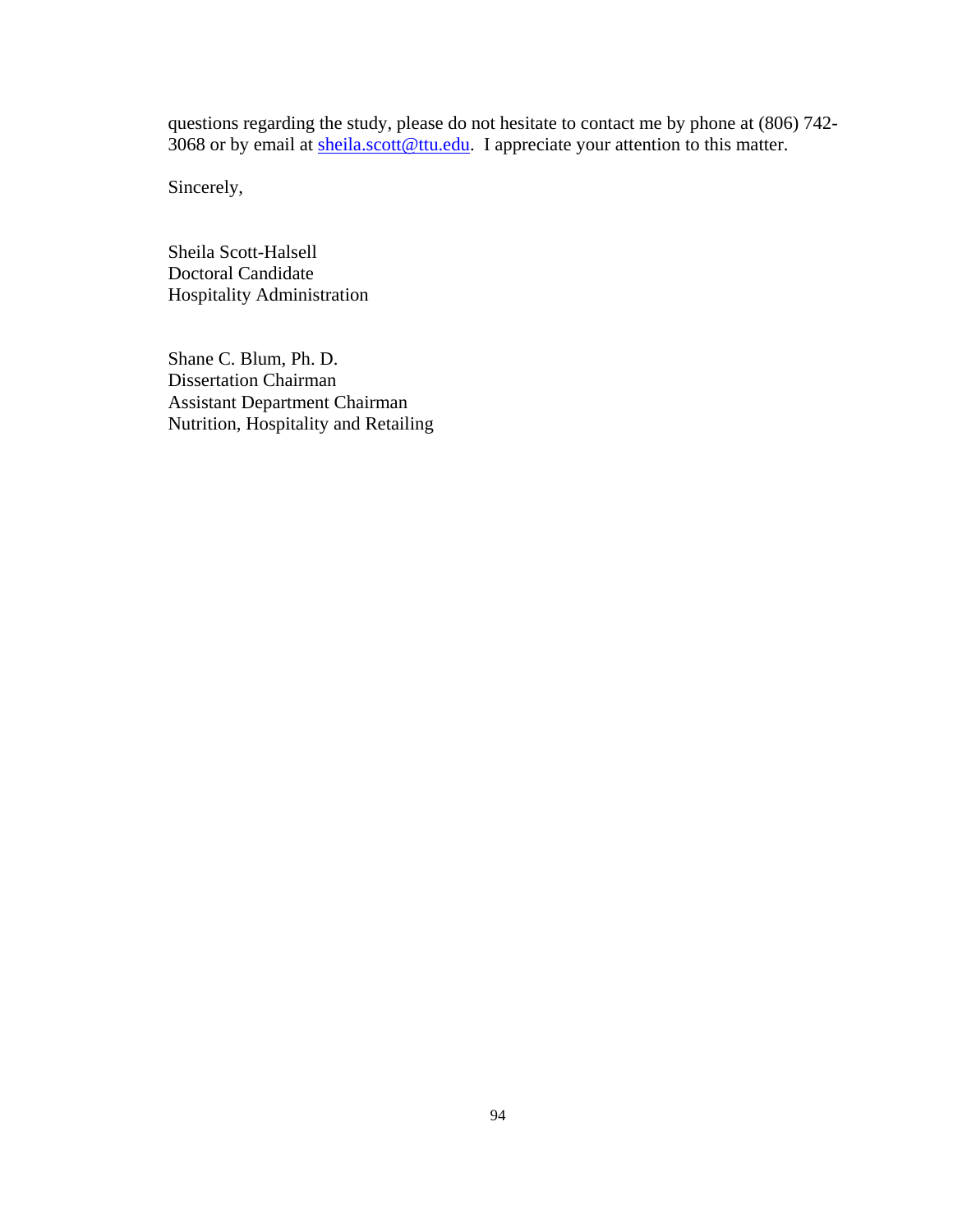### APPENDIX E

# CONSENT FORM

I hereby give consent for my participation in the research project entitled: "The Need for Emotional Intelligence Training in Hospitality Undergraduate Programs"

I understand the person responsible for this project is Dr. Shane Blum, telephone number 742- 3068.

His authorized representative has explained that these studies are part of a project to determine if levels of Emotional Intelligence vary between hospitality undergraduate students and hospitality industry professionals.

His authorized representative has explained the procedures and described that there are no discomforts or risks.

I understand that providing my name and the company or school name is voluntary and will only be used for follow-up requests for information. At no time will my name be provided to anyone, including the company I work for or school I attend, to determine participation or scores achieved on the survey.

It has further been explained to me that the total duration of my participation will be an online survey which will take 30 to 45 minutes to complete, and that only Dr. Blum and Sheila Scott-Halsell will have access to the records and or data collected for this study; and that all data associated with this study will remain strictly confidential.

Dr. Blum will answer any questions you have about the study. For questions about your rights as a subject or about injuries caused by this research, contact the Texas Tech University Institutional Review Board for the Protection of Human Subjects, Office of Research Services, Texas Tech University, Lubbock, TX 79409, or by calling 742-3884.

I understand that I may discontinue this study at any time I choose without penalty. This study is voluntary and I will suffer no ramifications if I choose to not take part in this study.

This consent form is not valid after October 24, 2006.

To consent and proceed go to <http://tests.queendom.com/sheila>

Username: generalmanager

Password: sheila

Read the instructions and take the survey. Your results will be submitted once you click on SCORE!

Thank you for your participation.